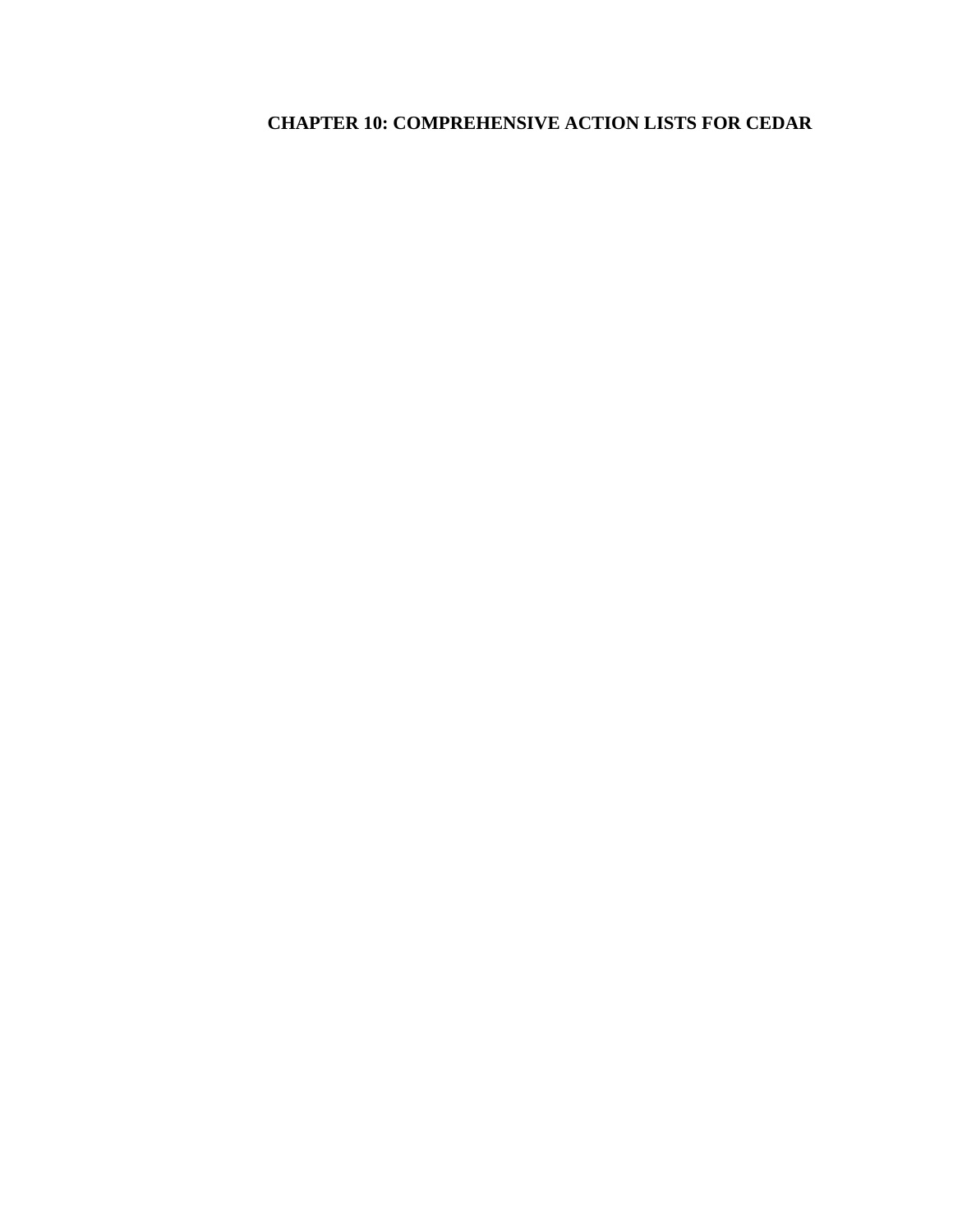# **Chapter 10: Comprehensive Action Lists**

# **Introduction to Comprehensive lists**

Chapters 10 through 15 provide the comprehensive action lists for Chinook conservation in the WRIA 8 watershed. These actions were developed during 2003 and 2004 during a series of meetings with local experts on land use, subareas of the watershed and public outreach and education. For more information on how the recommendations were developed, see Chapter 5 and Appendix D.

Actions are listed by Chinook population area and within each population by land use, site specific, then public outreach.

# **Caveats related to land use actions summarized in this chapter:**

- $\triangleright$  Land use actions are voluntary jurisdictions can choose whether or not to apply them
- $\triangleright$  Additional analyses of land use actions by criteria, and suggested references about low impact development, critical areas and other land use topics are in Appendix D, Parts 5 and 6.

# **Caveats related to site specific habitat protection and restoration projects summarized in this chapter:**

- $\triangleright$  Lists of site-specific habitat protection and restoration projects are given two ways. First the site-specific projects are listed in priority order for each subarea and then they are listed geographically, reach by reach from downstream to upstream.
- ¾ Habitat *protection* projects are listed, then *restoration* projects for each subarea.
- $\triangleright$  For protection projects, prioritization is based also on whether or not a project has been identified as a priority under existing habitat protection programs, e.g., Waterways or Cedar River Legacy. Existing priorities are shaded in prioritized lists.
- $\triangleright$  Please note that most of the potential site specific habitat protection and restoration projects described in this chapter still need feasibility analysis and detailed design work before implementation can begin.
- $\triangleright$  For potential habitat restoration projects calling for addition of large woody debris, particularly in the Cedar and Sammamish Rivers, placement of the wood should be done in a way that minimizes any risk to river users such as boaters and swimmers. Placement of large woody debris should be planned and supervised by a licensed engineer. The location of large woody debris should be chosen so that river users are not inadvertently swept into the wood. Consultation with river user groups will bring insight into the affect of water and obstacles on river users.

# **The comprehensive lists are in the following order:**

# *Cedar River Population (Chapter 10)*

- Land use actions, Tier 1 mainstem: Lower and Middle Cedar River
- Land use actions, Tier 1 migratory: Southern Lake Washington
- Land use actions, Tier 2 tributaries: Taylor, Peterson, Rock creeks, Walsh Lake Diversion
- Site specific projects, Tier 1 mainstem: Lower and Middle Cedar River *(note that for all site specific project lists, there is a prioritized list, then a list in order by geography)*
- Site specific projects, Tier 1 migratory: Lake Washington
- Site specific projects, Tier 2 mainstem: Upper Cedar River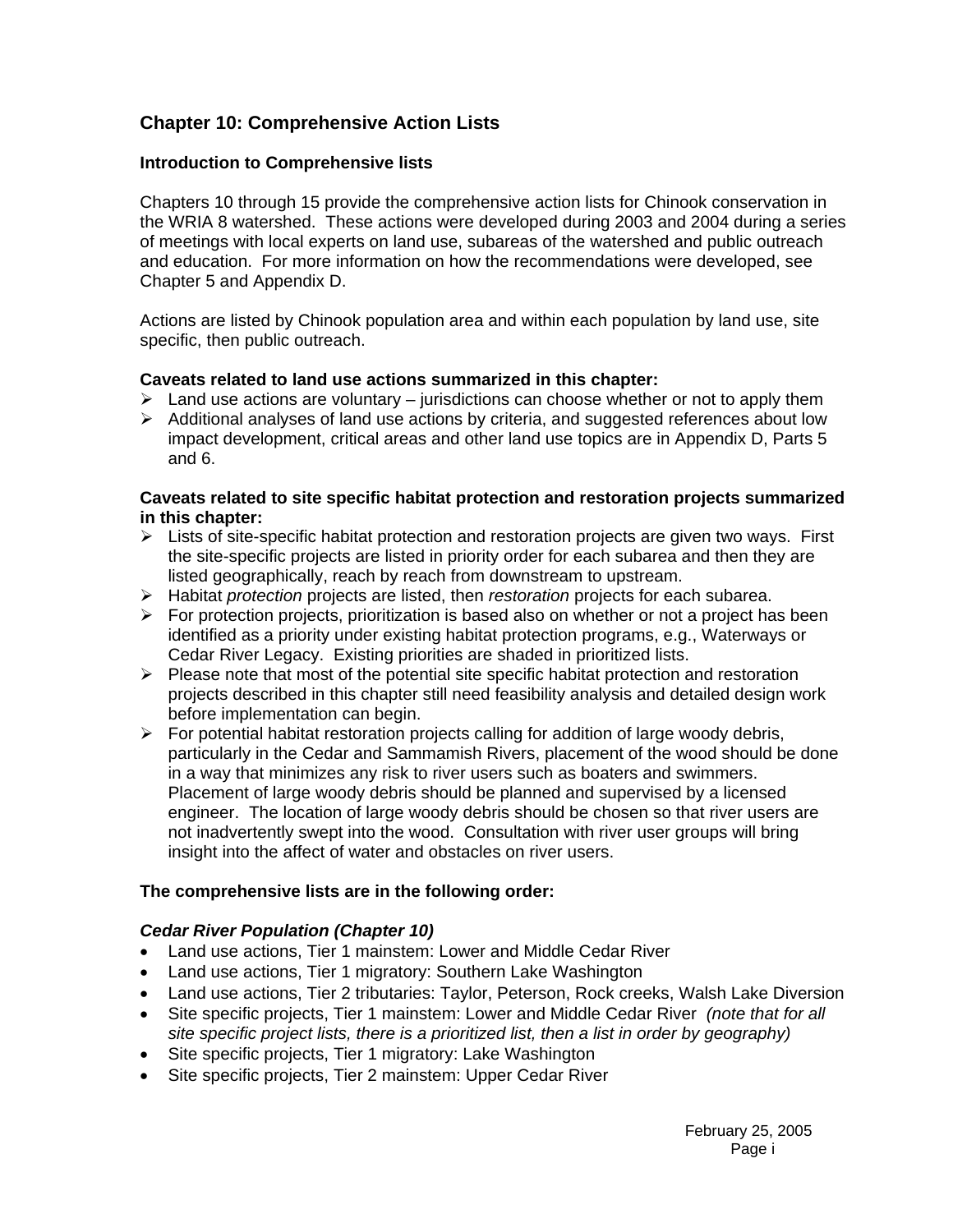- Site specific projects, Tier 2 tributaries: Taylor, Peterson, Rock Creeks, Walsh Lake **Diversion**
- Public outreach actions, Tier 1 and Tier 2, Lower and Middle Cedar River and tributaries
- Public outreach actions, Tier 1 migratory: Lake Washington

# *North Lake Washington Population (Chapter 11)*

- Land use actions, Tier 1: Bear, Cottage Lake/Cold Creeks
- Land use actions, Tier 1 migratory: Sammamish River
- Land use actions, Tier 1 migratory: Northern Lake Washington
- Land use actions, Tier 2 tributaries: North, Little Bear, Evans creeks
- Land use actions, Tier 2 tributaries: Kelsey Creek
- Site specific projects, Tier 1: Lower Bear Creek, Upper Bear Creek, Cottage/Cold Creeks *(note that for all site specific project lists, there is a prioritized list, then a list in order by geography)*
- Site specific projects, Tier 1 migratory: Sammamish River
- Site specific projects, Tier 2: North Creek, Little Bear Creek, Evans Creek and Kelsey Creek
- Public outreach actions, Tier 1 and 2 North Lake Washington
- Public outreach actions, Tier 1 migratory: Sammamish River

# *Issaquah (Chapter 12)*

- Land use actions, Tier 1: Lower, Middle, East Fork, North Fork Issaquah Creek; Carey and Holder Creeks; Fifteen Mile Creek
- Land use actions, Tier 1 migratory: Lake Sammamish
- Site specific projects, Tier 1: Lower Issaquah Creek, Middle Issaquah Creek, Carey and Holder Creeks, Fifteen Mile Creek, East Fork, North Fork *(note that for all site specific project lists, there is a prioritized list, then a list in order by geography)*
- Site specific projects, Tier 1 migratory: Lake Sammamish
- Site specific projects, Tier 2: North Creek, Little Bear Creek, Evans Creek and Kelsey Creek
- Public outreach actions, Tier 1: Lower, Middle, East Fork, North Fork Issaquah Creek; Carey and Holder Creeks; Fifteen Mile Creek
- Public outreach actions, Tier 1 migratory: Lake Sammamish

# *Migratory and Rearing Corridors (used by all three populations) – Chapter 13*

- Land use actions, Tier 1: nearshore
- Site specific projects, Tier 1: Ship Canal/Locks
- Site specific projects, Tier 1: nearshore
- Public outreach actions, Tier 1: Ship Canal/Locks
- Public outreach actions, Tier 1: nearshore

# *Tier 3 subareas (Chapter 14)*

Land use and public outreach actions

# *Addendum to comprehensive lists (Chapter 15)*

Actions that require further analysis, added during public review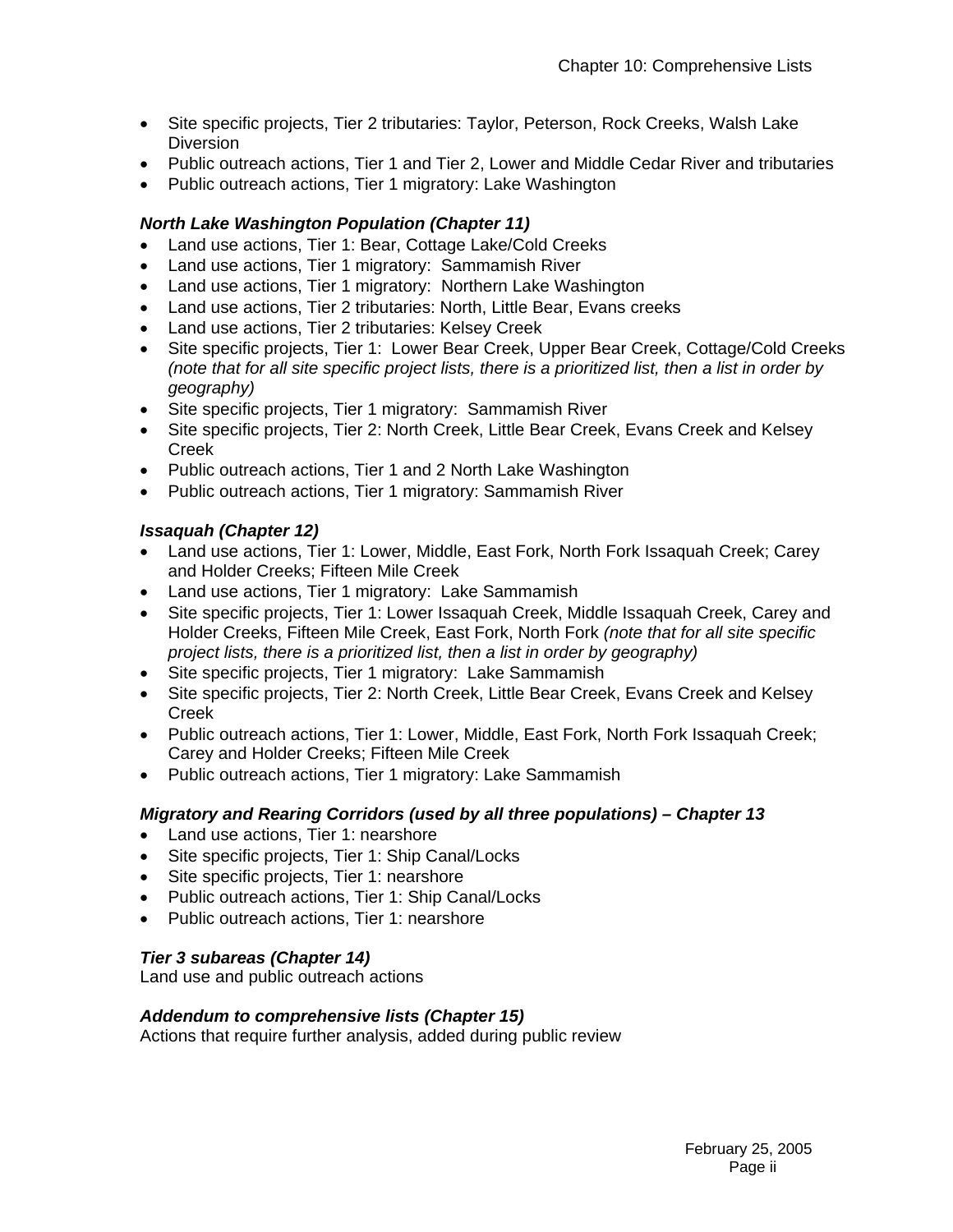| LAND USE, PLANNING, AND INFRASTRUCTURE ACTIONS                                                                                                                                                                                                                                                                                                                                                                                  |                                                                                                                                                                                                                                                                                                                                                                                                                                                                                                      |  |  |  |  |
|---------------------------------------------------------------------------------------------------------------------------------------------------------------------------------------------------------------------------------------------------------------------------------------------------------------------------------------------------------------------------------------------------------------------------------|------------------------------------------------------------------------------------------------------------------------------------------------------------------------------------------------------------------------------------------------------------------------------------------------------------------------------------------------------------------------------------------------------------------------------------------------------------------------------------------------------|--|--|--|--|
| FOR CEDAR RIVER POPLULATION (Tier 1 Subareas)                                                                                                                                                                                                                                                                                                                                                                                   |                                                                                                                                                                                                                                                                                                                                                                                                                                                                                                      |  |  |  |  |
| <b>POLICY/INSTITUTIONAL CONTEXT:</b>                                                                                                                                                                                                                                                                                                                                                                                            | <b>SCIENCE CONTEXT:</b>                                                                                                                                                                                                                                                                                                                                                                                                                                                                              |  |  |  |  |
| Jurisdictions:<br>Renton, King County, Maple Valley<br><b>Growth pressures (inside UGA):</b><br>City of Renton, unincorporated King Co<br>(including East Renton Potential Annexation<br>Area (PAA), Fairwood PAA, West Hill PAA,<br>and other areas), Maple Valley. Note that<br>Renton's Urban Center borders Cedar River<br>and Lake Washington and is targeted to take in<br>larger concentration of residences and jobs in | <b>Watershed evaluation rating:</b><br>Lower Cedar Subarea: Tier 1 - Core Chinook use;<br><b>Moderate</b> watershed function<br>Middle Cedar Subarea: Tier 1 - Core Chinook use;<br><b>High</b> watershed function<br><b>Watershed evaluation summary:</b><br>Lower Cedar Subarea:<br>Relative impact factors are:<br>High - flow volume<br>Moderate - total impervious area                                                                                                                         |  |  |  |  |
| next 20 years.<br><b>Percent of Tier 1 subareas inside UGA:</b><br>UGA runs through reach 5 in Lower Cedar<br>Subarea; 34% of combined Lower and Middle<br>Cedar subareas is inside UGA.<br>Program/mitigation opportunities:<br>Seattle HCP for Upper Cedar, I-405 mitigation,<br>Cedar Basin Plan, Cedar River Instream Flow<br>Commission                                                                                    | Low - % of high gradient streams, road crossings<br>Relative mitigative factors:<br>High - % of low gradient streams<br>Moderate - riparian forest cover, wetland area<br>Low – forest cover<br>Middle Cedar Subarea:<br>Relative impact factors are:<br>Moderate - flow volume<br>Low - % of high gradient streams, road crossings,<br>total impervious area<br>Relative mitigative factors:<br>High – forest cover, riparian forest cover, % of low<br>gradient streams<br>Moderate - wetland area |  |  |  |  |

#### **LAND USE ACTIONS FOR CEDAR RIVER MAINSTEM BASED ON TECHNICAL RECOMMENDATIONS IN WRIA 8 CONSERVATION STRATEGY**

#### Notes:

- 1) Technical priorities from the WRIA 8 Conservation Strategy are listed in bold; recommended land use actions are listed for each technical area. Most technical recommendations are interrelated; many land use actions address multiple technical priorities.
- 2) Note that local jurisdictions in these subareas are doing or planning to do many of these actions.
- 3) See also Appendix D for a menu of land use actions described by criteria, and references on low impact development, critical areas and other land use topics.
- 4) Cedar land use actions were significantly revised from the 12/31/03 version, as a result of WRIA 8 Technical Committee and additional local jurisdiction staff review.

#### **Protect forest cover and soil infiltrative capacity to maintain watershed function and hydrologic integrity and protect water quality; based on watershed evaluation, protection of remaining forest cover in Middle Cedar is high priority.**

- C1 Consistent with Growth Management Act, Renton and the potential annexation areas in unincorporated King Co. within the UGA will be expected to absorb most growth; support this as a positive contribution to protecting rural portions of Cedar subareas. New development should be planned to minimize impacts on water quality and quantity, to the extent practicable.
- C2 Outside the UGA, King County should strictly enforce clearing restrictions in rural areas in Tier 1 and Tier 2 subareas, and look for other ways to maximize forest protection (e.g., PBRS and Timberland Programs, TDRs, acquisition). Forest cover protections should account for site geology, soils, topography, and vegetation to maximize retention and infiltration. King Co. should continue to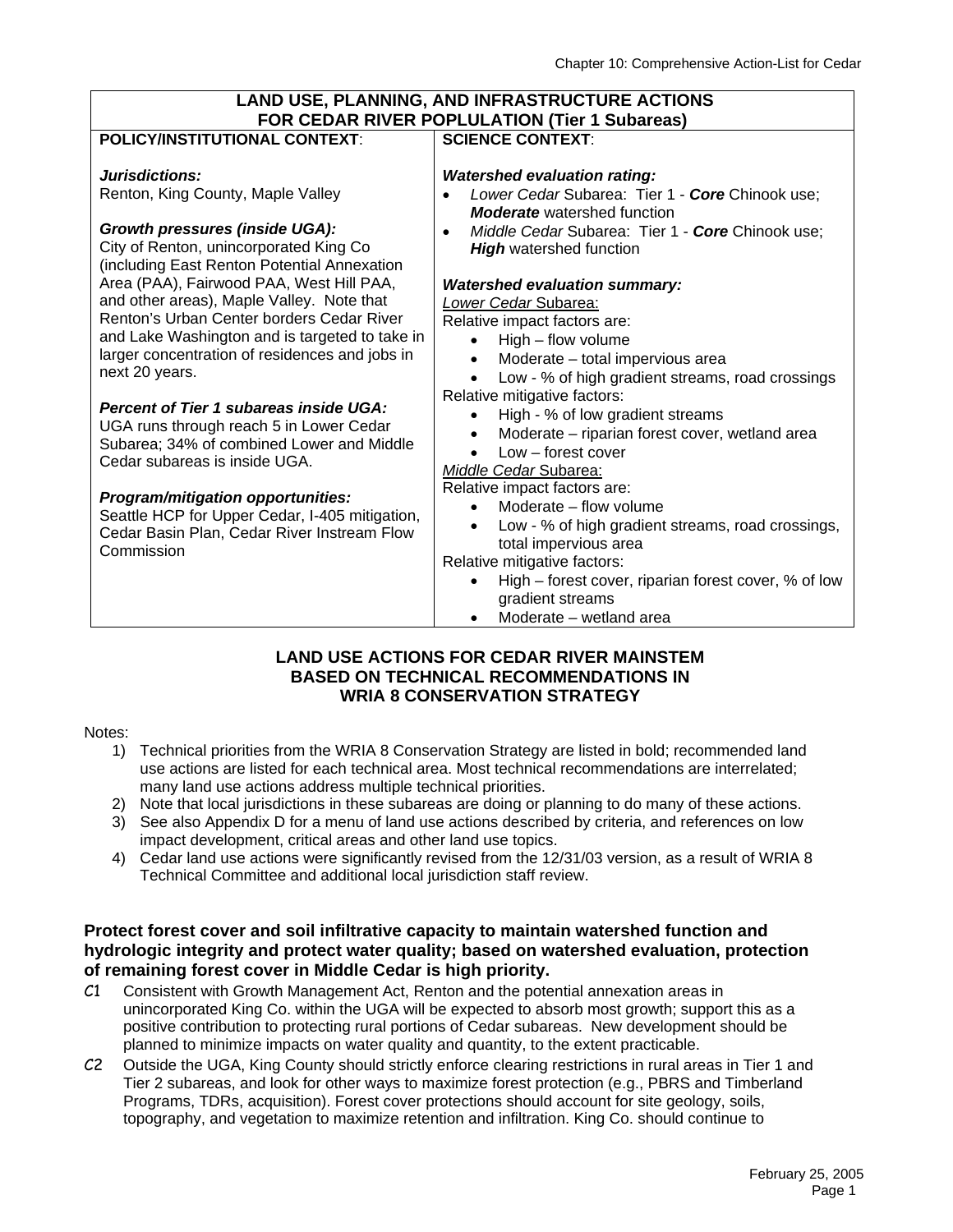provide technical assistance to small forest landowners to encourage forest stewardship and improved forest management through forest stewardship plans.

- C3 In urban areas which are already developed, encourage protection of remaining trees and replanting through street tree programs, tree protection regulations, landscaping incentives, and redevelopment opportunities (see detail below under *riparian vegetation*). In new developments and plats, protect existing vegetation in sensitive areas through critical area regulations, and protect forest cover through low impact development, clustering, and other flexible tools, recognizing that urban densities can require significant tree removal. Support urban tree planting programs to increase tree cover. Support King County's Urban Forestry Program (including grants and technical assistance) to increase forest cover and forest health on public lands.
- C4 Continue to acquire properties for protection and restoration of forest cover, headwaters, riparian areas, etc. Jurisdictions should coordinate with appropriate entities to nominate high quality headwaters and spawning habitat as Outstanding Resource Waters (through Wash. Department of Ecology guidelines) to increase protection of these areas under the Clean Water Act.

#### **Protect and restore riparian vegetation to provide sources of large woody debris that can contribute to creation of pools; based on watershed evaluation, enhancement of riparian buffers in Lower Cedar is high priority.**

- C5 Protect remaining riparian vegetation in Lower and Middle Cedar through strict enforcement of aquatic buffers and limiting variances in sensitive areas. Conifers should be underplanted in deciduous buffers where possible.
- C6 Take advantage of redevelopment of public and private properties to negotiate for enhancement of riparian buffers and improvements to floodplain connectivity. Can offer regulatory flexibility (e.g., increased building density, reduced permit fees) in exchange for buffer and floodplain improvements.
- C7 Offer incentives (e.g., providing expertise, streamlined permitting, current use taxation, livestock cost share and voluntary farm plans) to encourage property owners to restore riparian function, remove impervious area, and improve floodplain connectivity.
- C8 Offer flexible approaches, e.g., wetland and habitat banking, to encourage offsite mitigation in high priority reaches.
- C9 Jurisdictions should develop critical areas ordinances, Shoreline Master Programs, and other policies/regulations based on best available science (BAS) in accordance with the Growth Management Act. The WRIA 8 Conservation Strategy should be used as one of a number of available BAS resources in drafting local policies and regulations.
- C10 King Co. and Renton should review policies that address presence of large woody debris in the river, and implications for recreational boaters and safety during flood events (active vs. reactive management of LWD); policies and rules should be adjusted as appropriate.
- C11 U.S. Army Corps' levee maintenance rules limit ability of jurisdictions to improve riparian habitat on "Corps certified levees"; discuss possible rule changes with the Corps.

#### **Protect water quality to prevent adverse impacts to key life stages from fine sediments, metals, and high temperatures.**

- C12 Adopt and enforce stormwater regulations and BMPs, as part of the NPDES Phase 1 and 2 permit requirements, which are consistent with Washington Department of Ecology's 2001 Stormwater Management Manual for Puget Sound, or which go beyond (e.g., to Tri-County standards) to address stormwater impacts from roads, development, and other activities. Encourage low impact development techniques in new construction.
- C13 Explore options to improve stormwater management in developed areas, e.g., through regional stormwater facilities and natural drainage systems (e.g., SEA Streets).
- C14 State and local transportation departments should address road runoff from all roads and retrofit existing roads as part of major maintenance, expansion, or upgrade projects. Stormwater impacts from major transportation projects (for new and expanded roadways proposed during the next ten years) should be addressed.
- C15 Jurisdictions should adopt and implement the Regional Road Maintenance Endangered Species Act (ESA) Program Guidelines for maintaining existing roads and drainage systems.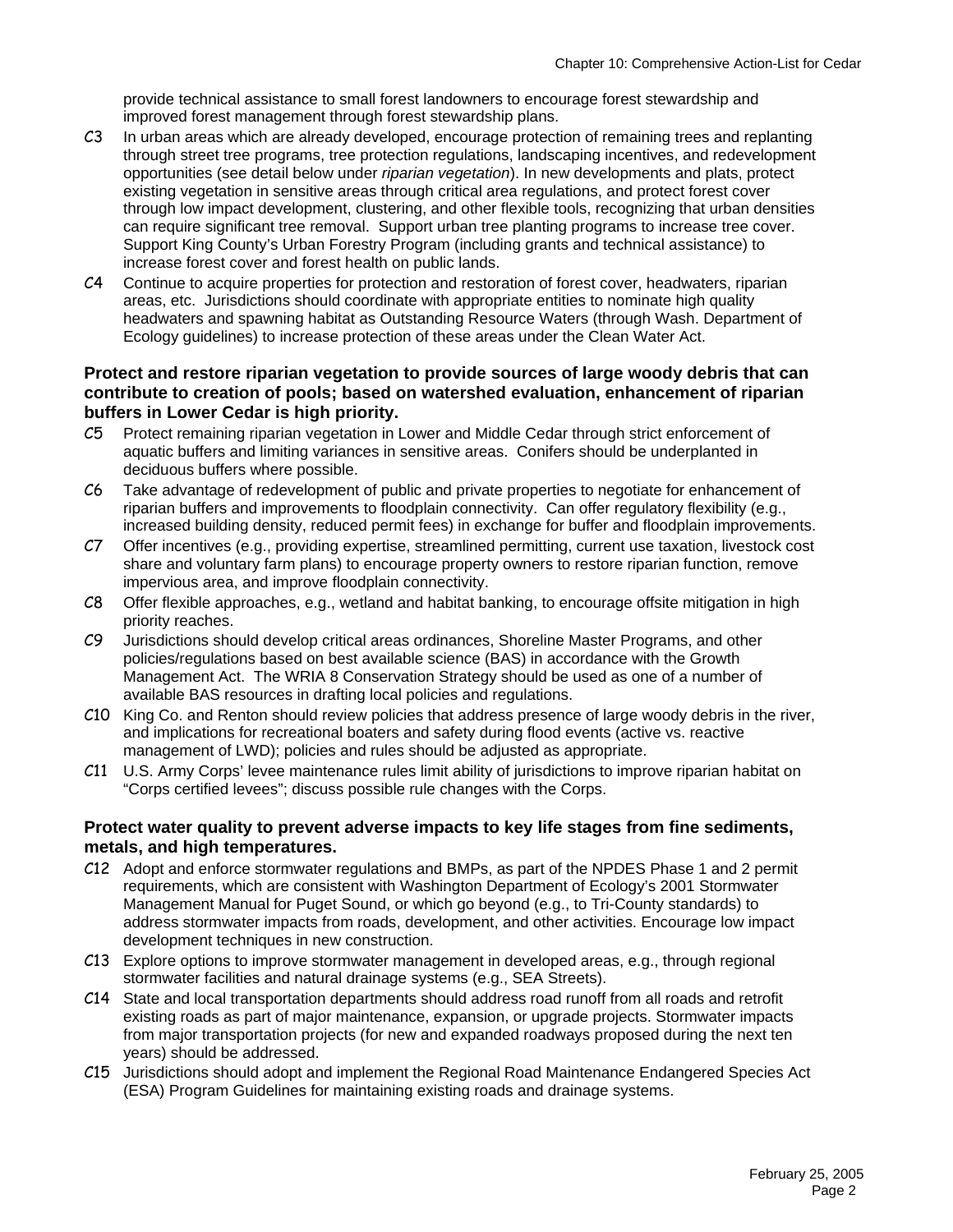C16 Work with Wash. Dept. of Transportation to address opportunities to improve stormwater management on State Route 169.

#### **Protect floodplain connectivity; minimize road crossings to maintain floodplain connectivity.**

- C17 Limit new development in floodplains and channel migration zones in Lower and Middle Cedar; develop and apply standards which minimize impacts to salmon. Renton and King County should share information about their floodplain regulations and programs. See also recommendations for redevelopment, under *restore riparian vegetation* above.
- C18 State and local transportation plans should minimize new road crossings.

#### **Protect groundwater recharge areas and hydraulic continuity to maintain hydrologic integrity.**

- C19 Protect groundwater recharge areas through Critical Aquifer Recharge Area (CARA) protections or other regulatory mechanisms.
- C20 Encourage low impact development, as noted above under *water quality*.
- C21 Coordinate with the King County Groundwater Protection Program on groundwater related issues. Work with the South King County Groundwater Management Committee to expand stakeholder representation on the committee and to update the groundwater management plan with current scientific data related to salmon and flows, and to include actions to improve instream flows for salmonids. Note that the current proposal is to finalize the groundwater management plan in its current format and then set up a new working groundwater committee to consider implementation in light of new data, reports, studies and Best Available Science.

#### **Provide adequate stream flow to allow upstream migration and spawning.**

- C22 Work with Dept. of Ecology and local health departments to improve enforcement of water rights. Identify and prevent illegal withdrawals. Address exempt wells and their impacts.
- C23 Work with City of Seattle, Cedar River Instream Flow Commission, and other stakeholders on policies, procedures and research related to effects of flow on potential habitat restoration projects such as additional side channels, and increasing interaction between river and its floodplain (may need to defer to adaptive management?).
- C24 Water conservation measures throughout WRIA 8 are important because Cedar R. provides drinking water to much of urban area. While conservation is important year-round, summer low flows are especially critical to salmon, therefore, conservation measures addressing landscape irrigation (both residential and commercial) are especially important for residents in the Cedar and throughout the WRIA. Water conservation efforts will become even more critical as human populations continue to grow in the watershed. Jurisdictions could promote utility water conservation programs during permitting process by providing educational materials, and encouraging expansion of these conservation programs.
- C25 Consider potential impacts on flows (quantity and timing) of global warming/climate change, coordinate with ongoing climate change research, and take appropriate action when new information becomes available. Coordinate with Shared Strategy for Puget Sound's chapter on climate change.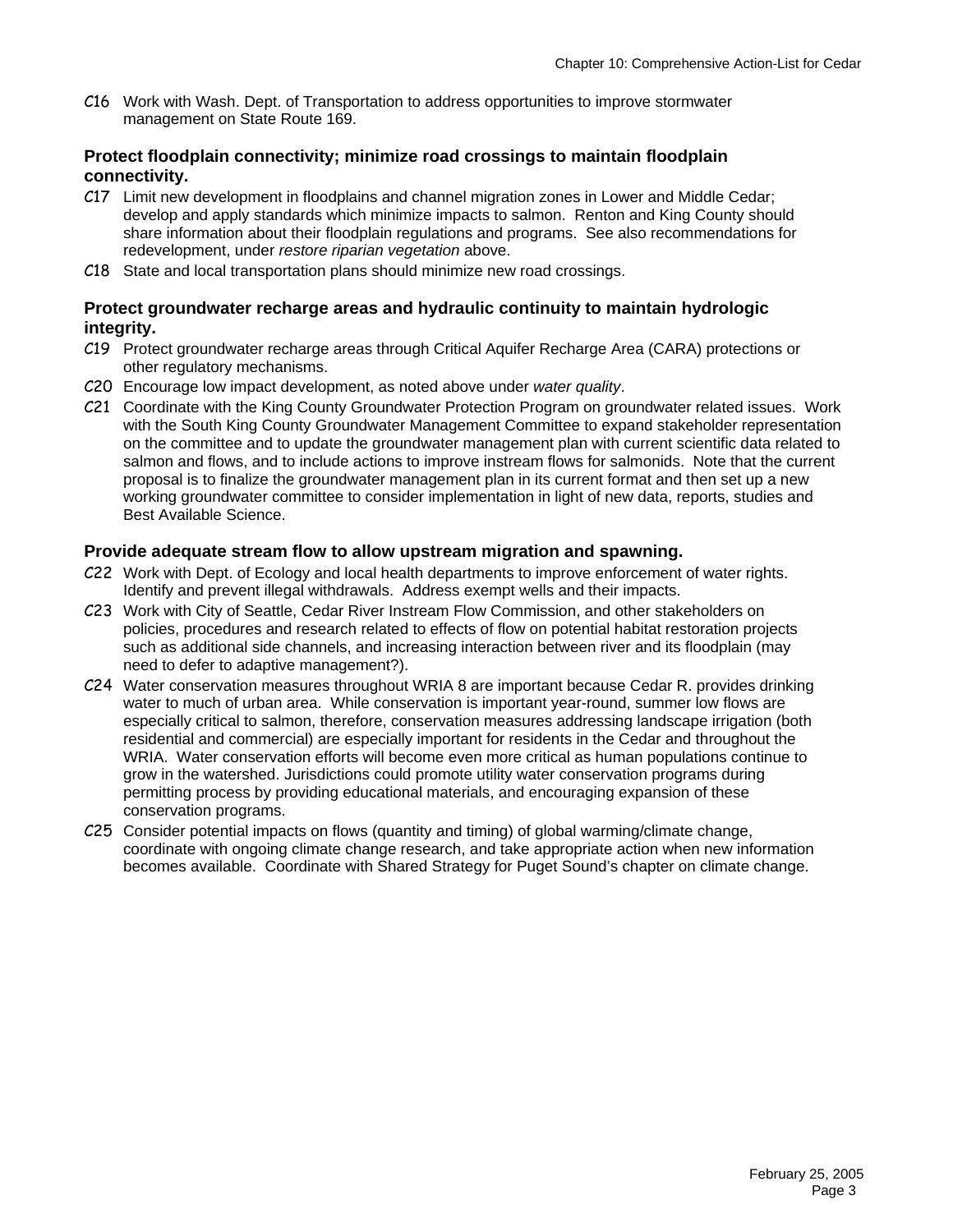| <b>LAND USE, PLANNING, AND INFRASTRUCTURE ACTIONS</b><br><b>FOR SOUTH LAKE WASHINGTON (Migratory Tier 1)</b>                                                                                                     |                                                                                                                                                                                                                                                     |  |  |  |  |  |
|------------------------------------------------------------------------------------------------------------------------------------------------------------------------------------------------------------------|-----------------------------------------------------------------------------------------------------------------------------------------------------------------------------------------------------------------------------------------------------|--|--|--|--|--|
| <b>POLICY/INSTITUTIONAL CONTEXT:</b><br>Jurisdictions:<br>Renton, Seattle, Mercer Island, Bellevue,<br>Newcastle, King County<br>Growth pressures (inside UGA):<br>Seattle, Renton, unincorporated King Co (West | <b>SCIENCE CONTEXT:</b><br><b>Watershed evaluation rating:</b><br>West Lake Wash. Subarea: Tier 1 - Migratory area;<br><b>Lower</b> watershed function<br>East Lake Wash. Subarea: Tier 1 - Migratory area;<br>٠<br><b>Lower</b> watershed function |  |  |  |  |  |
| Hill PAA), Mercer Island, Bellevue. Note that<br>Renton's Urban Center borders Cedar River<br>and Lake Washington and is targeted to take in<br>larger concentration of residences and jobs in<br>next 20 years. | <b>Watershed evaluation summary:</b><br>Not applicable                                                                                                                                                                                              |  |  |  |  |  |
| <b>Percent of basin inside UGA:</b><br>100%<br>Program/mitigation opportunities:                                                                                                                                 |                                                                                                                                                                                                                                                     |  |  |  |  |  |
| I-405 mitigation                                                                                                                                                                                                 |                                                                                                                                                                                                                                                     |  |  |  |  |  |

#### **LAND USE ACTIONS FOR SOUTH LAKE WASHINGTON MIGRATORY AREA BASED ON TECHNICAL RECOMMENDATIONS IN WRIA 8 CONSERVATION STRATEGY**

#### Notes:

- 1) Technical priorities from the WRIA 8 Conservation Strategy are listed in bold; recommended land use actions are listed for each technical area. Most technical recommendations are interrelated; many land use actions address multiple technical priorities.
- 2) Note that local jurisdictions in these subareas are doing or planning to do many of these actions.
- 3) See also Appendix D for a menu of land use actions described by criteria, and references on low impact development, critical areas and other land use topics.

#### **Reduce predation to outmigrating juvenile Chinook by: reducing bank hardening, restoring overhanging riparian vegetation, replacing bulkheads and rip-rap with sandy beaches with gentle slopes, and use of mesh dock surfaces and/or community docks.**

- C26 Use WRIA 8 science foundation and Conservation Strategy as one of many "best available science" resources during CAO and SMP revisions. Increase riparian/shoreline buffers to extent practicable.
- C27 Encourage salmon friendly shoreline design during new construction and redevelopment of shoreline properties, and properties that border tributaries, by offering regulatory flexibility. However, analysis of tradeoffs – including upland land use impacts to the lake - would be necessary to insure a net benefit to salmon. Examples of regulatory flexibility include:
	- $\checkmark$  Reductions in building setbacks, modest increases in lot coverage or impervious area (or increased density for multi-family) could be allowed if applicant removes, sets back or softens bulkhead and restores shoreline "vegetative management area" (riparian/lakeshore buffer).
	- $\checkmark$  Reduce prescriptive buffer widths if buffers are planted with appropriate native vegetation and a science-based evaluation determines that no negative impact results.
	- $\checkmark$  Allow or encourage flexibility from front yard setbacks to avoid allowing encroachment into back yard setbacks that would cause development to encroach further toward the lake. This policy could be incorporated into variance procedures, or it could be granted absent a variance as part of permit review of critical area development.
	- $\checkmark$  Research effectiveness of regulatory approaches in improving or protecting salmon habitat.
- C28 Increase enforcement and address nonconforming structures over the long run by encouraging or requiring that major redevelopment projects meet current standards. Challenge is that the area is mostly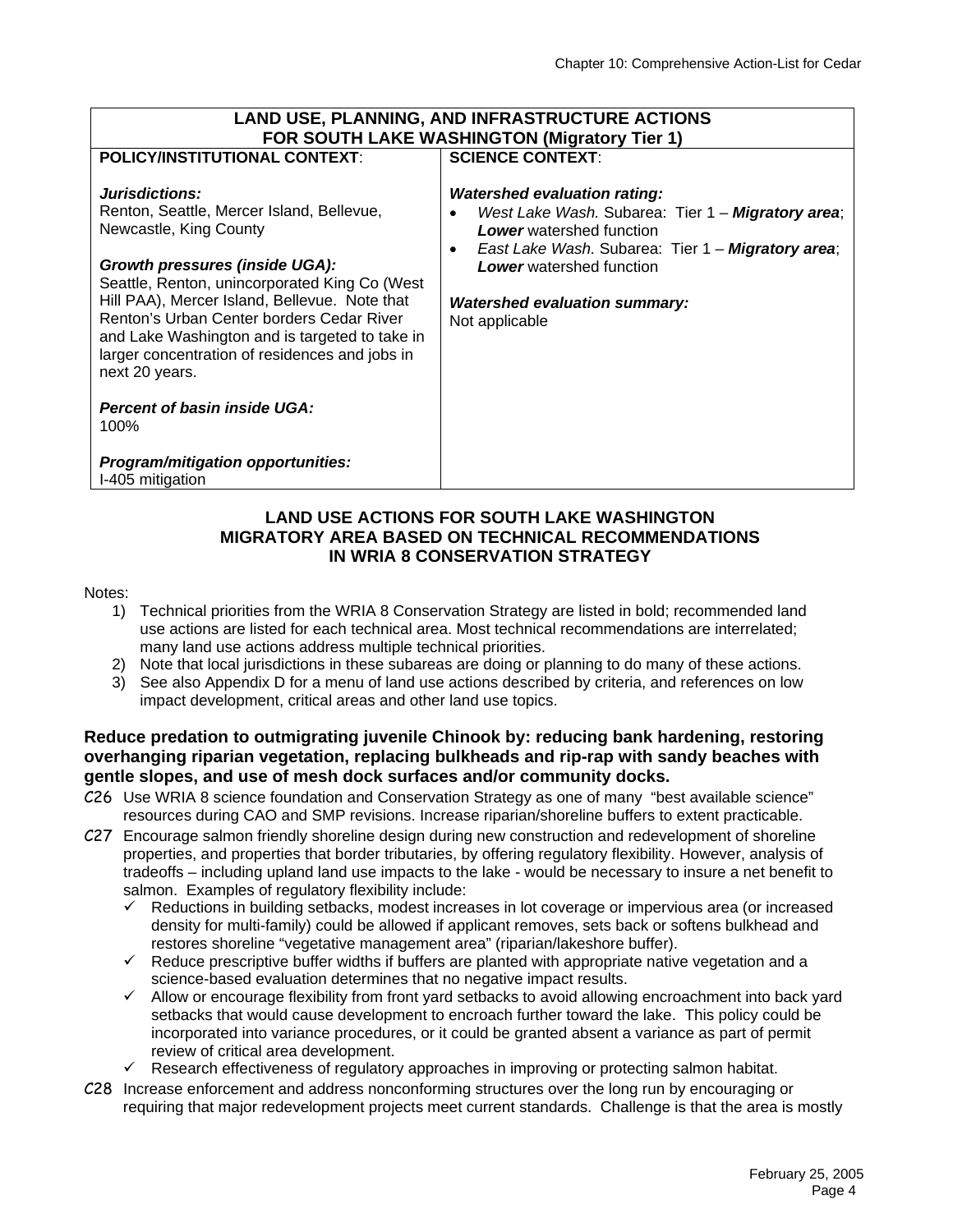developed, there is little undisturbed landscape left to protect, and much of the shoreline is privately owned.

- C29 Offer incentives to shoreline property owners to voluntarily remove bulkheads, improve beaches, revegetate shoreline, change dock design. Incentives include:
	- $\checkmark$  Provide expertise (e.g., provide templates for shoreline planting plan, bulkhead design)
	- $\checkmark$  Expedite permit process at local, state and federal levels (e.g., allow more restoration activities as shoreline exemptions to make permitting faster and less costly)
	- $\checkmark$  Provide tax breaks through programs such as PBRS if landowner commits to stewardship activities through permit process. PBRS would likely provide most benefit to/be most appropriate for larger, suburban lots within urban areas.
	- $\checkmark$  Provide incentives for establishment of community docks or mooring buoys, rather than individual lot docks.
- C30 Discourage construction of new bulkheads. Develop guidelines to better assess need for bulkheads and restrict height to that necessary to protect the structure; height increases would be allowable only after appropriate analysis based on fetch, waves, wind velocity and direction, etc. Guidelines should take into account tradeoffs with other environmental impacts (e.g., presence of contaminated soils) and public safety hazards.
- C31 Address disincentive in Shoreline Management Act that can discourage shoreline restoration such as when the ordinary high water mark (OHWM) is moved landward as a result of removing a bulkhead, resulting in additional use restrictions placed on adjacent or applicant's property. Local jurisdictions have some ability to limit impact of setback from OHWM, but cannot move the 200 foot shoreline jurisdiction. See Table D-3-1, Appendix D for examples of language jurisdictions can adopt in their Shoreline Master Programs. May require change at state level.
- C32 Support joint effort by NOAA Fisheries, WDFW, COE, USFWS to develop specifications for new and expanded piers. Goal of this effort is for streamlined federal/state permitting for piers that meet these specifications (affects Corps Section 404 permit, Section 401 water quality certification, HPA). COE is developing Regional General Permit for new and expanded overwater structures in Lake Washington. NOAA Fisheries hopes to work with local jurisdictions to adopt similar permit requirements at local level (pilot in Mercer Island April '04).
- C33 Support development of federal/state/local specifications and streamlined permitting for salmon friendly bulkheads. Local jurisdictions would favor fixed and predictable mitigation.
- C34 Offer landscape, bulkhead, or dock contractor training and certification programs.
- C35 Support education and demonstration programs so that shoreline property owners can see examples of how salmon friendly bulkheads, docks, etc. actually work, and will therefore better understand and accept regulations/incentives about these docks and bulkheads.
- C36 Local jurisdictions should share information among themselves about ordinance language, templates and specifications.
- C37 Jurisdictions should continue to apply shoreline restoration, appropriate use of pesticides, native landscaping, etc. in parks and other publicly owned lands.

#### **Protect and restore water quality in tributaries and along shoreline. Restore coho runs in smaller tributaries as control mechanism to reduce the cutthroat population. Reconnect and enhance small creek mouths as juvenile rearing areas.**

- C38 Protect and restore water quality and other ecological functions in tributaries to reduce effects of urbanization and reduce conditions which encourage cutthroat. Protect and restore riparian buffers, wetlands, and creek mouths by revising and enforcing critical areas ordinances and Shoreline Master Programs, incentives, and flexible development tools. Outside of sensitive areas, support protection and restoration of forest cover, to the extent practicable, through tree replacement and street tree programs, and flexible development tools such as clustering.
- C39 Address water quality and high flow impacts from urban creeks and shoreline development (including residential, commercial, and industrial uses) through NPDES Phase 1 and Phase 2 permit updates. Stormwater regulations and programs should be consistent with Dept. of Ecology's 2001 Stormwater Management Manual, or beyond (e.g. to Tri-County guidance – see Appendix D). Specific stormwater recommendations include: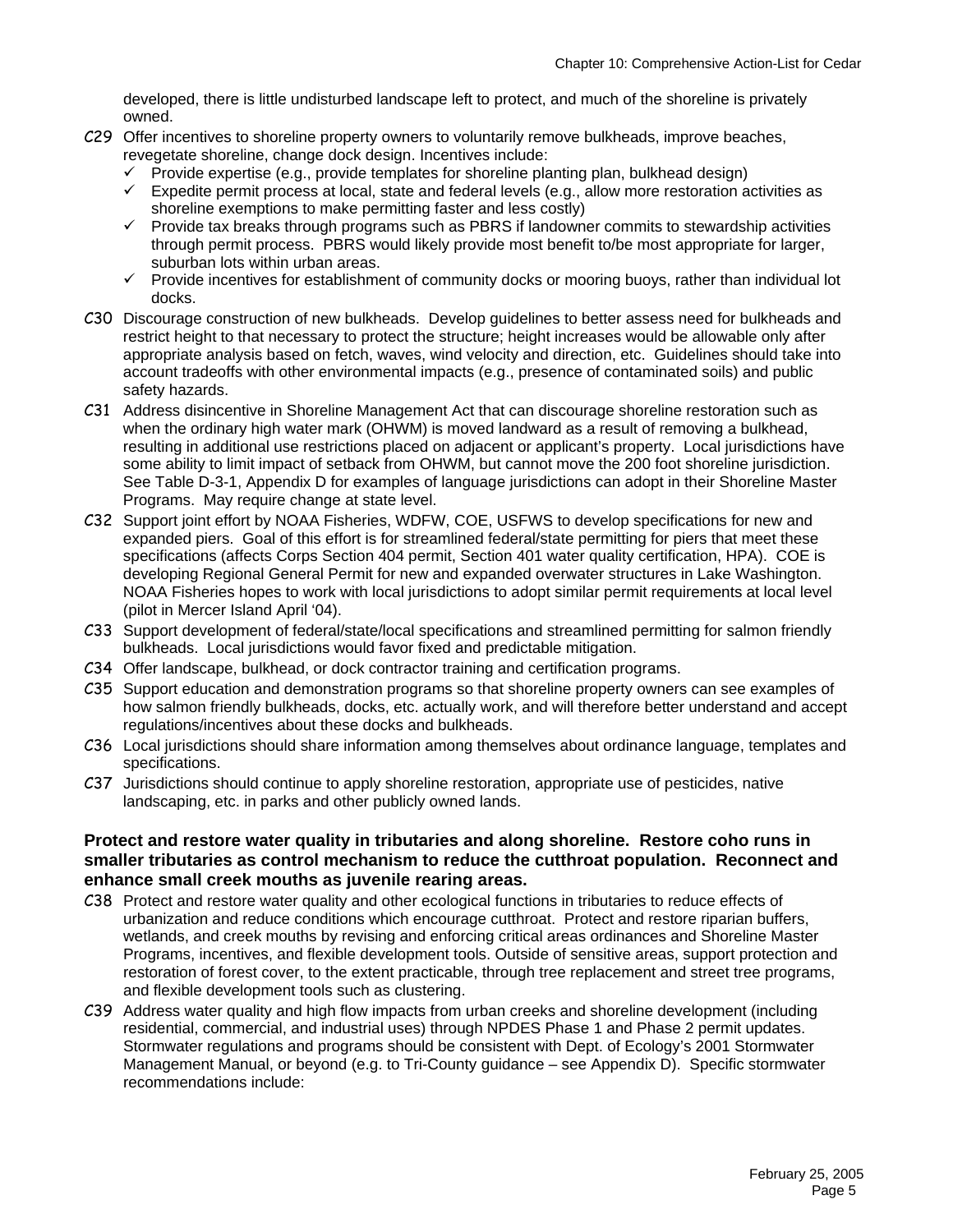- $\checkmark$  Promote low impact/sustainable development along shoreline and throughout sub-areas through regulations, education, and incentives (e.g., develop guidelines, offer simpler permit review, reduce requirements for capital projects).
- $\checkmark$  Adopt policies on pesticide use consistent with the January 2004 federal ruling banning certain pesticide use along salmon-bearing streams in the northwest. Application of pesticides should be in accordance with source control BMPs in Ecology's 2001 Stormwater Management Manual.
- $\checkmark$  Address high stormwater runoff in urban creeks (which drain into Lake Washington), through LID, onsite stormwater detention for new and redeveloped projects.
- $\checkmark$  Address stormwater impacts from major transportation projects (for new and expanded roadways proposed during the next ten years).
- $\checkmark$  Address point sources that discharge directly into the lake.
- C40 Address water quality associated with marinas; note that marinas are regulated directly by Dept. of Ecology.
- C41 Reevaluate government policies toward aquatic weed control to minimize impacts to salmon habitat; coordinate with relevant agencies.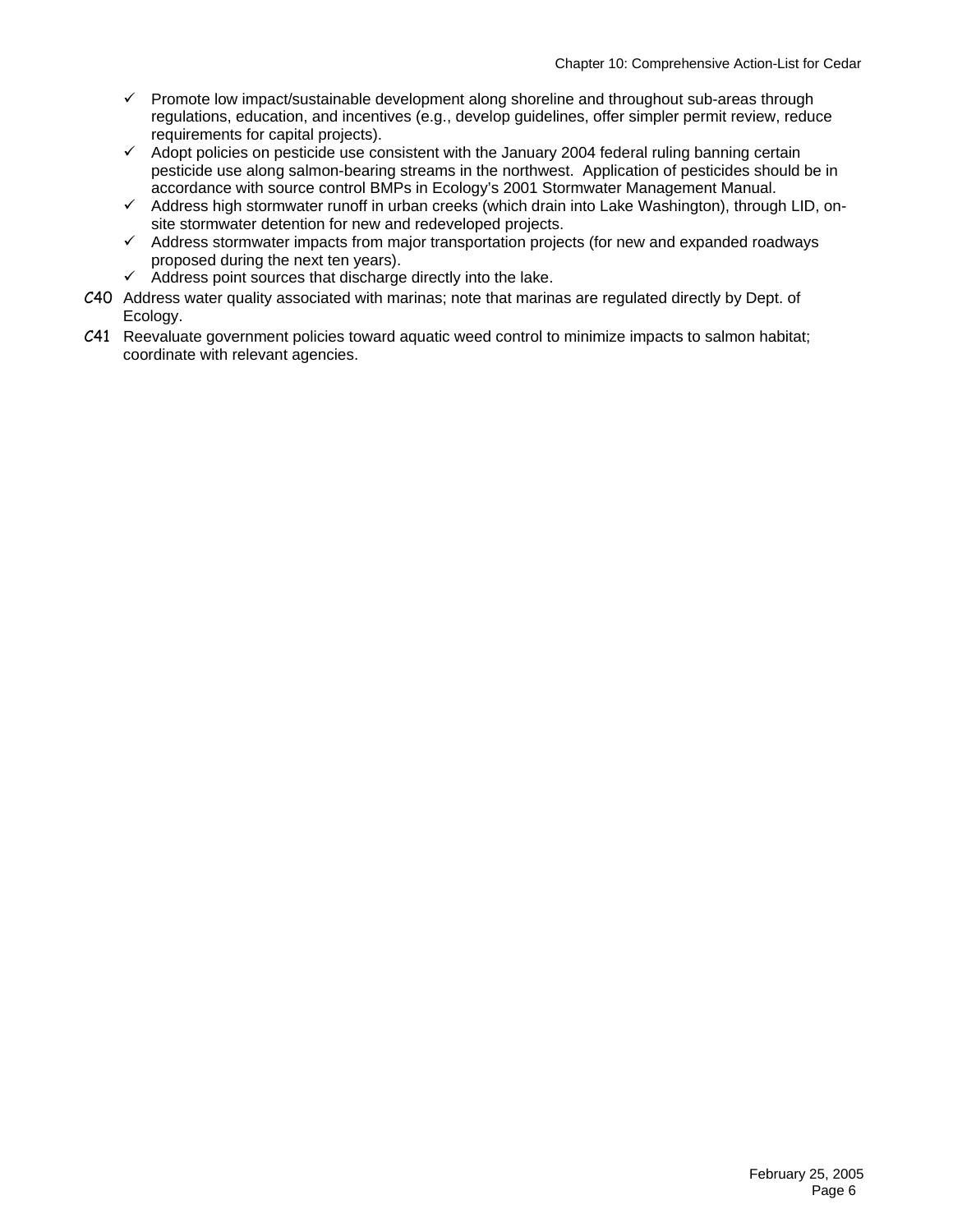| LAND USE, PLANNING AND INFRASTRUCTURE ACTIONS                   |                                                                                         |  |  |  |  |
|-----------------------------------------------------------------|-----------------------------------------------------------------------------------------|--|--|--|--|
| FOR CEDAR RIVER POPULATION (Tier 2 subareas)                    |                                                                                         |  |  |  |  |
| [Upper Cedar subarea is addressed under site specific projects] |                                                                                         |  |  |  |  |
| <b>POLICY/INSTITUTIONAL CONTEXT:</b>                            | <b>SCIENCE CONTEXT:</b>                                                                 |  |  |  |  |
|                                                                 |                                                                                         |  |  |  |  |
| Jurisdictions:                                                  | <b>Watershed evaluation rating:</b>                                                     |  |  |  |  |
| Maple Valley, Kent (watershed), Black                           | Peterson Subarea: Tier 2 - Low Chinook use; Higher<br>$\bullet$                         |  |  |  |  |
| Diamond, King County                                            | watershed function                                                                      |  |  |  |  |
| <b>Growth pressures (inside UGA):</b>                           | Rock Subarea: Tier 2 - Low Chinook use; Higher<br>$\bullet$                             |  |  |  |  |
| Maple Valley and Black Diamond PAA (in                          | watershed function                                                                      |  |  |  |  |
| Rock Creek); King County - Fairwood                             | Taylor Subarea: Tier 2 - Satellite Chinook use; Higher<br>$\bullet$                     |  |  |  |  |
| Potential Annexation Area (PAA) - in                            | watershed function                                                                      |  |  |  |  |
| <b>Peterson Creek</b>                                           | Walsh Subarea: Tier 2 - Low Chinook use; Higher<br>$\bullet$                            |  |  |  |  |
|                                                                 | watershed function                                                                      |  |  |  |  |
| <b>Percent of basin inside UGA:</b>                             | <b>Watershed evaluation summary:</b>                                                    |  |  |  |  |
| Mostly outside the UGA; a small portion of                      | Peterson Subarea:                                                                       |  |  |  |  |
| Rock Creek is inside UGA (Maple Valley and                      | Relative impact factors are:                                                            |  |  |  |  |
| Black Diamond PAA); a portion of Peterson                       | Low - % of high gradient streams, total impervious<br>area, road crossings, flow volume |  |  |  |  |
| Creek is inside UGA (Fairwood PAA).                             | Relative mitigative factors:                                                            |  |  |  |  |
|                                                                 | High - % of low gradient streams<br>$\bullet$                                           |  |  |  |  |
| Program/mitigation opportunities:                               | Moderate - forest cover, riparian forest cover, wetland<br>$\bullet$                    |  |  |  |  |
| Kent water supply HCP                                           | area                                                                                    |  |  |  |  |
|                                                                 | Rock Subarea:                                                                           |  |  |  |  |
|                                                                 | Relative impact factors are:                                                            |  |  |  |  |
|                                                                 | Low - flow volume, total impervious area, road                                          |  |  |  |  |
|                                                                 | crossings, % of high gradient streams                                                   |  |  |  |  |
|                                                                 | Relative mitigative factors:                                                            |  |  |  |  |
|                                                                 | High - % of low gradient streams, riparian forest cover,<br>$\bullet$<br>forest cover   |  |  |  |  |
|                                                                 | Moderate - wetland area<br>$\bullet$                                                    |  |  |  |  |
|                                                                 | Taylor Subarea:                                                                         |  |  |  |  |
|                                                                 | Relative impact factors are:                                                            |  |  |  |  |
|                                                                 | Low - total impervious area, road crossings                                             |  |  |  |  |
|                                                                 | Moderate - % of low gradient streams, flow volume                                       |  |  |  |  |
|                                                                 | Relative mitigative factors:                                                            |  |  |  |  |
|                                                                 | Moderate - wetland area, forest cover, riparian forest cover,                           |  |  |  |  |
|                                                                 | % of low gradient streams                                                               |  |  |  |  |
|                                                                 | Walsh Subarea:                                                                          |  |  |  |  |
|                                                                 | Relative impact factors are:                                                            |  |  |  |  |
|                                                                 | Low - flow volume, total impervious area, road                                          |  |  |  |  |
|                                                                 | crossings,                                                                              |  |  |  |  |
|                                                                 | High - % of low gradient streams                                                        |  |  |  |  |
|                                                                 | Relative mitigative factors:                                                            |  |  |  |  |
|                                                                 | High - forest cover, riparian forest cover<br>$\bullet$<br>Moderate - wetland area      |  |  |  |  |
|                                                                 |                                                                                         |  |  |  |  |
|                                                                 | Low - % of low gradient streams                                                         |  |  |  |  |

## **LAND USE ACTIONS FOR ROCK, TAYLOR, PETERSON CREEKS, AND WALSH LAKE DIVERSION BASED ON TECHNICAL RECOMMENDATIONS IN WRIA 8 CONSERVATION STRATEGY**

#### Notes:

1) Technical priorities from the WRIA 8 Conservation Strategy are listed in bold; recommended land use actions are listed for each technical area. Most technical recommendations are interrelated; many land use actions address multiple technical priorities and are cross-referenced.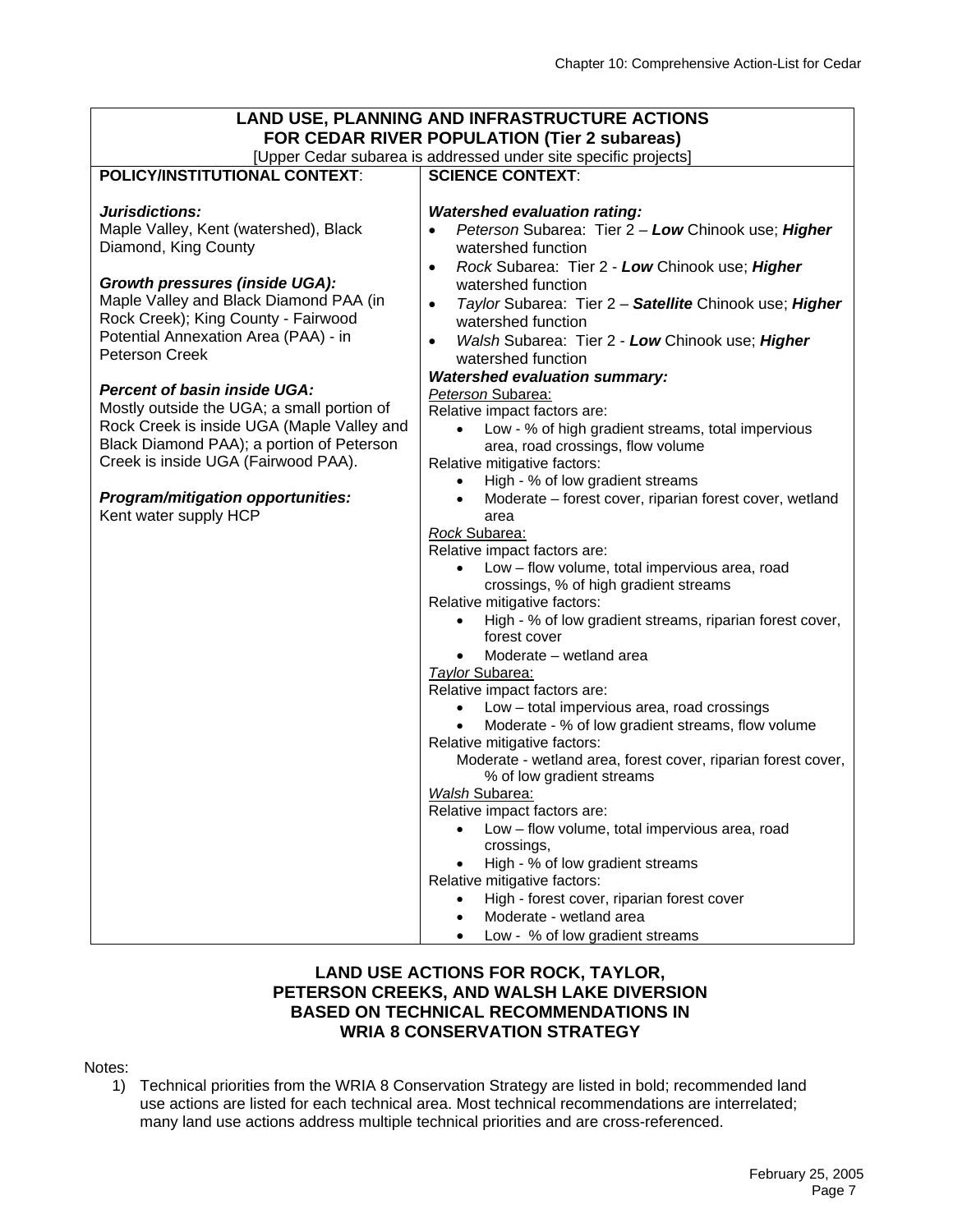- 2) Note that local jurisdictions are doing or planning to do many of these actions.
- 3) See also Appendix D for a menu of land use actions described by criteria, and references on low impact development, critical areas and other land use topics.

#### **Protect high watershed function by maintaining forest cover, soil infiltrative capacity, and riparian cover, and minimizing road crossings and impervious surface.**  *Inside Urban Growth Area:*

- C42 Accommodate most future growth within existing (and future) incorporated areas and Potential Annexation Areas (PAAs): in Maple Valley and Black Diamond PAA for Rock subarea and in Fairwood PAA for Peterson subarea. Note that in the long-term, the UGA may expand further into Rock, Peterson and Taylor subareas. Manage new residential and commercial development to minimize impacts on water quality, instream flows, and aquatic buffers. Low impact development (LID) is key to protecting flows and water quality.
- C43 Encourage low impact development through regulations, incentives, and education/training. Examples include:
	- Develop, adopt, and update as needed, local regulations and ordinances that improve the ability of builders to design LID projects, and for local government staff to review and approve those projects.
	- 9 Encourage low impact development by providing technical information to developers about on-theground examples of what does and does not work in LID approaches; promoting demonstration projects through incentives and technical assistance, so that other planners and developers can see hands-on examples
	- $\checkmark$  Existing examples to show developers and planners include King County's three LID demonstration projects currently underway, Seattle's natural drainage program for retrofitting existing neighborhoods, Issaquah Highlands, and Maltby Joint Ventures-Chinook Homes.
	- $\checkmark$  Monitor existing facilities (e.g., green roofs, permeable pavements, etc.) to improve understanding of costs and benefits of LID techniques.
- C44 In urban areas, protect and restore forest cover through tree retention and tree replacement programs, landscaping guidelines, street tree programs, and urban reforestation programs (e.g., King County's Urban Forestry Program which provides grants and technical assistance to increase forest cover and forest health on public lands). Could require that new development over a certain size use clustering to preserve a certain portion of open space (e.g., 50% of site). If developer protects more open space, could offer incentives, such as density bonuses.
- C45 Continue to tighten regulations affecting riparian buffers, including larger stream buffers, more restricted application of buffer averaging, fewer allowable uses in buffers (e.g., not allowing stormwater facilities). Could approve administrative variances of development standards (on case-by-case basis) in order to avoid encroaching into a sensitive area buffer.
- C46 Nonconforming uses can be significant challenge in urban areas.Many existing structures along creeks encroach into required stream buffers and are nonconforming with development and environmental regulations. The degree of nonconformity could become even greater as buffers and other riparian protections become more restrictive. In order to decrease the level of nonconformity over the long term (e.g., 50 years), local jurisdictions should encourage or require that development come into conformity, depending on the degree of redevelopment. A sliding scale could be applied (e.g., based on redevelopment thresholds), where the greater the degree of redevelopment, the greater the expectation that the development come into compliance.
- C47 Encourage or require revegetation and enhancement of riparian buffers where existing buffer vegetation is inadequate (i.e. lacking in tree/shrub vegetation or dominated by non-native invasive species) to protect wetland or stream functions. Restoration should include underplanting of conifers in riparian buffers (identified as Basinwide recommendation for Peterson subarea during project meeting). Consider flexibility in prescriptive buffer width standards in exchange for stream habitat and buffer enhancement, particularly for redevelopment. However, any granting of regulatory flexibility needs to analyze sitespecific tradeoffs – including upland land use impacts to the creek - to insure a net benefit to salmon. Incentives to encourage voluntary revegetation of riparian buffers and/or reconnection of floodplains include:
	- Provide expertise (e.g., provide templates for riparian planting plan, assist private landowners with applications for grants to restore habitat)
	- $\checkmark$  Expedite permit process at local, state and federal levels (e.g., allow more restoration activities as shoreline exemptions to make permitting faster and less costly)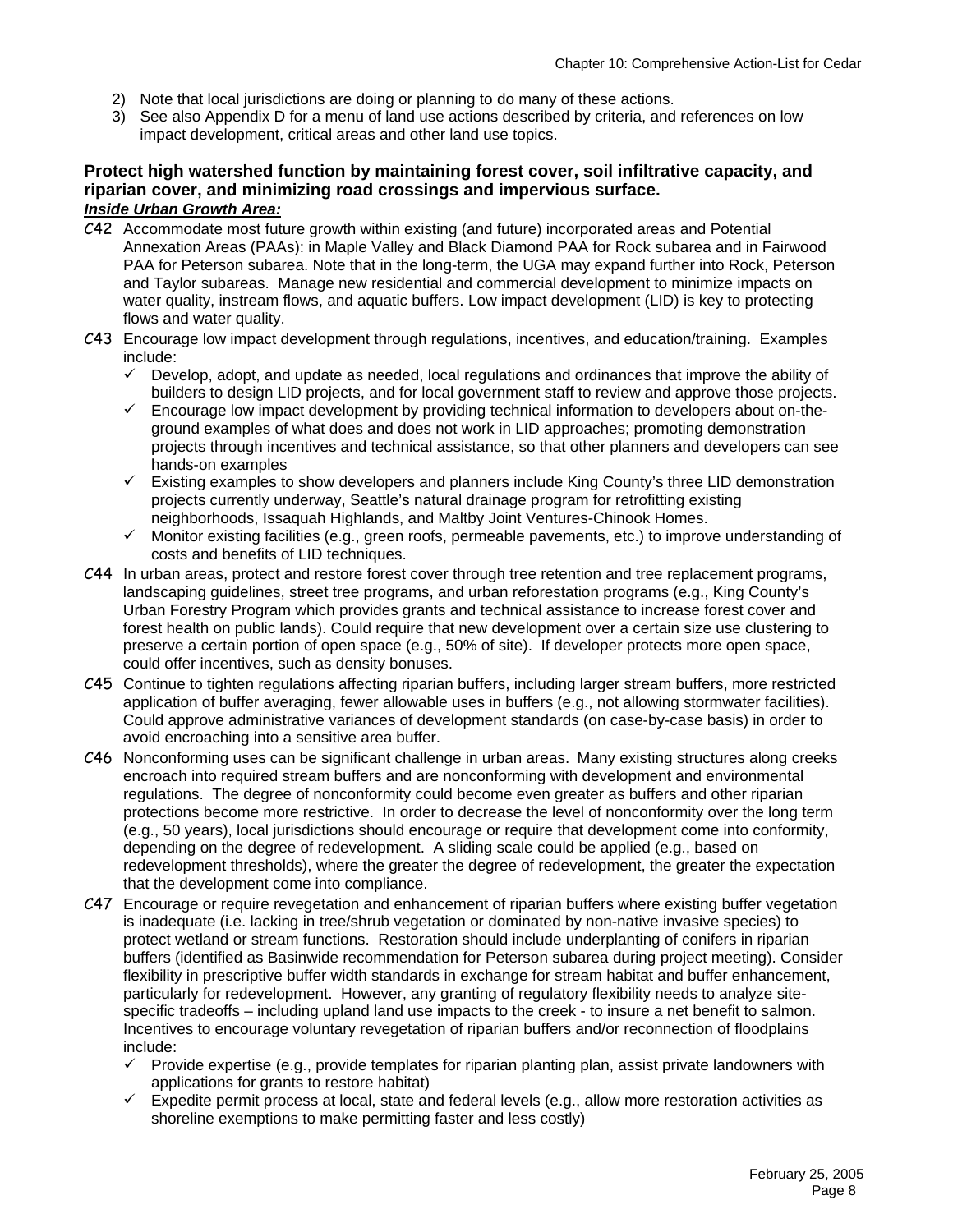C48 Increase incentives to urban areas to serve as receiving sites for transferable development rights (TDRs), e.g., offer amenity packages to cities, funded by Conservation Future Tax or other funding sources, to improve transit, urban parks, and open spaces in exchange for increasing densities.

#### *In Rural Areas:*

- C49 Enforce King County's updated critical areas ordinance, including stream and wetland buffers, clearing restrictions, and drainage review requirements. However, there are a number of considerations:
	- $\checkmark$  Forest clearing restrictions should take into account substrate, topography, type of vegetation, etc. which affect rates of infiltration.
	- $\checkmark$  Clearing restrictions of 35% of lot area may not necessarily protect 65% of forest cover. For example, in Rock Cr. subarea, based on parcel by parcel analysis, current subarea forest cover of 72% could be reduced to 55% (based on analysis by Friends of Rock Creek Valley). Could analyze how 65% forest retention standard has been applied in Bear Creek over last ten years, to better understand on-the-ground results that this standard has or has not achieved, and then try to apply the standard more effectively.
	- $\checkmark$  Consider a customized approach which applies different standards for critical areas protection, depending on proximity to the critical area. In King County, the Executive Proposed Critical Areas Ordinance uses a variety of factors including subarea condition and parcel condition in conjunction with stewardship planning in determining clearing and buffer restrictions.
	- $\checkmark$  While the customized approach to critical areas protection is proceeding, consider a moratorium on new development in order to ensure that customized critical areas protections are applied.
	- $\checkmark$  Include field testing and monitoring of impacts of different standards on parcel by parcel basis.
	- $\checkmark$  PBRS is not sufficient incentive, and stewardship plans are not sufficiently flexible for some rural landowners.
	- $\checkmark$  Enforcement should be improved (see details below).
- C50 Recognize importance of enforcement for these and all regulatory recommendations. Current regulations are not always enforced, e.g., encroachment into riparian buffers is not uncommon among stream side landowners. Take steps to improve enforcement including:
	- $\checkmark$  Provide education about why regulations exist in order to make enforcement more effective.
	- $\checkmark$  Templates should be provided for different types of parcels so that stewardship provision can be implemented with less design and analysis cost to individual applicants.
	- $\checkmark$  King County should connect their databases for County Assessor and DDES together so that biennial property review by assessor's office can inform DDES of any construction activities which have occurred which may or may not be consistent with development regulations. More efficient use of staff will become even more crucial as staffing levels are reduced.
	- $\checkmark$  DDES should work more closely with technical staff from WLR when implementing regulations so that DDES staff and applicants have better understanding of scientific justification for various requirements.
	- $\checkmark$  Re-examine how DDES staff are funded, and commit higher level of funding to enforcement recognizing its importance to effective natural resource protection.
	- $\checkmark$  Effective enforcement must also include monitoring and adaptive management, so that effectiveness of regulations (and related mitigation projects) is measured, and adjustments are made.
- C51 Promote low impact development to improve water quality and flows (see above under *urban areas*).
- C52 Promote flexible development tools, such as transferable development rights or environmental mitigation banking, to shift development to areas which are less environmentally sensitive and/or to mitigate impacts by protecting or restoring areas with highest ecological functions. In King County, the Executive Proposed Critical Areas Ordinance uses flexible standards in rural areas depending upon the subarea condition, parcel condition and stewardship planning (as noted above). In addition, the proposed ordinance includes a resource mitigation program, in which mitigation is channeled into those areas (mitigation reserve areas) where greater benefits can be achieved through matching mitigation needs with habitat restoration and preservation needs on a subarea or basin level.
- C53 Encourage clustering in rural areas in order to preserve contiguous areas of forest cover, wetlands, and riparian habitat. Consider the following factors to make clustering most effective:
	- 9 Total area of open space preserved needs to be large enough to support ecological processes of the preserved area;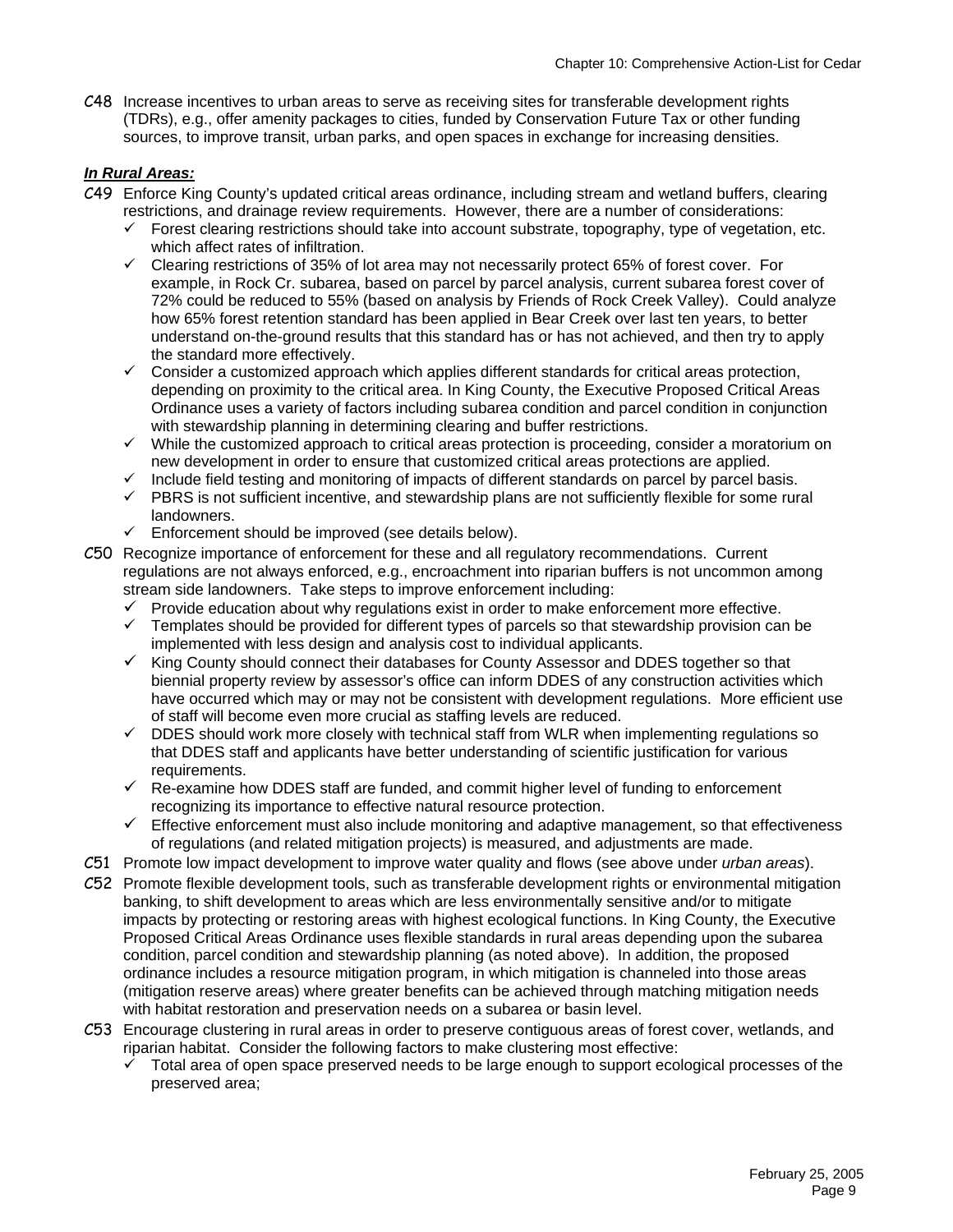- $\checkmark$  Total number of units needs to be large enough to be economically viable, but small enough to maintain rural character and levels of service. King County should consider increasing the limit above 8 houses per clustered development.
- $\checkmark$  Clustered developments should be located to avoid checkerboard patterns and to preserve large, contiguous areas of open space, across different developments.
- $\checkmark$  Cumulative impacts of water supply and sewage disposal should be evaluated when considering lot size and overall project size.
- C54 Continue to acquire parcels or conservation easements along creeks and in upland areas that provide valuable habitat but are not sufficiently protected by regulations.
- C55 Identify and protect headwater areas, including seeps, springs, and wetlands.
- C56 Limit future development (including roads) in floodplains; develop and apply standards which minimize impacts to salmon.
- C57 Offer existing and new incentives to protect and restore riparian and upland parcels beyond those that are protected through regulations. Incentives include current use taxation (e.g., King County's Public Benefit Rating system – PBRS and Timberland Program), Native Growth Protection Area programs, voluntary farm plans, and technical assistance (e.g., King County's program for small forest landowners). Protection programs need a stewardship element and adequate funding to ensure management and maintenance of these areas over the long term. Maintenance can be handed over to a local jurisdiction for public management, or if areas are managed privately, standards for review and enforcement must be established. If areas are privately managed, may be necessary to provide an inducement (e.g., additional tax break) in addition to education about value of properties and importance of maintenance.
- C58 Basinwide recommendations for Rock Creek subarea: protect and maintain habitat properties, e.g., from dumping; protect/restore riparian conditions; protect forest cover and limit impervious area in upper reaches and headwaters to protect hydrology; pending final transaction, 85% of riparian corridor will be in protective ownership so buffers are not key issue in Rock.
- C59 Basinwide recommendations for Taylor Cr. subarea: protect forest cover and headwaters.

#### **Protect water quality to prevent adverse impacts from fine sediments, metals (both in sediments and in water), and high temperatures. Adverse impacts from road runoff and other sources of non-point source pollution should be prevented. In Taylor Creek, key life stages would benefit from a reduction in stormwater flows that have increased bed scour and deposition of fine sediments.**

- C60 King Co. is updating their Phase 1 NPDES permit now (including updates of regulations and manuals). Maple Valley is scheduled to adopt its NPDES Phase 2 permit, consistent with anticipated Dept. of Ecology guidance, in 2005. These permit updates should address LID and other stormwater recommendations below, consistent with Dept. of Ecology's 2001 Stormwater Management Manual.
- C61 Adopt stormwater BMPs to reduce sediment inputs from bed scouring high flows and to address heavy metals and pollutants.
- C62 Identify sources and adopt source control BMPs to reduce fine sediment inputs to system (e.g., from new construction, erosion, and sedimentation from livestock access to streams). Basinwide recommendations identify new development occurring upstream in Peterson subarea as a likely sediment source, and new development in Walsh subarea (reach 3) as likely cause of loss of forest cover, clearing, and sedimentation. Note also there are a large number of dump trucks using roads in Rock Creek subarea; these loads should be covered.
- C63 Dept. of Ecology should address potential groundwater contamination from highly toxic hazardous wastes dumped at the Landsburg Mine. Ecology should address concerns, such as those expressed by the City of Kent, to improve analyses about where the contaminants are, or whether they are discharging, and take actions to address these water quality concerns which could impact Chinook and other salmonids in Rock Creek and in the Cedar River mainstem.
- C64 In Taylor Creek, adopt and enforce stormwater regulations and BMPs to reduce stormwater flows that have increased bed scour and deposition of fine sediments. Flashy flows should be addressed through forest cover retention, low impact development techniques, erosion control during construction, improved stormwater management on new and existing roads.
- C65 Enforcement (e.g., of clearing and grading ordinance and stormwater management program) is currently reactive (i.e., complaint driven); it should be more proactive (e.g., targeting construction sites, farms). Enforcement of stormwater, as well as of critical areas requirements, could be strengthened through a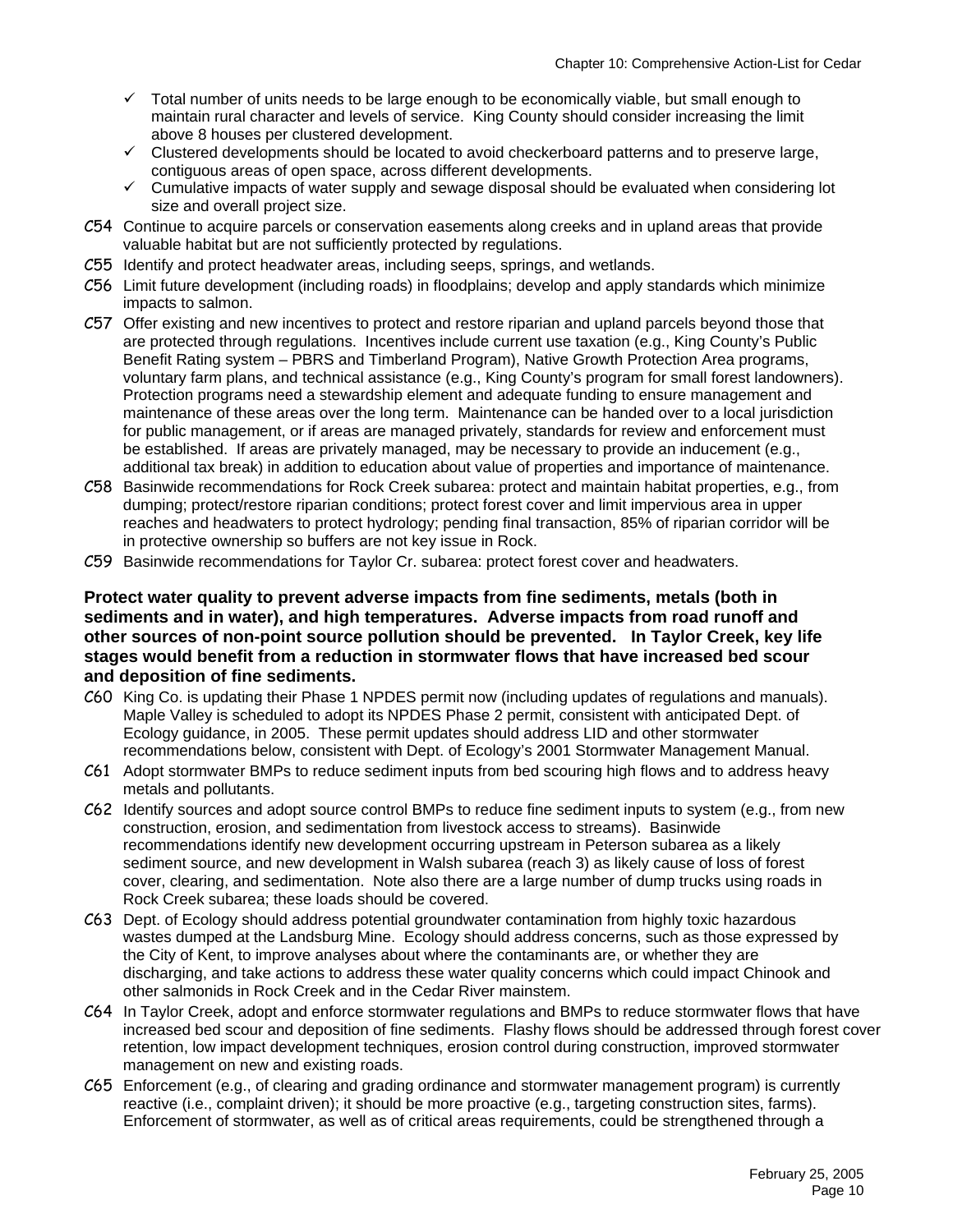"green" inspector group that would share expertise about various environmental incentives and regulations.

- C66 Work with livestock owners in rural areas on water quality BMPs, through livestock ordinance and voluntary farm plans. This is a basinwide recommendation for Taylor Cr. subarea. In urban areas, encourage fencing to keep domestic pets out of riparian areas.
- C67 Through planning for new roads or road widening projects, assess and recommend ways to minimize impacts on water quality, instream flows and sensitive areas. Low impact development includes BMPs for narrower roads, more pervious surfaces, reduced parking areas, maximized infiltration of stormwater, etc.
- C68 Adopt and implement Regional Road Maintenance Endangered Species Act (ESA) Program Guidelines for maintaining existing roads and drainage systems.
- C69 Retrofit existing roads as part of major maintenance, expansion or upgrade projects, in order to improve water quality treatment. Need BMPs for herbicides and pesticides along roads and power lines.

#### **Protect and restore adequate flows during seasonal low flows to maintain pre-spawning holding and migrant life stage in Rock and Taylor Creeks.**

- C70 Address maintenance and restoration of instream flows at all levels of government, recognizing that different aspects of the problem are controlled by different government agencies, e.g., water withdrawals are regulated by State Dept. of Ecology, low impact development techniques are affected by local development standards.
- C71 Basinwide recommendation for Taylor Creek subarea: address proposal by Cedar River Water & Sewer District to transfer wells from Cedar River to Taylor Cr. headwaters.
- C72 Basinwide recommendation for Rock Creek subarea: support baseflows in Rock Creek for pre-spawning migration, support efforts to enhance flows, work with City of Kent on HCP (see specifics below).
- C73 Support the City of Kent in developing its HCP for Kent's public water supply system in Rock Cr. watershed in order to establish instream flows that are protective of Chinook. King County should share relevant data and analyses including spawner surveys, HSPF and EDT modeling, and historical salmon data. The HCP should consider options which would return flows in Rock Cr. to pre-1969 levels. Kent expects that the HCP will be completed by end of 2005.
- C74 Consider encouraging more new development in rural areas to go onto public water systems (e.g., from the Cedar or Green Rivers, Lake Tapps). This would provide less groundwater withdrawals, and more groundwater recharge from onsite septic systems, which need to be properly maintained and functioning. However, any proposal for interbasin transfer must consider instream flow impacts to Chinook and other salmonids in all systems. Friends of Rock Creek Valley is proposing that new residential development (and existing development with water quantity problems) be placed on public water through Covington Water District.
- C75 Determine extent of unauthorized withdrawals in all subareas. Develop and/or use existing database on extent of surface and groundwater withdrawals. In Rock Creek, there have been more spikes and drops in flows recently; determine what is causing this.
- C76 Work with Dept. of Ecology on education and enforcement of unauthorized water withdrawals (e.g., unpermitted withdrawals, permitted withdrawals that exceed authorized volumes).
- C77 Certain groundwater withdrawals are exempt from Ecology regulation; these exempt wells are subject to Seattle-King Co. Dept. of Public Health site review. These exempt wells include wells serving multiple residences but not exceeding 5000 gallons a day (also referred to as 6-packs, or not more than 6 homes on one well), watering of a lawn or garden not exceeding ½ acre. WRIA jurisdictions should work with Seattle-King Co. Dept. of Public Health, DDES, and state Dept. of Ecology to more effectively monitor and enforce the limit to ½ acre of irrigated land per exempt well. Could also encourage KC to place more restrictions on use of exempt wells. Note that proposed revisions to KC Comprehensive Plan include policies that would limit 6 packs (e.g., no more than one exempt well per development), and encourage users to hookup to existing water systems.
- C78 Consider using critical aquifer recharge area (CARA) protections more broadly to protect groundwater recharge for maintaining cold temperatures and flows in fish bearing streams, rather than solely for groundwater quality protection for potable water supply. Current King County proposal also protects recharge for non-potable supplies, including stream flows.
- C79 Coordinate with King County Groundwater Protection Program on groundwater related issues. Work with South King County Groundwater Management Committee to expand stakeholder representation on the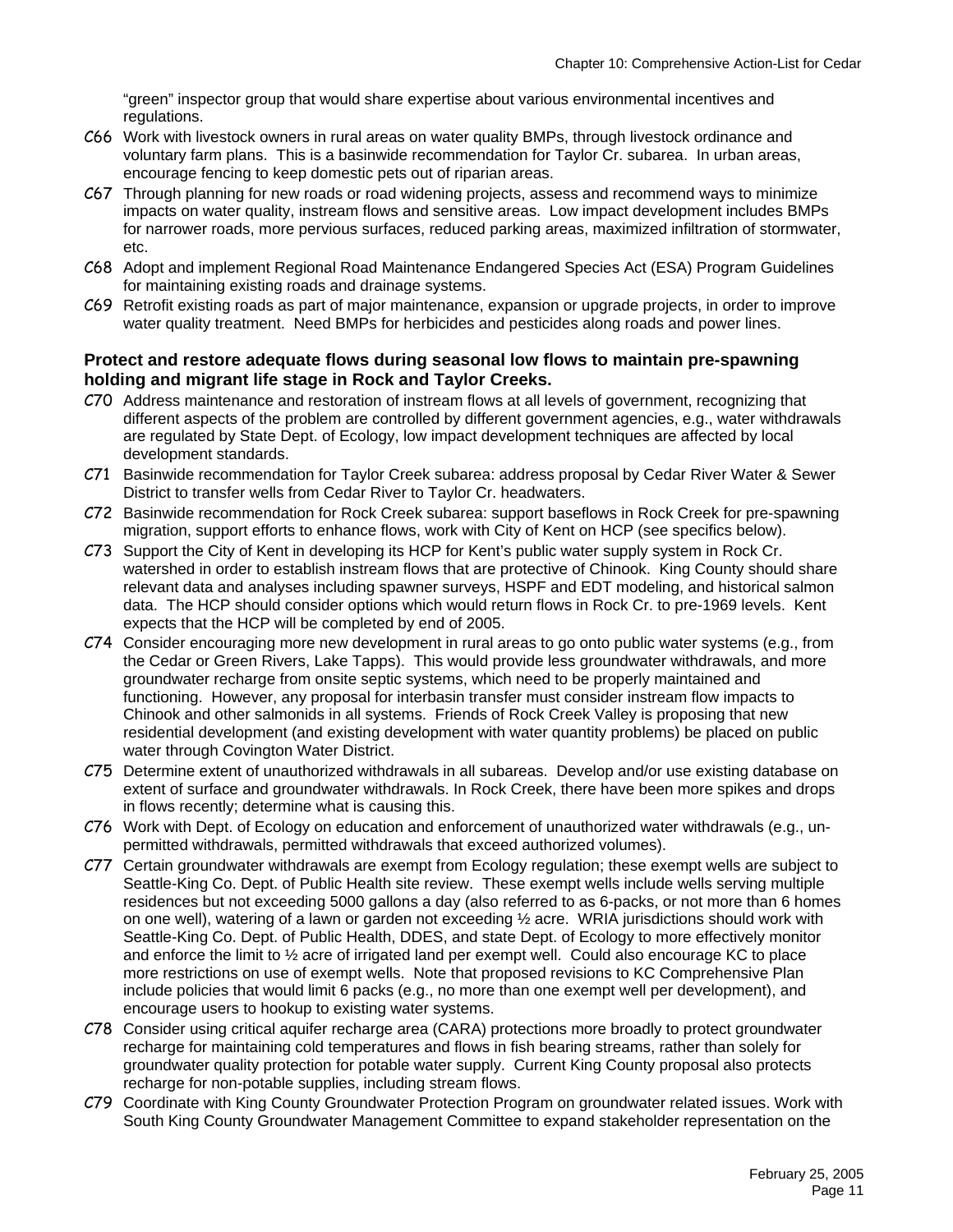committee and to update the groundwater management plan with current scientific data related to salmon and flows, and to include actions to improve instream flows for salmonids. Note that the current proposal is to finalize the groundwater management plan in its current format and then set up a new working groundwater committee to consider implementation in light of new data, reports, studies and Best Available Science.

- C80 Adopt/enforce stormwater regulations and BMPs to address high and low flows, including forest retention, low impact development, infiltration standards. Identify opportunities to retrofit stormwater retention/detention facilities to better retain, release, treat, and infiltrate stormwater at public and private facilities. See additional stormwater recommendations above under *water quality* and *forest protection*.
- C81 Aggressive water conservation measures should be promoted by all jurisdictions and water purveyors to reduce impacts of water withdrawals throughout WRIA 8. Water conservation measures could include leak detection and repair, pricing structures that encourage more efficient water use and eliminate subsidies to large water users, water efficiency audits, and rebates for commercial and residential waterefficient plumbing fixtures and appliances.
- C82 Look into other water resource allocation processes that could suggest potential actions for this basin (e.g., 2514 processes elsewhere, and the recent state law on water conservation (SHB 1338) - the 2003 Municipal Water Law Water Use Efficiency).
- C83 Consider nominating Rock Creek as an "Outstanding Resource Water" under the Clean Water Act. Guidelines for this program are being developed by Dept. of Ecology and reviewed by the Environmental Protection Agency. Nomination could provide additional protection to the basin.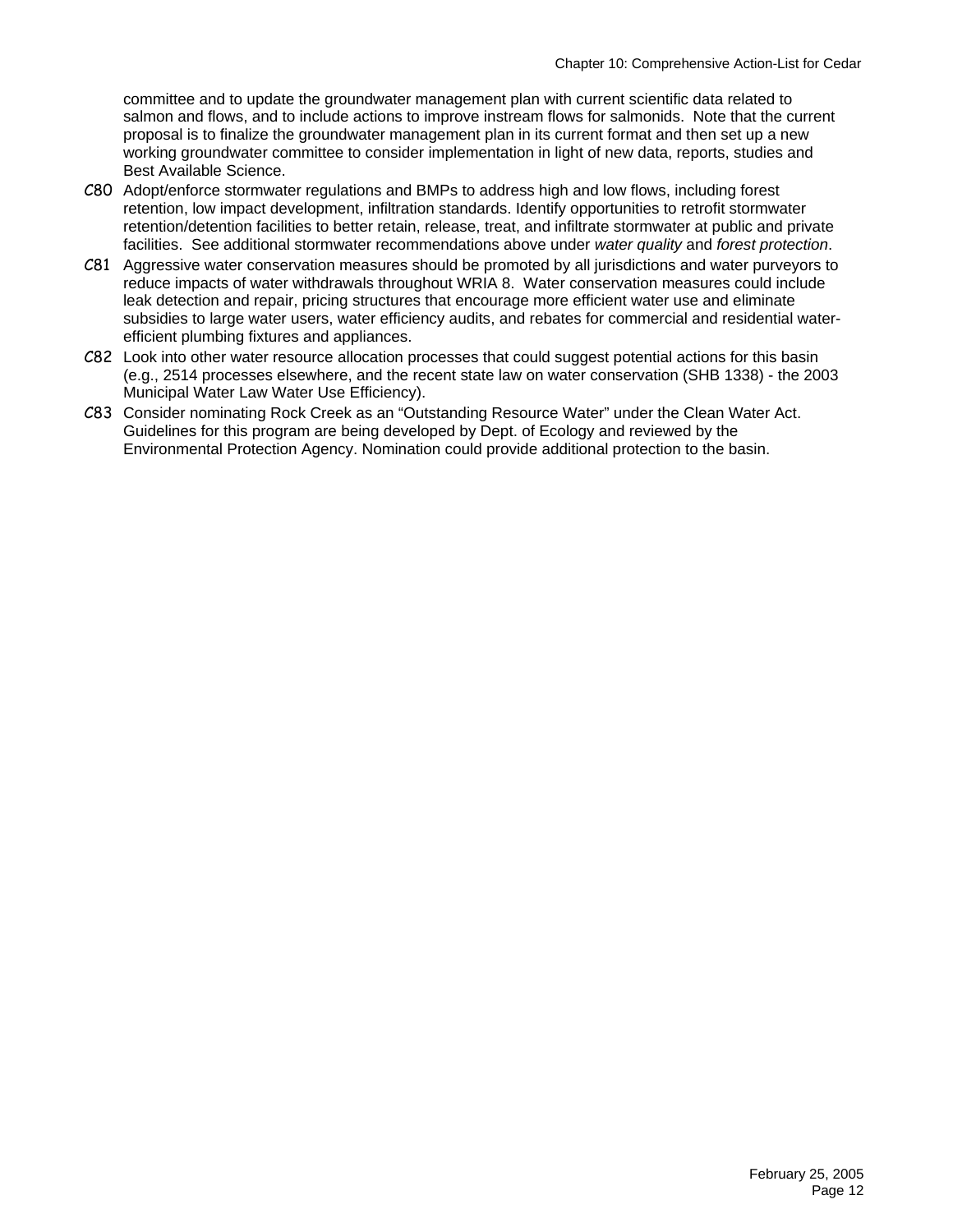# **PROTECTION: Prioritization of Site-Specific Protection Projects in Lower Cedar River**

Please note: Prioritization of site-specific projection potential projects is based on both reach priority (using EDT model) and whether or not the potential project is a priority in an existing science-base protection program (such as Waterways). Existing priorities for the Cedar River Legacy Program are shaded in following chart.

| Reach#<br>(Listed in<br><b>Priority Order)</b>                  | Proj.<br>#       | <b>Description</b>                                                                                                                      | <b>Benefits</b><br>to<br><b>Chinook</b> | Ease of<br>Implem.      |
|-----------------------------------------------------------------|------------------|-----------------------------------------------------------------------------------------------------------------------------------------|-----------------------------------------|-------------------------|
| Reach 4: SR                                                     | C <sub>213</sub> | Protect existing riparian habitat and LWD in Reach 4                                                                                    | н                                       | Н                       |
| 169 Bridge to<br>Upstream of<br>Landslide (RM<br>4.7)           | C <sub>214</sub> | Protect habitat in Reach 4 and explore ways to reduce<br>flooding and erosion in Ron Regis Park such as adding<br>LWD and setback levee | $\overline{\mathsf{H}}$                 | $\overline{\mathsf{H}}$ |
| Reach 8: RM<br>8.2 to Cedar                                     | C <sub>228</sub> | Jones Reach: 29 acres, 16 parcels targeted for protection                                                                               | н                                       | н                       |
| Mt. Rd. (RM<br>9.4)                                             | C229             | Protect riparian buffer behind Scott-Indian Grove levee                                                                                 | н                                       | L                       |
| Reach 7: RM<br>7.3 to 8.2                                       | C <sub>224</sub> | Cedar Rapids Reach: Acquire ~15 acres for floodplain<br>restoration                                                                     | H                                       | H                       |
|                                                                 | C225             | Protect intact riparian forest along Cedar River Trail and<br><b>SR 169</b>                                                             | H                                       | H                       |
| Reach 3: I-405<br>to SR169<br><b>Bridge</b>                     | C <sub>210</sub> | Protect riparian habitat in Renton's parkland upstream of I-<br>405 bridge                                                              | H.                                      | H                       |
| Reach 5:<br>Upstream of<br>Landslide (RM<br>4.7) to RM 5.8      | C <sub>217</sub> | Protect riparian vegetation on left bank in area owned by<br><b>King County</b>                                                         | H                                       | н                       |
| Reach 11:                                                       | C <sub>244</sub> | Protect 5 acre parcel including 218th Place side-channel                                                                                | н                                       | н                       |
| Downstream of<br><b>Taylor Creek</b><br>(RM 12.7) to<br>RM 13.8 | C <sub>245</sub> | Mouth of Taylor Creek Reach: Acquire 40 acres of<br>forested riparian floodplain                                                        | H                                       | H                       |
| Reach 10: RM<br>10.2 to                                         | C <sub>239</sub> | Lower Lions Stream Reach: Protect 39 acres between the<br>river & SE 188th St.                                                          | H                                       | M                       |
| downstream of<br><b>Taylor Creek</b><br>(RM 12.7)               | C <sub>240</sub> | Byers Reach: Protect 58 acres, 17 parcels on both banks<br>of river                                                                     | $\overline{\mathsf{H}}$                 | M                       |
| Reach 9:<br>Cedar Mt. Rd.<br>(RM 9.4) to RM<br>10.2             | C <sub>232</sub> | Belmondo Reach: 71 acres with numerous side channels,<br>braided reach                                                                  | H                                       | H                       |
| Reach 2:<br>Logan St.<br>Bridge (RM 1)<br>to I-405              | C205             | Protect and maintain existing tree cover within reach<br>where possible                                                                 | M                                       | H                       |

# **PROTECTION: Prioritization of Site-Specific Protection Projects in Middle Cedar River**

| Reach#<br>(Listed in<br><b>Priority Order)</b> | Proj.<br>#       | <b>Description</b>                                                                                         | <b>Benefits</b><br>to<br><b>Chinook</b> | Ease of<br>Implem. |
|------------------------------------------------|------------------|------------------------------------------------------------------------------------------------------------|-----------------------------------------|--------------------|
| Reach 16: RR<br><b>Trail Crossing</b>          | C <sub>258</sub> | Protect gravel recruitment area and unstable slopes on<br>right bank, upstream of Cedar River trail bridge | M/L                                     |                    |
| at RM 17 to<br>Arcadia (RM                     | C <sub>257</sub> | Protect floodplain area on left bank, downstream of "BN<br>Nose" property                                  | っ                                       |                    |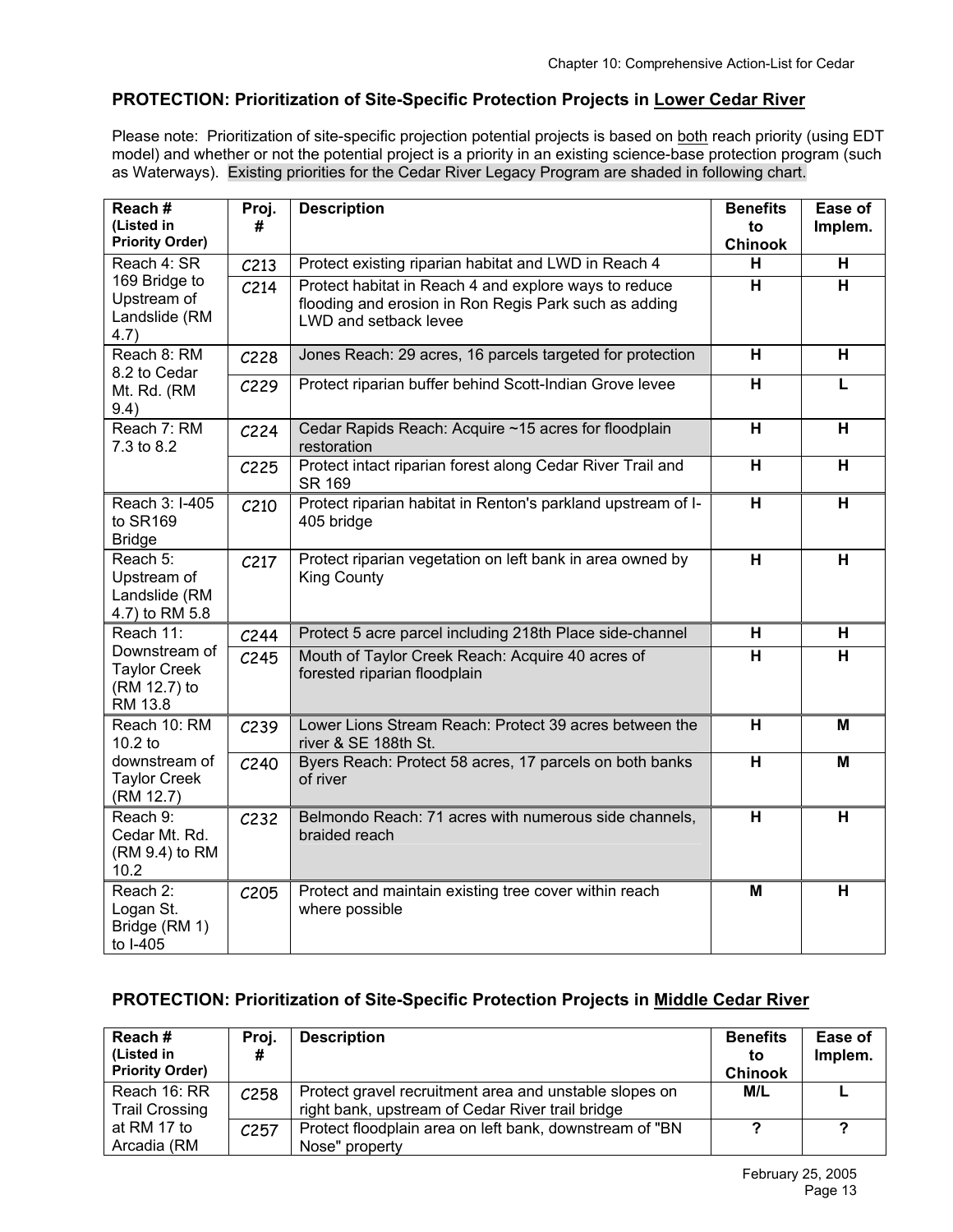| Reach#<br>(Listed in<br><b>Priority Order)</b>                                                     | Proj.<br>#       | <b>Description</b>                                                                            | <b>Benefits</b><br>to<br><b>Chinook</b> | Ease of<br>Implem. |
|----------------------------------------------------------------------------------------------------|------------------|-----------------------------------------------------------------------------------------------|-----------------------------------------|--------------------|
| 19.0)                                                                                              |                  |                                                                                               |                                         |                    |
| Reach 18: RR<br><b>Trail Crossing</b><br>(RM 19.6) to<br>Landsburg<br>Dam (RM 21.7)                | C <sub>263</sub> | Landsburg Reach: 87 acres, including forested floodplain<br>& unarmored, steep bank           | н                                       | н                  |
| Reach 15: RR<br><b>Trail Crossing</b><br>(RM 16.0) to<br><b>RR Trail</b><br>Crossing at RM<br>17.0 | C255             | Protect left bank forested area upriver of property already<br>owned by King County in reach. | H/M                                     | M                  |
| Reach 14: RM<br>15.0 to RR<br><b>Trail Crossing</b><br>(RM 16.0)                                   | C <sub>253</sub> | Dorre Don Meanders Reach: Protect 71 acres (spans<br>reach 13-14)                             | H/M                                     | н                  |
| Reach 12: RM<br>13.8 to RM<br>14.3                                                                 | C <sub>247</sub> | Protect Royal Bend: Protect ~7 parcels (spans reach 12-<br>13)                                | H/M                                     | н                  |
| Reach 13: RM<br>14.3 to RM                                                                         | C <sub>249</sub> | Protect Royal Bend: Protect ~7 parcels (spans reach 12-<br>13)                                | H/M                                     | н                  |
| 15.0                                                                                               | C <sub>250</sub> | Dorre Don Meanders Reach: Protect 71 acres (spans<br>reach 13-14)                             | H/M                                     | H                  |

# **RESTORATION: Priority of Site Specific Restoration Projects in Lower Cedar River**

| Reach#<br>(Listed in<br><b>Priority Order)</b>     | Proj.<br>#        | <b>Description</b>                                                     | <b>Benefits</b><br>to<br><b>Chinook</b> | Ease of<br>Implem. |
|----------------------------------------------------|-------------------|------------------------------------------------------------------------|-----------------------------------------|--------------------|
|                                                    |                   | <b>A Reaches</b>                                                       |                                         |                    |
| Reach 2:                                           | C <sub>203</sub>  | Revegetate riparian areas where possible                               | H/M                                     | н                  |
| Logan St.<br>Bridge (RM 1)<br>to I-405 (RM<br>1.6) | C <sub>204</sub>  | Explore redevelopment options                                          | H/M                                     | L.                 |
| Reach 3:<br>$I-405$ (RM 1.6)                       | C <sub>209</sub>  | Riparian restoration in parkland                                       | н                                       | н                  |
| to SR169                                           | C <sub>206</sub>  | Improve riparian habitat in area of industrial use                     | н                                       | M/L                |
| Bridge (RM<br>4.2)                                 | C <sub>20</sub> 7 | Improve riparian habitat in area of multi-family residential<br>use    | н                                       | M/L                |
|                                                    | C <sub>208</sub>  | Maplewood neighborhood flood buyouts and floodplain<br>restoration     | H                                       | L                  |
|                                                    |                   | <b>B</b> Reaches                                                       |                                         |                    |
| Reach 5:                                           | C <sub>215</sub>  | Bucks Curve buyout and floodplain restoration                          | H                                       | н                  |
| Upstream of<br>Landslide (RM<br>4.7) to RM 5.8     | C <sub>216</sub>  | Additional (1-2) flood buyouts near Elliot Bridge                      | M/L                                     | н                  |
| Reach 7: RM                                        | C <sub>222</sub>  | Cedar Rapids levee removal and floodplain restoration                  | н                                       | н                  |
| 7.3 to 8.2                                         | C <sub>223</sub>  | Cook/Jeffries levee buffer protection and side channel<br>reconnection | н                                       |                    |
| Reach 10: RM                                       | C <sub>233</sub>  | Lions Club property side channel restoration                           | н                                       | н                  |
| 10.2 to just<br>downstream of                      | C <sub>234</sub>  | Byers Reach Side Channel - Levee removal and<br>floodplain restoration | н                                       | M/L                |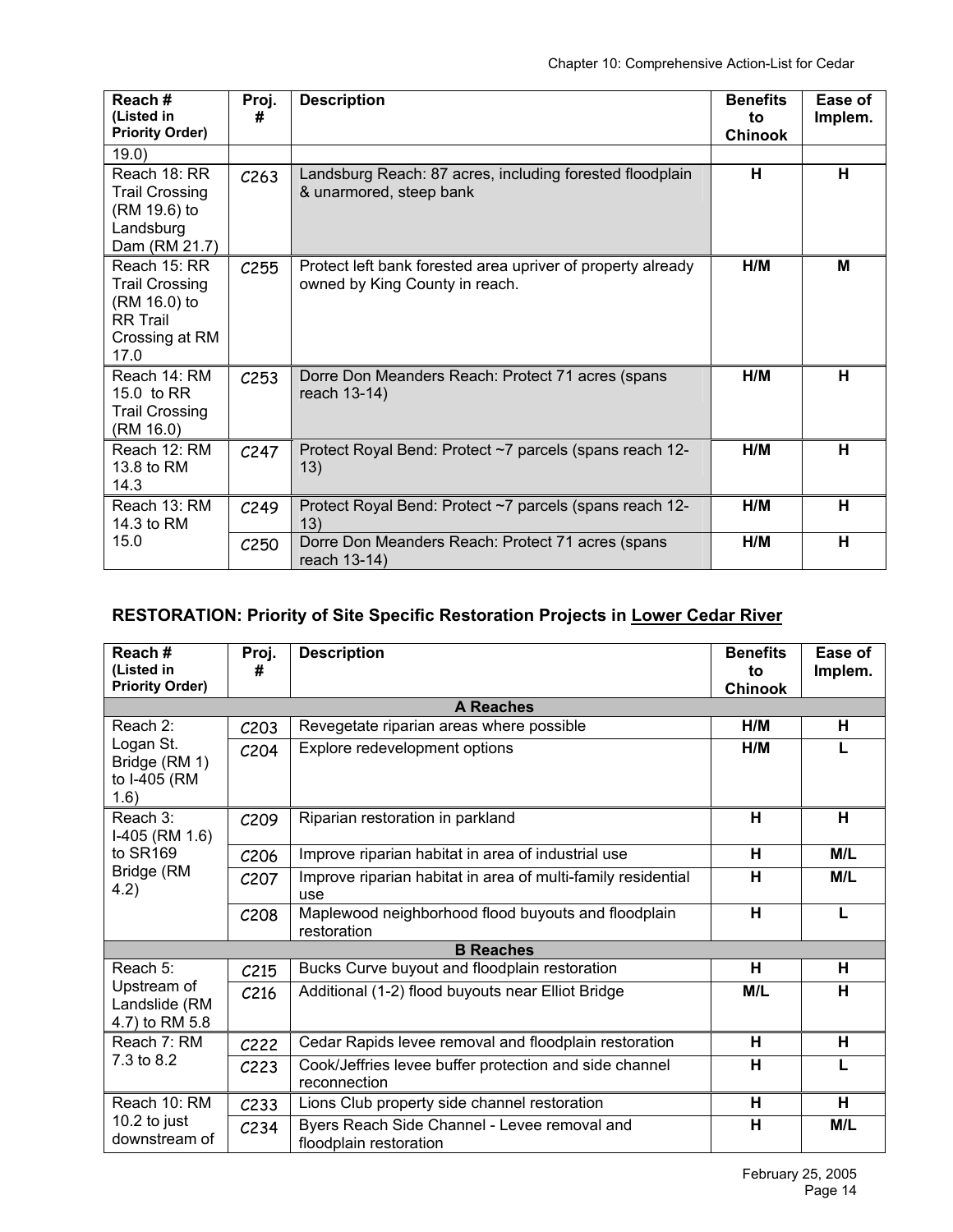| Reach#<br>(Listed in<br><b>Priority Order)</b>      | Proj.<br>#       | <b>Description</b>                                                                                            | <b>Benefits</b><br>to<br><b>Chinook</b> | Ease of<br>Implem. |
|-----------------------------------------------------|------------------|---------------------------------------------------------------------------------------------------------------|-----------------------------------------|--------------------|
| <b>Taylor Creek</b><br>(RM 12.7)                    | C <sub>236</sub> | Cedar Grove Mobile Home Park flood buyout and levee<br>removal                                                | н                                       | M/L                |
|                                                     | C <sub>237</sub> | Cedar Grove Road Junkyard buyout and floodplain<br>restoration                                                | $\overline{\mathbf{H}}$                 | M/L                |
|                                                     | C <sub>238</sub> | Pursue Additional Buyouts near McDonald levee and<br>restore floodplain                                       | H                                       | M/L                |
|                                                     | C <sub>235</sub> | Cedar Grove Road levee removal and floodplain<br>restoration                                                  | M                                       | H                  |
| Reach 4: SR<br>169 Bridge                           | C <sub>212</sub> | Conifer under-planting within reach, particularly in Ron<br>Regis park                                        | H                                       | H                  |
| (RM 4.2) to<br>Upstream of<br>Landslide (RM<br>4.7) | C211             | Restore side-channel on right bank. Study if project still<br>feasible/ beneficial after landslide.           | $\overline{\mathbf{?}}$                 | $\overline{?}$     |
| Reach 6: RM                                         | C <sub>218</sub> | Hertzman levee modification and floodplain restoration                                                        | H                                       | M                  |
| 5.8 to 7.3                                          | C <sub>219</sub> | River Bend Mobile Home Park buyout and floodplain<br>restoration                                              | $\overline{\mathbf{H}}$                 | M                  |
|                                                     | C220             | Explore partial removal of Riverbend levee                                                                    | H                                       | M/L                |
|                                                     | C221             | Continue riparian restoration at Cavanaugh Pond                                                               | M                                       | H                  |
|                                                     |                  | <b>C</b> Reaches                                                                                              |                                         |                    |
| Reach 11:                                           | C <sub>243</sub> | Getchman levee setback and floodplain restoration                                                             | H                                       | M                  |
| Downstream of<br><b>Taylor Creek</b>                | C <sub>241</sub> | Partial removal Jan Road and Rutledge/Johnson levees<br>and floodplain restoration                            | H                                       | M                  |
| (RM 12.7) to<br>RM 13.8                             | C <sub>242</sub> | Enhance 218th side channel once protected                                                                     | H/M                                     | M                  |
| Reach 1 Mouth<br>to Logan St.                       | C202             | Re-vegetate Reach 1 with overhanging vegetation where<br>possible                                             | H/M                                     | н                  |
| (RM 1)                                              | C <sub>201</sub> | Explore opportunities to improve habitat in Reach 1 where<br>there are extensive areas of industrial land use | M                                       | L                  |
| Reach 8: RM                                         | C <sub>226</sub> | Remove remainder of Progressive Investment revetment                                                          | H                                       | H                  |
| 8.2 to Cedar<br>Mt. Rd. (RM<br>9.4)                 | C227             | Study potential for restoration King County open space<br>land                                                | $\overline{?}$                          | H/M                |
| Reach 9:                                            | C <sub>231</sub> | WPA revetment removal and floodplain restoration                                                              | H                                       | H                  |
| Cedar Mt. Rd.<br>(RM 9.4) to RM<br>10.2             | C <sub>230</sub> | Cedar Mountain Revetment removal and floodplain<br>restoration                                                | H                                       | L                  |

# **RESTORATION: Prioritization of Site Specific Restoration Projects in Middle Cedar River**

| Reach#<br>(Listed in<br><b>Priority Order)</b>                                           | Proj.<br>#       | <b>Description</b>                                             | <b>Benefits</b><br>to<br><b>Chinook</b> | Ease of<br>Implem. |
|------------------------------------------------------------------------------------------|------------------|----------------------------------------------------------------|-----------------------------------------|--------------------|
|                                                                                          |                  | A Reaches: Highest Priority for Increasing Distribution        |                                         |                    |
| Reach 14: RM                                                                             | C <sub>252</sub> | Dorre Don area flood buyouts and floodplain restoration        | H/M                                     |                    |
| 15.0 to RR<br><b>Trail Crossing</b><br>(RM 16.0)                                         | C <sub>251</sub> | Dorre Don area side channel enhancements (also in<br>Reach 13) | М                                       | M                  |
| Reach 15: RR<br><b>Trail Crossing</b><br>(RM 16.0) to<br><b>RR Trail</b><br>Crossing (RM | C <sub>254</sub> | Orchard Grove flood buyouts and floodplain restoration         | M                                       |                    |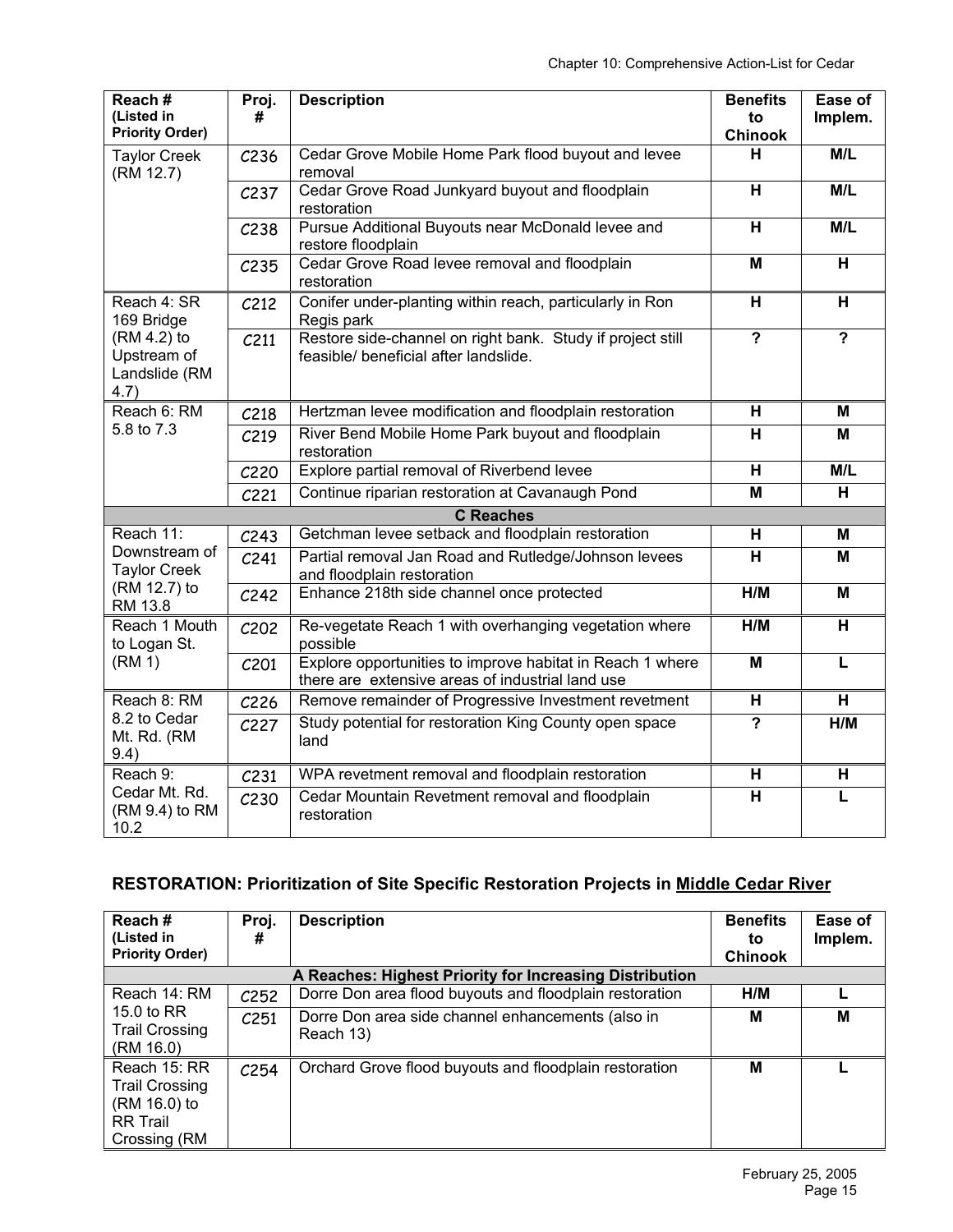| Reach#<br>(Listed in<br><b>Priority Order)</b>                             | Proj.<br>#       | <b>Description</b>                                                                                                    | <b>Benefits</b><br>to<br><b>Chinook</b> | Ease of<br>Implem. |
|----------------------------------------------------------------------------|------------------|-----------------------------------------------------------------------------------------------------------------------|-----------------------------------------|--------------------|
| 17.0)                                                                      |                  |                                                                                                                       |                                         |                    |
| Reach 18: RR<br><b>Trail Crossing</b>                                      | C <sub>260</sub> | Explore feasibility of passing large woody debris over<br>Landsburg Dam.                                              | н                                       | M/L                |
| (RM 19.6) to                                                               | C <sub>261</sub> | Reconnect wetland 69 (historic oxbow) to river.                                                                       | M/L                                     | L                  |
| Landsburg<br>Dam (RM 21.7)                                                 | C <sub>262</sub> | If revetments at river mile 20.2 & 20.6 still exist, consider<br>removing them.                                       |                                         | M                  |
| Reach 17:<br>Arcadia (RM<br>19.0) to RR<br><b>Trail Crossing</b><br>(19.6) | C <sub>259</sub> | Enhance Wingert side-channel on left bank, upper end of<br>reach.                                                     | M                                       | н                  |
| Reach 16: RR<br><b>Trail Crossing</b><br>(RM 17.0) to<br>Arcadia (19.0)    | C <sub>256</sub> | If floodplain area on left bank, downstream of "BN Nose"<br>property is protected, explore restoration opportunities. | ?                                       | ?                  |
| Reach 13: RM<br>14.3 to RM<br>15.0                                         | C <sub>248</sub> | Dorre Don area side channel enhancements (also in<br>Reach 14)                                                        | M                                       | M                  |
| Reach 12: RM<br>13.8 to RM<br>14.3                                         | C <sub>246</sub> | Explore removal of Royal Arch revetment                                                                               | M                                       | M                  |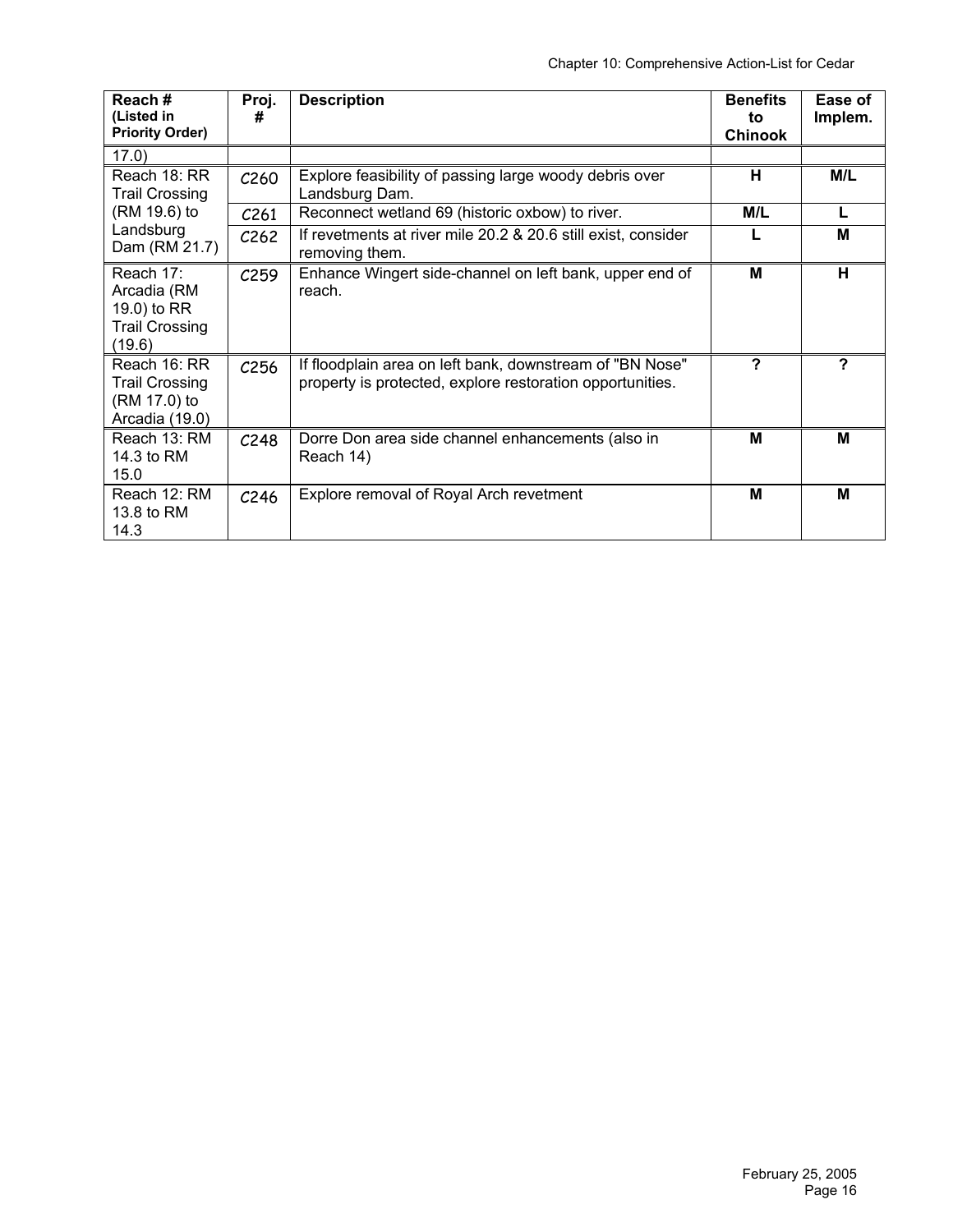# **PROTECTION AND RESTORATION: Prioritization of Site-Specific Protection and Restoration Projects for Lake Washington**

Please note: Lake Washington sections were prioritized by the EDT Model for both projection and restoration potential together. Therefore protection and restoration recommendations are listed together here (although there are very few protection projects).

| Section #                                                                                      | Proj.                    | <b>Description</b>                                                          | <b>Benefits</b>      | Ease of        |
|------------------------------------------------------------------------------------------------|--------------------------|-----------------------------------------------------------------------------|----------------------|----------------|
| (Listed in Priority<br>Order)                                                                  | #                        |                                                                             | to<br><b>Chinook</b> | Implem.        |
| Section 1: Southern                                                                            | C <sub>266</sub>         | Shoreline restoration of WA Department of Natural                           | н                    | M              |
| most part of Lake                                                                              |                          | Resources Property as part of trail project.                                |                      |                |
| <b>Washington Near</b><br><b>Cedar River Mouth</b>                                             | C <sub>267</sub>         | Shoreline restoration between mouth of Cedar River                          | H                    | L              |
|                                                                                                | C <sub>269</sub>         | and Gene Coulon Park.<br>Shoreline restoration West of Cedar River mouth.   | н                    | L              |
|                                                                                                | C <sub>270</sub>         | Explore opportunities to restore small creek mouths.                        | Н                    | L              |
|                                                                                                | C <sub>265</sub>         | Enhance mouth of Kennydale Creek.                                           | H/M                  | H/M            |
|                                                                                                | C <sub>264</sub>         | Enhance mouth and lower John's Creek.                                       | H/M                  | M              |
|                                                                                                | C <sub>268</sub>         | Investigate reducing bird predation at Cedar River                          | M                    | L              |
|                                                                                                |                          | delta.                                                                      |                      |                |
| Section 2: Southern                                                                            | C272                     | Rainer Beach Lake Park - Removal of marina and                              | н                    | н              |
| end of Mercer Island,<br>Mouth of Mapes                                                        | C273                     | shoreline restoration.<br>Pritchard Island Beach shoreline restoration.     | H/M                  | H/M            |
| Creek and May Creek                                                                            |                          | Mouth of Mapes Creek restoration.                                           | H/M                  | M              |
|                                                                                                | C <sub>271</sub><br>C277 | Restoration of mouth of May Creek.                                          | H/M                  | M              |
|                                                                                                |                          | Martha Washington Park shoreline restoration.                               | M                    | н              |
|                                                                                                | C275                     | Port Quindal shoreline restoration and site cleanup.                        | M                    | L              |
|                                                                                                | C278                     | Work with private landowners to restore shoreline.                          | M                    | L              |
|                                                                                                | C279                     | Mouth of Taylor Creek debris removal.                                       | L                    | M/L            |
|                                                                                                | C <sub>276</sub>         | Explore buyout between Rainier Beach Park and                               |                      |                |
|                                                                                                | C <sub>274</sub>         | Beer Sheva.                                                                 |                      |                |
| Section 5: Montlake                                                                            | C <sub>291</sub>         | Protect water quality from runoff from 520.                                 | H                    | H/M            |
| <b>Cut including Union</b>                                                                     | C292                     | Explore reducing predation at Webster Point such as                         | M                    |                |
| Bay from Madison<br>Park Beach to                                                              |                          | reducing number of docks.                                                   |                      |                |
| <b>Webster Point</b>                                                                           |                          |                                                                             |                      |                |
| Section 7: North End                                                                           | C301                     | St. Edwards State Park - Protect existing high quality                      | H                    | H              |
| of Lake, Including<br>Mouths of MacLeer,                                                       | C299                     | shoreline in park.<br>Improve pollution control at Kenmore Marina.          | H/M                  | M              |
| Lyons, Sammamish                                                                               | C302                     | Work with private landowners to restore shoreline.                          | H/M                  | L              |
| River, Tracey Owen                                                                             | C297                     | Restore wetlands at mouth of Sammamish River.                               | M                    | M              |
| Park (East to West<br>line starts at southern                                                  | C300                     | O.O. Denny Park shoreline restoration.                                      | M                    | M              |
| end of St. Edwards                                                                             | C298                     | Tracy Owen Station Park shoreline restoration.                              | M/L                  | Μ              |
| Park)                                                                                          | C303                     | Explore opportunities to restore mouths of small                            | M/L                  |                |
|                                                                                                |                          | tributaries.                                                                |                      |                |
| Section 3: South of I-                                                                         | C <sub>286</sub>         | Remove creosote wall under I-90.                                            | М                    | $\overline{?}$ |
| 90 including East and<br>West Channel of<br>Mercer Island,<br>Seward Park and<br>Mercer Slough | C <sub>280</sub>         | Seward Park shoreline restoration.                                          | M                    | н              |
|                                                                                                | C <sub>285</sub>         | Newcastle Beach Park shoreline restoration.                                 | M                    | H              |
|                                                                                                | C <sub>281</sub>         | Lake Washington Boulevard South shoreline<br>restoration.                   | M/L                  | Μ              |
|                                                                                                | C283                     | Explore shoreline restoration at Groveland Park.                            | M/L                  | M/L            |
|                                                                                                | C <sub>284</sub>         | Explore daylighting and restoration of creek mouth in<br>Clarke Beach Park. | M/L                  | M/L            |
|                                                                                                |                          |                                                                             |                      |                |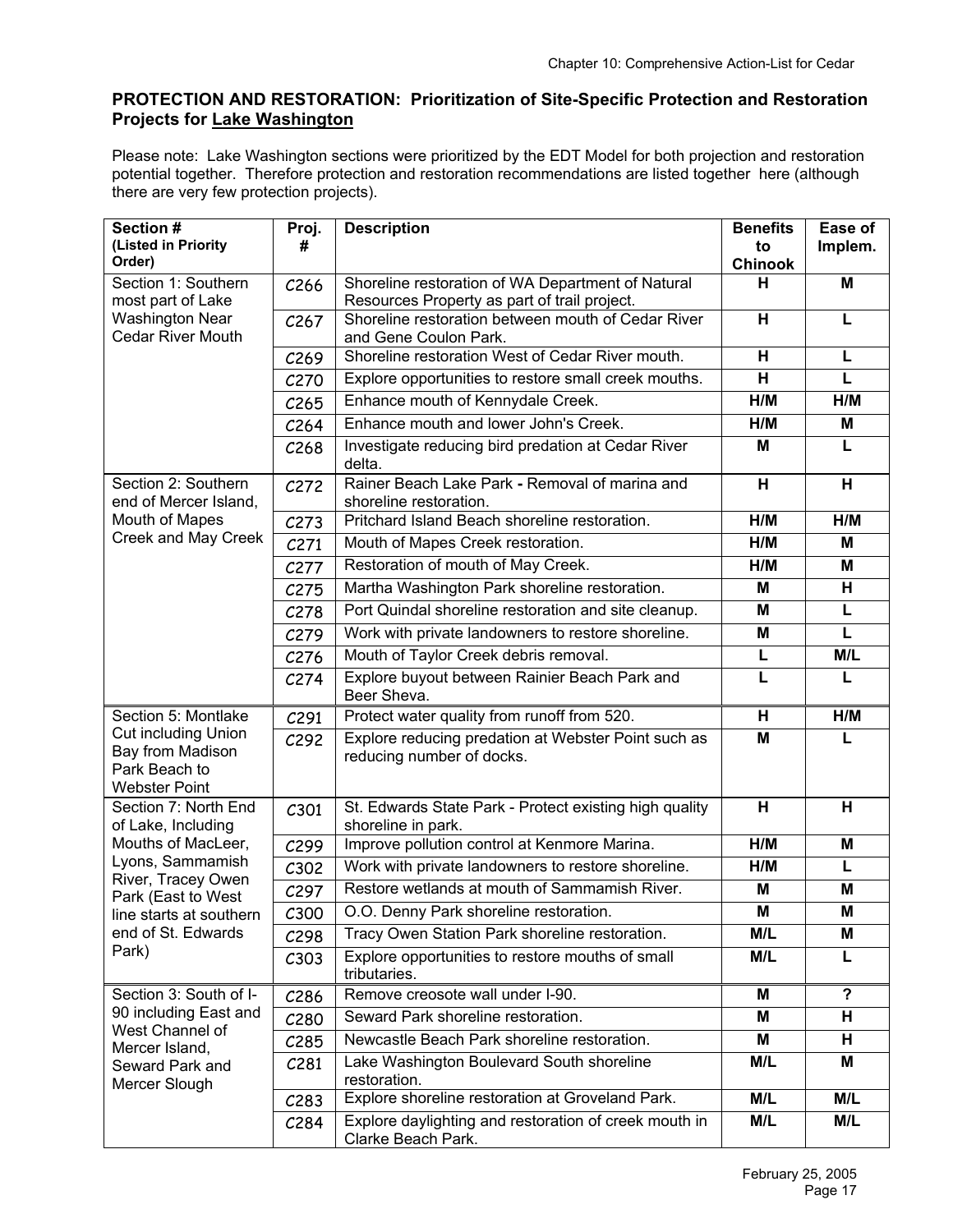| Section #<br>(Listed in Priority<br>Order)                      | Proj.<br>#       | <b>Description</b>                                                                         | <b>Benefits</b><br>to<br><b>Chinook</b> | Ease of<br>Implem. |
|-----------------------------------------------------------------|------------------|--------------------------------------------------------------------------------------------|-----------------------------------------|--------------------|
|                                                                 | C <sub>282</sub> | Explore options to restore small creek mouths on<br>west and east side of Island.          |                                         |                    |
| Section 4: Between                                              | C <sub>288</sub> | Chism Park shoreline restoration.                                                          | M/L                                     | н                  |
| 520 and I-90                                                    | C <sub>290</sub> | Medina Beach Park shoreline restoration.                                                   |                                         | H/M                |
|                                                                 | C <sub>287</sub> | Lake Washington Boulevard shoreline restoration<br>from East Pine St. to the Madrona Dr.   |                                         | м                  |
|                                                                 | C <sub>289</sub> | Enatai Park shoreline restoration.                                                         |                                         |                    |
| Section 6: North of                                             | C <sub>293</sub> | North end Magnuson Park shoreline restoration                                              |                                         | н                  |
| 520 Including Sand<br>Point, Thorton Creek<br>Mouth, Yarrow Bay | C <sub>294</sub> | South end Magnuson Park shoreline restoration.                                             |                                         | м                  |
|                                                                 | C <sub>295</sub> | Restore creek mouth at NE 80 <sup>th</sup> in Matthews Beach<br>Park to original location. |                                         |                    |
| and Juanita Bay                                                 | C <sub>296</sub> | Explore restoration of creek mouth in Juanita Bay<br>Beach.                                |                                         |                    |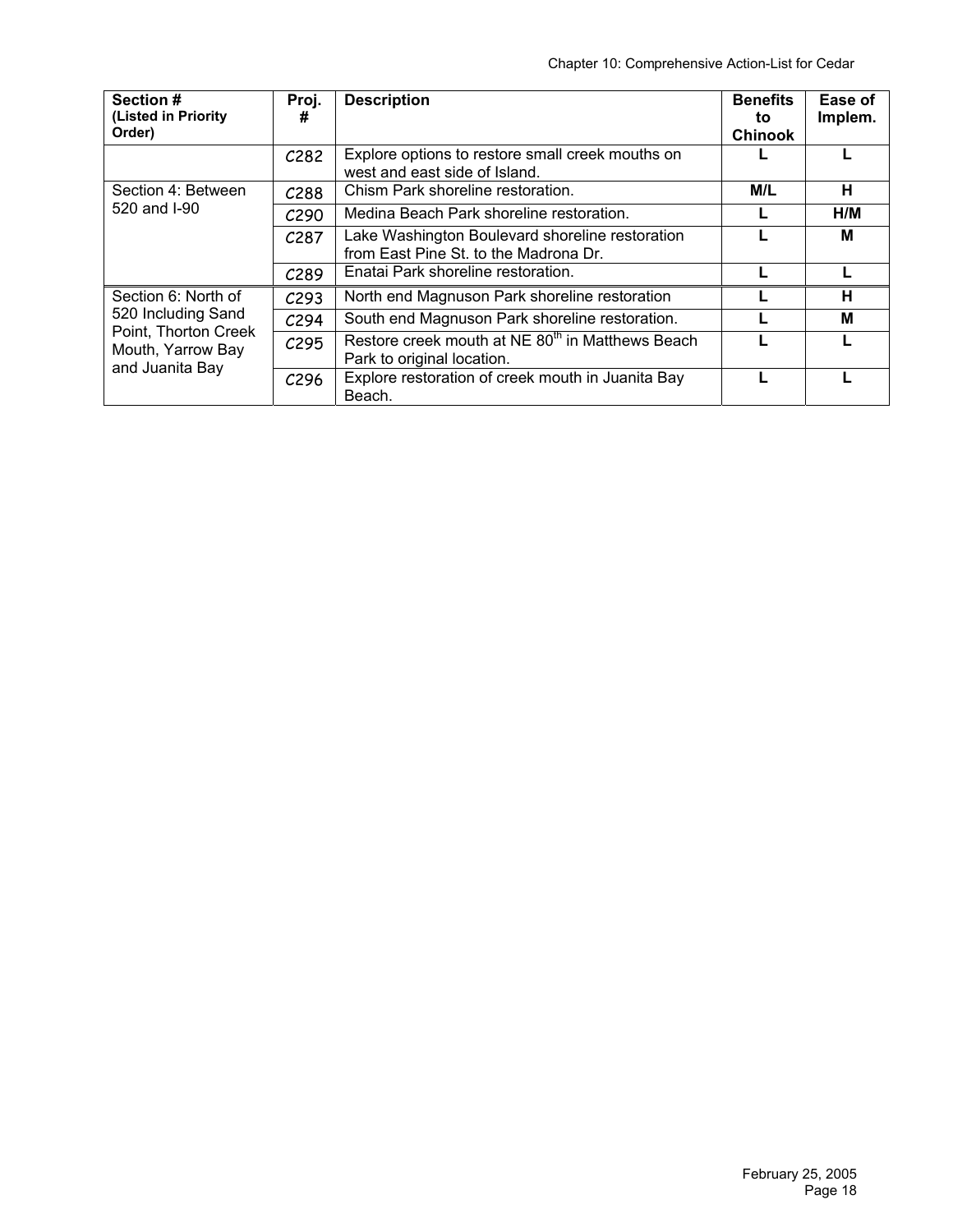#### **RESTORATION: Priority of Site Specific Restoration Projects in Upper Cedar River**

Please Note: Due to the strong protection measures in the Cedar River Watershed Habitat Conservation Plan, only restoration recommendations were developed at the reach level for the Upper Cedar River. The EDT reach ratings need to be updated in light of new information about how Chinook are using the Upper Cedar River, therefore the projects are ranked based on expert opinion of their Benefits to Chinook and Ease of Implementation only. The experts on the Upper Cedar River rated the basinwide restoration recommendations as well as the reach level recommendations for their Benefits to Chinook and Ease of Implementation, so that information has been included as well.

#### **Basinwide Restoration Recommendations for the Upper Cedar**

| <b>Area Covered</b> | Proj.<br># | <b>Description</b>                                                                                                                                                                       | <b>Benefits</b><br>to | Ease of<br>Implem. |
|---------------------|------------|------------------------------------------------------------------------------------------------------------------------------------------------------------------------------------------|-----------------------|--------------------|
|                     |            |                                                                                                                                                                                          | <b>Chinook</b>        |                    |
| <b>Basinwide</b>    | C607       | Large woody debris survey and large woody<br>debris addition plan.                                                                                                                       | н                     | н                  |
| <b>Basinwide</b>    | C609       | Cedar River Watershed Management:<br>implementing the Habitat Conservation Plan<br>including road decommissioning and protection<br>and enhancement of riparian and aquatic<br>habitats. | н                     | н                  |
| <b>Basinwide</b>    | C608       | Enhance riparian conditions through adding<br>vegetation and conducting ecological thinning.                                                                                             | M/L                   |                    |

#### **Priority of Site Specific Restoration Projects in the Upper Cedar**

| Reach#                                                                                | Proj.<br># | <b>Description</b>                                                                                                               | <b>Benefits</b><br>to<br><b>Chinook</b> | Ease of<br>Implem.      |
|---------------------------------------------------------------------------------------|------------|----------------------------------------------------------------------------------------------------------------------------------|-----------------------------------------|-------------------------|
| Reach 27: Cedar Falls<br>Powerhouse (RM 33.7) to<br>RM 34.1                           | C324       | Maintain flow commitments in Habitat<br>Conservation Plan for this reach.                                                        | н                                       | H                       |
| Reach 29: Upper Rock<br>Creek                                                         | C327       | Reconstruction of Road 41 Bridge to allow flood<br>flow and debris passage (if Walsh Lake Ditch<br>flow is added to Rock Creek). | H/M                                     | M                       |
| Reach 23: RM 31.4 to<br>RM 31.5                                                       | C314       | Road decommissioning and improvement and<br>Steele Creek Bridge improvement to reduce<br>sedimentation and riparian confinement. | M                                       | H                       |
| Reach 29: Upper Rock<br>Creek                                                         | C325       | Rock Creek large woody debris placement.                                                                                         | M                                       | H                       |
| Reach 22: Barneston<br>Bridge (RM 29.3 -<br>downstream of Taylor<br>Creek) to RM 31.4 | C313       | Lower Taylor Creek railroad trestle and Road 9<br>Bridge removal/replacement to reduce channel<br>confinement.                   | M                                       | H/M                     |
| Reach 20: RM 22.2 to<br>RM 23.9                                                       | C307       | Install rock structures to create flow refuge for<br>juvenile fish in reach.                                                     | M                                       | M                       |
| Reach 20: RM 22.2 to<br>RM 23.9                                                       | C309       | Rock Creek confluence restoration.                                                                                               | M                                       | M                       |
| Reach 21: RM 23.9 to<br>Barneston Bridge (RM<br>29.3)                                 | C310       | Road decommissioning and improvement to<br>reduce sedimentation in reach.                                                        | M                                       | M                       |
| Reach 22: Barneston<br>Bridge (RM 29.3 -<br>downstream of Taylor<br>Creek) to RM 31.4 | C312       | Taylor Creek confluence restoration.                                                                                             | M                                       | M                       |
| Reach 29: Upper Rock<br>Creek                                                         | C326       | Restoration of Walsh Lake Ditch flows back into<br>Rock Creek (under assessment).                                                | M                                       | $\overline{\mathbf{?}}$ |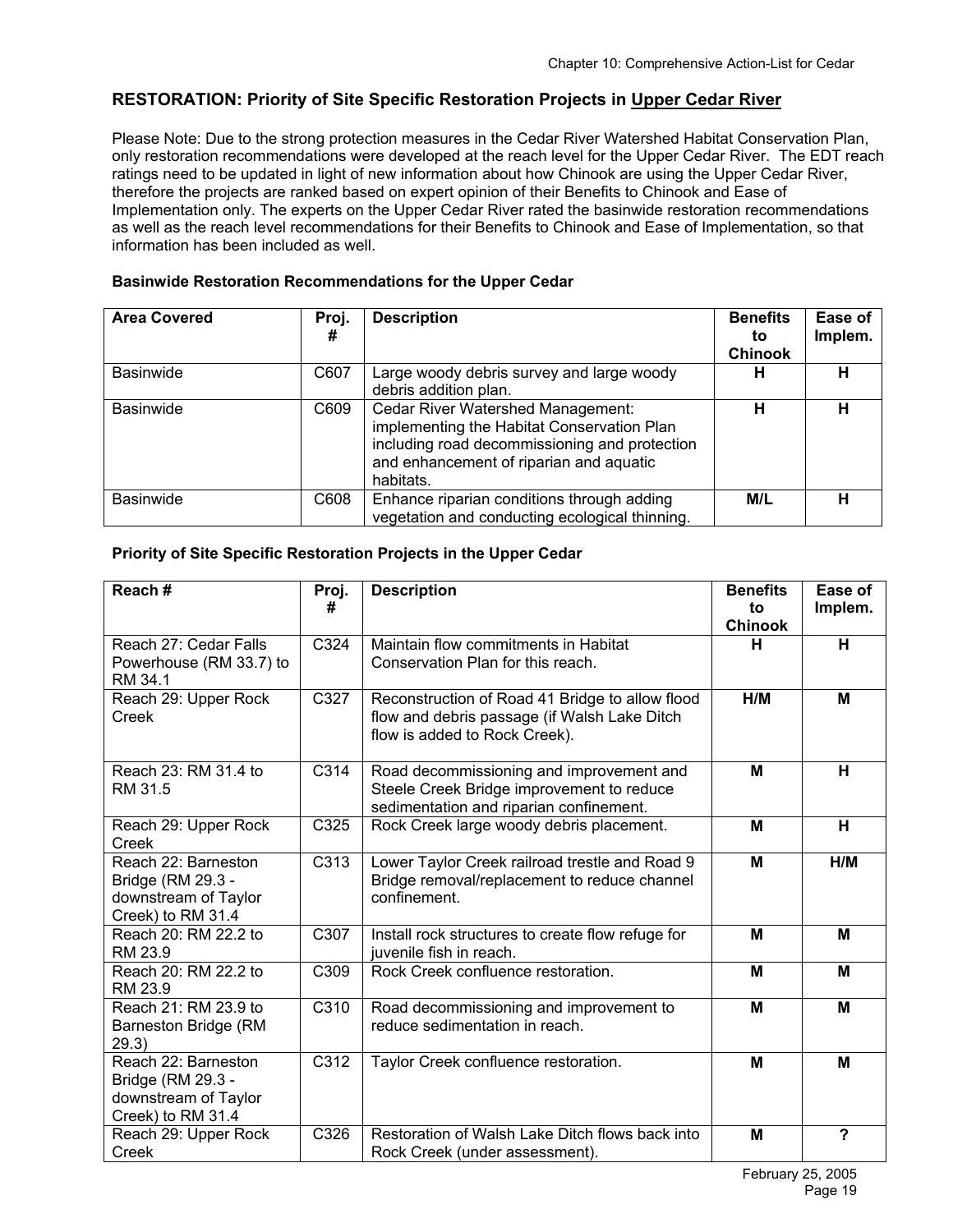| Reach#                                                                                     | Proj.<br>#        | <b>Description</b>                                                                                            | <b>Benefits</b><br>to | Ease of<br>Implem.      |
|--------------------------------------------------------------------------------------------|-------------------|---------------------------------------------------------------------------------------------------------------|-----------------------|-------------------------|
|                                                                                            |                   |                                                                                                               | <b>Chinook</b>        |                         |
| Reach 27: Cedar Falls<br>Powerhouse (RM 33.7) to<br>RM 34.1                                | C323              | Decommission Road 71.                                                                                         | M/L                   | H                       |
| Reach 26: RM 33.2 to<br><b>Cedar Falls Powerhouse</b><br>(RM 33.7)                         | C322              | Riparian enhancement on both sides of the river<br>in reach.                                                  | M/L                   | H                       |
| Reach 25: RM 32.9 to<br>RM 33.2                                                            | C319              | Riparian enhancement on both sides of the river<br>in reach.                                                  | M/L                   | H                       |
| Reach 24: RM 31.5 to<br>RM 32.9                                                            | C316              | Riparian enhancement adjacent to Road 9.                                                                      | M/L                   | H                       |
| Reach 29: Upper Rock<br>Creek                                                              | C328              | Enhance riparian conditions through adding<br>vegetation and conducting ecological thinning in<br>Rock Creek. | M/L                   | M                       |
| Reach 26: RM 33.2 to<br><b>Cedar Falls Powerhouse</b><br>(RM 33.7)                         | C321              | Facilitate instream pool structure, habitat<br>diversity and floodplain connections in reach.                 | M/L                   | $\overline{\mathbf{?}}$ |
| Reach 25: RM 32.9 to<br>RM 33.2                                                            | C318              | Facilitate instream pool structure, habitat<br>diversity and floodplain connections in reach.                 | M/L                   | $\overline{\mathbf{P}}$ |
| Reach 20: RM 22.2 to<br>RM 23.9                                                            | C308              | Road decommissioning and improvement in<br>Rock Creek basin.                                                  | L                     | H                       |
| Reach 19: Landsburg<br>Dam (RM 21.7) to RM<br>22.2                                         | $\overline{C3}04$ | Habitat enhancement of Landsburg<br>Impoundment Pool.                                                         | L                     | H                       |
| Reach 19: Landsburg<br>Dam (RM 21.7) to RM<br>22.2                                         | C306              | Reforestation of the right bank in reach.                                                                     | L                     | H                       |
| Reach 22: Barneston<br>Bridge (RM 29.3 - just<br>downstream of Taylor<br>Creek) to RM 31.4 | C <sub>311</sub>  | Road decommissioning in Taylor and Williams<br>Creek basins.                                                  | L                     | н                       |
| Reach 26: RM 33.2 to<br><b>Cedar Falls Powerhouse</b><br>(RM 33.7)                         | C320              | Road decommissioning and improvement in<br>reach.                                                             | L                     | M                       |
| Reach 25: RM 32.9 to<br>RM 33.2                                                            | C317              | Road decommissioning and improvement in<br>reach.                                                             | L                     | M                       |
| Reach 19: Landsburg<br>Dam (RM 21.7) to RM<br>22.2                                         | C305              | Installment of engineered log jams near RM 22.                                                                | L                     | M                       |
| Reach 24: RM 31.5 to<br>RM 32.9                                                            | C315              | Road decommissioning and improvement in<br>reach.                                                             | L                     | M                       |
| Reach 29: Upper Rock<br>Creek                                                              | C329              | Restoration of Taylor Ditch flows into Rock<br>Creek.                                                         | L                     | $\overline{\mathbf{P}}$ |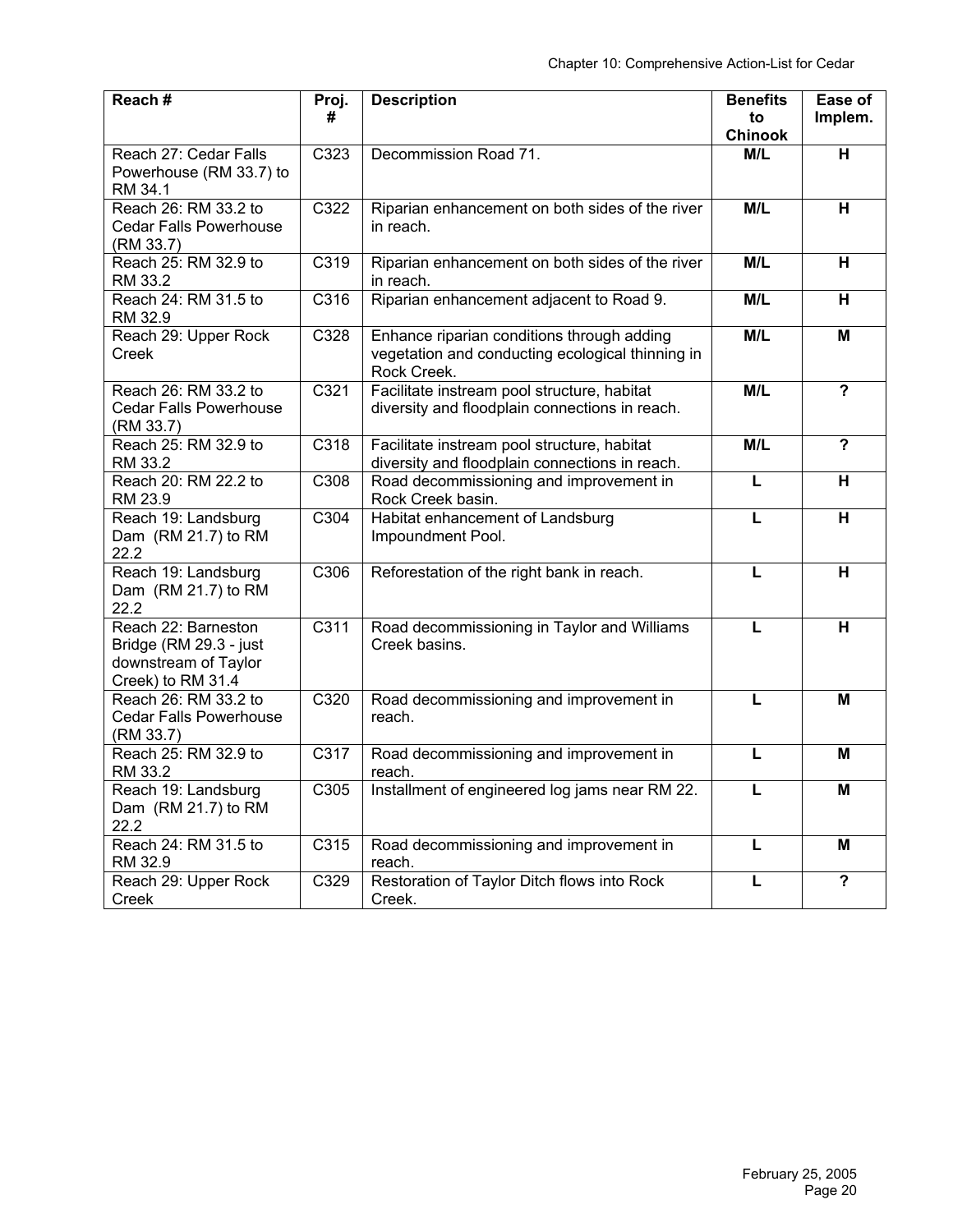#### **Prioritization of Cedar River Tributaries (Tier II)**

(Listed from downstream to upstream: Taylor/Downs Creek, Peterson Creek, Rock Creek and Walsh Lake Diversion Ditch)

#### **PROTECTION: Prioritization of Site-Specific Protection Projects for Taylor/Downs Creek**

Please Note: Taylor Creek was not ranked by the EDT Model. This work will be done in the future. For this draft, potential site-specific projects for the Taylor Creek basin are prioritized based on expert opinion on Benefits to Chinook and Ease of Implementation. Existing priorities in the Cedar River Legacy Program are shaded below. Prioritization of protection projects is to be based on both the EDT modeling work and whether or not the potential project is a priority in an existing science-based protection program.

| Reach#<br>(Not prioritized)                           | Proi.<br>#       | <b>Description</b><br>Note: Shaded Projects are an existing priority in<br>the Cedar River Legacy Program.                                                                            | <b>Benefits</b><br>to<br><b>Chinook</b> | Ease of<br>Implem. |
|-------------------------------------------------------|------------------|---------------------------------------------------------------------------------------------------------------------------------------------------------------------------------------|-----------------------------------------|--------------------|
| Reach 1: Mouth to<br>Maxwell Rd crossing (RM<br>(0.4) | C <sub>332</sub> | Mouth of Taylor Creek Reach: Acquire 40 acres<br>of forested riparian floodplain associated with<br>both the Cedar mainstem and Taylor Creek.<br>Also listed on Cedar River Reach 11. | н                                       |                    |

#### **RESTORATION: Prioritization of Site-Specific Restoration Projects for Taylor/Downs Creek**

Please Note: Taylor Creek was inadvertently not ranked by the EDT Model. This work will be done in the future. For this draft, potential site-specific projects for the Taylor Creek basin are prioritized based on expert opinion on Benefits to Chinook and Feasibility.

| Reach#<br>(Not prioritized)                                 | Proj.<br>#       | <b>Description</b>                                                                                                                        | <b>Benefits</b><br>to<br><b>Chinook</b> | Ease of<br>Implem. |
|-------------------------------------------------------------|------------------|-------------------------------------------------------------------------------------------------------------------------------------------|-----------------------------------------|--------------------|
| Reach 2: Maxwell Rd<br>crossing ( $RM$ 0.4) to $RM$<br>0.8  | C333             | Lower Taylor Creek Floodplain Restoration                                                                                                 | н                                       | н                  |
| Reach 1: Mouth to<br>Maxwell Rd crossing (RM<br>.04)        | C <sub>331</sub> | Add large woody debris in Reach 1.                                                                                                        | н                                       | н                  |
| Reach 6: RM 1.4 to top of<br>ravine (RM 1.9)                | C <sub>336</sub> | Add large woody debris in Reach 6.                                                                                                        | н                                       | н                  |
| Reach 1: Mouth to<br>Maxwell Rd crossing (RM<br>.04)        | C <sub>330</sub> | Riparian restoration in Reach 1.                                                                                                          | H/M                                     | н                  |
| Reach 2: Maxwell Rd<br>crossing (RM 0.4) to RM<br>0.8       | C <sub>334</sub> | Work with private property owners in lower part<br>of reach not included in planned floodplain<br>restoration to do riparian restoration. | М                                       | н                  |
| Reach 6: RM 1.4 to top of<br>ravine $(RM 1.9)$              | C <sub>337</sub> | Protect and restore riparian vegetation in Reach<br>6.                                                                                    | M                                       | н                  |
| Reach 5: RM 1.0 to hwy.<br>18, bottom of ravine (RM<br>1.4) | C335             | Add large woody debris in Reach 5.                                                                                                        | M/L                                     | н                  |
| Reach 7: RM 1.9 to RM<br>3.4                                | C338             | Taylor Creek Golf Course - work with golf<br>course owners to implement any needed Best<br>Management Practices.                          | ?                                       | M                  |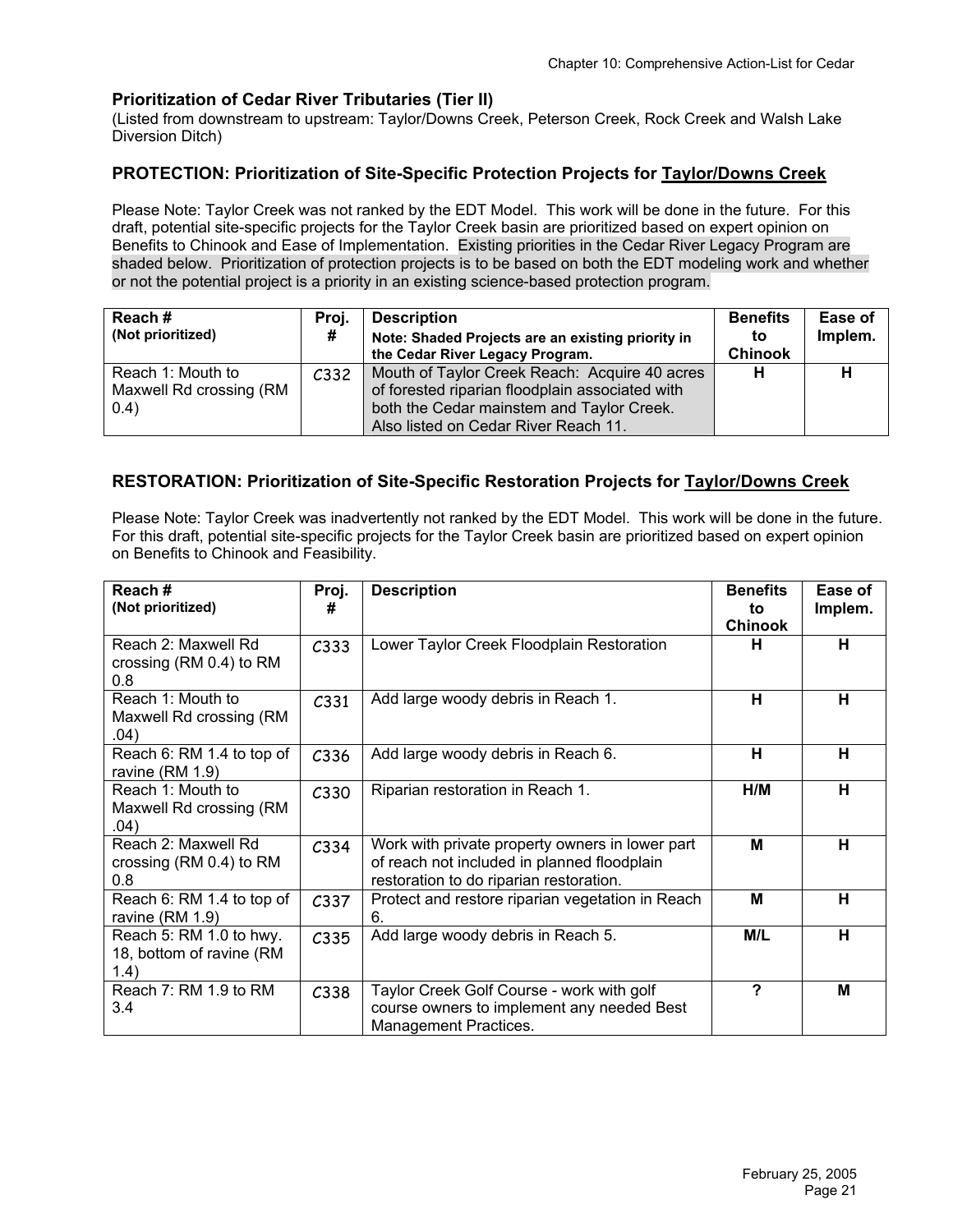#### **Reach # (Not prioritized) Proj. # Description** Benefits **to Chinook Ease of Implem.**  Reach 1: Mouth to RM  $\begin{array}{|c|c|c|c|}\hline \text{C339} & \text{Add large woody debris.} & \text{Explore use of LWD to} & \text{H} & \text{H} \ \hline \end{array}$ increase fish passage at the mouth. 0.5 C340 Consider riparian restoration to increase LWD recruitment (such as thinning and conifer underplanting). **H H**

#### **RESTORATION: Prioritization of Site-Specific Restoration Projects in Peterson Creek**

# **PROTECTION: Prioritization of Site-Specific Protection Projects in Lower Rock Creek**

| Reach#<br>(Not prioritized)                                  | Proi.<br>#                               | <b>Description</b>                                                                                                  | <b>Benefits</b><br>to<br><b>Chinook</b> | Ease of<br>Implem. |
|--------------------------------------------------------------|------------------------------------------|---------------------------------------------------------------------------------------------------------------------|-----------------------------------------|--------------------|
| Reaches 3-5: Se 248 <sup>1H</sup> St<br>Culvert (RM 0.15) to | C348<br>C349<br>C350<br>C <sub>352</sub> | Work with adjacent landowners to decrease<br>encroachment into Rock Creek Natural Area<br>and increase stewardship. | M/L                                     | М                  |

# **RESTORATION: Prioritization of Site-Specific Restoration Projects in Lower Rock Creek**

| Reach#<br>(Not prioritized)                              | Proj.<br>#       | <b>Description</b>                                                    | <b>Benefits</b><br>to<br><b>Chinook</b> | Ease of<br>Implem. |
|----------------------------------------------------------|------------------|-----------------------------------------------------------------------|-----------------------------------------|--------------------|
| Reaches 6-14: RM 0.65<br>to RM $4.8$                     | C351             | Enhance flows for pre-spawning migrants.                              | н                                       | н                  |
| Reach 1: Mouth to foot<br>bridge over creek (RM          | C <sub>342</sub> | Study feasibility of increasing off-channel<br>habitat in Reach 1.    | ?                                       | н                  |
| 0.06)                                                    | C343             | Explore improving fish passage at the mouth of<br>Rock Creek.         | н                                       | <b>ML</b>          |
|                                                          | C <sub>341</sub> | Buyout house on right bank, and restore<br>floodplain near the mouth. | H/M                                     | H/M                |
| Reach 2: Foot bridge (RM<br>0.06) to box culvert under   | C <sub>344</sub> | Study feasibility of increasing off-channel<br>habitat in Reach 2.    | ?                                       | н                  |
| SE 248 <sup>th</sup> St (RM 0.15)                        | C345             | Remove bank hardening on right bank in Reach<br>2.                    | H/M                                     |                    |
| Reach 3: SE 248 <sup>th</sup> St<br>culvert (RM 0.15) to | C <sub>347</sub> | Replant conifers lost in 2004 windstorm in<br>Reach 3.                | н                                       | н                  |
| culvert under Cedar River<br>Pipeline (RM 0.27)          | C <sub>346</sub> | Improve fish passage under Cedar river<br>pipeline.                   | H/M                                     | Н                  |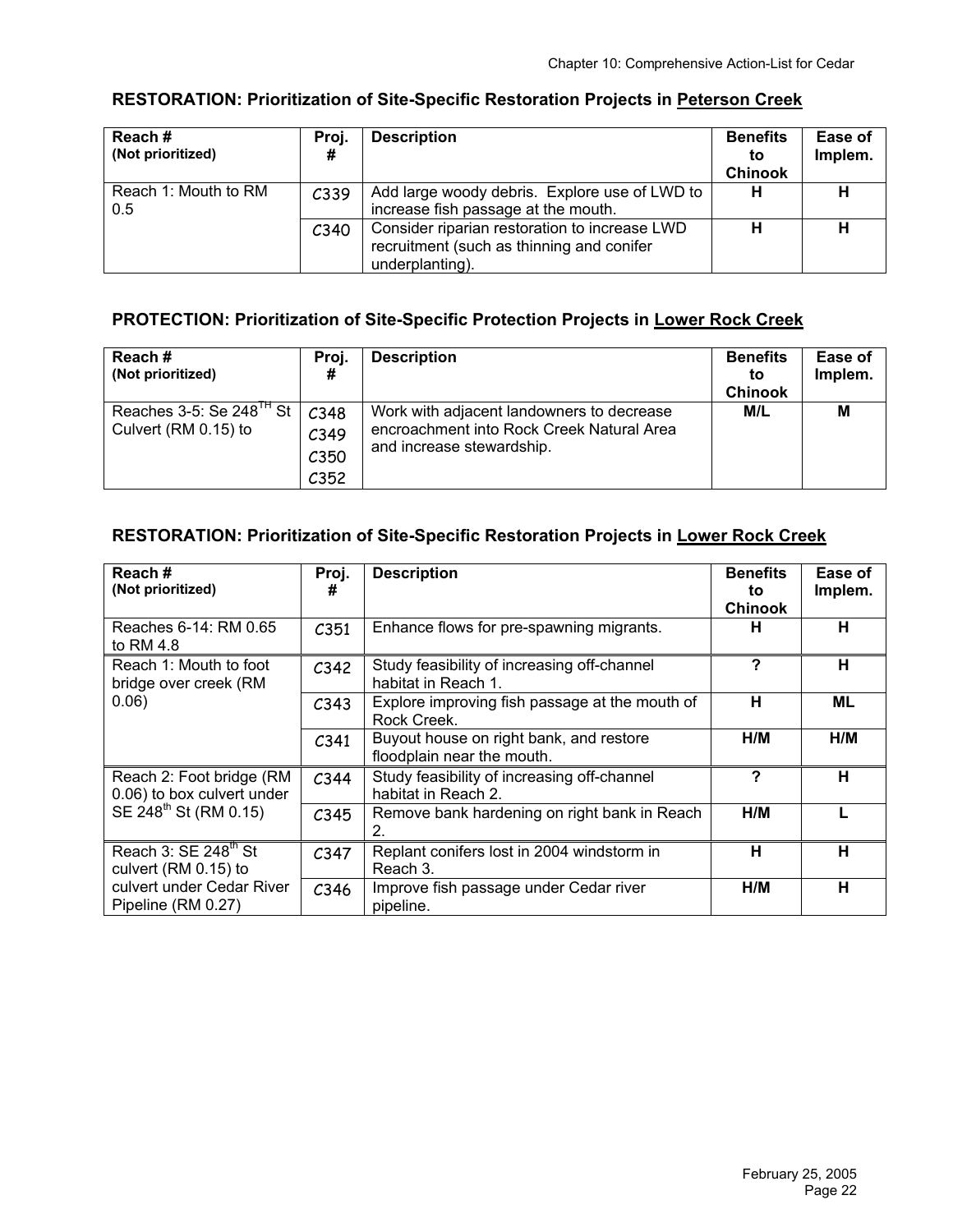# **RESTORATION: Prioritization of Site-Specific Restoration Projects in Walsh Lake Diversion Stream**

**EDIT:** The WRIA 8 Technical Committee recommends that a study be conducted to evaluate the feasibility and benefit of relocating Walsh back into its original location in Upper Rock Creek. These recommendations are for if Walsh Lake Diversion remains in place. Walsh Lake Diversion Ditch's reaches were not prioritized using the EDT model. Therefore the potential projects have been prioritized based on expert opinion of potential projects Benefits to Chinook and Ease of Implementation.

| Reach#<br>(Not prioritized)                                                        | Proj.<br>#       | <b>Description</b>                                                                                     | <b>Benefits</b><br>to<br><b>Chinook</b> | Ease of<br>Implem. |
|------------------------------------------------------------------------------------|------------------|--------------------------------------------------------------------------------------------------------|-----------------------------------------|--------------------|
| Reach 1: Mouth to bottom<br>of ravine (RM 0.2)                                     | C353             | Replant conifers lost during 2004 windstorm<br>and maintain to prevent invasion by invasive<br>plants. | н                                       | н                  |
| Reach $2: RM 0.2$ to<br>seasonal barrier, top of<br>ravine (RM 0.6)                | C <sub>354</sub> | Replant conifers lost during 2004 windstorm<br>and maintain to prevent invasion by invasive<br>plants. | н                                       | н                  |
| Reach 3: RM 0.6 to SPU<br>Watershed Boundary,<br>276 <sup>th</sup> Ave SE (RM 1.1) | C356             | Work with private property owners in reach to<br>protect riparian corridor and forest cover.           | H/M                                     | н                  |
|                                                                                    | C355             | Improve Chinook passage over velocity barrier<br>in ravine.                                            | M/L                                     | н                  |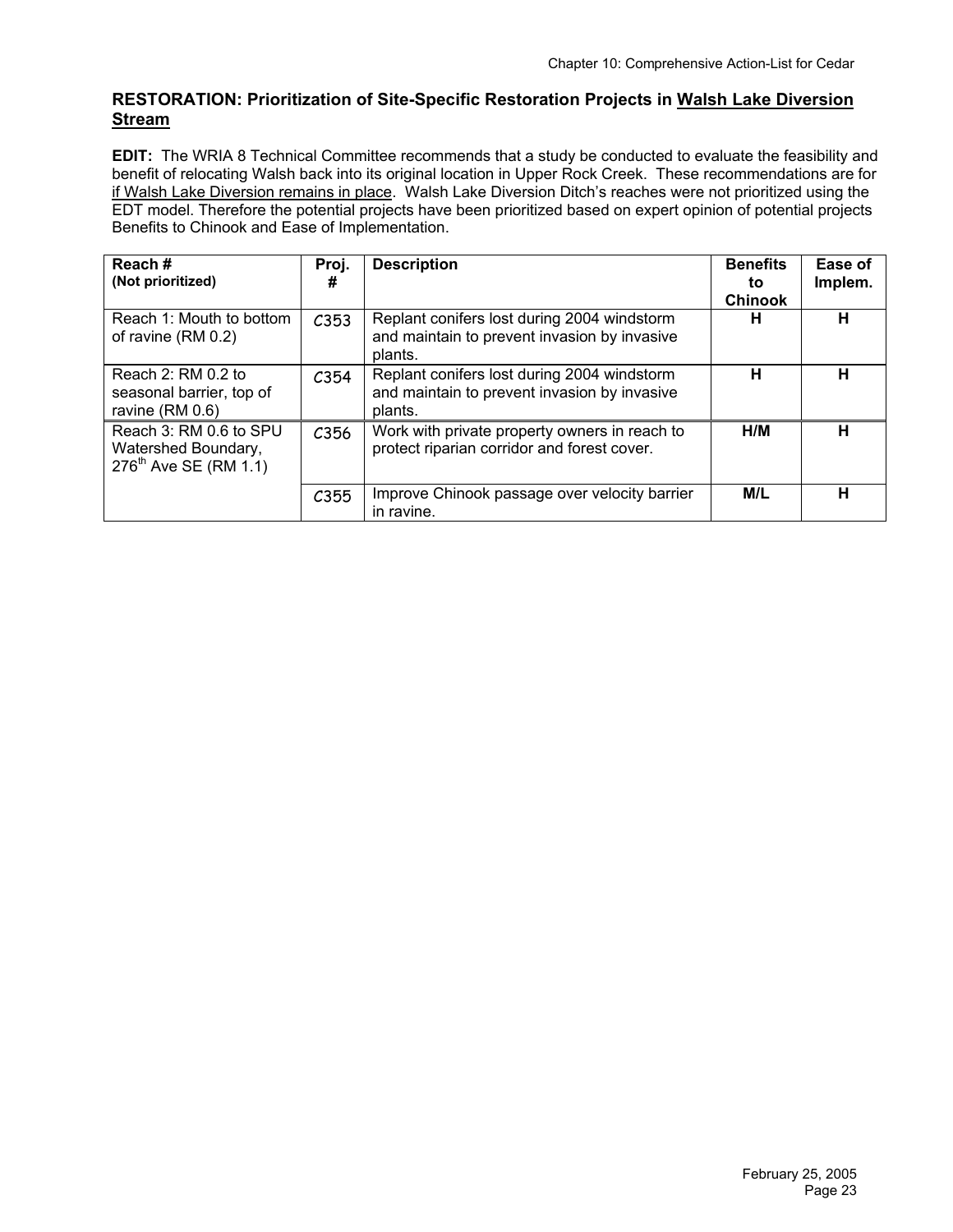# **Preliminary DRAFT Cedar River Chinook Population - Tier I - Initial Habitat Project List Includes Potential Restoration and Protection Projects by Reach Cedar Lower Reaches 1-11**

# **Basinwide Recommendations:**

| Project <b>r</b> |                                                                                                         |
|------------------|---------------------------------------------------------------------------------------------------------|
| C601             | າ to add LWD.<br>LWD and implement program<br>J to evaluate where on the Cedar River can add I<br>INAAC |

# **Reach 1: Mouth to Logan St. (RM 1).**

#### **Restoration**

*Technical Hypothesis: Reduce channel confinement, increase pools, large woody debris, and riparian function.*

| Project Reach    | . .<br>Reach    | NTAA# | NTAA Name & Description                                                                                                                                                                                                                                                                                         | Approx. Cost Notes, Key Uncertainties                                                                                                                                                                                                                                                                                                                                                                                                      | Benefits Feasibil. |         |
|------------------|-----------------|-------|-----------------------------------------------------------------------------------------------------------------------------------------------------------------------------------------------------------------------------------------------------------------------------------------------------------------|--------------------------------------------------------------------------------------------------------------------------------------------------------------------------------------------------------------------------------------------------------------------------------------------------------------------------------------------------------------------------------------------------------------------------------------------|--------------------|---------|
|                  | Prot.           |       |                                                                                                                                                                                                                                                                                                                 |                                                                                                                                                                                                                                                                                                                                                                                                                                            | to                 | H, M, L |
|                  | Benefit<br>Rank |       |                                                                                                                                                                                                                                                                                                                 |                                                                                                                                                                                                                                                                                                                                                                                                                                            | Chinook<br>H, M. I |         |
| C <sub>201</sub> | 9 of 11         | new   | <b>Explore Opportunities to Improve Habitat in Reach 1:</b><br>There are extensive areas of industrial land use in Reach 1<br>and at the Cedar River mouth. If existing land uses change in<br>the future, explore opportunities to reduce channel<br>confinement, increase riparian function and increase LWD. | Redevelopment may not occur in this area and if it does,<br>it will be in $\sim$ 15 years. Concern raised about whether this<br>more of a policy/land use issue rather than a project. It<br>will be very difficult to reduce channel confinement in this<br>highly urbanized reach of the river. The US Army Corps<br>of Engineers will have to be consulted on any habitat<br>restoration done in this area.                             | M                  |         |
| C <sub>202</sub> | 9 of 11         | new   | Revegetate right and left bank of Reach 1 where possible.<br>Overhanging vegetation in this area of the river that<br>experiences innundation by the lake is beneficial.                                                                                                                                        | This reach of the river will be dredged in the future. Any<br>planting project in this area will have to consider: flood<br>control requirements, airport safety issues (bird<br>management), park and trail management and public<br>access to the river. Plants will also have to be flood<br>tolerant. Airport has clear zone over park affecting type of<br>vegetation that can be planted. Recreational uses need<br>lto be balanced. | H/M                |         |

# **Protection**

*Technical Hypothesis: Pool habitat and the habitat features that support the creation of pools (lwd, riparian function, and channel connectivity)* 

*should be maintained.*

|  |          |                  | Project Reach Reach Existing NTAA NTAA Name & Description | Approx. Cost Notes, Key Uncertainties |         | Benefits Feasibil. |
|--|----------|------------------|-----------------------------------------------------------|---------------------------------------|---------|--------------------|
|  | Prot.    | Prot.            |                                                           |                                       | to      | H, M, L            |
|  |          | Benefit Priority |                                                           |                                       | Chinook |                    |
|  | Rank     | (Y/N)            |                                                           |                                       | H. M. L |                    |
|  | 10 of 11 |                  | No projects identified at this time.                      |                                       |         |                    |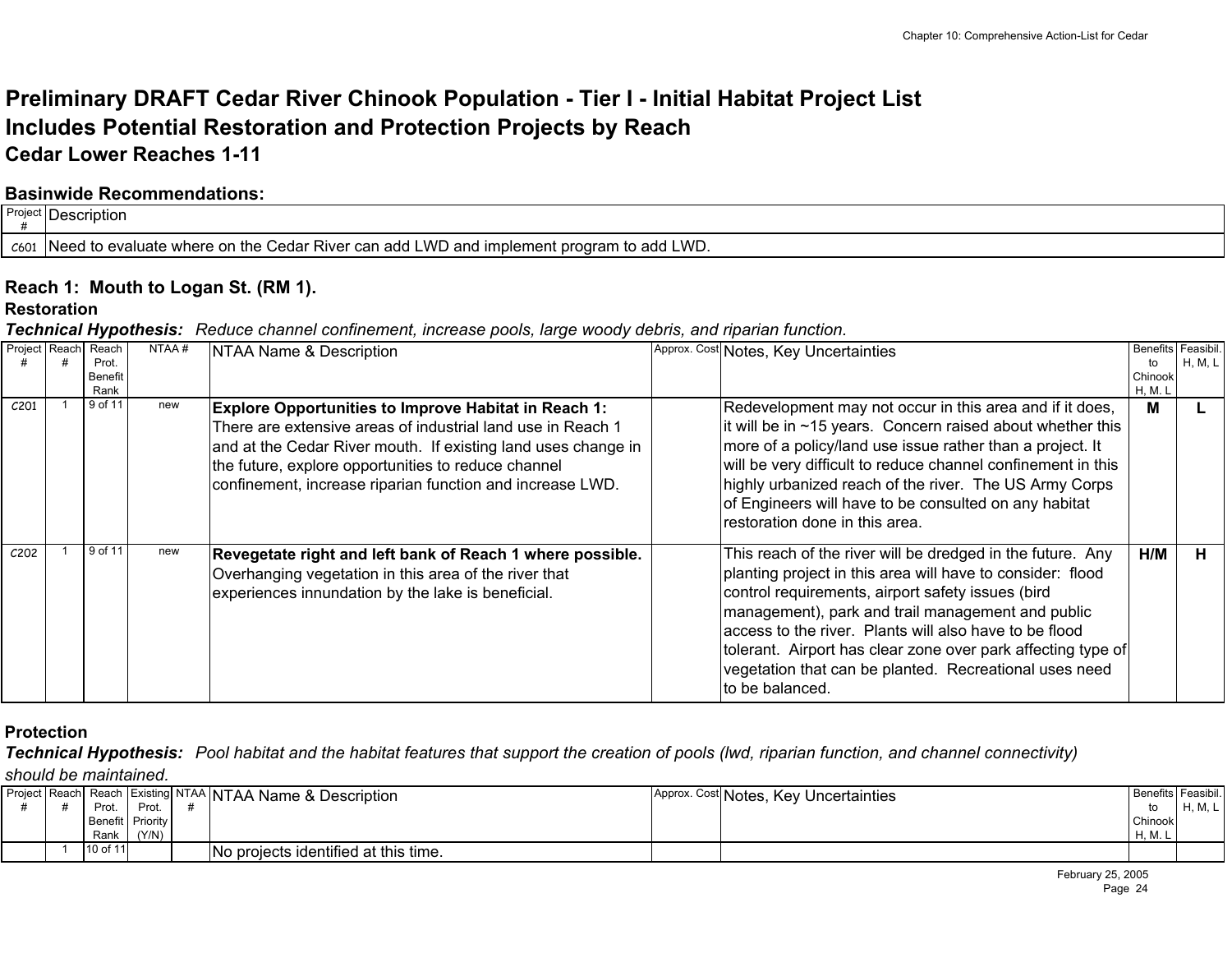# **Reach 2: Logan St. Bridge (RM 1) to I-405 (RM 1.6)**

#### **Restoration**

*Technical Hypothesis: Reduce channel confinement, increase pools, large woody debris, and riparian function.*

| Project Reach Reach |         | NTAA# | NTAA Name & Description                                          | Approx. Cost Notes, Key Uncertainties                       | Benefits Feasibil. |         |
|---------------------|---------|-------|------------------------------------------------------------------|-------------------------------------------------------------|--------------------|---------|
|                     | Prot.   |       |                                                                  |                                                             | to                 | H, M, L |
|                     | Benefit |       |                                                                  |                                                             | Chinook            |         |
|                     | Rank    |       |                                                                  |                                                             | H, M. L            |         |
| C <sub>203</sub>    | 1 of 11 | new   | <b>Revegetation in Reach 2:</b> Explore options to add native    | Any planting projects in this reach will have to consider   | H/M                |         |
|                     |         |       | riparian vegetation on left bank of river and for any needed     | park and trail management and public access to the river.   |                    |         |
|                     |         |       |                                                                  |                                                             |                    |         |
|                     |         |       | restoration plantings on the right bank.                         | Opportunities for riparian plantings will be limited due to |                    |         |
|                     |         |       |                                                                  | the Cedar River trail.                                      |                    |         |
|                     |         |       |                                                                  |                                                             |                    |         |
| C <sub>204</sub>    | of 11   | new   | <b>Explore Redevelopment Options in Reach 2: If</b>              | Land use issue as well as project. Left and right bank      | H/M                |         |
|                     |         |       | redevelopment occurs in this reach of river, explore possibility | both need to be considered. High number of landowners       |                    |         |
|                     |         |       |                                                                  |                                                             |                    |         |
|                     |         |       | of setting back levees and restoring riparian buffer.            | lowers feasibility. Habitat improvement in the reach could  |                    |         |
|                     |         |       |                                                                  | be encouraged through incentive programs such as            |                    |         |
|                     |         |       |                                                                  | density exchanges.                                          |                    |         |
|                     |         |       |                                                                  |                                                             |                    |         |

# **Protection**

*Technical Hypothesis: Pool habitat and the habitat features that support the creation of pools (lwd, riparian function, and channel connectivity) should be maintained.*

|      |                  |       | Project Reach Reach Existing NTAA NTAA Name & Description           | Approx. Cost Notes, Key Uncertainties                                                                                                                                                                              | Benefits Feasibil. |         |
|------|------------------|-------|---------------------------------------------------------------------|--------------------------------------------------------------------------------------------------------------------------------------------------------------------------------------------------------------------|--------------------|---------|
|      | Prot. I          | Prot. |                                                                     |                                                                                                                                                                                                                    | to                 | H, M, L |
|      | Benefit Priority |       |                                                                     |                                                                                                                                                                                                                    | Chinook            |         |
|      | Rank l           | (Y/N) |                                                                     |                                                                                                                                                                                                                    | H, M. L            |         |
| C205 | 11 of 11         |       | new <b>Protect and Maintain Existing Riparian Vegetation:</b> Where | Existing cottonwoods near library are nearing end of                                                                                                                                                               | м                  |         |
|      |                  |       | possible protect and maintain existing tree cover within reach.     | lifespan and replanting options will need to be explored.<br>Possibly underplant with conifers now and/or replant area<br>when trees are removed (5-10 years out). Need the ability<br>to remove and manage trees. |                    |         |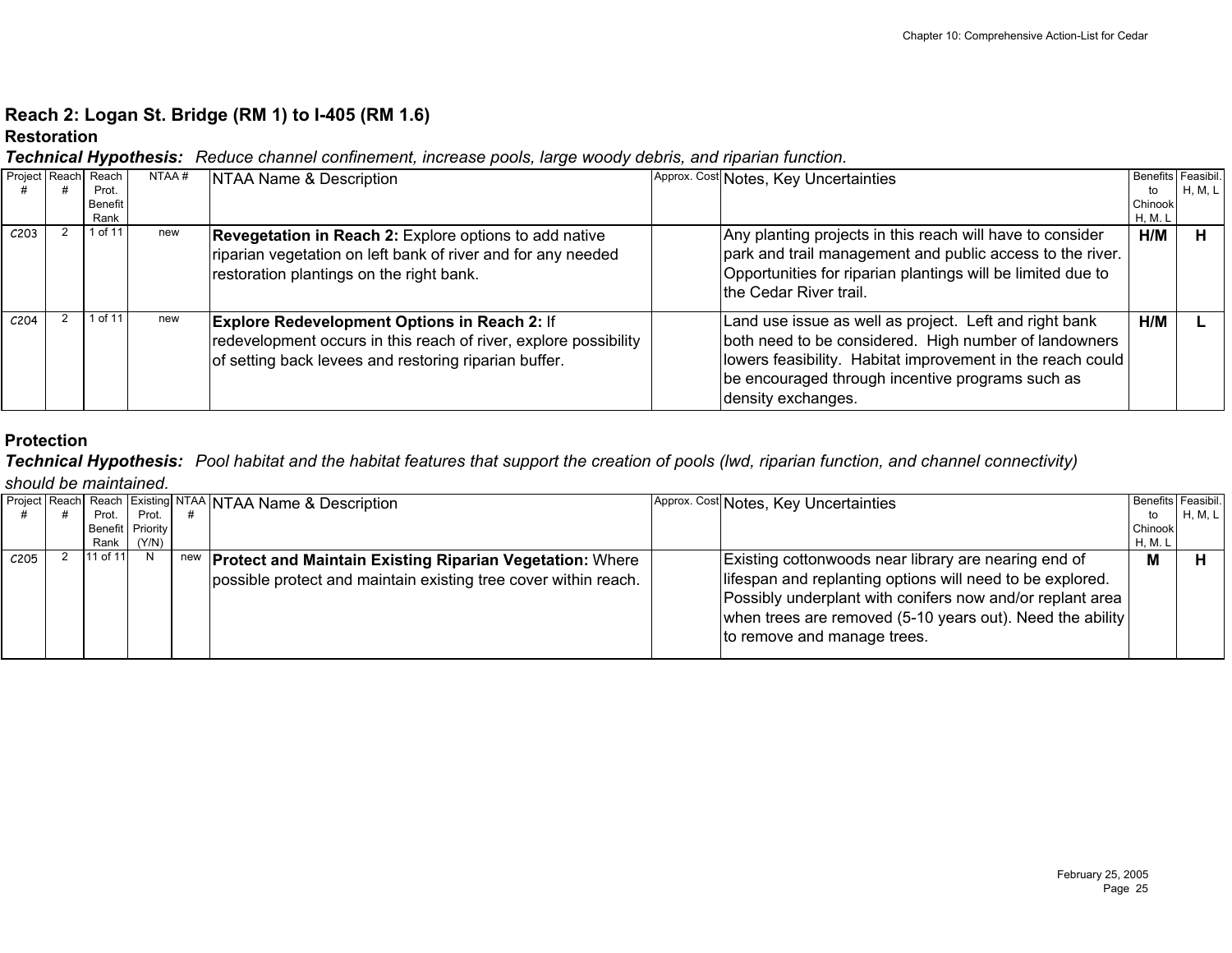# **Reach 3: I-405 (RM 1.6) to SR169 Bridge (RM 4.2)**

#### **Restoration**

| Project Reach    | Reach<br>Prot.<br>Benefit<br>Rank | NTAA# | NTAA Name & Description                                                                                                                                                                                                                                                                            | Approx. Cost Notes, Key Uncertainties                                                                                                                                                                                                                                                                                                                                                                                                       | <b>Benefits</b><br>to<br>Chinook<br>H, M. L | Feasibil.<br>H, M, L |
|------------------|-----------------------------------|-------|----------------------------------------------------------------------------------------------------------------------------------------------------------------------------------------------------------------------------------------------------------------------------------------------------|---------------------------------------------------------------------------------------------------------------------------------------------------------------------------------------------------------------------------------------------------------------------------------------------------------------------------------------------------------------------------------------------------------------------------------------------|---------------------------------------------|----------------------|
| C <sub>206</sub> | 2 of 11                           | new   | In Reach 3, there is an area of industrial use on the right bank<br>of the river that is likely to be redeveloped in the near future.<br>Seek ways to improve riparian habitat on site such as<br>purchasing easement for buffer, removing bank hardening and<br>restoring riparian buffer.        | Redevelopment of the site is likely to occur in near term<br>(3 to 5 years) and actual plans are not known. The<br>bulkhead on this site is quite extensive (ranging in height<br>from about 8.5 ft. to 16 ft. and extending approximately<br>1,150 ft. along the Cedar River), therefore bank<br>hardening removal is likely to be very expensive.                                                                                         | н                                           | M/L                  |
| C <sub>207</sub> | 2 of 11                           | new   | In Reach 3, there is multi-family residential use on the right<br>bank of river. Explore opportunities to remove impervious<br>surface area and bank hardening on site, and restore<br>riparian buffer.                                                                                            | Apartment complex currently has extensive impervious<br>surface area. Partial buyout would be necessary to<br>achieve High benefits.                                                                                                                                                                                                                                                                                                        | н                                           | M/L                  |
| C <sub>208</sub> | 2 of 11                           | new   | Maplewood Neighborhood Flood Buyouts: Explore possible<br>flood buyouts in this neighborhood and opportunities to restore<br>floodplain. Explore options for bioengineering and softening<br>bank hardening. See recommendation for Maplewood Flood<br>Hazard Reduction in Cedar River Basin Plan. | Cost is high. Extent of benefits depends upon scale of<br>effort. Highest benefits would require extensive work.<br>Other benefits include flood hazard reduction. Flood<br>buyouts alone generally do not provide significant fish<br>benefit, but are a first step to allow for future floodplain<br>restoration. For greatest benefit, flood buyouts should be<br>pursued in concert with a comprehensive habitat<br>restoration effort. | н                                           |                      |
| C <sub>209</sub> | 2 of 11                           | new   | Explore any need for riparian restoration in City of Renton-<br>owned parkland upstream of I-405 bridge on left bank.<br>LINKED WITH PROTECTION PROJECT BELOW.                                                                                                                                     | Already well vegetated. Explore diversity of plants,<br>underplanting, and noxious weed control.                                                                                                                                                                                                                                                                                                                                            | н                                           | H.                   |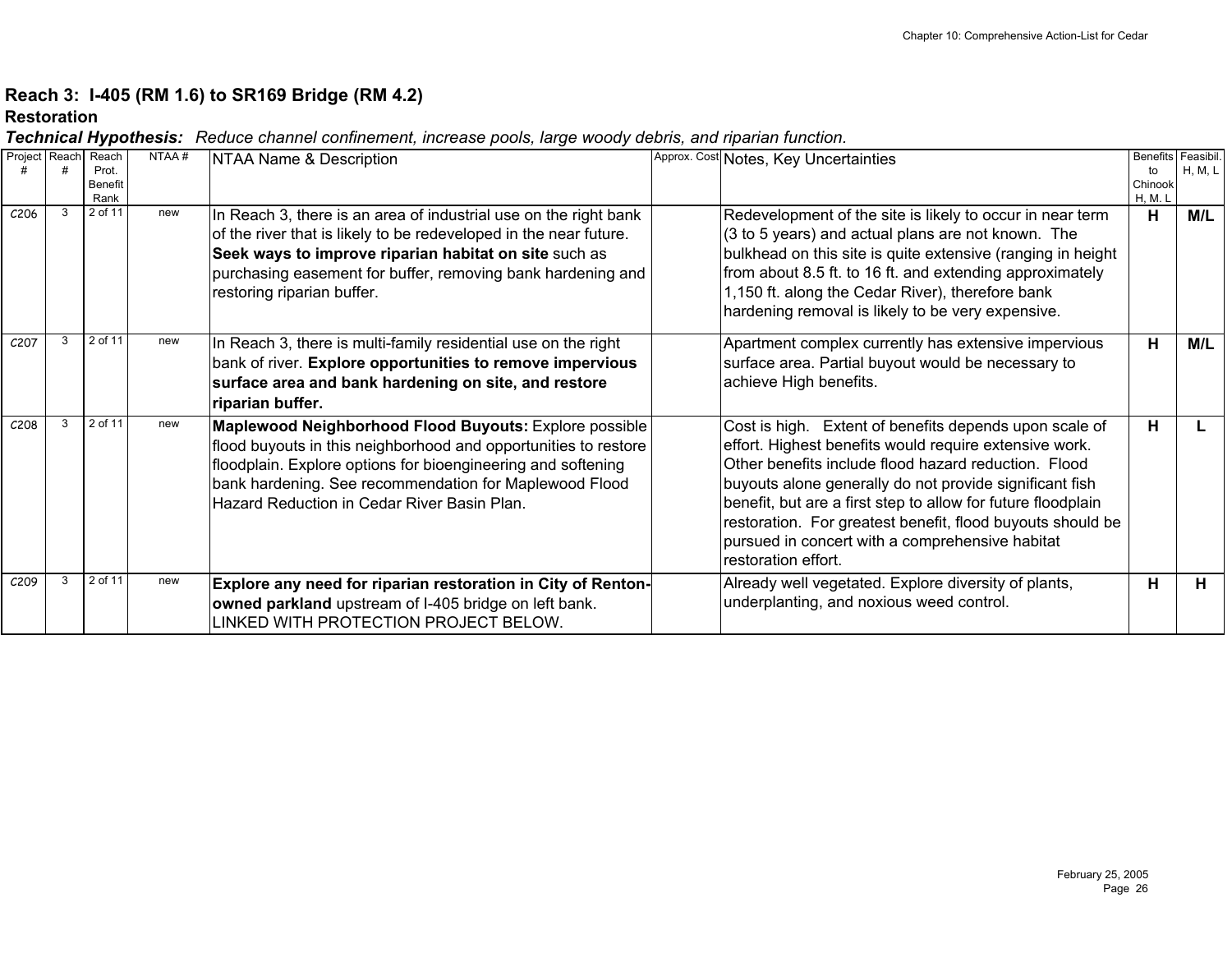*Technical Hypothesis: Pool habitat and the habitat features that support the creation of pools (lwd, riparian function, and channel connectivity) should be maintained.*

|                  |            |                  |     | Project Reach Reach Existing NTAA NTAA Name & Description | Approx. Cost Notes, Key Uncertainties                        | Benefits Feasibil. |         |
|------------------|------------|------------------|-----|-----------------------------------------------------------|--------------------------------------------------------------|--------------------|---------|
|                  | Prot.      | Prot.            |     |                                                           |                                                              | to                 | H, M, L |
|                  |            | Benefit Priority |     |                                                           |                                                              | Chinook            |         |
|                  | Rank (Y/N) |                  |     |                                                           |                                                              | H, M. L            |         |
| C <sub>210</sub> | 4 of 11    | N                | new | Protect existing forested, riparian habitat in City of    | Renton's three riverside parks (Liberty, Cedar River Park,   | н                  |         |
|                  |            |                  |     | Renton's parkland upstream of I-405 bridge on left bank.  | NARCO property) are going through re-master planning.        |                    |         |
|                  |            |                  |     | ILINKED WITH RESTORATION PROJECT ABOVE.                   | There are opportunities to move some of more active          |                    |         |
|                  |            |                  |     |                                                           | recreation uses of these parks to former Narco site and      |                    |         |
|                  |            |                  |     |                                                           | protect habitat with more passive recreational uses at the   |                    |         |
|                  |            |                  |     |                                                           | other areas of the parks. Maybe region should look to        |                    |         |
|                  |            |                  |     |                                                           | lower river to provide recreational uses in order to protect |                    |         |
|                  |            |                  |     |                                                           |                                                              |                    |         |
|                  |            |                  |     |                                                           | upstream habitat.                                            |                    |         |

# **Reach 4: SR 169 Bridge (RM 4.2) to Upstream of Landslide (RM 4.7)**

#### **Restoration**

| Project Reach    | Reach   | NTAA# | NTAA Name & Description                                                                                                                                                                                                                                                                                                                                                                                                                                                                                                 | Approx. Cost Notes, Key Uncertainties                                                                                                                                                                                                                                                                                                                                                                                                 |         | Benefits Feasibil. |
|------------------|---------|-------|-------------------------------------------------------------------------------------------------------------------------------------------------------------------------------------------------------------------------------------------------------------------------------------------------------------------------------------------------------------------------------------------------------------------------------------------------------------------------------------------------------------------------|---------------------------------------------------------------------------------------------------------------------------------------------------------------------------------------------------------------------------------------------------------------------------------------------------------------------------------------------------------------------------------------------------------------------------------------|---------|--------------------|
|                  | Prot.   |       |                                                                                                                                                                                                                                                                                                                                                                                                                                                                                                                         |                                                                                                                                                                                                                                                                                                                                                                                                                                       | to      | H, M, L            |
|                  | Benefit |       |                                                                                                                                                                                                                                                                                                                                                                                                                                                                                                                         |                                                                                                                                                                                                                                                                                                                                                                                                                                       | Chinook |                    |
|                  | Rank    |       |                                                                                                                                                                                                                                                                                                                                                                                                                                                                                                                         |                                                                                                                                                                                                                                                                                                                                                                                                                                       | H, M. L |                    |
| C <sub>211</sub> | 6 of 11 | new   | Restore Side-Channel on Right Bank: the Cedar River Basin<br>Plan includes a possible project to restore a side channel on<br>the right bank of the river on property owned by Maplewood<br>Height Home Owners Association and City of Renton across<br>from golf course and downstream of landslide. Channel<br>restoration should be a flow-through channel reconnected to<br>river at upper end for juvenile chinook benefit rather than a<br>groundwater-fed spawning channel (which primarily benefit<br>sockeye). | UW student study was done on this potential restoration<br>project - could be a resource. Landslide changed area<br>extensively, may no longer be a good opportunity for side<br>channel restoration. Needs feasibility study before it can<br>be ranked for benefits. Landslide is a source of fines. No<br>access so difficult to stage restoration. Would be costly.<br>Due to uncertainties about the project, it was not ranked. | າ       |                    |
| C <sub>212</sub> | 6 of 11 | new   | Riparian restoration in Reach 4: Consider conifer<br>underplanting in forested riparian areas within reach,<br>particularly in Ron Regis park near slide area.                                                                                                                                                                                                                                                                                                                                                          | Concern raised that conifer underplantings may not be<br>appropriate in riparian areas along Cedar River. Historic<br>conditions analysis indicates that forested riparian areas<br>in lower Cedar River used to be decidious. Other plant<br>species or a mix of coniferous and decidious species<br>might be more in keeping with historic conditions.                                                                              | Н.      | н                  |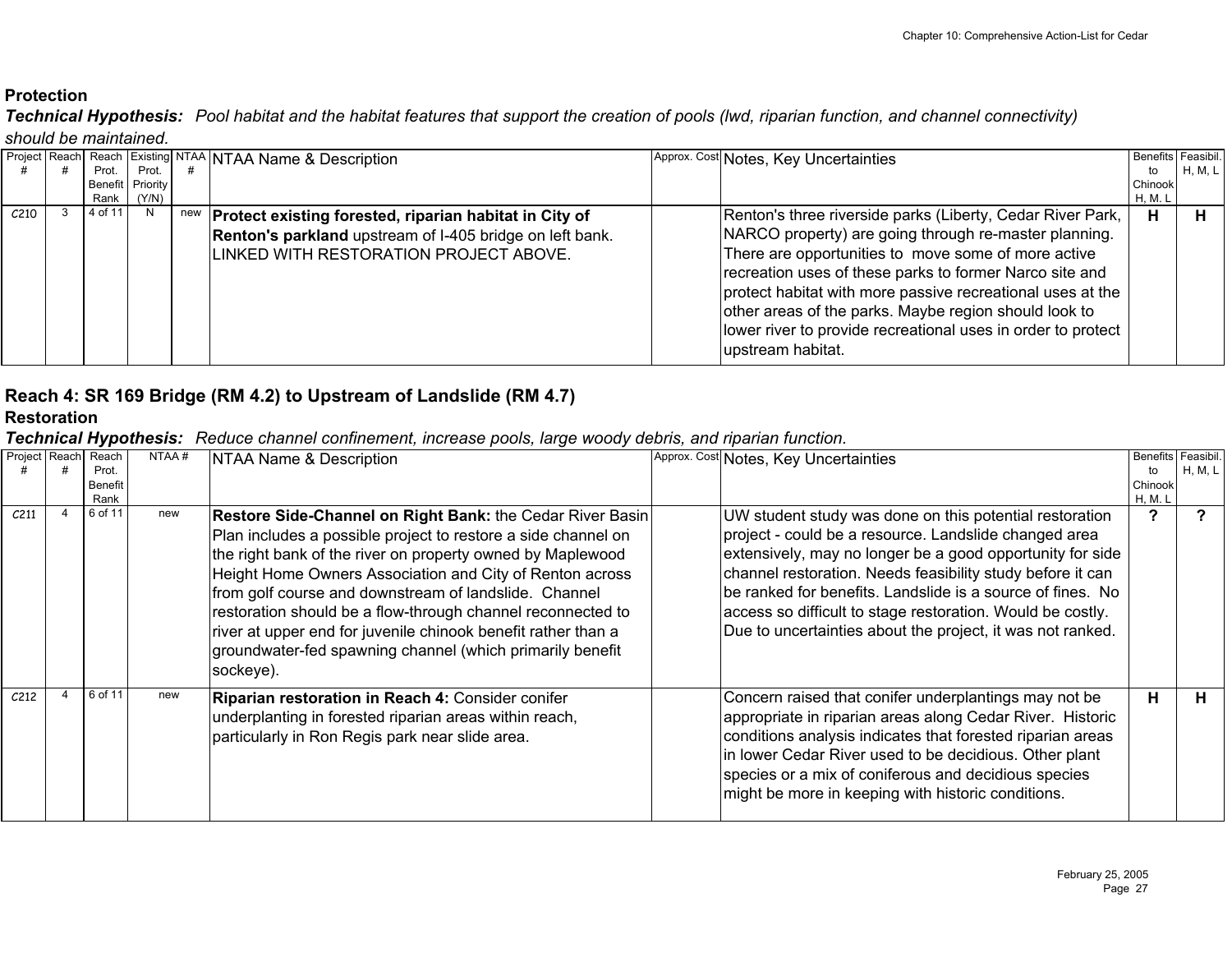*Technical Hypothesis: Pool habitat and the habitat features that support the creation of pools (lwd, riparian function, and channel connectivity)* 

*should be maintained.*

|                  | Prot.           | Prot.             |     | Project Reach Reach Existing NTAA NTAA Name & Description                                                                                                                                                                                                                                                                                                                                                                                                                                                                        | Approx. Cost Notes, Key Uncertainties                                                                                    | Benefits<br>to     | Feasibil.<br>H, M, L |
|------------------|-----------------|-------------------|-----|----------------------------------------------------------------------------------------------------------------------------------------------------------------------------------------------------------------------------------------------------------------------------------------------------------------------------------------------------------------------------------------------------------------------------------------------------------------------------------------------------------------------------------|--------------------------------------------------------------------------------------------------------------------------|--------------------|----------------------|
|                  | Benefit<br>Rank | Priority<br>(Y/N) |     |                                                                                                                                                                                                                                                                                                                                                                                                                                                                                                                                  |                                                                                                                          | Chinook<br>H, M. L |                      |
| C <sub>213</sub> | 1 of 11         |                   | new | <b>Protect Habitat in Reach 4: Protect existing riparian habitat,</b><br>linstream habitat conditions and extensive LWD in reach. Most<br>of reach already in public ownership or protected by<br>regulations (e.g. steep slopes).                                                                                                                                                                                                                                                                                               |                                                                                                                          | н                  | п.                   |
| C <sub>214</sub> | 1 of 11         |                   | new | Study Options to Protect Habitat in Reach 4 and Reduce<br>Flooding and Erosion in Ron Regis Park: It is unclear how<br>much further river is going to erode bank and migrate into Ron<br>Regis park in landslide area. Eventually there will be a conflict<br>with park uses. Explore using LWD and levee setback to<br>prevent excessive erosion and flood damage to public lands<br>associated with Ron Regis Park while protecting natural<br>habitat forming processes in reach. Study should include lower<br>Madsen Creek. | Concern was raised that it would be better to just protect<br>this reach and let river find its own equalibrium in area. | н                  |                      |

# **Reach 5: Upstream of Landslide (RM 4.7) to RM 5.8**

**Restoration**

| <b>Project Reachl</b> | . .<br>Reach             | NTAA# | NTAA Name & Description                                                                                                                                                                                                                                                                                                                      |     | Approx. Cost Notes, Key Uncertainties                                                                                                                                                                                                                                                                              | Benefits Feasibil.       |         |
|-----------------------|--------------------------|-------|----------------------------------------------------------------------------------------------------------------------------------------------------------------------------------------------------------------------------------------------------------------------------------------------------------------------------------------------|-----|--------------------------------------------------------------------------------------------------------------------------------------------------------------------------------------------------------------------------------------------------------------------------------------------------------------------|--------------------------|---------|
|                       | Prot.<br>Benefit<br>Rank |       |                                                                                                                                                                                                                                                                                                                                              |     |                                                                                                                                                                                                                                                                                                                    | to<br>Chinook<br>H, M. L | H, M, L |
| C <sub>215</sub>      | 3 of 11                  | 7a,8d | <b>Bucks Curve Buyout and Restoration: Continue buying out</b><br>structures to build on previous restoration efforts in vicinity of<br>RM 6.2 to RM 6.4. Once sufficient land acquired, remove or<br>setback existing levee, and revegetate floodplain. In best<br>alternative, a portion of SE Jones Road could be relocated<br>northward. | and | >\$2,000,000 Flood buyouts alone generally do not provide significant<br>$\left.\right _{< $5,000,000}$ fish benefit, but are a first step to allow for future<br>floodplain restoration. For greatest benefit, flood buyouts<br>should be pursued in concert with a comprehensive<br>Ihabitat restoration effort. | н                        |         |
| C <sub>216</sub>      | 3 of 11                  | new   | <b>Additional Flood Buyouts Near Elliot Bridge: Pursue</b><br>additional home buyouts (1-2) near Elliot Bridge.                                                                                                                                                                                                                              |     | Flood buyouts alone generally do not provide significant<br>fish benefit, but are a first step to allow for future<br>floodplain restoration. For greatest benefit, flood buyouts<br>should be pursued in concert with a comprehensive<br>habitat restoration effort.                                              | M/L                      |         |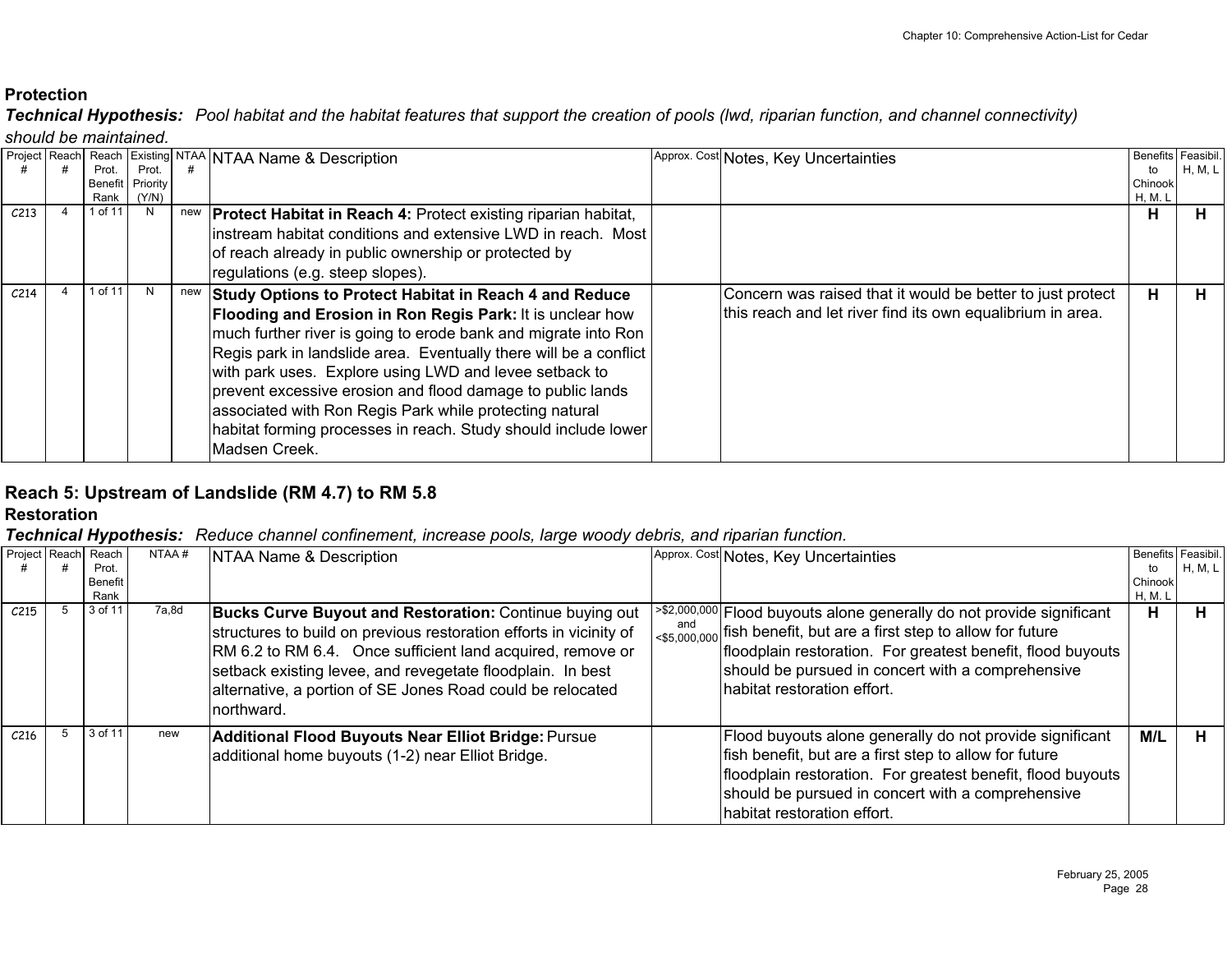*Technical Hypothesis: Pool habitat and the habitat features that support the creation of pools (lwd, riparian function, and channel connectivity) should be maintained.*

|                  |         |                  | Project Reach Reach Existing NTAA NTAA Name & Description                                                                    | Approx. Cost Notes, Key Uncertainties | Benefits Feasibil. |           |
|------------------|---------|------------------|------------------------------------------------------------------------------------------------------------------------------|---------------------------------------|--------------------|-----------|
|                  | Prot.   | Prot.            |                                                                                                                              |                                       | to                 | H, M, L I |
|                  |         | Benefit Priority |                                                                                                                              |                                       | Chinook            |           |
|                  | Rank    | (Y/N)            |                                                                                                                              |                                       | H, M. L            |           |
| C <sub>217</sub> | 5 of 11 |                  | new <b>Protect Riparian Vegetation in Reach 5:</b> Protect riparian<br>vegetation on left bank in area owned by King County. | Similar to Reach 3 recommendations    |                    |           |

#### **Reach 6: RM 5.8 to 7.3 Restoration**

| Project Reach    | Reach<br>Prot.<br>Benefit<br>Rank | NTAA#          | NTAA Name & Description                                                                                                                                                                                                                                                                                                                                                                                                                              |     | Approx. Cost Notes, Key Uncertainties                                                                                                                                                                                                                                                                                                                                                                                                                         | <b>Benefits</b><br>to<br>Chinook<br>H, M. L | Feasibil.<br>H, M, L |
|------------------|-----------------------------------|----------------|------------------------------------------------------------------------------------------------------------------------------------------------------------------------------------------------------------------------------------------------------------------------------------------------------------------------------------------------------------------------------------------------------------------------------------------------------|-----|---------------------------------------------------------------------------------------------------------------------------------------------------------------------------------------------------------------------------------------------------------------------------------------------------------------------------------------------------------------------------------------------------------------------------------------------------------------|---------------------------------------------|----------------------|
| C <sub>218</sub> | 7 of 11                           | 7 <sub>b</sub> | Hertzman Floodplain Restoration: Modify Herzmann levee<br>to improve function of and access to floodplain on backside of<br>levee. Modifications could include partial removal or setback.<br>Additional actions include placement of large wood in the river<br>and floodplain, planting native vegetation, and creation of side-<br>channels and backwater areas where possible.                                                                   |     | <sup>&gt;\$2,000,000</sup> Project would need to be coordinated and sequenced<br><\$5,000,000 with other potential projects in this reach. Would be<br>expensive. Extra engineering required.                                                                                                                                                                                                                                                                 | н                                           | M                    |
| C <sub>219</sub> | 7 of 11                           | 8k             | River Bend Mobile Home Buyout: Purchase property<br>underlying 19 mobile homes nearest river, recontour existing<br>revetment to reduce erosion, flood damage and improve flood<br>conveyance and habitat. Alternatively, purchase all property<br>and remove all mobile homes and the revetment and the<br>downstream levee to create a continously unarmored left bank<br>from RM 6.5 (outlet of Cavanaugh Pond) to RM 9.5 (Cedar<br>Mtn. Bridge). | and | <sup>2\$2,000,000</sup> Project would need to be coordinated and sequenced<br><\$5,000,000 with other potential projects in this reach and with Cedar<br>Rapids floodplain restoration. Flood buyouts alone<br>generally do not provide significant fish benefit, but are a<br>first step to allow for future floodplain restoration. For<br>greatest benefit, flood buyouts should be pursued in<br>concert with a comprehensive habitat restoration effort. | н                                           | M                    |
| C <sub>220</sub> | 7 of 11                           | new            | Explore Modification of Riverbend Levee: explore partial<br>removal of Riverbend levee in order to reduce channel<br>confinement and connect Cavanuagh Pond to the mainstem<br>river. Modify setback.                                                                                                                                                                                                                                                |     | There are potential tradeoffs between the existing habitat<br>values provided at Cavanaugh Pond as it is now and<br>what possible salmon habitat could be created with more<br>connection to the river. Project would need to be<br>coordinated and sequenced with other potential projects<br>in this reach. If mobile home park bought out, modify or<br>remove Riverbend levee.                                                                            | н                                           | M/L                  |
| C <sub>221</sub> | 7 of 11                           | new            | Continue riparian restoration at Cavanaugh Pond,<br>particularly on river-side of property.                                                                                                                                                                                                                                                                                                                                                          |     | Dependent upon previous two projects.                                                                                                                                                                                                                                                                                                                                                                                                                         | M                                           | н                    |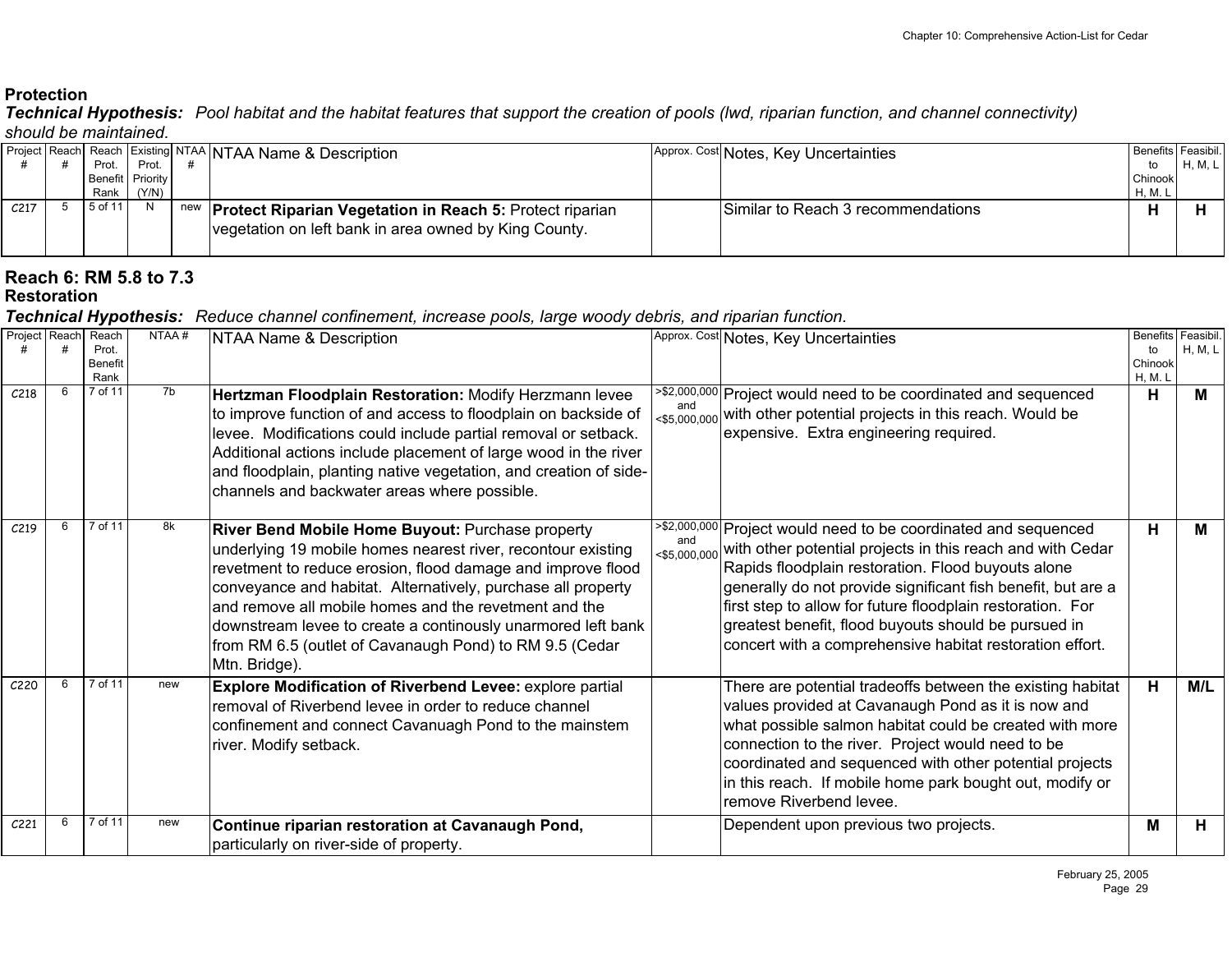*Technical Hypothesis: Pool habitat and the habitat features that support the creation of pools (lwd, riparian function, and channel connectivity) should be maintained.*

|  |                  |       |  | Project Reach Reach Existing NTAA NTAA Name & Description |  | Approx. Cost Notes, Key Uncertainties |          | Benefits Feasibil. |  |  |  |
|--|------------------|-------|--|-----------------------------------------------------------|--|---------------------------------------|----------|--------------------|--|--|--|
|  | Prot.            | Prot. |  |                                                           |  |                                       | to       | H, M, L            |  |  |  |
|  | Benefit Priority |       |  |                                                           |  |                                       | Chinook  |                    |  |  |  |
|  | Rank             | (Y/N) |  |                                                           |  |                                       | $H, M$ . |                    |  |  |  |
|  | 6 of 11          |       |  | No projects identified at this time.                      |  |                                       |          |                    |  |  |  |

#### **Reach 7: RM 7.3 to 8.2**

#### **Restoration**

#### *Technical Hypothesis: Reduce channel confinement, increase pools, large woody debris, and riparian function.*

|                  | Project Reach Reach | NTAA# | NTAA Name & Description                                       |     | Approx. Cost Notes, Key Uncertainties                                                                 |         | Benefits Feasibil. |
|------------------|---------------------|-------|---------------------------------------------------------------|-----|-------------------------------------------------------------------------------------------------------|---------|--------------------|
|                  | Prot.               |       |                                                               |     |                                                                                                       | to      | H, M, L            |
|                  | Benefit             |       |                                                               |     |                                                                                                       | Chinook |                    |
|                  | Rank                |       |                                                               |     |                                                                                                       | H, M. L |                    |
| C <sub>222</sub> | 4 of 11             |       | Cedar Rapids Floodplain Restoration (also named               |     | <sup>&gt;\$500,000</sup> Project is funded by SRFB. Project would need to be                          | н       |                    |
|                  |                     |       | <b>Ricardi):</b> Levee removal and floodplain restoration and | and | $\left  \cos \theta_{\text{000,000}} \right $ coordinated and sequenced with other potential projects |         |                    |
|                  |                     |       | Irevegetation.                                                |     | In downstream reach and within reach.                                                                 |         |                    |
| C <sub>223</sub> | 4 of 11             | new   | <b>Explore options such as easements to protect riparian</b>  |     | Ability to secure necessary easments and acquisitions a                                               | н       |                    |
|                  |                     |       | buffer behind Cook/Jeffries levee and possibly reconnect      |     | factor.                                                                                               |         |                    |
|                  |                     |       |                                                               |     |                                                                                                       |         |                    |
|                  |                     |       | side channel and/or pond in reach.                            |     |                                                                                                       |         |                    |
|                  |                     |       |                                                               |     |                                                                                                       |         |                    |

# **Protection** (Area of high spawning use and egg incubation)

# *Technical Hypothesis: Riparian function, lwd and channel connectivity should be maintained.*

|                  |         |                  |     | Project Reach Reach Existing NTAA NTAA Name & Description                                                                                        |                      | Approx. Cost Notes, Key Uncertainties                                                                 | Benefits Feasibil. |                |
|------------------|---------|------------------|-----|--------------------------------------------------------------------------------------------------------------------------------------------------|----------------------|-------------------------------------------------------------------------------------------------------|--------------------|----------------|
|                  | Prot.   | Prot.            |     |                                                                                                                                                  |                      |                                                                                                       | to                 | <b>H, M, L</b> |
|                  |         | Benefit Priority |     |                                                                                                                                                  |                      |                                                                                                       | Chinook            |                |
|                  | Rank    | (Y/N)            |     |                                                                                                                                                  |                      |                                                                                                       | H, M. L            |                |
| C <sub>224</sub> | 3 of 11 |                  | 4e  | <b>Ricardi Reach:</b> Acquire additional floodplain area (~15 acres)<br>necessary for restoration project C222 described above.                  | and<br>$<$ \$250,000 | <sup>&gt;\$100,000</sup> Acquisition is funded by SRFB.                                               |                    |                |
| C <sub>225</sub> | 3 of 11 |                  | new | <b>Protect pockets of intact riparian forest along Cedar River</b><br><b>Trail and SR 169</b> such as area across from Cook-Jefferies<br>llevee. |                      | Trying to do restoration projects in these small areas<br>would encourage people and weeds to follow. |                    |                |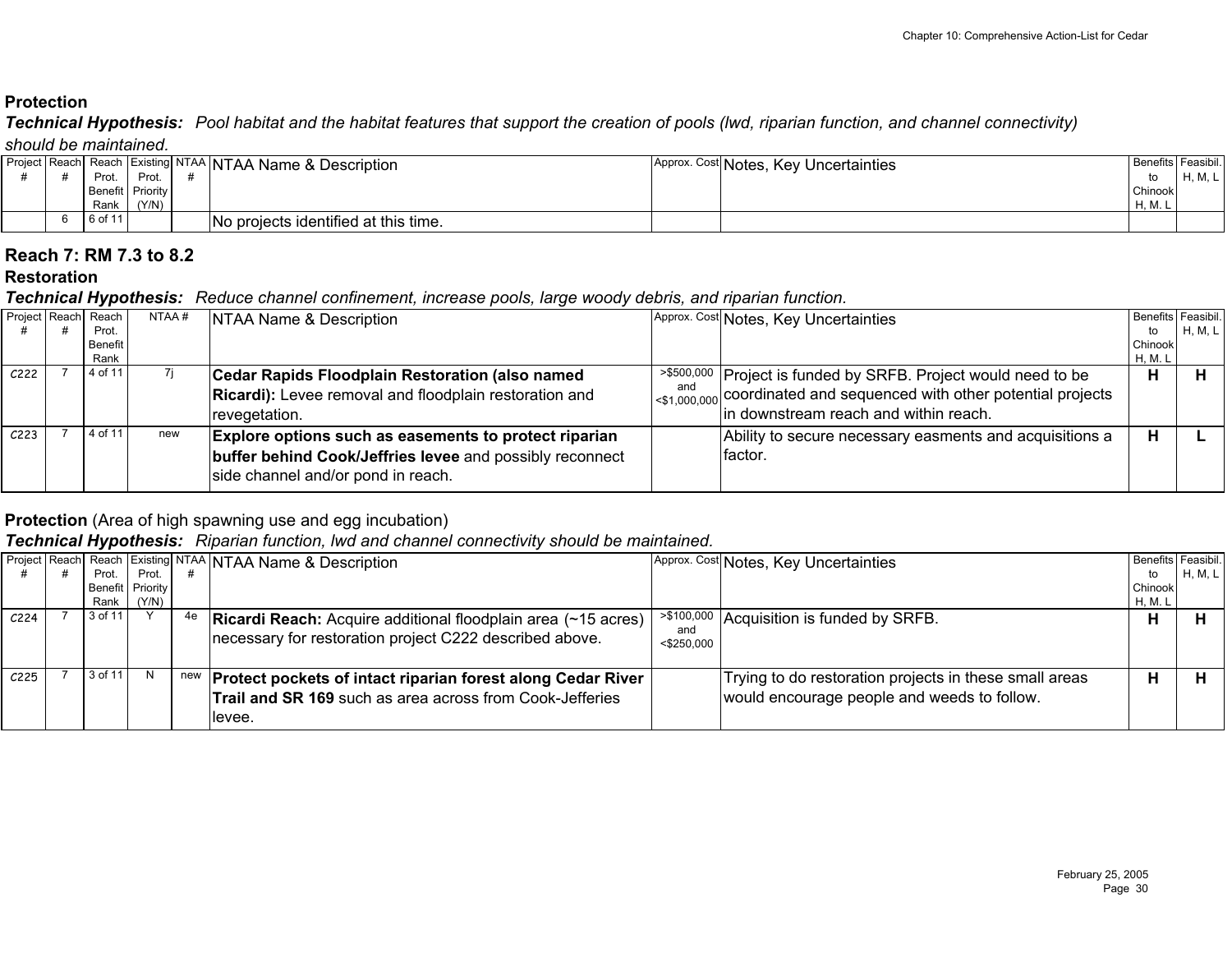# **Reach 8: RM 8.2 to Cedar Mt. Rd. (RM 9.4)**

#### **Restoration**

*Technical Hypothesis: Reduce channel confinement, increase pools, large woody debris, and riparian function.*

| Project Reach Reach | Prot.<br>Benefit | NTAA# | NTAA Name & Description                                                                                                                                                                                                                                                                  | Approx. Cost Notes, Key Uncertainties                                                                                                                             | to<br>Chinook | Benefits Feasibil.<br><b>H, M, L</b> |
|---------------------|------------------|-------|------------------------------------------------------------------------------------------------------------------------------------------------------------------------------------------------------------------------------------------------------------------------------------------|-------------------------------------------------------------------------------------------------------------------------------------------------------------------|---------------|--------------------------------------|
| C <sub>226</sub>    | Rank<br>10 of 11 | new   | <b>Remove Revetment in Reach 8: Progressive Investment</b><br>revetment is no-longer maintained. Consider removing<br>remainder of revetment.                                                                                                                                            | The river may have already removed the revetment.<br>Verify if this is indeed still required or remove as a<br>potential project.                                 | H. M. I<br>н  |                                      |
| C <sub>227</sub>    | 10 of 11         | new   | Study Potential for Restoration on Left Bank of Reach:<br>Protect and maintain intact forested riparian area on left bank<br>owned by King County. Study whether or not better<br>connection of this floodplain to the river could be increased<br>without damaging riparian conditions. | Moved from protection to restoration study. Look at<br>historical photos and data for reach. Benefits to Chinook<br>unknown without study results, so not ranked. |               | M/H                                  |

# **Protection** (Area of high spawning use and egg incubation)

# *Technical Hypothesis: Riparian function, lwd and channel connectivity should be maintained.*

|                  |         |                  | Project Reach Reach Existing NTAA NTAA Name & Description             | Approx. Cost Notes, Key Uncertainties | Benefits Feasibil. |         |
|------------------|---------|------------------|-----------------------------------------------------------------------|---------------------------------------|--------------------|---------|
|                  | Prot.   | Prot.            |                                                                       |                                       | to                 | H, M, L |
|                  |         | Benefit Priority |                                                                       |                                       | Chinook            |         |
|                  | Rank l  | (Y/N)            |                                                                       |                                       | H, M. I            |         |
| C <sub>228</sub> | 2 of 11 |                  | Jones Reach: 29 acres, 16 parcels targeted for protection.            |                                       | ш                  |         |
|                  |         |                  | Left bank of river already protected. Acquiring parcels on right      |                                       |                    |         |
|                  |         |                  | bank of the river would allow both banks of the river to be           |                                       |                    |         |
|                  |         |                  | Iprotected.                                                           |                                       |                    |         |
| C <sub>229</sub> | 2 of 11 |                  | new <b>Protect Riparian Buffer Behind Levee:</b> Explore options such | Property owner willingness uncertain. |                    |         |
|                  |         |                  |                                                                       |                                       |                    |         |
|                  |         |                  | as easements to protect riparian buffer behind Scott-Indian           |                                       |                    |         |
|                  |         |                  | Grove levee.                                                          |                                       |                    |         |
|                  |         |                  |                                                                       |                                       |                    |         |

# **Reach 9: Cedar Mt. Rd. (RM 9.4) to RM 10.2**

**Restoration**

|                  | Project Reach Reach | NTAA# | NTAA Name & Description                                  | Approx. Cost Notes, Key Uncertainties | Benefits Feasibil. |           |
|------------------|---------------------|-------|----------------------------------------------------------|---------------------------------------|--------------------|-----------|
|                  | Prot.               |       |                                                          |                                       | to                 | H, M, L I |
|                  | Benefit             |       |                                                          |                                       | Chinook            |           |
|                  | Rank                |       |                                                          |                                       | H, M. I            |           |
| C <sub>230</sub> | $11$ of 11          | 8h    | Cedar Mountain Revetment Removal: Acquire sufficent land | King County rebuilt bridge and road.  |                    |           |
|                  |                     |       | and setback or remove revetment. Restore and revegetate  |                                       |                    |           |
|                  |                     |       | floodplain.                                              |                                       |                    |           |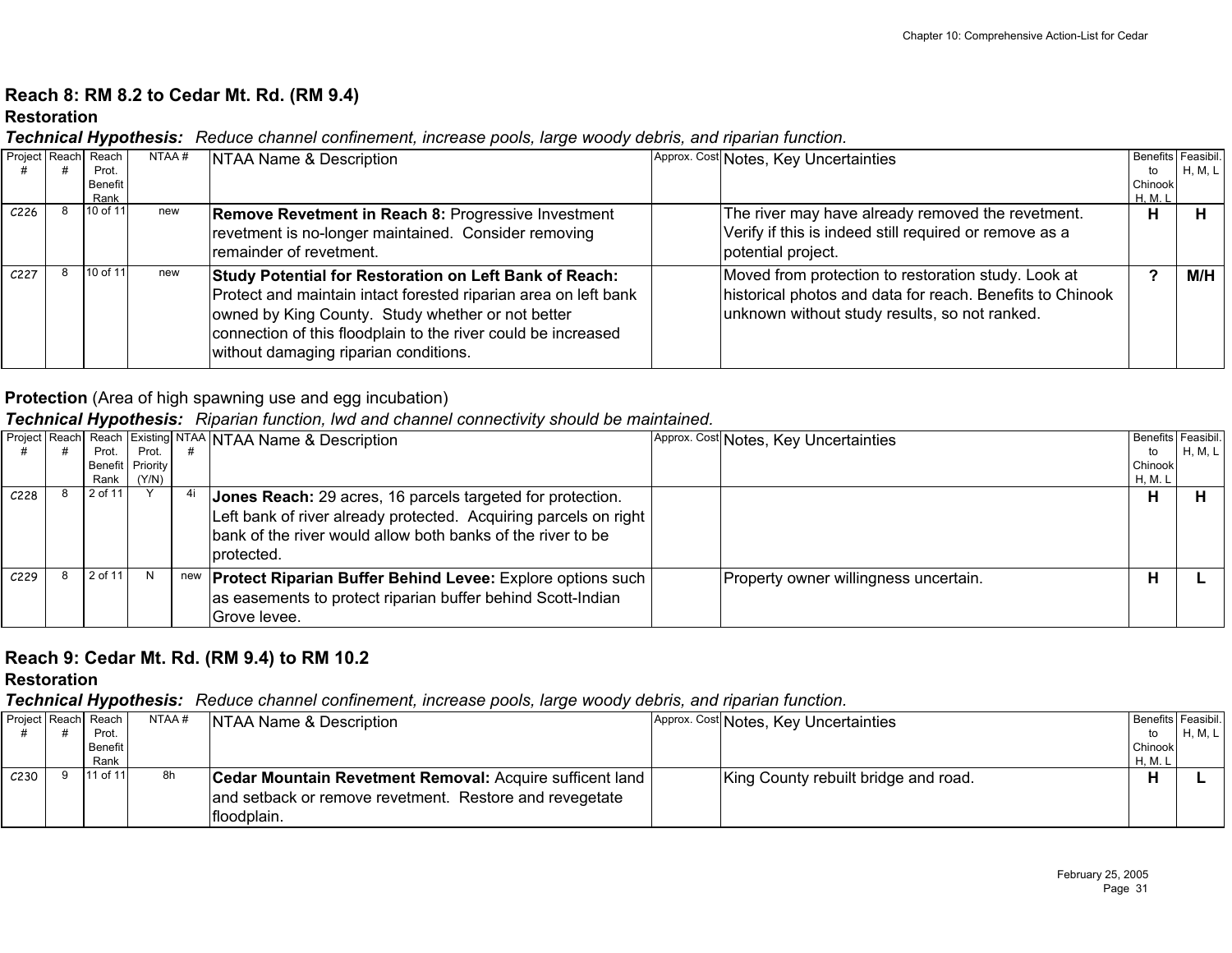| C <sub>231</sub> | l of 11 | new | <b>WP</b><br><b>\ Revetment Removal:</b> Acquire sufficent land and |  |
|------------------|---------|-----|---------------------------------------------------------------------|--|
|                  |         |     | . Restore and revegetate<br>setback or remove revetment.            |  |
|                  |         |     | Ifloodplain.                                                        |  |

# **Protection** (Area of high spawning use and egg incubation)

# *Technical Hypothesis: Riparian function, lwd and channel connectivity should be maintained.*

|                  | Prot.<br>Rank | Prot.<br>Benefit Priority<br>(Y/N) |    | Project Reach Reach Existing NTAA NTAA Name & Description                                                                              |                                         | Approx. Cost Notes, Key Uncertainties | Benefits Feasibil.<br>to<br>Chinook<br>H, M. | <b>H, M, L</b> |
|------------------|---------------|------------------------------------|----|----------------------------------------------------------------------------------------------------------------------------------------|-----------------------------------------|---------------------------------------|----------------------------------------------|----------------|
| C <sub>232</sub> | 9 of 11       |                                    | 4а | Belmondo Reach: 71 acres, 10 parcels, rural residential,<br>riverfront. No levees in reach, numerous side channels,<br>Ibraided reach. | > \$2,000,000<br>and<br>$<$ \$5,000,000 |                                       |                                              |                |

# **Reach 10: RM 10.2 to just downstream of Taylor Creek (RM 12.7)**

**Restoration**

|                  |    | ,,,                    |       |                                                                                                                                                                                                                                                                                                                                                |                   |                                                                                                                                                                                                                                                                                                                                     |                  |           |
|------------------|----|------------------------|-------|------------------------------------------------------------------------------------------------------------------------------------------------------------------------------------------------------------------------------------------------------------------------------------------------------------------------------------------------|-------------------|-------------------------------------------------------------------------------------------------------------------------------------------------------------------------------------------------------------------------------------------------------------------------------------------------------------------------------------|------------------|-----------|
| Project Reach    |    | Reach                  | NTAA# | NTAA Name & Description                                                                                                                                                                                                                                                                                                                        |                   | Approx. Cost Notes, Key Uncertainties                                                                                                                                                                                                                                                                                               | Benefits         | Feasibil. |
|                  |    | Prot.                  |       |                                                                                                                                                                                                                                                                                                                                                |                   |                                                                                                                                                                                                                                                                                                                                     | to               | H, M, L   |
|                  |    | <b>Benefit</b><br>Rank |       |                                                                                                                                                                                                                                                                                                                                                |                   |                                                                                                                                                                                                                                                                                                                                     | Chinook<br>H, M. |           |
| C <sub>233</sub> | 10 | 5 of 11                | 7f    | Lions Club Side Channel Restoration: Restoration of an $\sim$<br>800 foot long historic side channel and associated floodplain<br>for chinook rearing habitat. The Renton Lions Club and King<br>County are potential partners on this project. King County<br>recently purchased property downstream of Lions Club<br>needed for the project. |                   | Lions Club received a SRFB grant to do a feasibility and<br>design study for this project. There are many projects and<br>opportunities in this reach. Need to look at big picture in<br>doing any restoration in this reach so projects done in<br>proper sequence and one action does not preclude other<br>future opportunities. | н                | н.        |
| C <sub>234</sub> | 10 | 5 of 11                | 7g    | Byers Reach Side Channel: Levee removal and floodplain<br>restoration on left bank from $\sim$ RM 12.9 to $\sim$ RM 13.3. Some<br>of land for project already has been acquired. Final design<br>and habitat benefits are dependent on available land area.                                                                                    |                   | There are many projects and opportunities in this reach.<br>Need to look at big picture in doing any restoration in this<br>reach so projects done in proper sequence and one<br>action does not preclude other future opportunities.                                                                                               | н                | M/L       |
| C <sub>235</sub> | 10 | 5 of 11                | 8c    | Cedar Grove Road Levee Removal: Conduct further levee<br>modification work to maximize channel-floodplain interactions.                                                                                                                                                                                                                        | >\$500,000<br>and | There are many projects and opportunities in this reach.<br><\$1,000,000 Need to look at big picture in doing any restoration in this<br>reach so projects done in proper sequence and one<br>action does not preclude other future opportunities.<br>Project limited by need to protect trail.                                     | М                | п.        |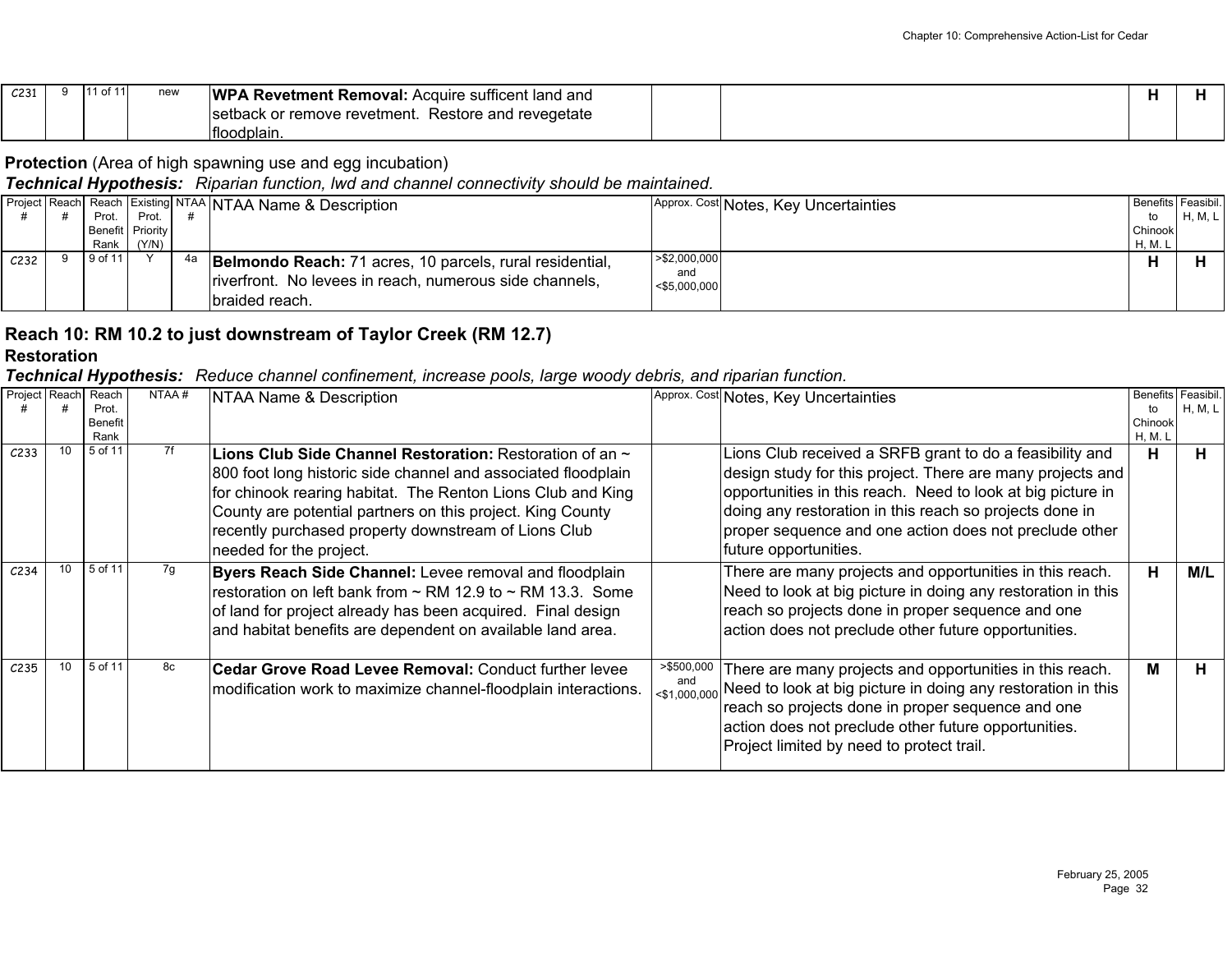| C <sub>236</sub> |    | 5 of 11 | 8f | <b>Cedar Grove Mobile Home Park Flood Buyout and Levee</b><br><b>Removal:</b> Purchase mobile home property and relocate<br>approximately 55 mobile homes; purchase and remove 9<br>single-family homes, and restore ~40 acres of floodplain area<br>with riparian vegetation and off-channel features. | \$5,000,000-<br>There are many projects and opportunities in this reach.<br>\$7,000,000<br>Need to look at big picture in doing any restoration in this<br>reach so projects done in proper sequence and one<br>action does not preclude other future opportunities. Cost<br>may be factor. Flood buyouts alone generally do not<br>provide significant fish benefit, but are a first step to allow<br>for future floodplain restoration. For greatest benefit,<br>flood buyouts should be pursued in concert with a<br>comprehensive habitat restoration effort.                                                                                                                        | н | M/L |
|------------------|----|---------|----|---------------------------------------------------------------------------------------------------------------------------------------------------------------------------------------------------------------------------------------------------------------------------------------------------------|------------------------------------------------------------------------------------------------------------------------------------------------------------------------------------------------------------------------------------------------------------------------------------------------------------------------------------------------------------------------------------------------------------------------------------------------------------------------------------------------------------------------------------------------------------------------------------------------------------------------------------------------------------------------------------------|---|-----|
| C <sub>237</sub> | 10 | 5 of 11 | 8i | Cedar Grove Road Junkyard Buyout: Acquire left bank<br>parcels in vicinity of RM 14 used for junk salvage operation<br>and restore floodplain. Adjacent to C238, consider<br>combining.                                                                                                                 | There are many projects and opportunities in this reach.<br>Need to look at big picture in doing any restoration in this<br>reach so projects done in proper sequence and one<br>action does not preclude other future opportunities.                                                                                                                                                                                                                                                                                                                                                                                                                                                    | н | M/L |
| C <sub>238</sub> |    | 5 of 11 | 8e | Pursue Additional Buyouts near McDonald Levee: Acquire<br>additional developed properties on left bank in vicinity of<br>McDonald levee and modify levee and restore floodplain.<br>Adjacent to C237, consider combining.                                                                               | If enough buyouts occur in McDonald levee area, road<br>could be set back to open up more floodplain area. New<br>development should be avoided in this bend of river.<br>There are many projects and opportunities in this reach.<br>Need to look at big picture in doing any restoration in this<br>reach so projects done in proper sequence and one<br>action does not preclude other future opportunities. Flood<br>buyouts alone generally do not provide significant fish<br>benefit, but are a first step to allow for future floodplain<br>restoration. For greatest benefit, flood buyouts should be<br>pursued in concert with a comprehensive habitat<br>restoration effort. | н | M/L |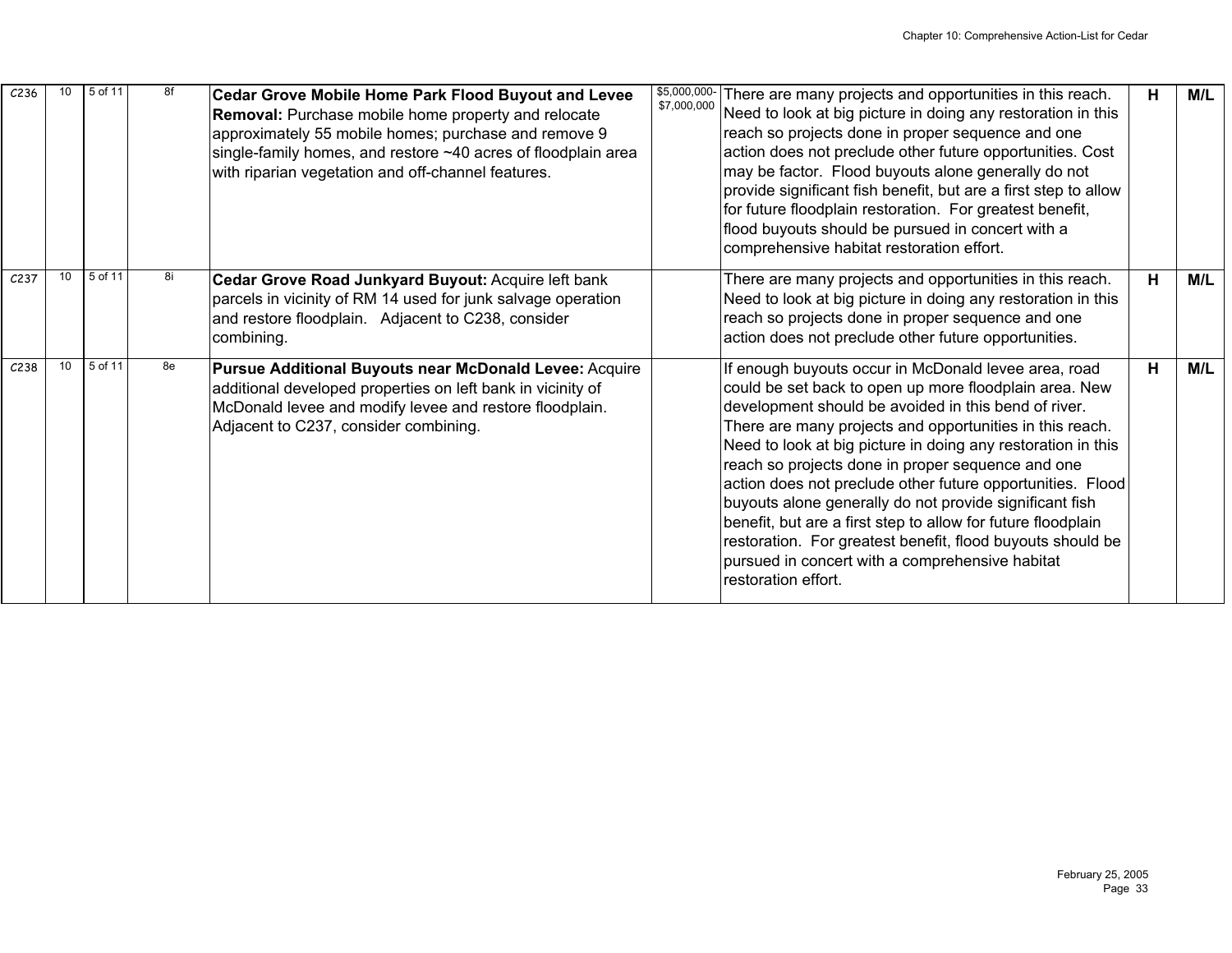*Technical Hypothesis: Pool habitat and the habitat features that support the creation of pools (lwd, riparian function, and channel connectivity)* 

*should be maintained.*

| Project Reach    |                 |         |                 |    | Reach Existing NTAA NTAA Name & Description                                                                                                                                                                                                                                                                                                                                                                                                                                                                                                                           |                                        | Approx. Cost Notes, Key Uncertainties | <b>Benefits</b> | Feasibil. |
|------------------|-----------------|---------|-----------------|----|-----------------------------------------------------------------------------------------------------------------------------------------------------------------------------------------------------------------------------------------------------------------------------------------------------------------------------------------------------------------------------------------------------------------------------------------------------------------------------------------------------------------------------------------------------------------------|----------------------------------------|---------------------------------------|-----------------|-----------|
|                  |                 | Prot.   | Prot.           |    |                                                                                                                                                                                                                                                                                                                                                                                                                                                                                                                                                                       |                                        |                                       | to              | H, M, L   |
|                  |                 | Benefit | <b>Priority</b> |    |                                                                                                                                                                                                                                                                                                                                                                                                                                                                                                                                                                       |                                        |                                       | Chinook         |           |
|                  |                 | Rank    | (Y/N)           |    |                                                                                                                                                                                                                                                                                                                                                                                                                                                                                                                                                                       |                                        |                                       | H, M. L         |           |
| C <sub>239</sub> | 10 <sup>1</sup> | 8 of 11 |                 | 4g | Lower Lions Stream Reach: 39 acres, 12 parcels, including a <sup> &gt;\$1,000,000</sup><br>large area of riparian forested floodplain between the Cedar<br>River and SE 188th Street. Chinook use the mainstem of the<br>areas of interest within this reach. A past floodplain buyout is<br>adjacent to the left bank area as well as an approximate 15-<br>acre private land holding managed for educational and<br>conservation purposes located just upriver. A portion of this<br>reach is necessary to accommodate restoration project C233<br>in its entirety. | and<br>$<$ \$2,000,000                 |                                       | н               | м         |
|                  |                 |         |                 |    |                                                                                                                                                                                                                                                                                                                                                                                                                                                                                                                                                                       |                                        |                                       |                 |           |
| C <sub>240</sub> | 10              | 8 of 11 |                 |    | Byers Reach: 58 acres, 17 parcels. Includes developed and<br>undeveloped properties on right and left bank. These<br>properties are necessary for project C234.                                                                                                                                                                                                                                                                                                                                                                                                       | >\$2,000,000<br>and<br>$<$ \$5,000,000 |                                       | н               | м         |

## **Reach 11: Just downstream of Taylor Creek (RM 12.7) to RM 13.8**

### **Restoration**

## *Technical Hypothesis: Reduce channel confinement, increase pools, large woody debris, and riparian function.*

| Project Reach    | Reach<br>Prot.<br><b>Benefit</b><br>Rank | NTAA# |                                                                                                                                                                                                                                                                                                                                                                                                                                    |                                     | Approx. Cost Notes, Key Uncertainties                              | Benefits Feasibil.<br>to<br>Chinook<br>H, M. L | H, M, L |
|------------------|------------------------------------------|-------|------------------------------------------------------------------------------------------------------------------------------------------------------------------------------------------------------------------------------------------------------------------------------------------------------------------------------------------------------------------------------------------------------------------------------------|-------------------------------------|--------------------------------------------------------------------|------------------------------------------------|---------|
| C <sub>241</sub> | 8 of 11                                  | 7c    | Partial Removal Jan Road and Rutledge/Johnson Levees:<br>Modify or remove approximately 500 linear feet from the<br>downstream end of the Jan Road Levee and the Rutledge-<br>Johnson Revetment, leaving a sufficient length intact at the<br>upstream end to prevent damage to the remaining facility and<br>maintain the current flood protection to residents' homes. The<br>right bank modifications are part of project C234. | > \$250,000<br>and<br>$<$ \$500,000 | Need 218 side channel property.                                    | Н                                              |         |
| C <sub>242</sub> | 8 of 11                                  | 7h    | Enhance 218th side channel once protected, see C244<br>below. Also related to C241 above.                                                                                                                                                                                                                                                                                                                                          |                                     | Mostly vegetation. Benefits to Chinook- maybe connect<br>Ichannel. | H/M                                            | М       |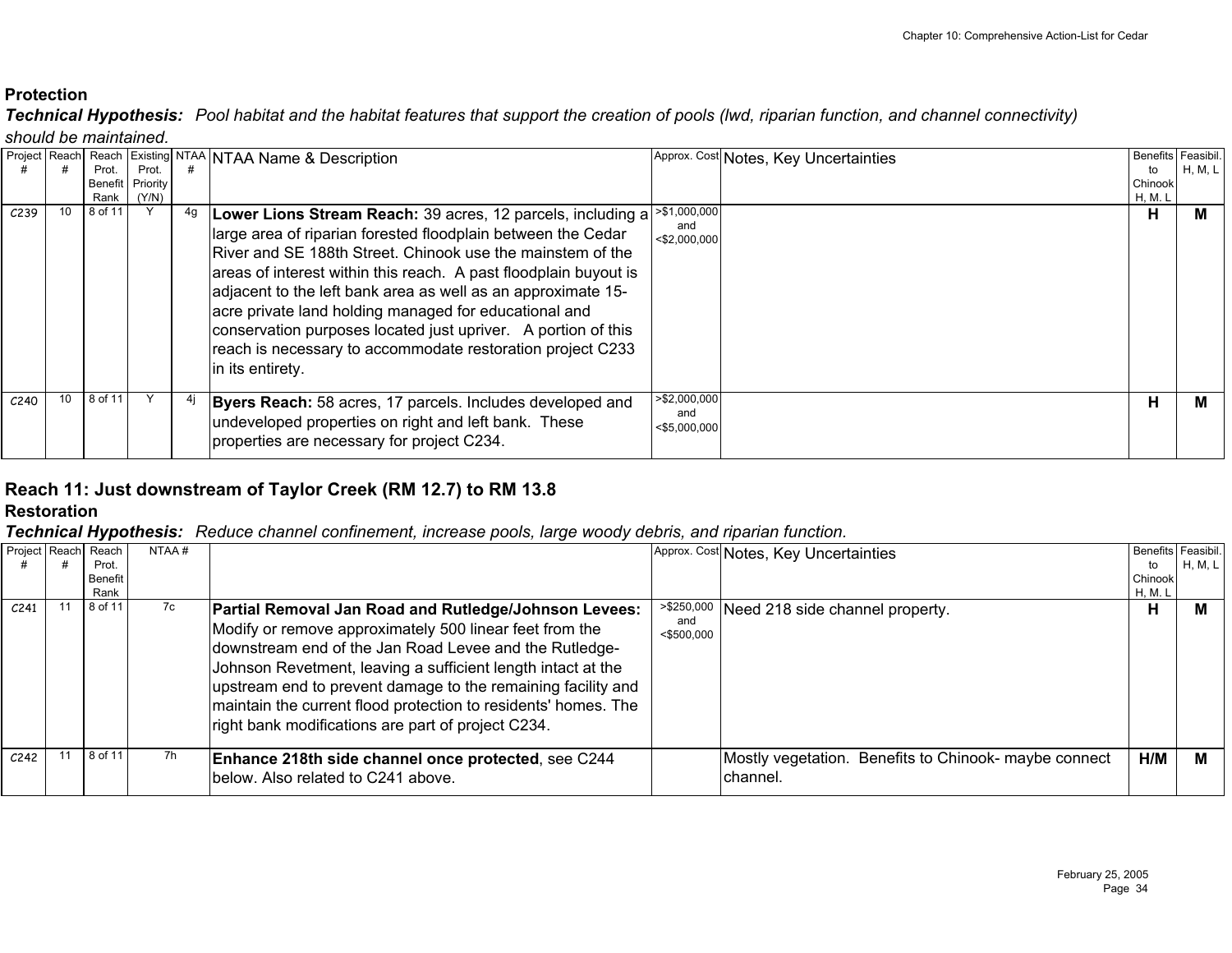| C <sub>243</sub> | 8 of 11 | 7d | Getchman Levee Setback: Remove or setback Getchman<br>levee from ~RM 13.7 to 13.9 to allow channel-floodplain<br>interactions. Additional land still needed for the project. As<br>part of this project, pursue additional buyouts behind Rhode<br>levee on left bank across from Getchman levee. | and<br>$<$ \$500.000 | $\frac{1}{2}$ >\$250,000  Flood buyouts alone generally do not provide significant<br>fish benefit, but are a first step to allow for future<br>floodplain restoration. For greatest benefit, flood buyouts<br>should be pursued in concert with a comprehensive<br>habitat restoration effort. |  |  |
|------------------|---------|----|---------------------------------------------------------------------------------------------------------------------------------------------------------------------------------------------------------------------------------------------------------------------------------------------------|----------------------|-------------------------------------------------------------------------------------------------------------------------------------------------------------------------------------------------------------------------------------------------------------------------------------------------|--|--|
|                  |         |    |                                                                                                                                                                                                                                                                                                   |                      |                                                                                                                                                                                                                                                                                                 |  |  |

*Technical Hypothesis: Pool habitat and the habitat features that support the creation of pools (lwd, riparian function, and channel connectivity) should be maintained.*

|                  | Project Reach |         | Reach Existing | <b>NTAA</b> | NTAA Name & Description                                                                                                                                                                                                                                                                                                                                                                                                                                                                                               |                                    | Approx. Cost Notes, Key Uncertainties                                               | <b>Benefits</b> | Feasibil. |  |  |  |
|------------------|---------------|---------|----------------|-------------|-----------------------------------------------------------------------------------------------------------------------------------------------------------------------------------------------------------------------------------------------------------------------------------------------------------------------------------------------------------------------------------------------------------------------------------------------------------------------------------------------------------------------|------------------------------------|-------------------------------------------------------------------------------------|-----------------|-----------|--|--|--|
|                  |               | Prot.   | Prot.          |             |                                                                                                                                                                                                                                                                                                                                                                                                                                                                                                                       |                                    |                                                                                     | to              | H, M, L   |  |  |  |
|                  |               | Benefit | Priority       |             |                                                                                                                                                                                                                                                                                                                                                                                                                                                                                                                       |                                    |                                                                                     | Chinook         |           |  |  |  |
|                  |               | Rank    | (Y/N)          |             |                                                                                                                                                                                                                                                                                                                                                                                                                                                                                                                       |                                    |                                                                                     | H, M. L         |           |  |  |  |
| C <sub>244</sub> |               | 7 of 11 |                | -4b         | 218th Place Side Channel: Protect 5 acres, 1 parcel, rural<br>residential, riverfront. Once acquired there are opportunities<br>for habitat enhancement in floodplain and off-channel areas.<br>Related to C242.                                                                                                                                                                                                                                                                                                      | >\$250,000<br>and<br>$<$ \$500,000 |                                                                                     | н               | н         |  |  |  |
| C <sub>245</sub> |               | 7 of 11 |                | 4r          | Mouth of Taylor Creek Reach: Acquire approximately 40<br>acres of forested riparian floodplain associated with both the<br>Cedar mainstem and the lower reach of Taylor Creek. The<br>target parcels include approximately 1,000 feet of mainstem<br>channel, nearly 1,300 feet of the lowermost reach and mouth<br>of Taylor Creek, and one of the largest remaining floodplain<br>wetlands adjacent to the mainstem. Some of the acquisitions<br>will facilitate future levee removal and/or modification projects. |                                    | Approximately 2 acres at the Taylor Creek confluence<br>have already been acquired. | н               |           |  |  |  |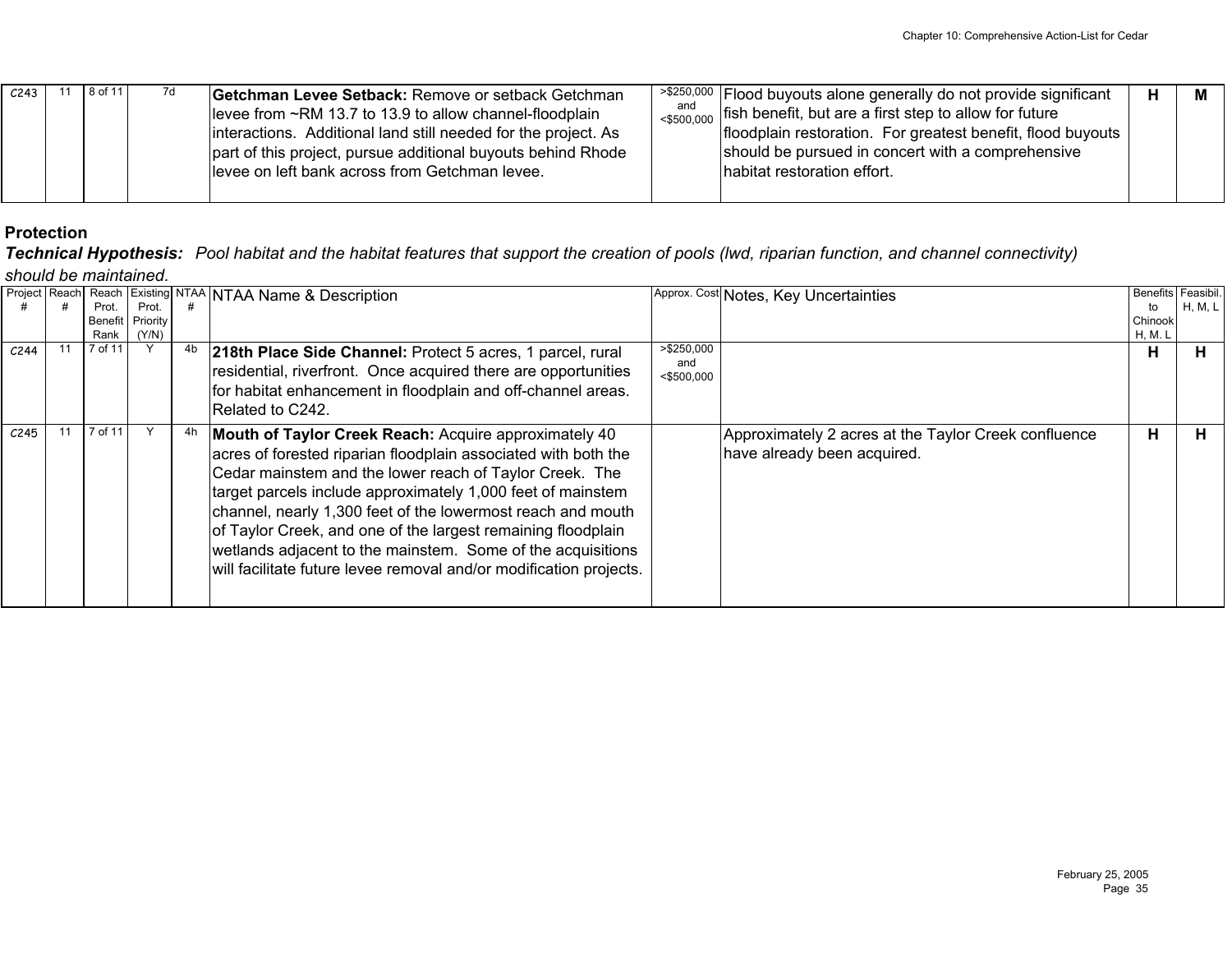## **Preliminary DRAFT Cedar River Chinook Population - Tier I - Initial Habitat Project List Includes Potential Restoration and Protection Projects by Reach Cedar Middle Reaches 12-18**

## **Reach 12: Cedar River from RM 13.8 to RM 14.3**

#### **Restoration**

*Technical Hypothesis: Reduce channel confinement, increase pools, large woody debris, and riparian function.*

|      |    | Project Reach Reach | NTAA # | NTAA Name & Description                                      | Approx. Cost Notes, Key Uncertainties                                 |         | Benefits Feasibil. |
|------|----|---------------------|--------|--------------------------------------------------------------|-----------------------------------------------------------------------|---------|--------------------|
|      |    | Restor.             |        |                                                              |                                                                       | to      | H, M, L            |
|      |    | <b>Benefit</b>      |        |                                                              |                                                                       | Chinook |                    |
|      |    | Rank                |        |                                                              |                                                                       | H, M. L |                    |
| C246 | 12 | 7 of 7              | new    | <b>Explore whether or not Royal Arch revetment should be</b> | Comments received since the project identification                    | M       |                    |
|      |    |                     |        | removed.                                                     | meeting indicate that Royal Arch is an insignificant source           |         |                    |
|      |    |                     |        |                                                              | of gravel (according to Cedar River Gravel Study, Perkins  <br>$\sim$ |         |                    |
|      |    |                     |        |                                                              |                                                                       |         |                    |

#### **Protection**

*Technical Hypothesis: Pool habitat and the habitat features that support the creation of pools (lwd, riparian function, and channel connectivity) should be maintained.*

|                  |                  |       | Project Reach Reach   Exist.   NTAA   NTAA Name & Description              | Approx. Cost Notes, Key Uncertainties | Benefits Feasibil. |         |
|------------------|------------------|-------|----------------------------------------------------------------------------|---------------------------------------|--------------------|---------|
|                  | Prot.            | Prot. |                                                                            |                                       | to                 | H, M, L |
|                  | Benefit Priority |       |                                                                            |                                       | Chinook            |         |
|                  | Rank             | (Y/N) |                                                                            |                                       | H, M.              |         |
| C <sub>247</sub> | 6 of 7           |       | new <b>Royal Bend:</b> Protect $\sim$ 7 parcels, riverfront and floodplain |                                       | H/M                |         |
|                  |                  |       | $ from \sim RM$ 14.3 to RM 14.7 (also in Reach 13).                        |                                       |                    |         |

## **Reach 13: Cedar River from RM 14.3 to RM 15.0**

### **Restoration**

*Technical Hypothesis: Reduce channel confinement, increase pools, large woody debris, and riparian function.*

| Project Reach Reach |    | . .     | NTAA # | NTAA Name & Description                                       | Approx. Cost Notes, Key Uncertainties | Benefits   Feasibil. |         |
|---------------------|----|---------|--------|---------------------------------------------------------------|---------------------------------------|----------------------|---------|
|                     |    | Restor. |        |                                                               |                                       | to                   | H, M, L |
|                     |    | Benefit |        |                                                               |                                       | Chinook              |         |
|                     |    | Rank    |        |                                                               |                                       | H, M. L              |         |
| C <sub>248</sub>    | 12 | 6 of 7  |        | <b>Dorre Don Side-Channel Enhancements: Also in Reach 14.</b> |                                       | M                    |         |
|                     |    |         |        | Enhance protected side channels as needed.                    |                                       |                      |         |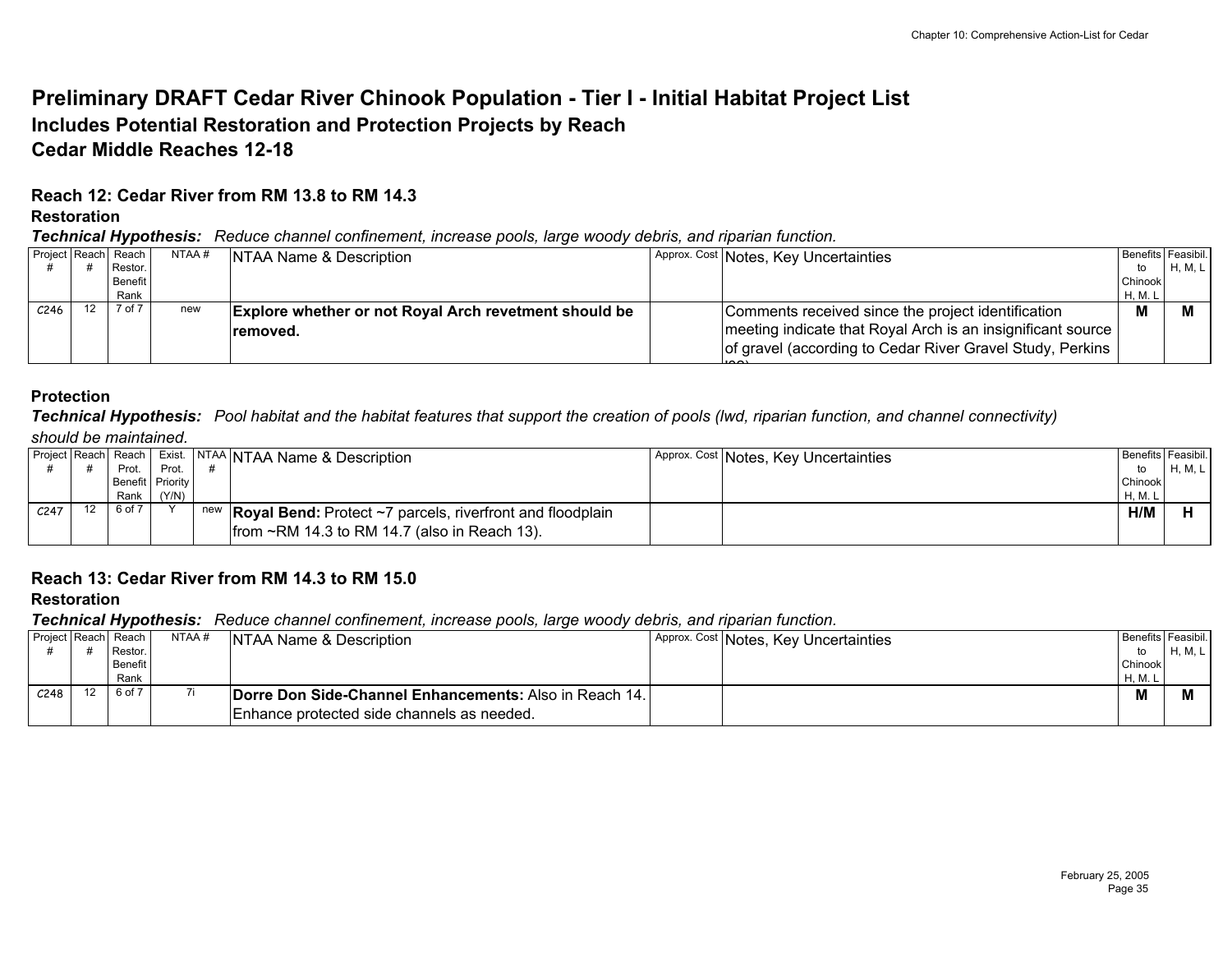*Technical Hypothesis: Pool habitat and the habitat features that support the creation of pools (lwd, riparian function, and channel connectivity) should be maintained.*

|                  |    |        |                    |  | <b>Project Reach Reach Existing NTAA NTAA Name &amp; Description</b> |  | Approx. Cost Notes, Key Uncertainties |                | Benefits Feasibil. |  |  |  |
|------------------|----|--------|--------------------|--|----------------------------------------------------------------------|--|---------------------------------------|----------------|--------------------|--|--|--|
|                  |    | Prot.  | Prot.              |  |                                                                      |  |                                       | to             | H, M, L            |  |  |  |
|                  |    |        | Benefit   Priority |  |                                                                      |  |                                       | Chinook        |                    |  |  |  |
|                  |    |        | Rank (Y/N)         |  |                                                                      |  |                                       | <b>H, M. L</b> |                    |  |  |  |
| C <sub>249</sub> | 13 | 7 of 7 |                    |  | new Protect existing riparian forest and side channel on right       |  |                                       | H/M            |                    |  |  |  |
|                  |    |        |                    |  | <b>bank</b> at ~RM 14.1. Is part of Cedar River Legacy Royal Bend    |  |                                       |                |                    |  |  |  |
|                  |    |        |                    |  | Reach described in Reach 12.                                         |  |                                       |                |                    |  |  |  |
| C <sub>250</sub> | 13 | 7 of 7 |                    |  | $4d, 4f$ Protect existing riparian forest and side channel on left   |  |                                       | H/M            |                    |  |  |  |
|                  |    |        |                    |  | <b>bank</b> at ~RM 15. Is part of Cedar River Legacy Dorre Don       |  |                                       |                |                    |  |  |  |
|                  |    |        |                    |  | Reach described in Reach 14.                                         |  |                                       |                |                    |  |  |  |
|                  |    |        |                    |  |                                                                      |  |                                       |                |                    |  |  |  |

# **Reach 14: Cedar River from RM 15.0 to RR Trail Crossing at RM 16.0**

## **Restoration**

*Technical Hypothesis: Reduce channel confinement, increase pools, large woody debris, and riparian function.*

| Project Reach |    | Reach<br>Restor.       | NTAA# | NTAA Name & Description                                                                                                                           |                                     | Approx. Cost Notes, Key Uncertainties                                                                                                                                                                                                                                                                                                                                                                                                                                                                                            | to                 | Benefits Feasibil.<br>H, M, L |
|---------------|----|------------------------|-------|---------------------------------------------------------------------------------------------------------------------------------------------------|-------------------------------------|----------------------------------------------------------------------------------------------------------------------------------------------------------------------------------------------------------------------------------------------------------------------------------------------------------------------------------------------------------------------------------------------------------------------------------------------------------------------------------------------------------------------------------|--------------------|-------------------------------|
|               |    | <b>Benefit</b><br>Rank |       |                                                                                                                                                   |                                     |                                                                                                                                                                                                                                                                                                                                                                                                                                                                                                                                  | Chinook<br>H, M. I |                               |
| C251          | 14 | 1 of 7                 | 7i    | Dorre Don Area Side Channel Enhancements: Enhance<br>protected side channels as needed. Related to C250 and<br>C <sub>253</sub> .                 | > \$250,000<br>and<br>$<$ \$500,000 | There is a high potential avulsion hazard in Reach 14.                                                                                                                                                                                                                                                                                                                                                                                                                                                                           | M                  | м                             |
| C252          | 14 | 1 of 7                 | 8j    | Dorre Don Area Flood Buyouts: Acquire developed<br>properties in lower Dorre Don area and modify levees and<br>restore floodplain where feasible. |                                     | >\$5,000,000 There is a high potential avulsion hazard in Reach 14.<br>$\left  \cos \theta_{15,000,000} \right $ The feasibility of completing all the targeted buyouts is<br>low, however the feasibility of completing some of the<br>buyouts is M or H. Flood buyouts alone generally do not<br>provide significant fish benefit, but are a first step to allow<br>for future floodplain restoration. For greatest benefit,<br>flood buyouts should be pursued in concert with a<br>comprehensive habitat restoration effort. | H/M                |                               |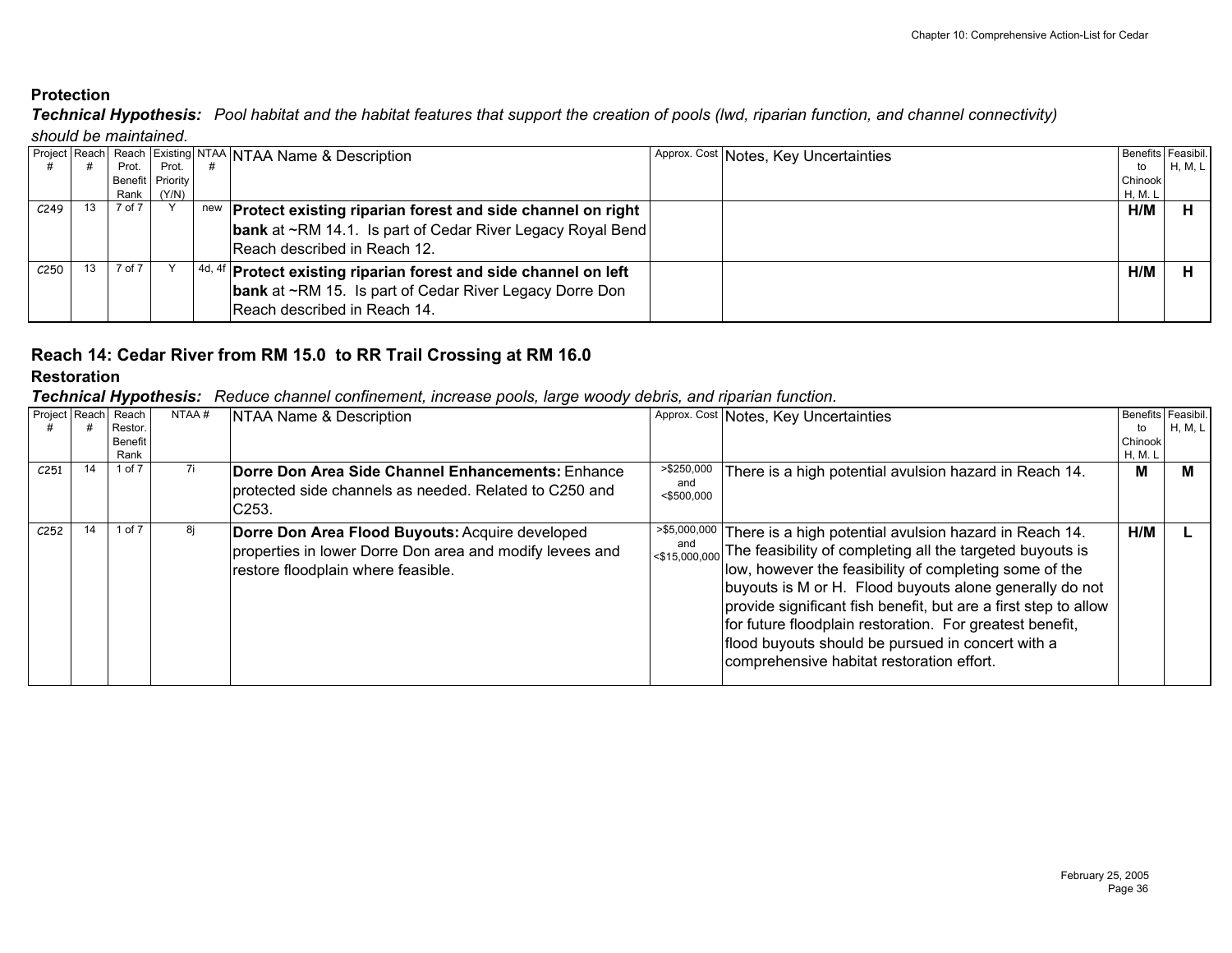## **Protection (Area of high spawning and egg incubation)**

*Technical Hypothesis: Riparian function, lwd and channel connectivity should be maintained.*

|      |    |        |                  |  | Project Reach Reach Existing NTAA NTAA Name & Description          |     | Approx. Cost Notes, Key Uncertainties                                                           |         | Benefits Feasibil. |  |  |
|------|----|--------|------------------|--|--------------------------------------------------------------------|-----|-------------------------------------------------------------------------------------------------|---------|--------------------|--|--|
|      |    | Prot.  | Prot.            |  |                                                                    |     |                                                                                                 | to      | H, M, L            |  |  |
|      |    |        | Benefit Priority |  |                                                                    |     |                                                                                                 | Chinook |                    |  |  |
|      |    | Rank I | (Y/N)            |  |                                                                    |     |                                                                                                 | H, M. L |                    |  |  |
| C253 | 14 | 5 of 7 |                  |  | $ 4d, 4f $ Dorre Don Meanders Reach: Protect 71 acres, 14 parcels, |     | $\sim$ $\frac{1}{2}$ $\approx$ 2,000,000 This is also a good area to work with private property | H/M     |                    |  |  |
|      |    |        |                  |  | rural residential, riverfront with flooding issues. Includes an    | and | $\frac{1}{50000000}$ owners to protect habitat on their property, especially on                 |         |                    |  |  |
|      |    |        |                  |  | extensive floodplain riparian forest, numerous valley floor        |     | left bank. There is a high potential avulsion hazard in                                         |         |                    |  |  |
|      |    |        |                  |  | spring-fed features including side channel, stream, and            |     | Reach 14. The Cedar River Legacy Dorre Don Meanders                                             |         |                    |  |  |
|      |    |        |                  |  | loxbow habitats.                                                   |     | Reach spans EDT reach 14 and 15.                                                                |         |                    |  |  |
|      |    |        |                  |  |                                                                    |     |                                                                                                 |         |                    |  |  |

# **Reach 15: Cedar River from RR Trail Crossing at RM 16.0 to RR Trail Crossing at RM 17.0**

#### **Restoration**

*Technical Hypothesis: Reduce channel confinement, increase pools, large woody debris, and riparian function.*

| Project Reach Reach |    | Restor.         | NTAA # | NTAA Name & Description                                                                                           | Approx. Cost Notes, Key Uncertainties                                                                                                                                                                                                                                                                                                                                                                           | Benefits Feasibil.<br>to  | H, M, L |
|---------------------|----|-----------------|--------|-------------------------------------------------------------------------------------------------------------------|-----------------------------------------------------------------------------------------------------------------------------------------------------------------------------------------------------------------------------------------------------------------------------------------------------------------------------------------------------------------------------------------------------------------|---------------------------|---------|
|                     |    | Benefit<br>Rank |        |                                                                                                                   |                                                                                                                                                                                                                                                                                                                                                                                                                 | Chinook<br><b>H, M. L</b> |         |
| C <sub>254</sub>    | 15 | 2 of 7          | new    | <b>Orchard Grove Buyouts: Pursue flood buyouts in the</b><br>Orchard Grove and restore floodplain where possible. | The feasibility of completing all the targeted buyouts is<br>low, however the feasibility of completing some of the<br>buyouts is M or H. Flood buyouts alone generally do not<br>provide significant fish benefit, but are a first step to allow<br>for future floodplain restoration. For greatest benefit,<br>flood buyouts should be pursued in concert with a<br>comprehensive habitat restoration effort. | М                         |         |

## **Protection (Area of high spawning and egg incubation)**

*Technical Hypothesis: Riparian function, lwd and channel connectivity should be maintained.*

|      |    |        |                  | Project Reach Reach Existing NTAA NTAA Name & Description              | Approx. Cost Notes, Key Uncertainties                        | Benefits Feasibil. |         |
|------|----|--------|------------------|------------------------------------------------------------------------|--------------------------------------------------------------|--------------------|---------|
|      |    | Prot.  | Prot.            |                                                                        |                                                              | to                 | H, M, L |
|      |    |        | Benefit Priority |                                                                        |                                                              | Chinook            |         |
|      |    | Rank I | (Y/N)            |                                                                        |                                                              | H, M. I            |         |
| C255 | 15 | 4 of 7 | N                | new <b>Protect Left Bank:</b> Explore protection of left bank forested | Area is very close to City of Maple Valley incorporated      | H/M                |         |
|      |    |        |                  | floodplain area adjacent and upriver of property already in            | area. Development has occurred in area since aerial          |                    |         |
|      |    |        |                  | King County ownership in this reach.                                   | photo that was used in for project identification meeting.   |                    |         |
|      |    |        |                  |                                                                        | There still is forested riparian floodplain to be protected. |                    |         |
|      |    |        |                  |                                                                        |                                                              |                    |         |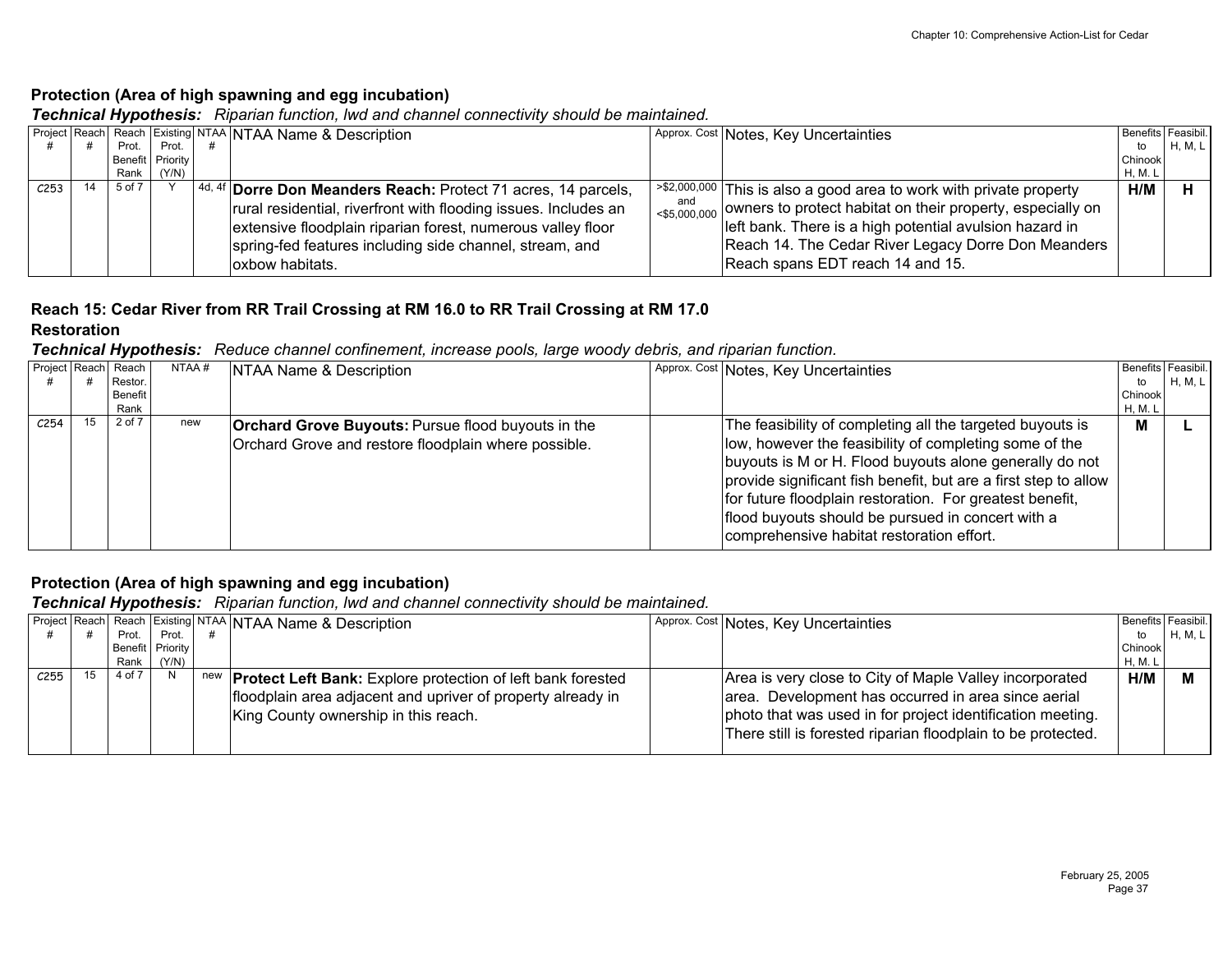## **Reach 16: Cedar River from RR Trail Crossing at RM 17 to Arcadia (RM 19.0) Restoration**

*Technical Hypothesis: Reduce channel confinement, increase pools, large woody debris, and riparian function.*

| Project Reach Reach |    |         | NTAA# | NTAA Name & Description                                   | Approx. Cost Notes, Key Uncertainties                    | Benefits Feasibil. |         |
|---------------------|----|---------|-------|-----------------------------------------------------------|----------------------------------------------------------|--------------------|---------|
|                     |    | Restor. |       |                                                           |                                                          |                    | H, M, L |
|                     |    | Benefit |       |                                                           |                                                          | <b>Chinook</b>     |         |
|                     |    | Rank    |       |                                                           |                                                          | H, M. L            |         |
| C256                | 16 | 5 of 7  | new   | If floodplain area on left bank, downstream of "BN Nose"  | More information needed before project can be evaluated. |                    |         |
|                     |    |         |       | property is protected, explore restoration opportunities. |                                                          |                    |         |
|                     |    |         |       |                                                           |                                                          |                    |         |

## **Protection (Area of highest spawning and egg incubation in Cedar-Rural)**

*Technical Hypothesis: Riparian function, lwd and channel connectivity should be maintained.*

|                  |        |                  |     | Project Reach Reach Existing NTAA NTAA Name & Description                                                                                                                | Approx. Cost Notes, Key Uncertainties                                                                                                                                                                                                                                                                 |         | Benefits Feasibil. |
|------------------|--------|------------------|-----|--------------------------------------------------------------------------------------------------------------------------------------------------------------------------|-------------------------------------------------------------------------------------------------------------------------------------------------------------------------------------------------------------------------------------------------------------------------------------------------------|---------|--------------------|
|                  | Prot.  | Prot.            |     |                                                                                                                                                                          |                                                                                                                                                                                                                                                                                                       | to      | H, M, L            |
|                  |        | Benefit Priority |     |                                                                                                                                                                          |                                                                                                                                                                                                                                                                                                       | Chinook |                    |
|                  |        | Rank $(Y/N)$     |     |                                                                                                                                                                          |                                                                                                                                                                                                                                                                                                       | H, M. I |                    |
| C <sub>257</sub> | 1 of 7 | N                |     | new Consider protecting floodplain area on left bank,                                                                                                                    | More information needed before project can be evaluated.                                                                                                                                                                                                                                              |         |                    |
|                  |        |                  |     | downstream of "BN Nose" property and upstream of Orchard                                                                                                                 |                                                                                                                                                                                                                                                                                                       |         |                    |
|                  |        |                  |     | Grove revetment.                                                                                                                                                         |                                                                                                                                                                                                                                                                                                       |         |                    |
| C258             | 1 of 7 | N                | new | Consider protecting gravel recruitment area and unstable<br>slopes on the right bank, at the downstream end of Reach<br>16 and upstream of the Cedar River trail bridge. | Comments received since meeting indicating that this<br>slope is not a source of gravel (per Cedar River Gravel<br>Study, Perkins '02). Extremely unstable slopes crossed<br>by a private road reduce the benefits and feasibility of this<br>project. Proposal should probably be removed from list. | M/L     |                    |

## **Reach 17: Cedar River from Arcadia (RM 19.0) to RR Trail Crossing at RM 19.6**

## **Restoration**

*Technical Hypothesis: Reduce channel confinement, increase pools, large woody debris, and riparian function.*

|                     | - -     |       |                                                                 |                                       |                    |         |
|---------------------|---------|-------|-----------------------------------------------------------------|---------------------------------------|--------------------|---------|
| Project Reach Reach |         | NTAA# | NTAA Name & Description                                         | Approx. Cost Notes, Key Uncertainties | Benefits Feasibil. |         |
|                     | Restor. |       |                                                                 |                                       | to                 | H, M, L |
|                     | Benefit |       |                                                                 |                                       | Chinook            |         |
|                     | Rank    |       |                                                                 |                                       | H, M. I            |         |
| C <sub>259</sub>    | 4 of 7  | new   | <b>Enhance Wingert Side:</b> Channel on left bank, upper end of | Property is in King County ownership. | M                  |         |
|                     |         |       | Treach.                                                         |                                       |                    |         |

### **Protection (Supports spawning and egg incubation downstream)**

*Technical Hypothesis: Riparian function, lwd and channel connectivity should be maintained.*

|  |        |                  | <b>Project Reach Reach Existing NTAA NTAA Name &amp; Description</b> | Approx. Cost Notes, Key Uncertainties | Benefits Feasibil. |         |
|--|--------|------------------|----------------------------------------------------------------------|---------------------------------------|--------------------|---------|
|  | Prot   | Prot             |                                                                      |                                       |                    | H, M, L |
|  |        | Benefit Priority |                                                                      |                                       | Chinook            |         |
|  | Rank   | (Y/N)            |                                                                      |                                       | H, M.              |         |
|  | 2 of 7 |                  | No projects identified at this time.                                 |                                       |                    |         |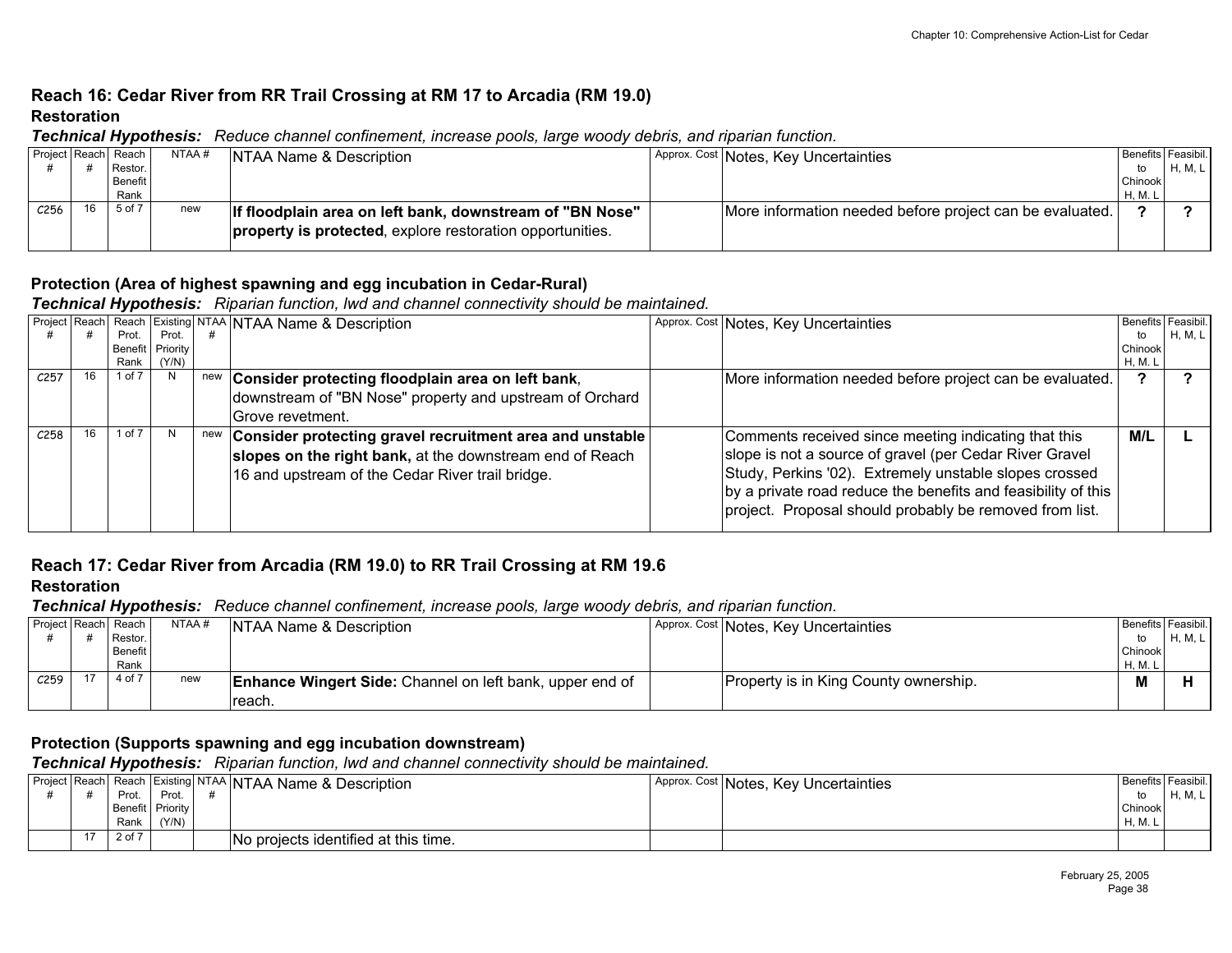## **Reach 18: Cedar River from RR Trail Crossing at RM 19.6 to Landsburg Dam (RM 21.7) Restoration**

|  | Technical Hypothesis: Reduce channel confinement, increase pools, large woody debris, and riparian function. |  |
|--|--------------------------------------------------------------------------------------------------------------|--|
|--|--------------------------------------------------------------------------------------------------------------|--|

| Project Reach    |    | Reach                     | NTAA# | NTAA Name & Description                                   |                 | Approx. Cost Notes, Key Uncertainties                        |                | Benefits Feasibil. |
|------------------|----|---------------------------|-------|-----------------------------------------------------------|-----------------|--------------------------------------------------------------|----------------|--------------------|
|                  |    | Restor.<br><b>Benefit</b> |       |                                                           |                 |                                                              | to<br>Chinook  | H, M, L            |
|                  |    | Rank                      |       |                                                           |                 |                                                              | <b>H, M. L</b> |                    |
| C <sub>260</sub> | 18 | 3 of 7                    | 9     | Explore feasibility of passing large woody debris over    |                 | Currently about 10 pieces per year are removed from the      | н              | M/L                |
|                  |    |                           |       | Landsburg Dam.                                            |                 | river in the vicinity of Landsburg Dam to avoid damage to    |                |                    |
|                  |    |                           |       |                                                           |                 | the dam. With the gate modifications at the dam, some        |                |                    |
|                  |    |                           |       |                                                           |                 | wood will pass naturally through the structure. Active       |                |                    |
|                  |    |                           |       |                                                           |                 | passage of wood is uncertain due to legal liability          |                |                    |
|                  |    |                           |       |                                                           |                 | associated with public safety issues and operational ability |                |                    |
|                  |    |                           |       |                                                           |                 | to move large pieces of wood from upstream to                |                |                    |
|                  |    |                           |       |                                                           |                 | downstream of the dam. Seattle Public Utilities is           |                |                    |
|                  |    |                           |       |                                                           |                 | investigating a project to install a floodway at Landsburg   |                |                    |
|                  |    |                           |       |                                                           |                 | Dam to pass flood flows and wood during high flows.          |                |                    |
|                  |    |                           |       |                                                           |                 | There is disagreement about the benefits to Chinook of       |                |                    |
|                  |    |                           |       |                                                           |                 | this project. Seattle Public Utilities staff would rate      |                |                    |
|                  |    |                           |       |                                                           |                 |                                                              |                |                    |
|                  |    |                           |       |                                                           |                 | Benefits to Chinook as M/L and Feasibility as uncertain.     |                |                    |
| C <sub>261</sub> | 18 | 3 of 7                    | 7e    | Reconnection of Wetland 69: Reconnect wetland 69          | > \$500,000     | Concerns raised about proposal hurting other terrestrial     | M/L            |                    |
|                  |    |                           |       | (oxbow) to river. Additional acquisition would be needed. | and             | and aquatic species such as Western Toad. Also               |                |                    |
|                  |    |                           |       |                                                           | $<$ \$1,000,000 | concerns about water levels in pond vs. the river. Project   |                |                    |
|                  |    |                           |       |                                                           |                 | will require an engineered fix and is likely to be costly.   |                |                    |
|                  |    |                           |       |                                                           |                 |                                                              |                |                    |
| C <sub>262</sub> | 18 | 3 of 7                    | new   | Explore whether or not revetments at river mile 20.2 and  |                 | Comments received since the meeting indicate that            | L              | М                  |
|                  |    |                           |       | 20.6 still exist. If they do, consider removing them.     |                 | revetment at river mile 20.2 no longer exists as anything    |                |                    |
|                  |    |                           |       |                                                           |                 | other than an old, slightly raised eroding prism of native   |                |                    |
|                  |    |                           |       |                                                           |                 | channel material (so no need to do anything with it but let  |                |                    |
|                  |    |                           |       |                                                           |                 | the river continue to erode it). The revetment at 20.6 still |                |                    |
|                  |    |                           |       |                                                           |                 | exists. Removal would be problematic because it protects     |                |                    |
|                  |    |                           |       |                                                           |                 | the regional Cedar River Trail.                              |                |                    |
|                  |    |                           |       |                                                           |                 |                                                              |                |                    |

## **Protection (Supports spawning and egg incubation downstream)**

*Technical Hypothesis: Riparian function, lwd and channel connectivity should be maintained.*

|                  |    | Prot.            | Prot. |    | Project Reach Reach Existing NTAA NTAA Name & Description                                                                         | Approx. Cost Notes, Key Uncertainties                                                                                                   | Benefits Feasibil.<br>to | H, M, L |
|------------------|----|------------------|-------|----|-----------------------------------------------------------------------------------------------------------------------------------|-----------------------------------------------------------------------------------------------------------------------------------------|--------------------------|---------|
|                  |    | Benefit Priority |       |    |                                                                                                                                   |                                                                                                                                         | Chinook                  |         |
|                  |    |                  |       |    |                                                                                                                                   |                                                                                                                                         |                          |         |
|                  |    | Rank             | (Y/N) |    |                                                                                                                                   |                                                                                                                                         | H, M. L                  |         |
| C <sub>263</sub> | 18 | 3 of 7           |       | 4с | Landsburg Reach: 87 acres, rural residential, riverfront<br>including forested floodplain and areas of unarmored, steep<br>Ibank. | >\$2,000,000 In particular, protect gravel recruitment source on left<br>$\frac{1}{35,000,000}$ bank in downstream portion of Reach 18. |                          |         |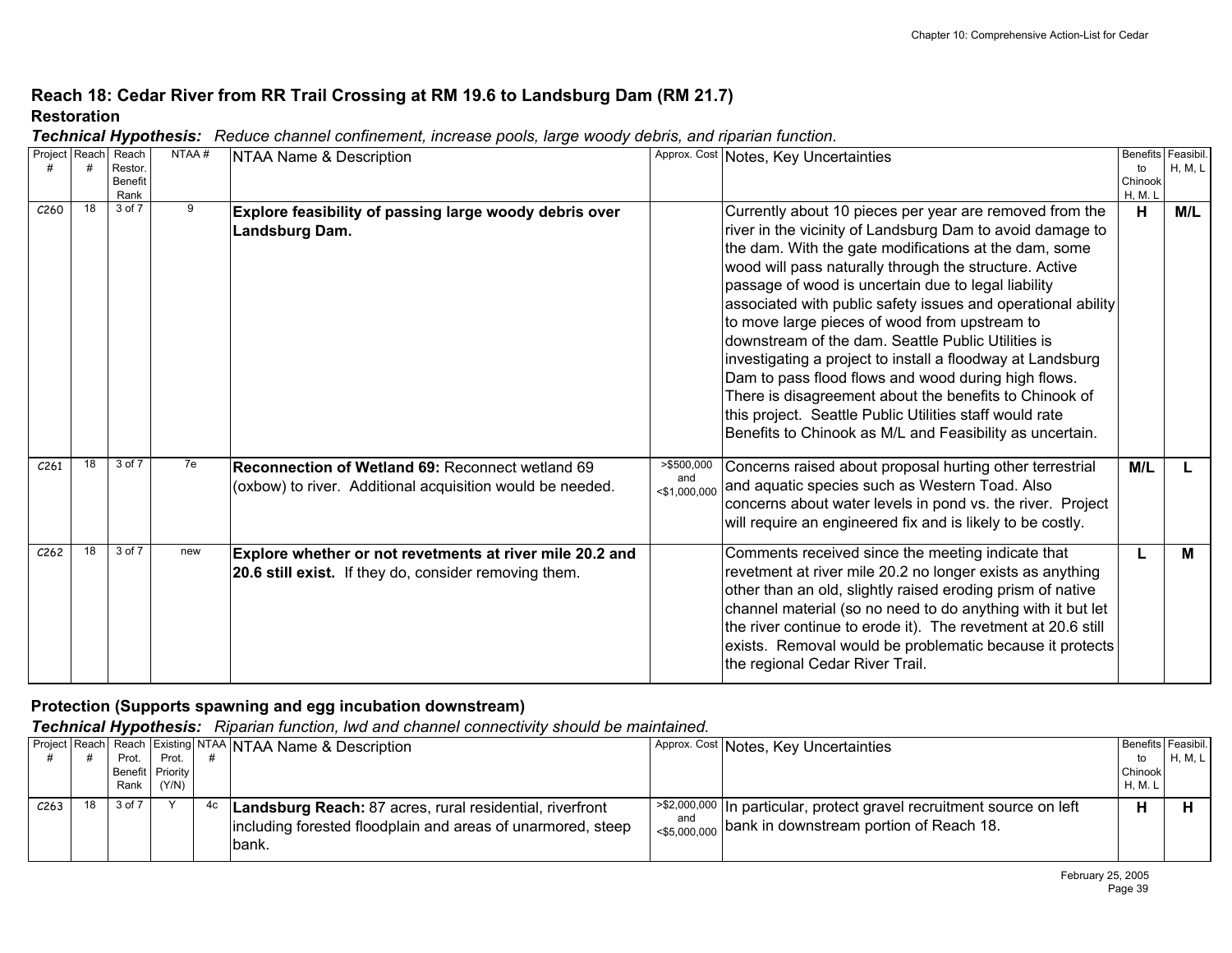## **DRAFT Lake Washington - Tier I - Initial Habitat Project List Includes Potential Restoration And Protection Projects**

### **Basinwide Recommendations:**

| Project Description                                                                                                                                           |
|---------------------------------------------------------------------------------------------------------------------------------------------------------------|
| c602  Study lake lift stations for combined sewer overflows harm juvenile fish. Explore moving lift station intakes into deeper water and installing screens. |

#### **Section 1: Southern most part of Lake Washington Near Cedar River Mouth Restoration & Protection**

*Technical Hypothesis: Focus is fry migrants which are shallow-water dependent. Reduce bank hardening by replacing bulkheads and riprap with gently sloped, sandy beaches; Reconnect and enhance small creek mouths as rearing areas; Plant native, overhanging riparian vegetation; Reduce impact of docks to promote safe juvenile salmon migration and deter the aggregation of predators.* 

*Address predation effects at the mouth of the Cedar River and backwater area in lower Cedar River.*

| Project Sect. #  | Priority |     | Draft   NTAA # NTAA Name & Description                                                                                                                                                                                                                                                                 | Approx.<br>Cost | Notes, Key Uncertainties                                                                                                                                                                                                                                                                                                                                                                                        | <b>Benefits</b><br>to     | Feasib.<br><b>H. M. L</b> |
|------------------|----------|-----|--------------------------------------------------------------------------------------------------------------------------------------------------------------------------------------------------------------------------------------------------------------------------------------------------------|-----------------|-----------------------------------------------------------------------------------------------------------------------------------------------------------------------------------------------------------------------------------------------------------------------------------------------------------------------------------------------------------------------------------------------------------------|---------------------------|---------------------------|
|                  |          |     |                                                                                                                                                                                                                                                                                                        |                 |                                                                                                                                                                                                                                                                                                                                                                                                                 | Chinook<br><b>H, M, L</b> |                           |
| C <sub>264</sub> | 1 of 7   | new | <b>Enhance Mouth and Lower John's Creek: Enhance lower</b><br>channel to reduce predator habitat, restore riparian vegetation,<br>and protect water quality and quantity from stormwater flows.<br>Located in Gene Coulon Park.                                                                        |                 | Lots of fry seen in area. WDOT considering direct<br>discharge of stormwater into John's Creek for I-405<br>expansion. Important to protect what we have: water<br>quality, flows. Enhancement should aim to reduce<br>predator habitat. Extensive planting was done when Park<br>was created. Park is heavily used and any restoration<br>project will need to allow continued recreational use of the<br>site | H/M                       | М                         |
| C <sub>265</sub> | 1 of 7   | new | Enhance Mouth of Kennydale Creek: in Gene Coulon Park.<br>Project would enhance mouth, remove silt, and facilitate<br>recruitment of sand and gravel. Should also protect shallow<br>water delta.                                                                                                      |                 | The mouth has a good delta and there is a good gradient.<br>There are fish (juvenile Chinook) at mouth but not in<br>stream. Extensive planting was done when Park was<br>created. Any restoration project will need to allow<br>continued recreational use of the Park.                                                                                                                                        | H/M                       | H/M                       |
| C <sub>266</sub> | 1 of 7   | new | Shoreline restoration of WA Department of Natural<br><b>Resources Property</b> as part of City of Renton's Sam Chisham<br>Trail project. Remove a portion of flume (along lakeside),<br>create shallow water habitat, protect existing cove, and plant<br>overhanging riparian vegetation along shore. |                 | Sam Chisham Trail is a Renton project to connect Cedar<br>River trail to Gene Coulon Park. Money needed for<br>habitat restoration component of the project. Shoreline<br>restoration should not occur independent of trail<br>construction. Might be done as mitigation for trail project.                                                                                                                     | н                         | м                         |
| C <sub>267</sub> | 1 of 7   | new | Shoreline restoration between mouth of Cedar and Gene<br><b>Coulon Park:</b> Explore options to work with private property<br>owners to remove bulkheads, restore shallow water habitat<br>and riparian vegetation.                                                                                    |                 | Possible opportunity with Boeing redevelopment, but<br>many years out.                                                                                                                                                                                                                                                                                                                                          | н                         |                           |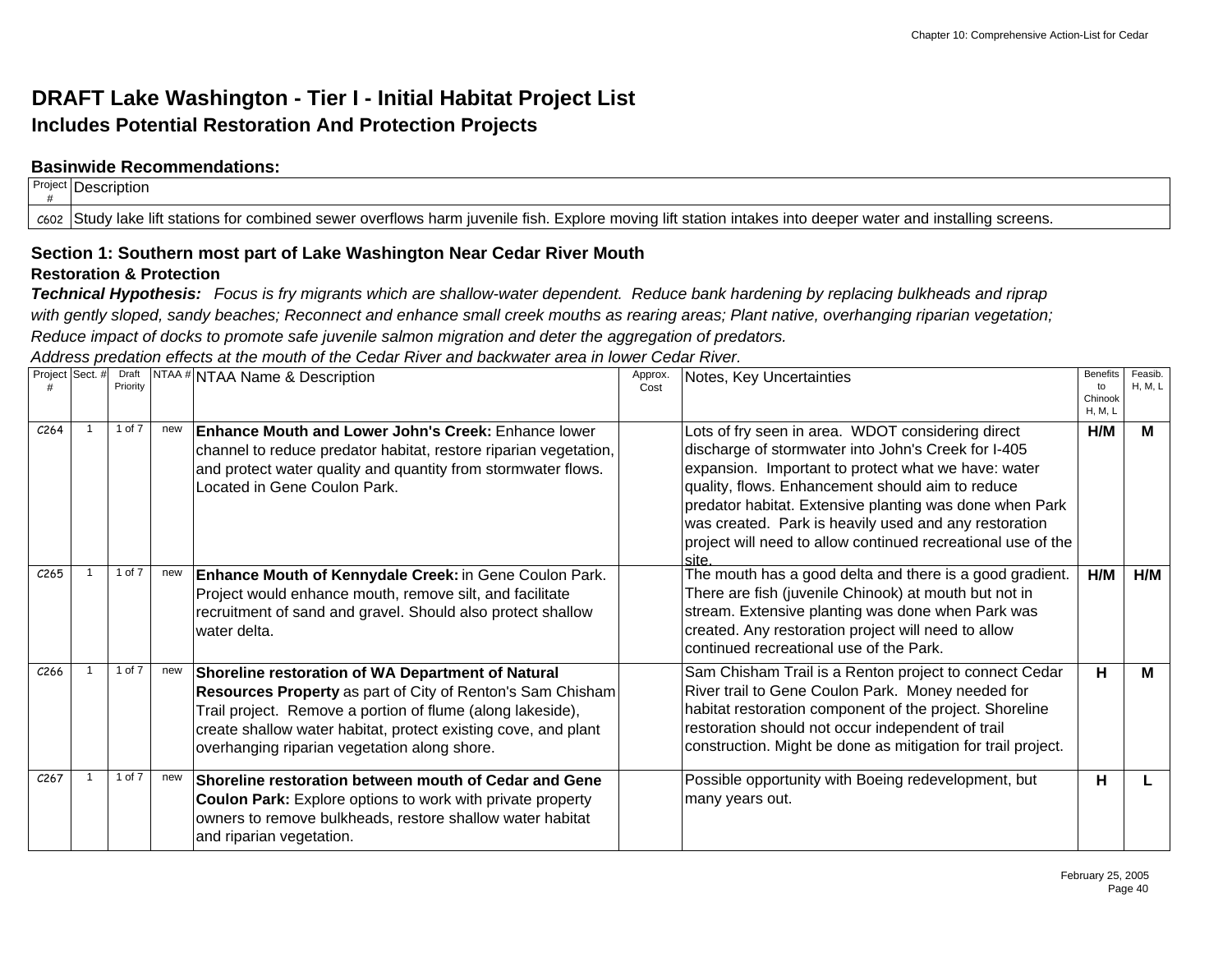| C <sub>268</sub> | of 7       | new | <b>Cedar River Delta:</b> Explore lowering/modifying delta to create<br>more shallow water habitat, and reduce predation for juvenile<br>Chinook by cutting trees lower.                                                                                      | Would require regular maintenance. Area has high bird<br>predation on Chinook fry. Birds also a problem for airport<br>safety. Uncertainty about project, more study required.<br>Questions raised about the purpose of doing a project at<br>the site if you don't want juvenile Chinook hanging out<br>there anyway. | M |  |
|------------------|------------|-----|---------------------------------------------------------------------------------------------------------------------------------------------------------------------------------------------------------------------------------------------------------------|------------------------------------------------------------------------------------------------------------------------------------------------------------------------------------------------------------------------------------------------------------------------------------------------------------------------|---|--|
| C <sub>269</sub> | 1 of 7     | new | <b>Shoreline Restoration West of Cedar Mouth: Explore</b><br>options to work with homeowners to remove bulkheads,<br>conversion of nearshore habitat to shallow beach and restore<br>riparian vegetation. Reduce number of docks by using<br>community docks. | Work with private landowners and need to explore options<br>for incentive programs such as PBRS to encourage<br>participation.                                                                                                                                                                                         | н |  |
| C270             | $1$ of $7$ | new | Explore opportunities to restore small creek mouths,<br>remove bulkheads and reduce number of docks by developing<br>community docks throughout section 1.                                                                                                    | Restore mouths of small creeks in Section 1, bulkhead<br>removal and community dock construction, replacing<br>lindividual docks.                                                                                                                                                                                      | Н |  |

## **Section 2: Southern end Mercer Island, Mouth of Mapes Creek and May Creek**

## **Restoration & Protection**

*Technical Hypothesis: Focus is fry migrants which are shallow-water dependent. Reduce bank hardening by replacing bulkheads and riprap with gently sloped, sandy beaches; Reconnect and enhance small creek mouths as rearing areas; Plant native, overhanging riparian vegetation;* 

*Reduce impact of docks to promote safe juvenile salmon migration and deter the aggregation of predators.*

| Project Sect. #  | Draft<br>Priority |     | NTAA #NTAA Name & Description                                                                                                                                                                                                                                                                                                                                                                                                               | Approx.<br>Cost | Notes, Key Uncertainties                                                                                                                | <b>Benefits</b><br>to<br>Chinook<br>H, M, L | Feasib.<br><b>H, M, L</b> |
|------------------|-------------------|-----|---------------------------------------------------------------------------------------------------------------------------------------------------------------------------------------------------------------------------------------------------------------------------------------------------------------------------------------------------------------------------------------------------------------------------------------------|-----------------|-----------------------------------------------------------------------------------------------------------------------------------------|---------------------------------------------|---------------------------|
| C <sub>271</sub> |                   |     | 2 of 7   P6, P10   Mouth of Mapes Creek Restoration: Restore mouth of<br>Mapes Creek, which is currently in a culvert that empties into<br>deep water in Lake Washington. Use as demonstration<br>project and evaluate stability, sedimentation rates, and<br>juvenile/adult use and predation. Developing an experimental<br>stormwater treatment system is being considered as part of<br>this project. Proposed City of Seattle project. |                 | Concerns about cutthroat predation in bay. Convergence<br>pool possible even if cannot create delta. Corps funding<br>uncertain.        | H/M                                         | м                         |
| C272             | 2 of 7            | new | <b>Rainer Beach Lake Park: Removal of marina and bulkhead.</b><br>regrading the shoreline to a gentle slope, and placing fine-<br>grained substrate. Remove invasive vegetation and add<br>native overhanging vegetation. Protect existing high quality<br>shoreline habitat in park. From Seattle Shoreline Park<br>Inventory and Habitat Assessment.                                                                                      |                 | Docks to be removed, parking lot removed and create<br>shoreline habitat. 700 ft. of habitat. Good number of<br>Chinook using the area. | н.                                          | н                         |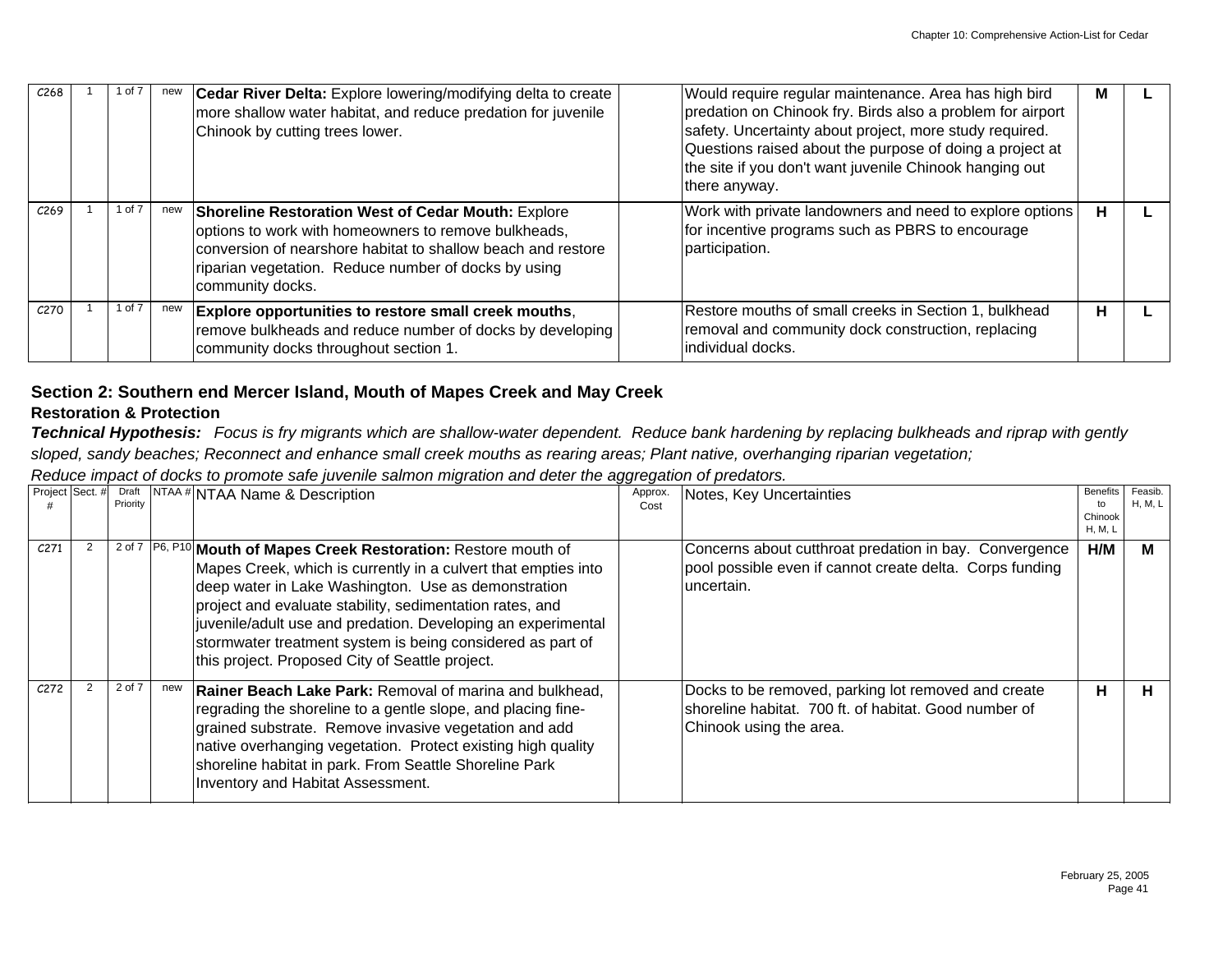| C273             | 2              | 2 of 7 | new | <b>Pritchard Island Beach:</b> In northern reach, remove concrete<br>bulkhead and regrade shoreline to gentle slope. Add fine<br>substrate where needed. Remove invasive vegetation and<br>plant native vegetation. Swim beach would be left intact. From<br>Seattle Shoreline Park Inventory and Habitat Assessment.                     | Extensive riparian vegetation restoration done on south<br>part. Project could set an example.                                                                                                                                                                                                                                                                                                                                                               | H/M | H/M |
|------------------|----------------|--------|-----|-------------------------------------------------------------------------------------------------------------------------------------------------------------------------------------------------------------------------------------------------------------------------------------------------------------------------------------------|--------------------------------------------------------------------------------------------------------------------------------------------------------------------------------------------------------------------------------------------------------------------------------------------------------------------------------------------------------------------------------------------------------------------------------------------------------------|-----|-----|
| C <sub>274</sub> | 2              | 2 of 7 | new | Explore buyout between Rainier Beach Park and Beer<br><b>Sheva.</b> Connect and restore wetland behind Pritchard Island.                                                                                                                                                                                                                  | Would be expensive.                                                                                                                                                                                                                                                                                                                                                                                                                                          | L   |     |
| C275             | $\overline{2}$ | 2 of 7 | new | Martha Washington Park: Regrade shoreline to gentle slope,<br>add fine-grained beach substrate, remove riprap and rock<br>armoring. Scallop shoreline edge to enhance habitat diversity<br>and avoid damaging large cottonwood trees. Plant native<br>vegetation. From Seattle Shoreline Park Inventory and<br><b>Habitat Assessment.</b> | Bulkhead removal project in southern portion funded in '04<br>'05. Benefit of the project limited by small size.                                                                                                                                                                                                                                                                                                                                             | M   | H   |
| C <sub>276</sub> | 2              | 2 of 7 | new | Mouth of Taylor Creek: Remove lumber debris that provides<br>bass habitat. Explore restoration of mouth.                                                                                                                                                                                                                                  | Creek may be used by cutthroat, therefore too large to<br>restore without increasing predation risk on Chinook.<br>Removal of treated wood from old mill removes refuge<br>habitat for later predators. Chinook there at earlier time.<br>Creek flows through 3 private properties with lawns.                                                                                                                                                               | L   | M/L |
| C277             | 2              | 2 of 7 | new | Restoration of Mouth of May Creek: Restore mouth and<br>lower reaches May Creek. Increase beach, set back banks,<br>plant riparian buffers and add LWD to improve habitat for<br>juvenile Chinook.                                                                                                                                        | There is a development proposal for site that proposes<br>some restoration of creek buffers and mouth (easier at<br>mouth). EIS done on project, so may be hard to do more<br>restoration than is already planned. Currently May Creek<br>is dredged annually. In the future maintenance will<br>probably cease. Need to maximize Chinook and minimize<br>cutthroat with development of beach and placement of<br>LWD. Area zoned/plotted for single family. | H/M | М   |
| C278             | $\overline{2}$ | 2 of 7 | new | Port Quindal Shoreline Restoration and Site Cleanup:<br>restore shoreline, cleanup hazardous material on site and cap<br>with sand. Explore restoration of small tributary and its mouth<br>on the site.                                                                                                                                  | Restoration of tributary and its mouth may not be possible<br>due to hazardous materials on site (part of site is a<br>Superfund site).                                                                                                                                                                                                                                                                                                                      | M   |     |
| C279             | $\overline{2}$ | 2 of 7 | new | South end of island is Chinook rearing habitat. Work with<br>private landowners to remove bulkheads, create beaches<br>and reduce the number of docks through the development<br>of community docks.                                                                                                                                      |                                                                                                                                                                                                                                                                                                                                                                                                                                                              | м   |     |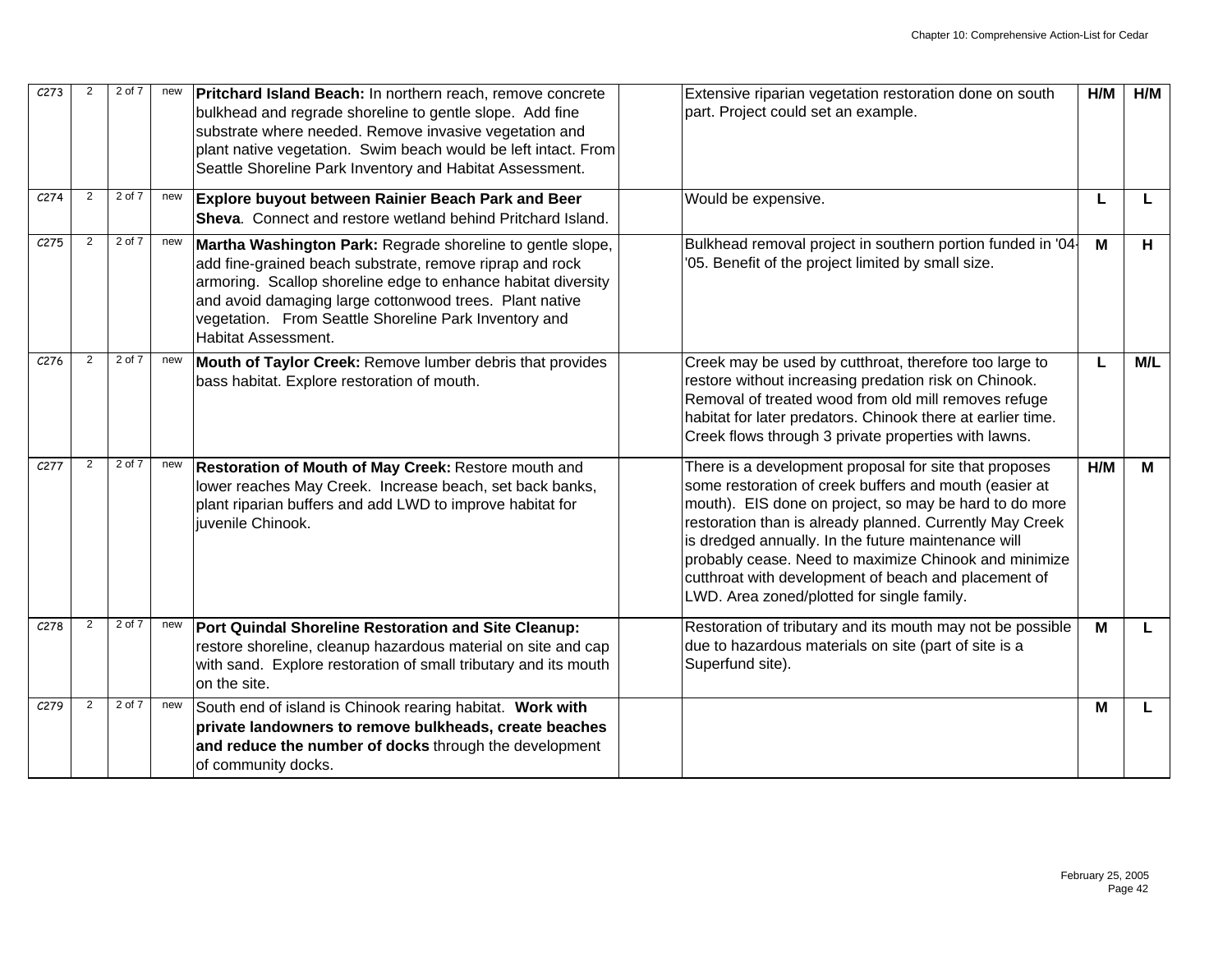## **Section 3: South of I-90 including East and West Channel of Mercer Island, Seward Park and Mercer Slough Restoration & Protection**

*Technical Hypothesis: Area used by large portion of fingerling/parr and small portion of fry. Emphasis on reducing impact of docks to promote safe juvenile migration and deter aggregation of predators; Plant native, overhanging riparian vegetation; For fry, bank hardening should be reduced by replacing bulkheads and riprap with gently sloped, sandy beaches; Small creek mouths should be reconnected/enhanced. However similar efforts for fry migrants to the south should have priority.*

| Project Sect. #  |   | Draft<br>Priority |                | <b>NTAA # NTAA Name &amp; Description</b>                                                                                                                                                                                                                                                                                                                                                                                                | Approx.<br>Cost | Notes, Key Uncertainties                                                                                                                                                                                                                                                         | <b>Benefits</b><br>to<br>Chinook<br>H, M, L | Feasib.<br><b>H. M. L.</b> |
|------------------|---|-------------------|----------------|------------------------------------------------------------------------------------------------------------------------------------------------------------------------------------------------------------------------------------------------------------------------------------------------------------------------------------------------------------------------------------------------------------------------------------------|-----------------|----------------------------------------------------------------------------------------------------------------------------------------------------------------------------------------------------------------------------------------------------------------------------------|---------------------------------------------|----------------------------|
| C <sub>280</sub> | 3 | 5 of 7            | P1             | <b>Seward Park Shoreline Restoration: Restore approximately</b><br>2,000 feet of shoreline along Bailey Peninsula in Seward Bay<br>by putting in finer substrate and overhanging vegetation<br>(potential City of Seattle project).                                                                                                                                                                                                      |                 | 1,500 feet funded by KCD to be done in '04. 500-1,000<br>feet unfunded on SE shore of park. Placed fine sediments<br>may move with wave action - long term maintenance<br>issue. Will reduce sculpin habitat. May be good location to<br>experiment with restoration techniques. | M                                           | Н.                         |
| C <sub>281</sub> | 3 | 5 of 7            | P <sub>4</sub> | Lake Washington Boulevard South: Control invasive weeds<br>at several locations and re-establish native vegetation<br>(potential City of Seattle project). Remove debris along the<br>water's edge in the north portion, from Mount Baker Park to<br>Stan Sayres Park. Grade the shoreline, add beach gravels,<br>and plant native riparian shrubs to return the shoreline to<br>natural conditions (potential City of Seattle project). |                 | Section 3 is migration zone. Fry seen here 1-2 meters off<br>bank.                                                                                                                                                                                                               | M/L                                         | M                          |
| C282             | 3 | 5 of 7            | new            | Explore options to restore small creek mouths on west and<br>east side of Mercer Island.                                                                                                                                                                                                                                                                                                                                                 |                 | Prioritize mouths that are not pipes.                                                                                                                                                                                                                                            |                                             |                            |
| C283             | 3 | 5 of 7            | new            | Groveland Park: Explore opportunities for restoration.                                                                                                                                                                                                                                                                                                                                                                                   |                 | Check with Mercer Island. Water quality may be a<br>problem if drains highway versus forested ravine.                                                                                                                                                                            | M/L                                         | M/L                        |
| C <sub>284</sub> | 3 | 5 of 7            | new            | <b>Clarke Beach Park:</b> Explore daylighting and restoration of<br>creek mouth in park.                                                                                                                                                                                                                                                                                                                                                 |                 | There was some debate of how or if Chinook will use<br>Mercer Island Sites if restored. Rating reflects the small<br>number of fish that do use Mercer Island.                                                                                                                   | M/L                                         | M/L                        |
| C285             | 3 | 5 of 7            | new            | Newcastle Beach Park: Remove bank hardening and<br>bulkheads, plant riparian vegetation and protect existing<br>riparian area.                                                                                                                                                                                                                                                                                                           |                 |                                                                                                                                                                                                                                                                                  | М                                           | н                          |
| C <sub>286</sub> | 3 | 5 of 7            | new            | Remove Wall Under I-90: Remove creosote wall under I-90.<br>Leaches toxics into mouth of Mercer Slough.                                                                                                                                                                                                                                                                                                                                  |                 | Pipelines in area may limit restoration opportunities. Need<br>to research who maintains the wall to help determine<br>feasiblity.                                                                                                                                               | M                                           | ?                          |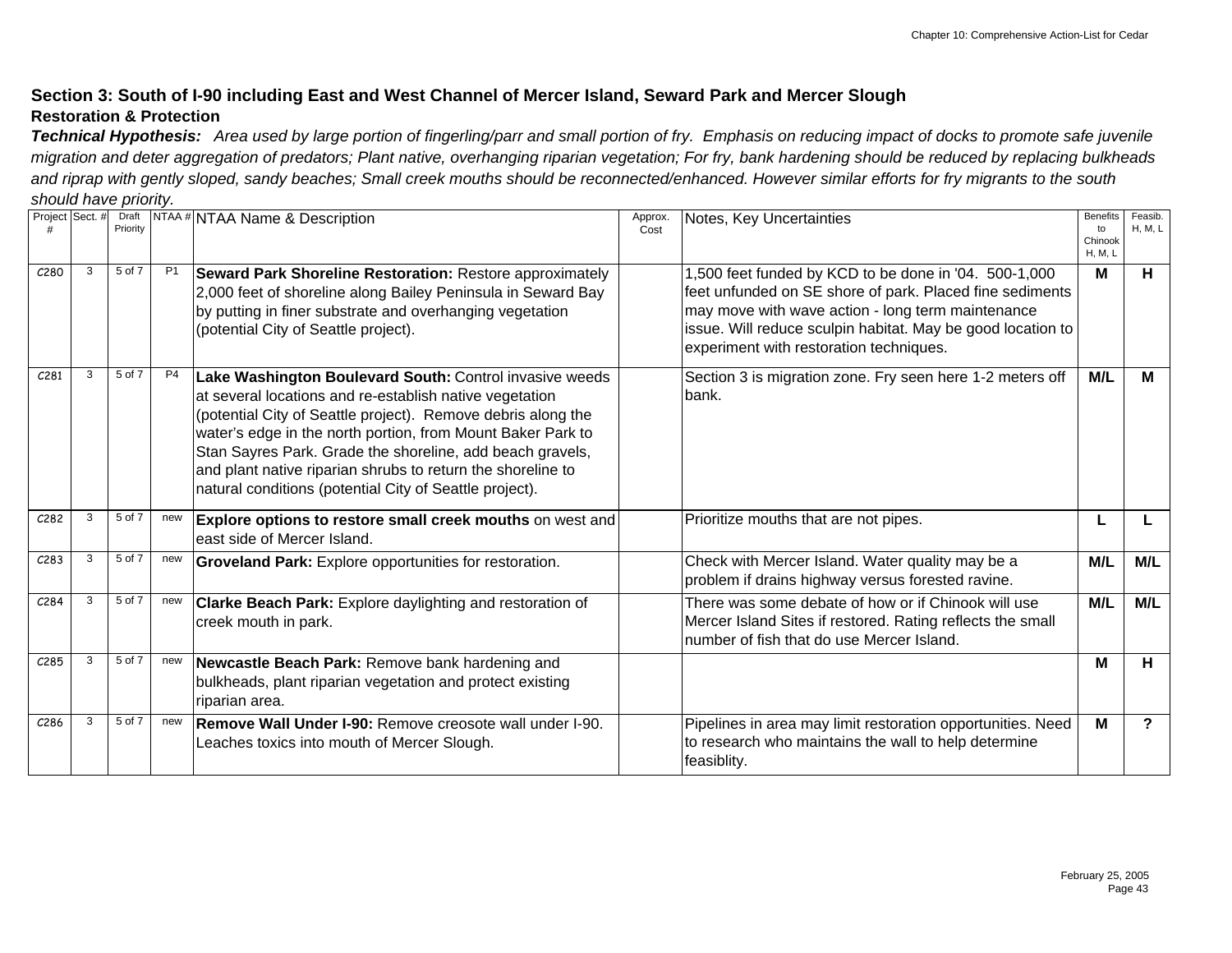## **Section 4: Between 520 and I-90**

## **Restoration & Protection**

*Technical Hypothesis: Focus is on parr/fingerling migrants, which are not as shallow-water dependent as fry.* 

*Reduce predation risks by reducing impact of docks on juvenile salmon migration and deterring aggregation of predators.* 

| Project Sect. #   | Draft<br>Priority |                | NTAA # NTAA Name & Description                                                                                                                                                                                                                              | Approx.<br>Cost | Notes, Key Uncertainties                                                                                                                                                                                                                     | <b>Benefits</b><br>Chinook<br>H, M, L | Feasib.<br><b>H, M, L</b> |
|-------------------|-------------------|----------------|-------------------------------------------------------------------------------------------------------------------------------------------------------------------------------------------------------------------------------------------------------------|-----------------|----------------------------------------------------------------------------------------------------------------------------------------------------------------------------------------------------------------------------------------------|---------------------------------------|---------------------------|
| C287              | 6 of 7            | P <sub>3</sub> | Lake Washington Boulevard: Remove concrete debris and<br>blackberry bushes, regrade, and re-establish native trees and<br>shrubs on the shoreline boulevard from East Pine Street to the<br>Madrona Drive intersection (potential City of Seattle project). |                 | Project fits recommendation but low priority.                                                                                                                                                                                                |                                       |                           |
| C288              | 6 of 7            | new            | <b>Chism Park Shoreline Restoration: Remove bulkhead and</b><br>place gravels.                                                                                                                                                                              |                 | Bellevue submitted for Corps GI.                                                                                                                                                                                                             | M/L                                   | н                         |
| C <sub>2</sub> 89 | 6 of 7            | new            | <b>Enatai Park Shoreline Restoration:</b> Explore potential to<br>remove bulkhead and place gravels.                                                                                                                                                        |                 | Area gets heavy boat wake and recreational use.<br>Bellevue Parks may not be supportive of riprap removal                                                                                                                                    |                                       |                           |
| C <sub>290</sub>  | 6 of 7            | new            | <b>Medina Beach Park:</b> Shoreline restoration for approximately<br>1/3 of park as part of park upgrade project. Will include<br>riparian revegetation and area will be off-limits for swimmers<br>land boats.                                             |                 | Work expected to be done in 2005 or 2006, but needs<br>approval from City Council still. Includes replacing<br>bulkhead, repairing two docks for pedestrian use. Docks<br>are to be "fish friendly". Will improve swimming beach as<br>well. |                                       | H/M                       |

## **Section 5: Montlake Cut including Union Bay from Madison Park Beach to Webster Point**

## **Restoration & Protection**

*Technical Hypothesis: All fish must pass through area, so very important. Focus is on parr/fingerling migrants, which are not as shallow-water dependent as fry as well as adults. Remove docks to reduce predation risks (this may be the most important area to remove docks). Reduce impacts (e.g. pollution, contaminants) from marinas and industrial areas. Improve areas with severely degraded habitat.* 

| Project Sect. # | Draft<br>Priority |     | <b>NTAA #NTAA Name &amp; Description</b>                                                                                                                                         | Approx.<br>Cost | Notes, Key Uncertainties                                                                                                                                                                                                                            | Benefits<br>to<br>Chinook<br>H, M, L | Feasib.<br>H, M, L |
|-----------------|-------------------|-----|----------------------------------------------------------------------------------------------------------------------------------------------------------------------------------|-----------------|-----------------------------------------------------------------------------------------------------------------------------------------------------------------------------------------------------------------------------------------------------|--------------------------------------|--------------------|
| C291            | 3 of 7            | new | Montlake Cut/ Union Bay: Protect water quality from runoff<br>lfrom 520.                                                                                                         |                 | WDOT 520 expansion an issue. May have funds for<br>researching pollution prevention.                                                                                                                                                                | н                                    | H/M                |
| C292            | 3 of 7            | new | <b>Webster Point:</b> Important area for predation. Need to deter<br>aggregation of predators, especially bass. Explore reducing<br>number of docks - establish community docks. |                 | Need to study how fish move through Union Bay,<br>Montlake Cut and research ways to reduce predation risk.<br>Potentially add Madison park? Also need to study whether<br>or not extensive non-native lily pads in area increase<br>predation risk. | M                                    |                    |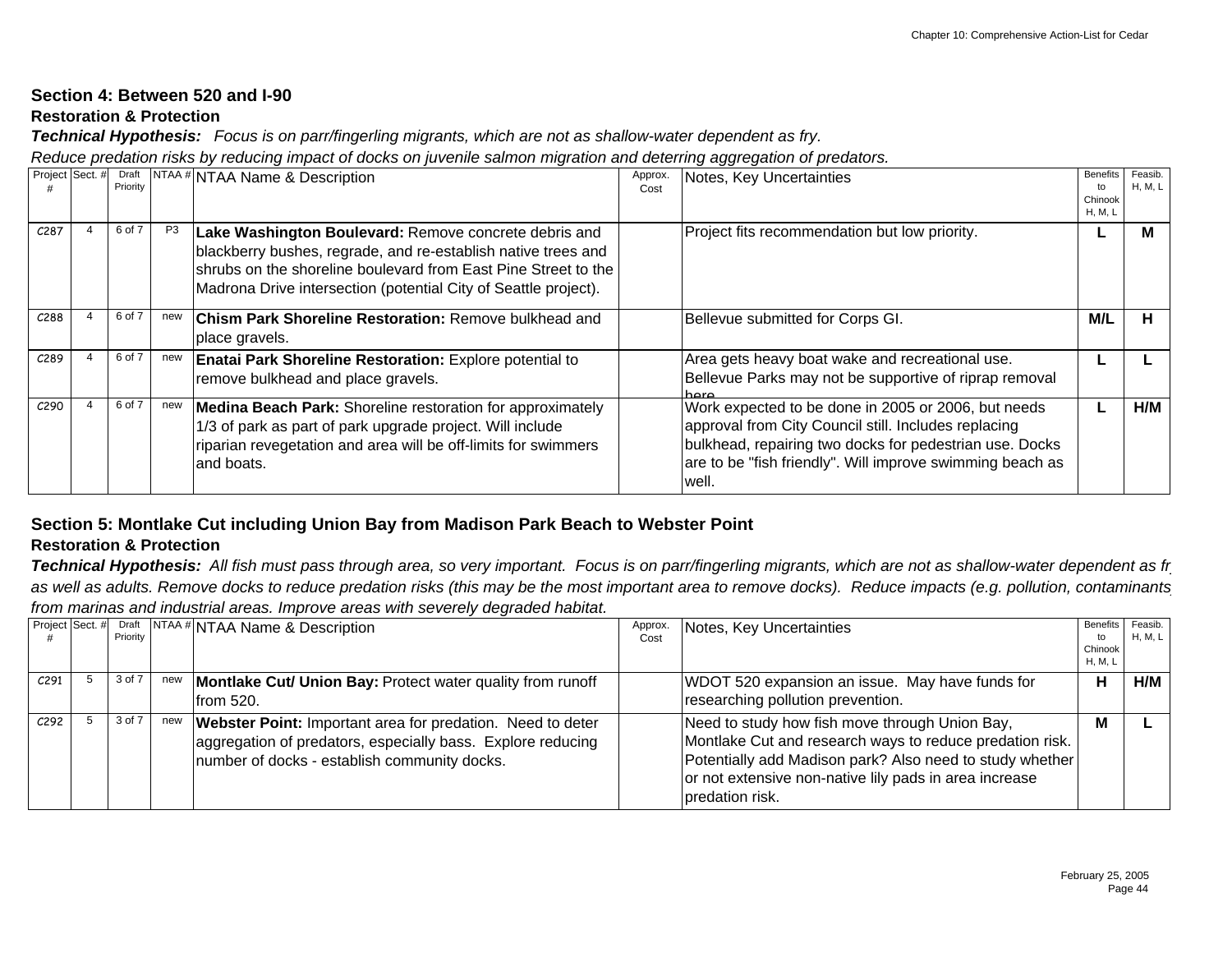## **Section 6: North of 520 Including Sand Point, Thorton Creek Mouth, Yarrow Bay and Juanita Bay Restoration & Protection**

*Technical Hypothesis: Focus is on parr/fingerling migrants, which are not as shallow-water dependent as fry.* 

*Reduce predation risks by reducing impact of docks on safe juvenile salmon migration and to deter the aggregation of predators.*

*Reduce impacts (e.g. pollution, contaminants) from marinas and industrial areas. Improve severely degraded areas.*

| Project Sect. #  | Draft<br>Priority |                | NTAA <sup>#</sup> NTAA Name & Description                                                                                                                                                                                                                                                       | Approx.<br>Cost | Notes, Key Uncertainties                                                                                                                                                                                                                                                             | <b>Benefits</b><br>to<br>Chinook<br>H, M, L | Feasib.<br>H, M, L |
|------------------|-------------------|----------------|-------------------------------------------------------------------------------------------------------------------------------------------------------------------------------------------------------------------------------------------------------------------------------------------------|-----------------|--------------------------------------------------------------------------------------------------------------------------------------------------------------------------------------------------------------------------------------------------------------------------------------|---------------------------------------------|--------------------|
| C <sub>293</sub> | 7 of 7            | P <sub>5</sub> | Magnuson Park Shoreline North: Remove dumped material,<br>concrete, and other unnecessary shoreline hardening<br>measures, regrade, install appropriate beach gravels, and<br>plant with native trees and shrubs in the north end of the park<br>(potential City of Seattle project).           |                 | NTAA P5 is actually two projects - divided here. Shoreline<br>revegetation funded for North end part of project<br>(Shoreline is full of Navy dump and covered with<br>blackberries). Need to improve severely degraded area.<br>Project is partially funded and partially designed. |                                             | н                  |
| C <sub>294</sub> | 7 of 7            |                | part of   Magnuson Park Shoreline South: Remove dumped material,<br>concrete, and other unnecessary shoreline hardening<br>measures, regrade, install appropriate beach gravels, and<br>plant with native trees and shrubs in the south end of the park<br>(potential City of Seattle project). |                 | Shoreline is full of Navy dump and covered with<br>blackberries. Point project is unfunded and unscheduled.                                                                                                                                                                          |                                             |                    |
| C295             | 7 of 7            | new            | Matthews Beach: Restore creek mouth at NE 80th to original<br>location.                                                                                                                                                                                                                         |                 | Creek is a Chinook "sink" - do not want to enhance for<br>returning adults.                                                                                                                                                                                                          |                                             |                    |
| C <sub>296</sub> | 7 of 7            | new            | Juanita Bay Beach: Explore restoration of creek mouth,<br>return to more natural outlet. Remove armoring.                                                                                                                                                                                       |                 |                                                                                                                                                                                                                                                                                      |                                             |                    |

## **Section 7: North End of Lake, Including Mouths of MacLeer, Lyons, Sammamish River, Tracey Owen Park (East to West line starts at southern end of St. Edwards Park)**

### **Restoration & Protection**

*Technical Hypothesis: Focus is fry migrants which are shallow-water dependent. Reduce bank hardening by replacing bulkheads and riprap with gently slope Reconnect and enhance small creek mouths as rearing areas; Plant native, overhanging riparian vegetation;* 

*Reduce predation risks by reducing impact of docks on safe juvenile salmon migration and to deter the aggregation of predators.*

| Project Sect. #  | Priority |    | Toraft NTAA # NTAA Name & Description                                                                                                                                                                  | Approx.<br>Cost | Notes, Key Uncertainties                                                                                                                                                                       | Benefits<br>to     | Feasib.<br>H, M, L |
|------------------|----------|----|--------------------------------------------------------------------------------------------------------------------------------------------------------------------------------------------------------|-----------------|------------------------------------------------------------------------------------------------------------------------------------------------------------------------------------------------|--------------------|--------------------|
|                  |          |    |                                                                                                                                                                                                        |                 |                                                                                                                                                                                                | Chinook<br>H, M, L |                    |
| C <sub>297</sub> | 4 of 7   | P8 | Sammamish River Mouth and Inglewood Golf Course:<br>Restore wetlands at mouth of Sammamish River (south side of<br>mouth), remove invasive, non-native plants and plant native<br>riparian vegetation. |                 | North side of mouth is historic landfill, so there are water<br>quality issues with doing restoration on Northside.<br>Shoreline is linear blackberry patch. Wetlands owned by<br>King County. | M                  |                    |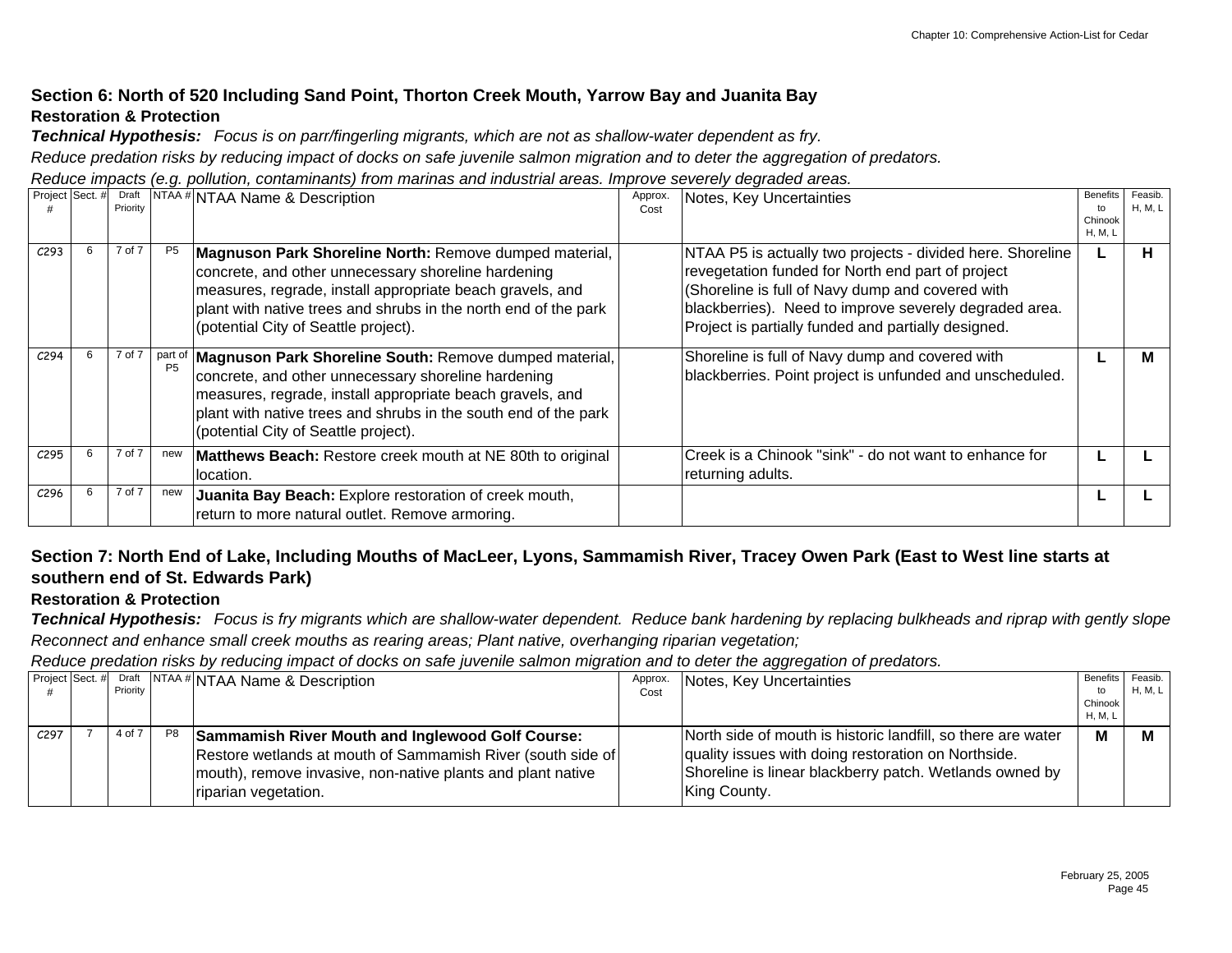| C298 | 4 of 7 | new | Tracy Owen Station Park Shoreline Restoration: Shoreline<br>near the mouth of the Sammamish River is degraded by the<br>presence of weedy and invasive species, erosion, and<br>shoreline armoring. A City of Kenmore project could explore<br>removal of wood waste from area - potential bass habitat and<br>bad for benthic conditions. Project may include beach<br>creation in future. The proposed project could also restore the<br>shoreline by removing invasive plant species, planting native<br>vegetation, and replacing existing shoreline armoring with<br>bioengineered stabilization features. | Site is a tangle of willows, with open grass to the water.<br>City of Kenmore is ready/interested in doing the project.                            | M/L | м  |
|------|--------|-----|-----------------------------------------------------------------------------------------------------------------------------------------------------------------------------------------------------------------------------------------------------------------------------------------------------------------------------------------------------------------------------------------------------------------------------------------------------------------------------------------------------------------------------------------------------------------------------------------------------------------|----------------------------------------------------------------------------------------------------------------------------------------------------|-----|----|
| C299 | 4 of 7 | new | <b>Kenmore Marina: Improve pollution control at marina. In</b><br>critical location right at mouth of Sammamish River.                                                                                                                                                                                                                                                                                                                                                                                                                                                                                          | Owner's willingness unknown.                                                                                                                       | H/M | м  |
| C300 | 4 of 7 | new | O.O. Denny Park Shoreline Restoration: Remove bulkhead,<br>plant riparian vegetation. Explore restoration of Denny Creek<br>Imouth.                                                                                                                                                                                                                                                                                                                                                                                                                                                                             | Park is heavily used, so may have conflict with<br>recreational uses. Restoration at mouth could increase<br>predation risk.                       | M   | м  |
| C301 | 4 of 7 | new | St. Edwards State Park: Protect existing high quality, natural<br>shoreline in park.                                                                                                                                                                                                                                                                                                                                                                                                                                                                                                                            |                                                                                                                                                    | н   | н. |
| C302 | 4 of 7 | new | <b>Explore opportunities to restore riparian vegetation</b> and<br>reduce number of docks by working with private property<br>owners in section.                                                                                                                                                                                                                                                                                                                                                                                                                                                                |                                                                                                                                                    | H/M |    |
| C303 | 4 of 7 | new | Explore opportunities to restore mouths of small<br>tributaries in this section, including MacLeer Creek. Will<br>require working with private property owners on revegetation.                                                                                                                                                                                                                                                                                                                                                                                                                                 | Many of small tributaries are steep, in pipes. Low<br>feasibility. MacLeer Creek is a Chinook "sink". Avoid<br>attracting more Chinook into creek. | M/L |    |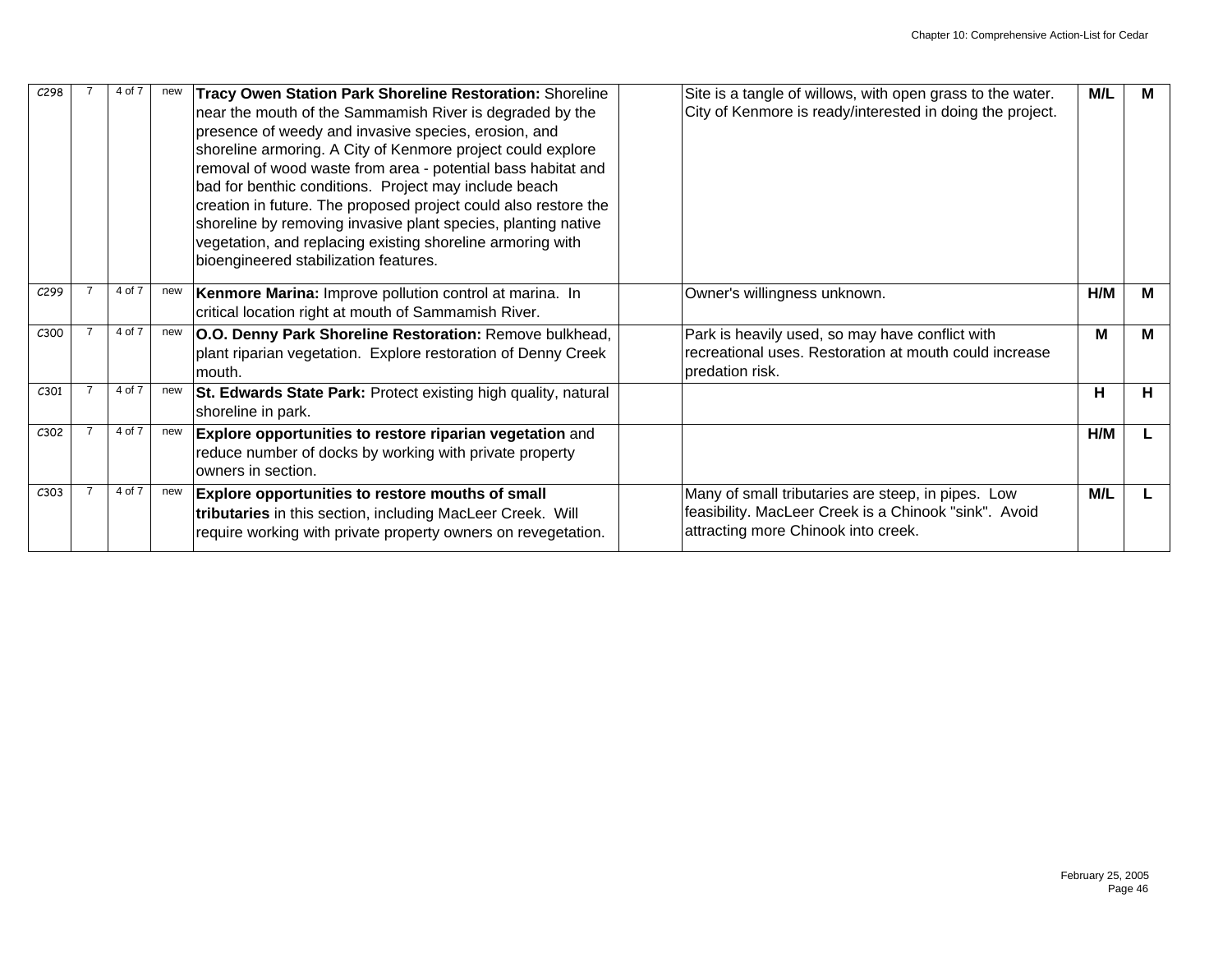## **Preliminary DRAFT Cedar Chinook Population - Tier 2 - Initial Habitat Project List Includes Potential Restoration and Protection Projects by Reach. Upper Cedar Reaches 19-28**

**\*\*NOTE: These projects are based upon one year of fish habitat use data (2003). More information on fish distribution and habitat use is needed before many of these projects are moved forward. Protection projects are listed in the section for the entire upper Cedar River subarea and are not designated by reach.**

#### **Basinwide Recommendations Unranked:**

P<sup>roject</sup> Description #

| c603 Pool habitat and the habitat features that support the creation of pool habitat (LWD, riparian function, and channel connectivity) should be maintained. |
|---------------------------------------------------------------------------------------------------------------------------------------------------------------|
| c <sub>604</sub> In the Upper Cedar River, protect LWD in the channel unless it poses a danger to dam operations.                                             |
| c605 Protect high watershed function by maintaining forest cover, riparian cover and minimizing the amount of road crossings and impervious surface.          |
| c606 Protect water quality to prevent adverse impacts to key life stages for fine sediments, metals, and high temperatures.                                   |

#### **Basinwide Recommendations Ranked:**

#### **Restoration**

| Project Reach Reach |           | Restor.<br>Benefit<br>Rank | NTAA# | NTAA Name & Description                                                                                                                                                                                                                                                                                                                                                                                                                                                                                                                                                                                                                                                   | Approx<br>Cost | Notes, Key Uncertainties                                                                                                                                                                                                                                                                                                                                                          | Benefits Feasibil.<br>to<br>Chinook<br><b>H, M. L</b> | H, M, L |
|---------------------|-----------|----------------------------|-------|---------------------------------------------------------------------------------------------------------------------------------------------------------------------------------------------------------------------------------------------------------------------------------------------------------------------------------------------------------------------------------------------------------------------------------------------------------------------------------------------------------------------------------------------------------------------------------------------------------------------------------------------------------------------------|----------------|-----------------------------------------------------------------------------------------------------------------------------------------------------------------------------------------------------------------------------------------------------------------------------------------------------------------------------------------------------------------------------------|-------------------------------------------------------|---------|
| C607                | <b>BW</b> | n/a                        | new   | LWD Survey and LWD Addition Plan: Wood has been<br>removed from the upper Cedar River in the past to protect<br>Landsburg Dam. However, in the past few years, wood that<br>falls into the stream is left there and only removed if it moves<br>downstream close to the dam. This project includes a survey<br>of current LWD conditions, modeling expected wood<br>recruitment levels over time, and development and<br>implementation of a plan to add LWD to the river in prioritized<br>locations. The LWD survey will be underway in fall of 2004. It<br>is expected that the plan will be developed by late 2005 and<br>wood addition will occur from 2006 to 2008. |                |                                                                                                                                                                                                                                                                                                                                                                                   | н                                                     | н       |
| C608                | <b>BW</b> | n/a                        | new   | <b>Riparian Enhancement:</b> Enhance riparian conditions through<br>adding vegetation and conducting ecological thinning to<br>advance the seral stage of the riparian forest to provide<br>improved wood recruitment, riparian food sources, and cover.                                                                                                                                                                                                                                                                                                                                                                                                                  |                | Ecological thinning is poorly understood by the<br>environmental community, although it is an important action<br>for encouraging the development of large trees in areas that<br>have been previously logged and are dominated by dense,<br>young forest stands. Benefits for Chinook from riparian<br>enhancements would increase over time as the vegetation<br>grows/matures. | M/L                                                   | н       |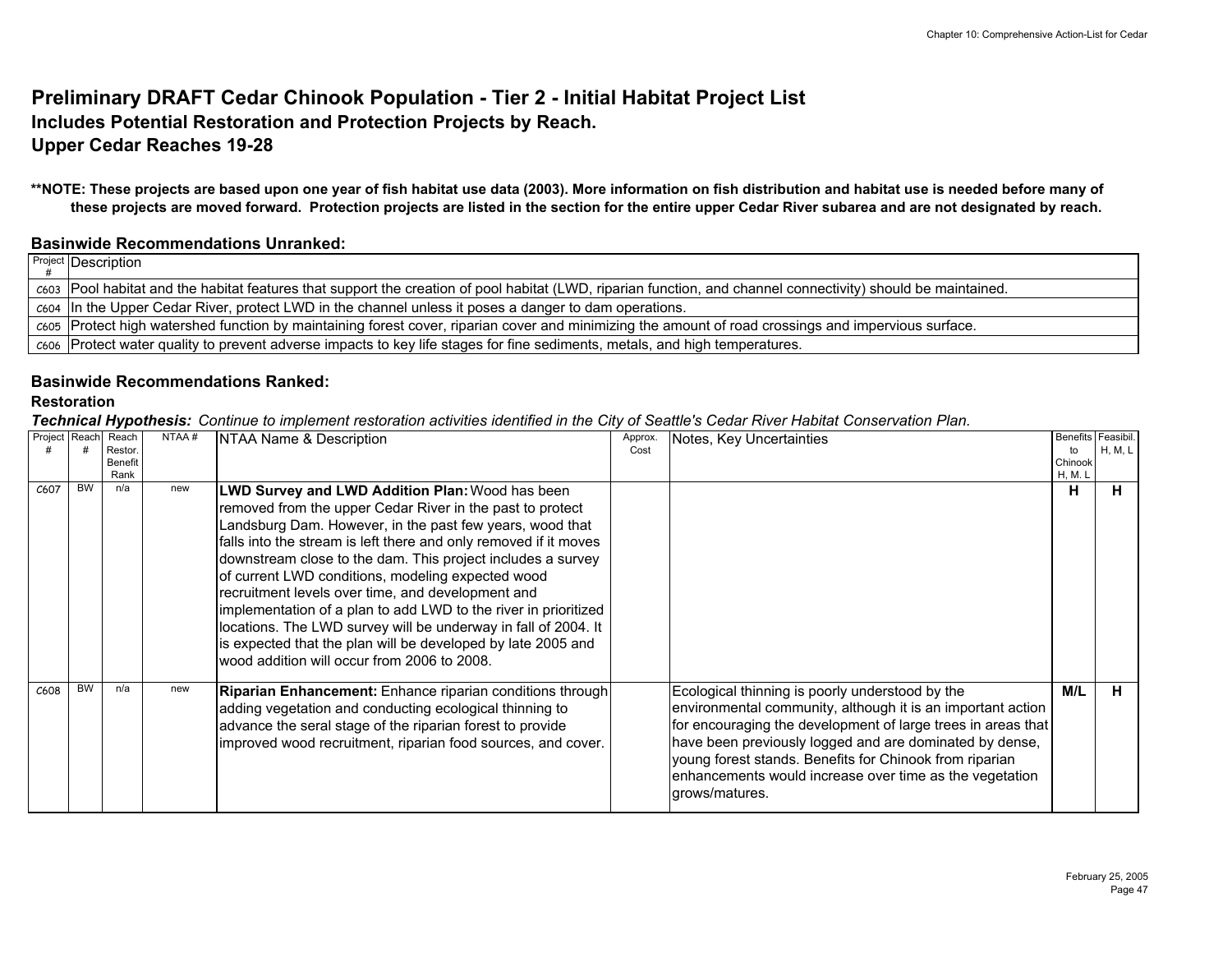*Technical Hypothesis: Protect high watershed function by maintaining forest cover, riparian cover and minimizing the amount of road crossings and impervious surface. Protect water quality to prevent adverse impacts to key life stages for fine sediments, metals, and high temperatures.*

| Reach | Reach     | Reach   | Exist.   | <b>NTAA</b> | Name & Description                                            | Approx. | Notes, Key Uncertainties | Benefits Feasibil. |                |
|-------|-----------|---------|----------|-------------|---------------------------------------------------------------|---------|--------------------------|--------------------|----------------|
|       |           | Prot.   | Prot.    |             |                                                               | Cost    |                          | to                 | <b>H, M, L</b> |
|       |           | Benefit | Priority |             |                                                               |         |                          | Chinook            |                |
|       |           | Rank    | (Y/N)    |             |                                                               |         |                          | H, M.              |                |
| C609  | <b>BW</b> | n/a     |          |             | <b>Cedar River Watershed Management.</b> The Cedar River      |         |                          | н                  |                |
|       |           |         |          |             | watershed is owned by the City of Seattle and managed to      |         |                          |                    |                |
|       |           |         |          |             | provide clean water for a municipal water supply.             |         |                          |                    |                |
|       |           |         |          |             | Management of the watershed has prohibited development of     |         |                          |                    |                |
|       |           |         |          |             | the area, as well as severely restricted the presence of      |         |                          |                    |                |
|       |           |         |          |             | impervious surfaces. Under the Cedar River HCP, the           |         |                          |                    |                |
|       |           |         |          |             | watershed forests area protected from commercial logging      |         |                          |                    |                |
|       |           |         |          |             | until 2050 (although ecological and restoration thinning are  |         |                          |                    |                |
|       |           |         |          |             | permitted to advance the seral stage of the forest in         |         |                          |                    |                |
|       |           |         |          |             | previously logged areas). The HCP also calls for road         |         |                          |                    |                |
|       |           |         |          |             | decommissioning, which reduces sedimentation and mass         |         |                          |                    |                |
|       |           |         |          |             | wasting associated with improper road drainage. Collectively, |         |                          |                    |                |
|       |           |         |          |             | management of the watershed should protect and enhance        |         |                          |                    |                |
|       |           |         |          |             | riparian and aquatic habitats for Chinook salmon, along with  |         |                          |                    |                |
|       |           |         |          |             | other fish and wildlife species.                              |         |                          |                    |                |
|       |           |         |          |             |                                                               |         |                          |                    |                |

## **Reach 19: Cedar River from Landsburg Dam (RM 21.7) to RM 22.2**

#### **Restoration**

| Project Reach |    | Reach<br>Restor.<br>Benefit<br>Rank | NTAA# | NTAA Name & Description                                                                                                                                                                                                                                                                                                                             | Approx<br>Cost | Notes, Key Uncertainties                                                                                                                                                                                                                                                                                      | Benefits Feasibil.<br>to<br>Chinook<br>H, M. L | H, M, L |
|---------------|----|-------------------------------------|-------|-----------------------------------------------------------------------------------------------------------------------------------------------------------------------------------------------------------------------------------------------------------------------------------------------------------------------------------------------------|----------------|---------------------------------------------------------------------------------------------------------------------------------------------------------------------------------------------------------------------------------------------------------------------------------------------------------------|------------------------------------------------|---------|
| C304          | 19 | n/a                                 | new   | Habitat Enhancement of Landsburg Impoundment Pool:<br>Create cover for juvenile salmon in the pool behind Landsburg<br>Dam through installing wood and/or rock structures and<br>vegetation.                                                                                                                                                        |                | Many juvenile salmon are using this area. Need to be sure<br>that cover does not encourage predators, perhaps through<br>focusing actions in very shallow water.                                                                                                                                              |                                                | н       |
| C305          | 19 | n/a                                 | new   | Installment of Engineered Log Jams: Install large wood<br>jam(s), upon which logs comes down the river will be<br>captured, near RM 22. Intent is to both build habitat<br>complexity and protect Landsburg Dam from debris build-up<br>and damage from debris. This will reduce the need to remove<br>the debris material from infront of the dam. |                | This project would depend upon the LWD survey and<br>additional plan outcomes. This project would need to include<br>a risk analysis for facility protection, as well as consider the<br>benefits of a large wood jam for small (juvenile) fish<br>(compared with providing cover for larger predatory fish). |                                                |         |
| C306          | 19 | n/a                                 | new   | Reforestation of Right Bank: Revegetate the right bank of<br>the river, between the river and the access road.                                                                                                                                                                                                                                      |                | Need to consider facility maintenance activities. This area<br>was partially planted, but more could be added.                                                                                                                                                                                                |                                                | н       |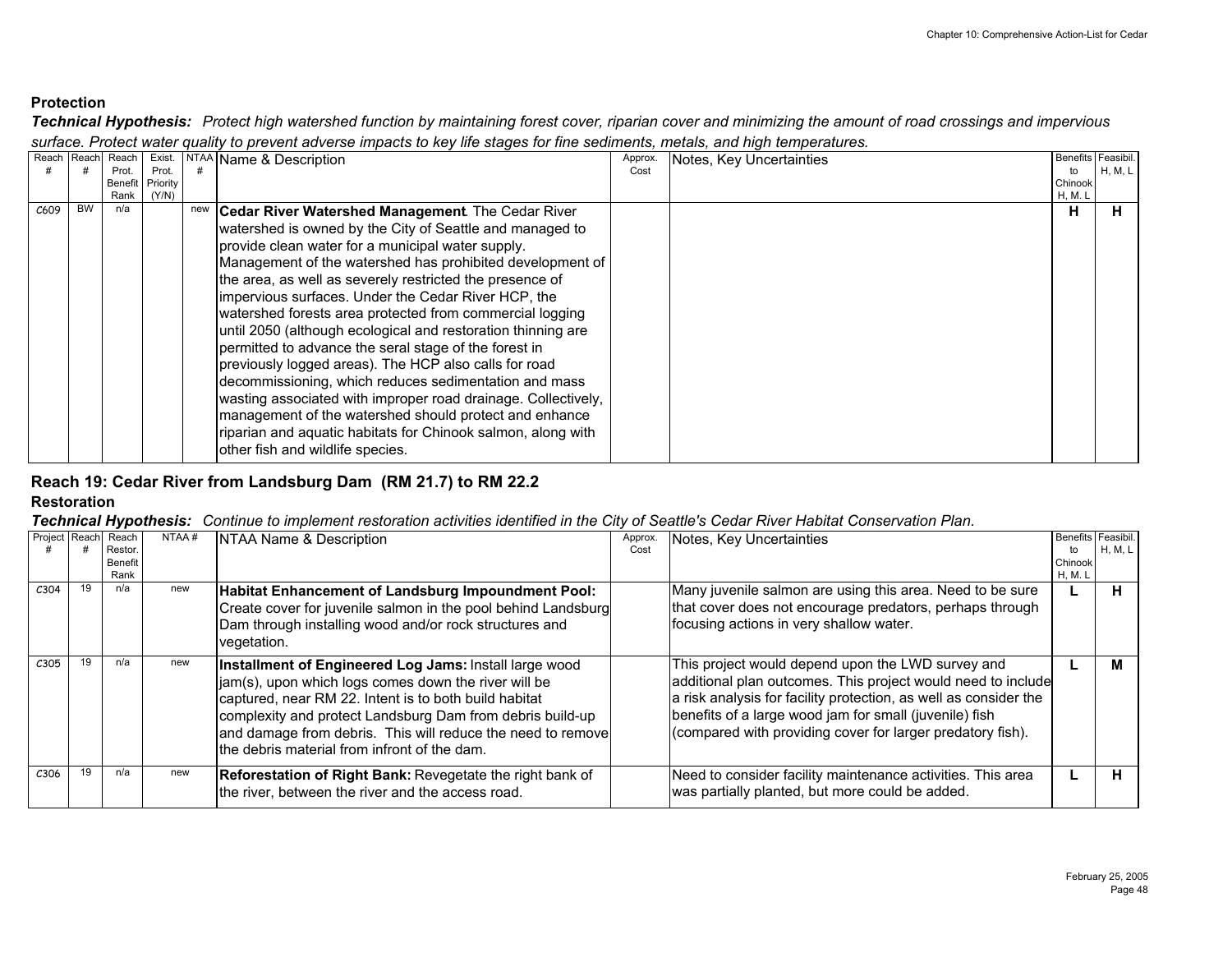#### **Reach 20: Cedar River from RM 22.2 to RM 23.9**

#### **Restoration**

*Technical Hypothesis: Continue to implement restoration activities identified in the City of Seattle's Cedar River Habitat Conservation Plan.* 

| Project Reach |    | Reach<br>Restor.<br><b>Benefit</b><br>Rank | NTAA# | Name & Description                                                                                                                                                                                                                                                                                                                                                                        | Approx.<br>Cost | Notes, Key Uncertainties                                                                                                                                                                                                                                            | Benefits Feasib.<br>to<br>Chinook<br><b>H, M. L</b> | <b>H, M, L</b> |
|---------------|----|--------------------------------------------|-------|-------------------------------------------------------------------------------------------------------------------------------------------------------------------------------------------------------------------------------------------------------------------------------------------------------------------------------------------------------------------------------------------|-----------------|---------------------------------------------------------------------------------------------------------------------------------------------------------------------------------------------------------------------------------------------------------------------|-----------------------------------------------------|----------------|
| C307          | 20 | n/a                                        | new   | <b>Rock Structure Installation:</b> Install rock structures to create<br>flow refuges for juvenile fish.                                                                                                                                                                                                                                                                                  |                 | This was a spawning reach for coho salmon in 2003. Need<br>to make sure that structures are sized for small fish and not<br>larger trout and other potential predators. Also need to<br>consider rocks versus wood as the appropriate material to<br>use for cover. | М                                                   |                |
| C308          | 20 | n/a                                        | new   | Road Decommissioning and Improvement:<br>Decommissioning of roads in the Rock Creek basin. This<br>should reduce sedimentation reaching the mainstem and<br>improve substrate conditions.                                                                                                                                                                                                 |                 |                                                                                                                                                                                                                                                                     |                                                     |                |
| C309          | 20 | n/a                                        | new   | Confluence Restoration of Rock Creek: Rock Creek is one<br>of the largest tributaries to the Cedar River in the upper<br>watershed with a large area accessible to fish. The creek has<br>a high chance of being used by coho, and Chinook to a lesser<br>degree. Restoration at the mouth of Rock Creek would mainly<br>include vegetation enhancement and structure addition<br>(wood). |                 |                                                                                                                                                                                                                                                                     | М                                                   |                |

# **Reach 21: Cedar River from RM 23.9 to Barneston Bridge (RM 29.3 - just downstream of Taylor Creek)**

#### **Restoration**

| Project Reach Reach | Restor.<br>Benefit<br>Rank | NTAA# | INTAA Name & Description                                                                                                                                                                                          | Approx.<br>Cost | Notes, Key Uncertainties | to<br>Chinook<br>H, M. I | Benefits Feasibil.<br>H, M, L |
|---------------------|----------------------------|-------|-------------------------------------------------------------------------------------------------------------------------------------------------------------------------------------------------------------------|-----------------|--------------------------|--------------------------|-------------------------------|
| C <sub>310</sub>    | n/a                        | new   | Road Decommissioning and Improvements: Abandon<br>roads and improve important transportation roads to reduce<br>sedimentation to the river. Focus on those roads adjacent to<br>the river and subject to erosion. |                 |                          | M                        |                               |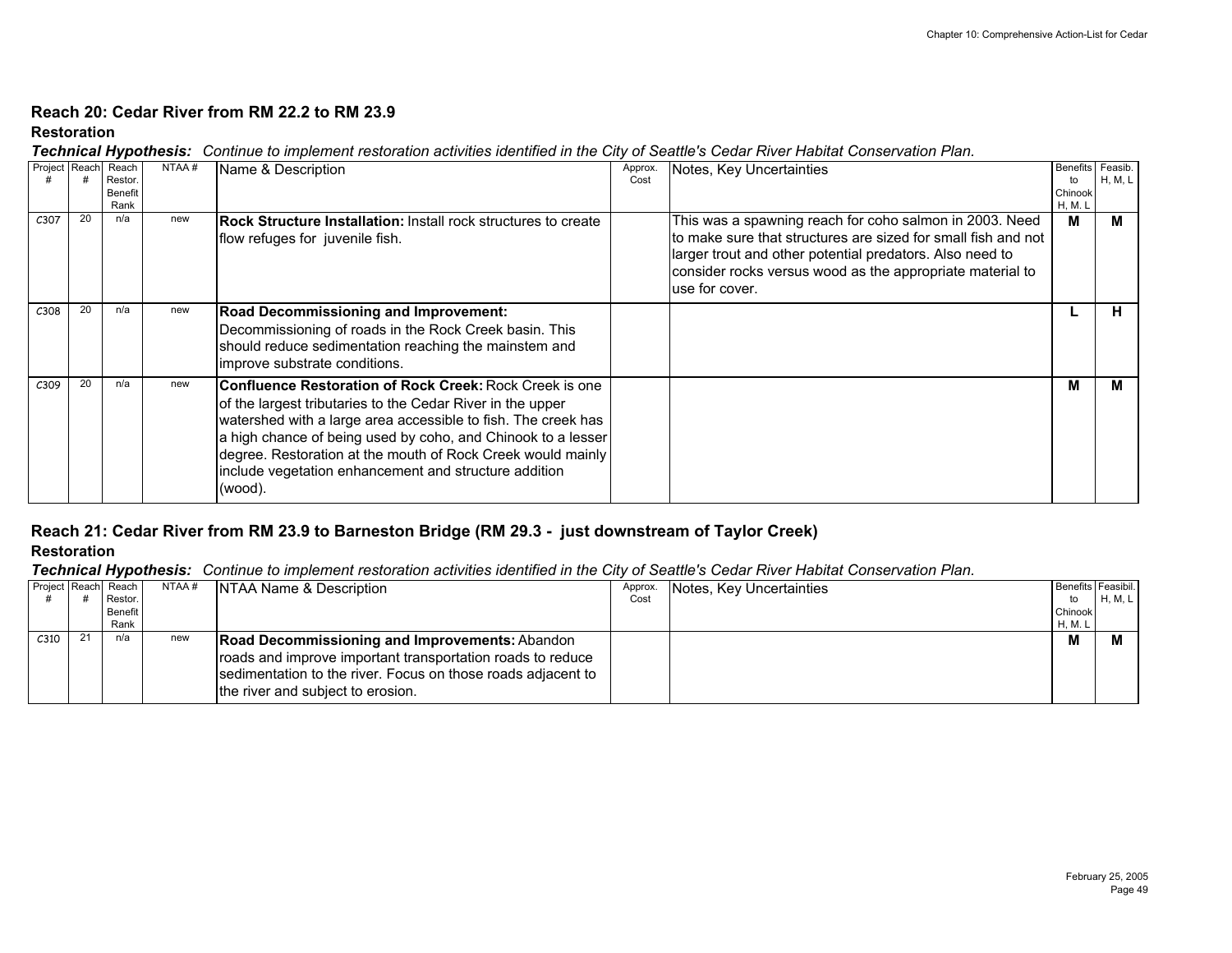### **Reach 22: Cedar River from Barneston Bridge (RM 29.3 - just downstream of Taylor Creek) to RM 31.4 Restoration**

|                  |               |                                            |       | recrimed hypothesis. Commune to implement restoration activities nummed in the Oity or Ocatile's Ocaar river habitat Conservation Ham                                                                                                                                                                                                                                                              |                 |                                                                                                                                                                                                                             |                                                             |                |
|------------------|---------------|--------------------------------------------|-------|----------------------------------------------------------------------------------------------------------------------------------------------------------------------------------------------------------------------------------------------------------------------------------------------------------------------------------------------------------------------------------------------------|-----------------|-----------------------------------------------------------------------------------------------------------------------------------------------------------------------------------------------------------------------------|-------------------------------------------------------------|----------------|
|                  | Project Reach | Reach<br>Restor.<br><b>Benefit</b><br>Rank | NTAA# | NTAA Name & Description                                                                                                                                                                                                                                                                                                                                                                            | Approx.<br>Cost | Notes, Key Uncertainties                                                                                                                                                                                                    | <b>Benefits Feasibil</b><br>to<br>Chinook<br><b>H, M. L</b> | <b>H. M. L</b> |
| C <sub>311</sub> | 22            | n/a                                        | new   | Road decommissioning: Road decommissioning (roads 33,<br>60, 80) in the Taylor and Williams Creek basins to reduce the<br>lamount of sediment from road failures that affect the<br>Imainstem Cedar.                                                                                                                                                                                               |                 |                                                                                                                                                                                                                             |                                                             | н              |
| C <sub>312</sub> | 22            | n/a                                        | new   | Confluence Restoration of Taylor Creek: Taylor Creek is<br>the largest tributary to the Cedar River in the upper<br>watershed, with about 0.5 mile of habitat accessible to fish<br>(natural barrier). The creek has a high chance of being used<br>by coho and Chinook. Restoration at the mouth of Taylor<br>Creek would mainly include vegetation enhancement and<br>structure addition (wood). |                 |                                                                                                                                                                                                                             | м                                                           | М              |
| C313             | 22            | n/a                                        | new   | Lower Taylor Creek Railroad Trestle and Road 9 Bridge<br>Removal/replacement: The railroad trestle and Road 9<br>bridge confine the lower portion of Taylor Creek, which is<br>accessible to salmon. This project would remove the railroad<br>bridge and remove or reconstruct the Road 9 bridge to open<br>up and increase the attractiveness of 0.5 mile of large stream<br>habitat.            |                 | This project should be considered with any Road 9<br>improvements. The bridge is creosote treated, presenting<br>water quality concerns. Benefit from this project would<br>increase as fish numbers in the river increase. | м                                                           | H/M            |

*Technical Hypothesis: Continue to implement restoration activities identified in the City of Seattle's Cedar River Habitat Conservation Plan.* 

### **Reach 23: Cedar River from RM 31.4 to RM 31.5**

**Restoration**

|      |    | Project Reach Reach | NTAA# | NTAA Name & Description                                         | Approx. | Notes, Key Uncertainties                                   | Benefits Feasibi |         |
|------|----|---------------------|-------|-----------------------------------------------------------------|---------|------------------------------------------------------------|------------------|---------|
|      |    | Restor.             |       |                                                                 | Cost    |                                                            | to               | H, M, L |
|      |    | Benefit             |       |                                                                 |         |                                                            | Chinook          |         |
|      | 23 | Rank                |       |                                                                 |         |                                                            | <b>H, M. L</b>   |         |
| C314 |    | n/a                 |       | <b>Road Decommissioning and Improvement and Steele</b>          |         | Potentially the 10 Road could be decomissioned from the 20 | м                | н       |
|      |    |                     |       | Creek Bridge Improvement: This reach has roads adjacent         |         | to the 12 road, and the latter roads could be improved to  |                  |         |
|      |    |                     |       | to the river which contribute sediment (through erosion)        |         | replace the 10 Rd as core road. The 20 Road crossing over  |                  |         |
|      |    |                     |       | directly to the river. Roads that should be considered for      |         | Steele Creek also needs improvement.                       |                  |         |
|      |    |                     |       | improvement include Road 10, 20 and 12. The Steele Creek        |         |                                                            |                  |         |
|      |    |                     |       |                                                                 |         |                                                            |                  |         |
|      |    |                     |       | bridge should be reconstructed at the same time as any road     |         |                                                            |                  |         |
|      |    |                     |       | improvements. The bridge should be improved to reduce           |         |                                                            |                  |         |
|      |    |                     |       | riparian confinement, and coupled with efforts to stabilize the |         |                                                            |                  |         |
|      |    |                     |       | stream banks through revegetation and other riparian            |         |                                                            |                  |         |
|      |    |                     |       | lenhancements.                                                  |         |                                                            |                  |         |
|      |    |                     |       |                                                                 |         |                                                            |                  |         |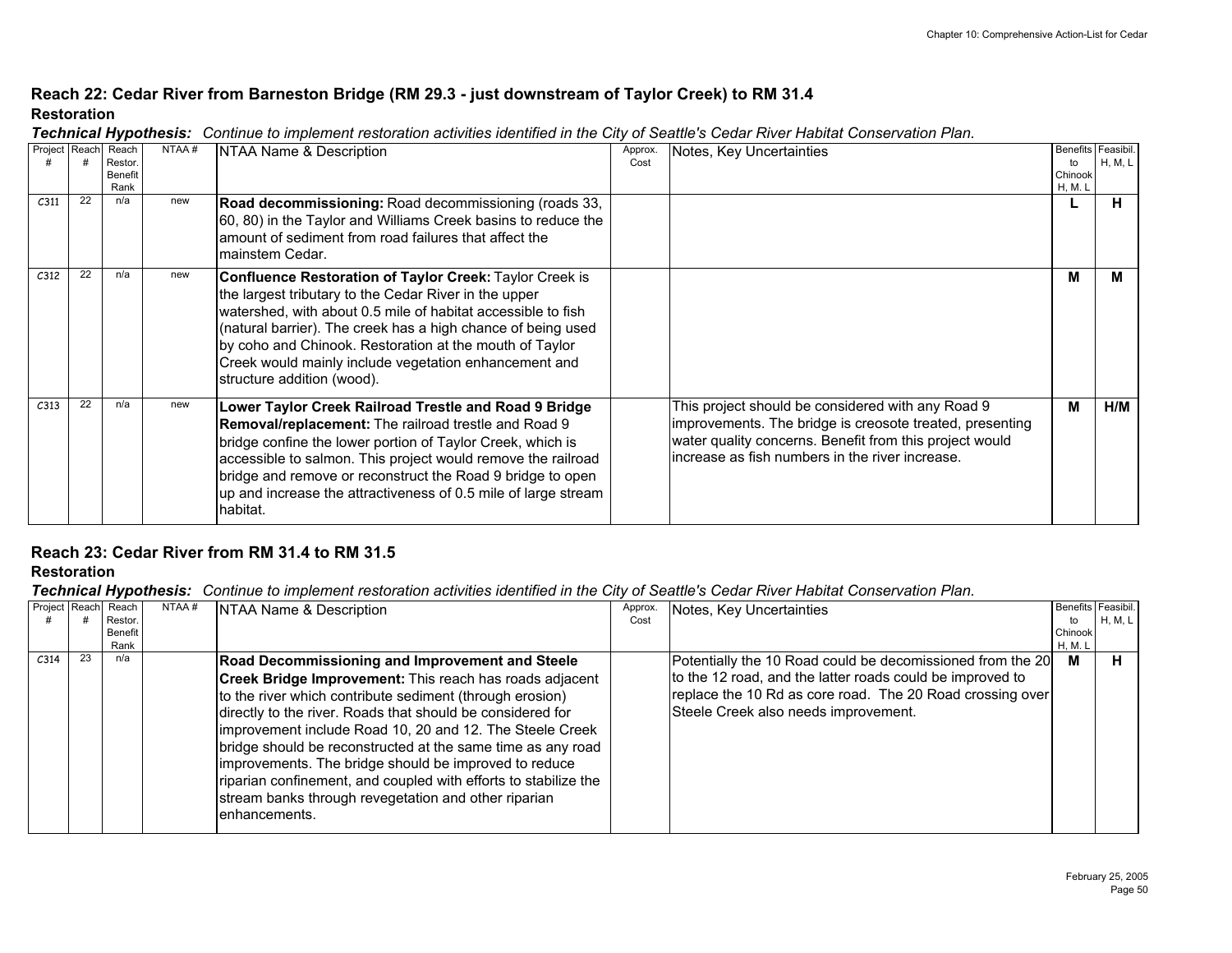#### **Reach 24: Cedar River from RM 31.5 to RM 32.9**

#### **Restoration**

*Technical Hypothesis: Continue to implement restoration activities identified in the City of Seattle's Cedar River Habitat Conservation Plan.* 

|                  |    | Project Reach Reach | NTAA# | NTAA Name & Description                                         | Approx. | Notes, Key Uncertainties                                     | Benefits Feasibil. |         |
|------------------|----|---------------------|-------|-----------------------------------------------------------------|---------|--------------------------------------------------------------|--------------------|---------|
|                  |    | <b>Restor</b>       |       |                                                                 | Cost    |                                                              | to                 | H, M, L |
|                  |    | <b>Benefit</b>      |       |                                                                 |         |                                                              | Chinook            |         |
|                  |    | Rank                |       |                                                                 |         |                                                              | H, M. L            |         |
| C315             | 24 | n/a                 | new   | Road Decommissioning and Improvements: Abandon                  |         |                                                              |                    |         |
|                  |    |                     |       | roads and improve important transportation roads to reduce      |         |                                                              |                    |         |
|                  |    |                     |       | sedimentation to the river. Focus on those roads adjacent to    |         |                                                              |                    |         |
|                  |    |                     |       |                                                                 |         |                                                              |                    |         |
|                  |    |                     |       | the river and subject to erosion.                               |         |                                                              |                    |         |
| C <sub>316</sub> | 24 | n/a                 | new   |                                                                 |         |                                                              | M/L                | н       |
|                  |    |                     |       | <b>Riparian Enhancement:</b> Enhance riparian conditions on the |         | Ecological thinning is poorly understood by the              |                    |         |
|                  |    |                     |       | south side of the river, adjacent to Road 9. Enhancement        |         | environmental community, although it is an important action  |                    |         |
|                  |    |                     |       | should occur through adding vegetation and conducting           |         | for encouraging the development of large trees in areas that |                    |         |
|                  |    |                     |       | ecological thinning to advance the seral stage of the riparian  |         | have been previously logged and are dominated by dense,      |                    |         |
|                  |    |                     |       |                                                                 |         | young forest stands. Benefits for Chinook from riparian      |                    |         |
|                  |    |                     |       | forest to provide improved wood recruitment, riparian food      |         |                                                              |                    |         |
|                  |    |                     |       | sources, and cover.                                             |         | enhancements would increase over time as the vegetation      |                    |         |
|                  |    |                     |       |                                                                 |         | larows/matures.                                              |                    |         |
|                  |    |                     |       |                                                                 |         |                                                              |                    |         |

#### **Reach 25: Cedar River from RM 32.9 to RM 33.2**

#### **Restoration**

| Project Reach    |    | Reach<br>Restor.<br><b>Benefit</b><br>Rank | NTAA# | NTAA Name & Description                                                                                                                                                                                                                                                                                                                                                                                                                                | Approx.<br>Cost | Notes, Key Uncertainties                                                                                               | Benefits Feasibil.<br>to<br>Chinook<br>H, M. L | H, M, L |
|------------------|----|--------------------------------------------|-------|--------------------------------------------------------------------------------------------------------------------------------------------------------------------------------------------------------------------------------------------------------------------------------------------------------------------------------------------------------------------------------------------------------------------------------------------------------|-----------------|------------------------------------------------------------------------------------------------------------------------|------------------------------------------------|---------|
| C <sub>317</sub> | 25 | n/a                                        | new   | Road Decommissioning and Improvements: Abandon<br>roads and improve important transportation roads to reduce<br>sedimentation to the river. Focus on those roads adjacent to<br>the river and subject to erosion.                                                                                                                                                                                                                                      |                 | IAn evaluation will need to be conducted to determine<br>sediment contribution rates, costs, and need for access.      |                                                |         |
| C318             |    | n/a                                        | new   | Facilitate Instream Pool Structure, Habitat diversity, and<br><b>Floodplain Connections:</b> This area has high rearing<br>potential as a redd in 2003 was located just downstream.<br>However, maintaining the wetted channel can be difficult due<br>to the depositional nature of the reach and powerhouse<br>operations affecting flows. Increasing pools and habitat<br>diversity would provide additional rearing opportunities in this<br>area. |                 | Benefits will depend on fish use of the area. Projects will<br>need to consider the highly variable flows in the area. | M/L                                            |         |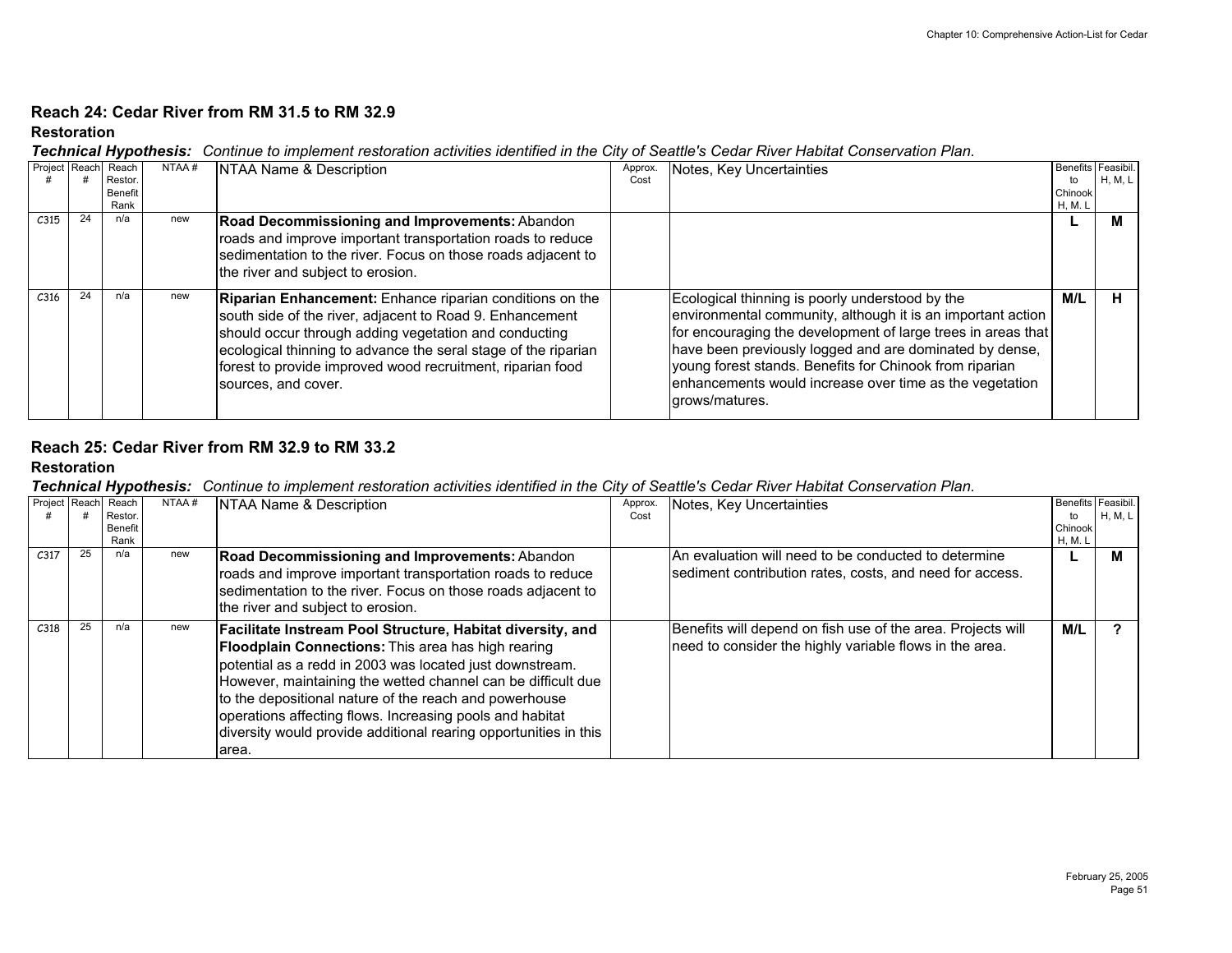| C319 | n/a | new | <b>Riparian Enhancement:</b> Enhance riparian conditions on both | Ecological thinning is poorly understood by the              | M/L |  |
|------|-----|-----|------------------------------------------------------------------|--------------------------------------------------------------|-----|--|
|      |     |     | sides of the river. Enhancement should occur through adding      | environmental community, although it is an important action  |     |  |
|      |     |     | vegetation and conducting ecological thinning to advance the     | for encouraging the development of large trees in areas that |     |  |
|      |     |     | seral stage of the riparian forest to provide improved wood      | have been previously logged and are dominated by dense,      |     |  |
|      |     |     | recruitment, riparian food sources, and cover.                   | young forest stands. Benefits for Chinook from riparian      |     |  |
|      |     |     |                                                                  | enhancements would increase over time as the vegetation      |     |  |
|      |     |     |                                                                  | grows/matures.                                               |     |  |
|      |     |     |                                                                  |                                                              |     |  |

## **Reach 26: Cedar River from RM 33.2 to Cedar Falls Powerhouse (RM 33.7)**

#### **Restoration**

|                  | Project Reach | Reach<br>Restor.<br>Benefit<br>Rank | NTAA# | NTAA Name & Description                                                                                                                                                                                                                                                                                                                                                                                                                         | Approx<br>Cost | Notes, Key Uncertainties                                                                                                                                                                                                                                                                                                                                                          | to<br>Chinook<br>H, M. L | Benefits Feasibil.<br><b>H, M, L</b> |
|------------------|---------------|-------------------------------------|-------|-------------------------------------------------------------------------------------------------------------------------------------------------------------------------------------------------------------------------------------------------------------------------------------------------------------------------------------------------------------------------------------------------------------------------------------------------|----------------|-----------------------------------------------------------------------------------------------------------------------------------------------------------------------------------------------------------------------------------------------------------------------------------------------------------------------------------------------------------------------------------|--------------------------|--------------------------------------|
| C <sub>320</sub> | 26            | n/a                                 | new   | Road Decommissioning and Improvements: Abandon<br>roads and improve important transportation roads to reduce<br>sedimentation to the river. Focus on those roads adjacent to<br>the river and subject to erosion.                                                                                                                                                                                                                               |                | An evaluation will need to be conducted to determine<br>sediment contribution rates, costs, and need for access.                                                                                                                                                                                                                                                                  |                          |                                      |
| C <sub>321</sub> | 26            | n/a                                 | new   | Facilitate Instream Pool Structure, Habitat Diversity, and<br>Floodplain Connections: This area has high rearing<br>potential as a redd in 2003 was located just downstream.<br>However, maintaining the wetted channel can be difficult due<br>to the depositional nature of the reach and powerhouse<br>operations affecting flows. Increasing pools and habitat<br>diversity would provide additional rearing opportunities in this<br>area. |                | Benefits will depend on fish use of the area. Projects will<br>need to consider the highly variable flows in the area.                                                                                                                                                                                                                                                            | M/L                      |                                      |
| C <sub>322</sub> | 26            | n/a                                 | new   | Riparian Enhancement: Enhance riparian conditions on both<br>sides of the river. Enhancement should occur through adding<br>vegetation and conducting ecological thinning to advance the<br>seral stage of the riparian forest to provide improved wood<br>recruitment, riparian food sources, and cover.                                                                                                                                       |                | Ecological thinning is poorly understood by the<br>environmental community, although it is an important action<br>for encouraging the development of large trees in areas that<br>have been previously logged and are dominated by dense,<br>young forest stands. Benefits for Chinook from riparian<br>enhancements would increase over time as the vegetation<br>grows/matures. | M/L                      |                                      |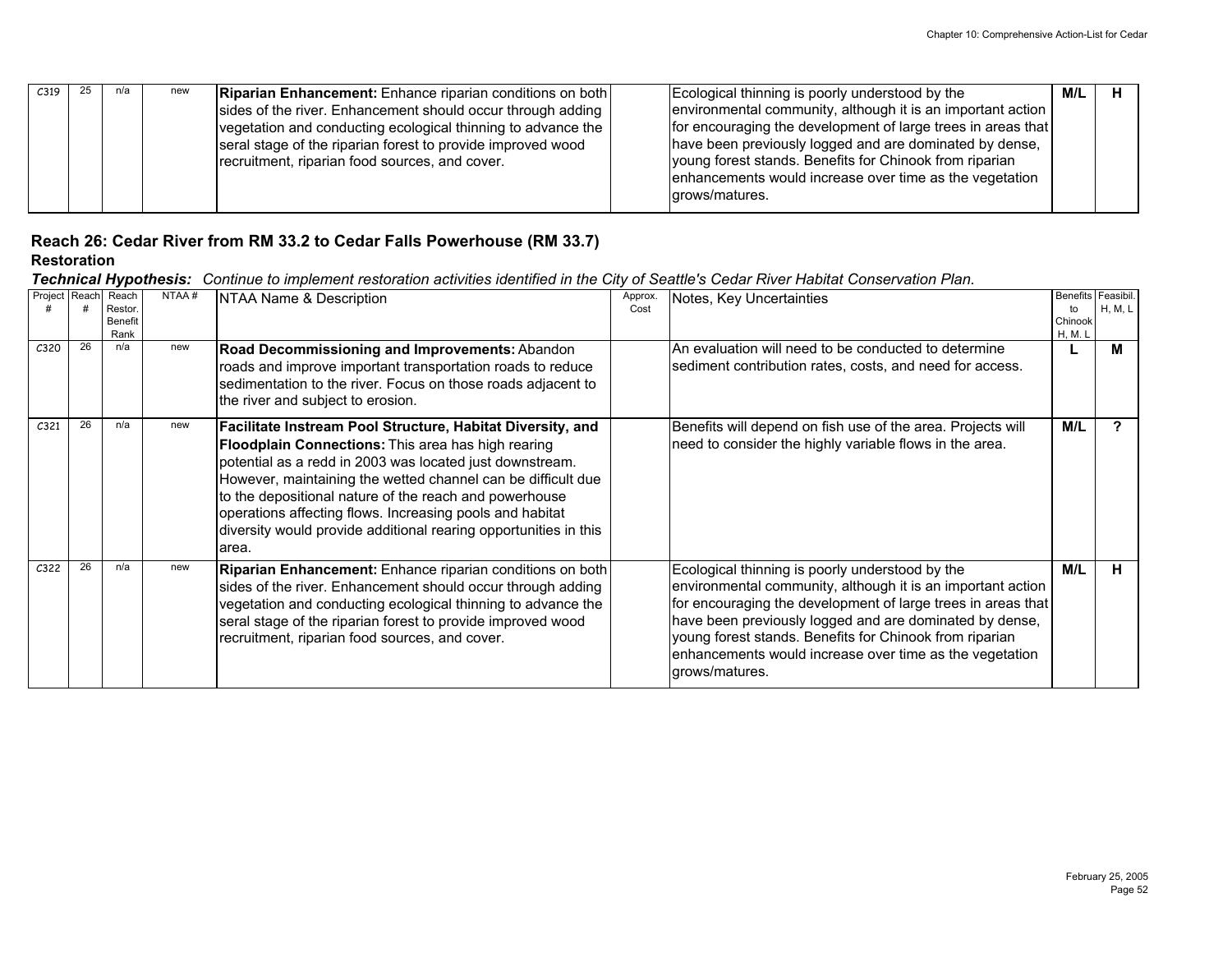## **Reach 27: Cedar River from Cedar Falls Powerhouse (RM 33.7) to RM 34.1 Restoration**

|                  |    |                     |       | <b>recrimed hypothesis.</b> Committee to implement restoration activities number in the Oily or Octatics Octat river habitat Conservation han. |         |                          |                |                    |
|------------------|----|---------------------|-------|------------------------------------------------------------------------------------------------------------------------------------------------|---------|--------------------------|----------------|--------------------|
|                  |    | Project Reach Reach | NTAA# | NTAA Name & Description                                                                                                                        | Approx. | Notes, Key Uncertainties |                | Benefits Feasibil. |
|                  |    | Restor.             |       |                                                                                                                                                | Cost    |                          | to             | H, M, L            |
|                  |    | Benefit             |       |                                                                                                                                                |         |                          | Chinook        |                    |
|                  |    | Rank                |       |                                                                                                                                                |         |                          | <b>H, M. L</b> |                    |
| C <sub>323</sub> | 27 | n/a                 | new   | <b>Road Decommissioning:</b> Decommission Road 71, a major<br>Isource of sedimentation in this area.                                           |         |                          | M/L            |                    |
| C <sub>324</sub> | 27 | n/a                 | new   | Maintain Flow Commitments: Maintain HCP-guaranteed<br>flows in this reach (between Masonry Dam and the<br>powerhouse).                         |         | Included in the HCP.     | н              |                    |

*Technical Hypothesis: Continue to implement restoration activities identified in the City of Seattle's Cedar River Habitat Conservation Plan.* 

## **Reach 28: Cedar River from RM 34.1 to Lower Cedar Falls (RM 34.3)**

#### **Restoration**

*Technical Hypothesis: Continue to implement restoration activities identified in the City of Seattle's Cedar River Habitat Conservation Plan.* 

| Project Reach Reach |    | <b>Restor</b>   | NTAA# | Name & Description                       | Approx.<br>Cos | Notes, Key Uncertainties | Benefits Feasibil.<br>to | H. M. L |
|---------------------|----|-----------------|-------|------------------------------------------|----------------|--------------------------|--------------------------|---------|
|                     |    | Benefit<br>Rank |       |                                          |                |                          | Chinook<br>H, M. I       |         |
|                     | 28 | n/a             |       | No projects are identified at this time. |                |                          |                          |         |

#### **Reach 29 - Rock Creek (upper)**

#### **Restoration**

| Project Reach<br>C325 | 29 | Reach<br>Restor<br>Benefit<br>Rank<br>n/a | NTAA#<br>new | NTAA Name & Description<br><b>Rock Creek LWD Placement: Place LWD in creek, 27</b><br>reaches of 100 m, total of 2700m of wood placement.                                                                                                                                                                                                                                                                                                                                                                                                                                                                                                                                                                                                                                                                        | Approx.<br>Cost | Notes, Key Uncertainties<br>I200 m has been completed.                                                                                                                                                                                                                    | <b>Benefits Feasibil</b><br>Chinook<br><b>H, M. L</b><br>М | H, M, L<br>п |
|-----------------------|----|-------------------------------------------|--------------|------------------------------------------------------------------------------------------------------------------------------------------------------------------------------------------------------------------------------------------------------------------------------------------------------------------------------------------------------------------------------------------------------------------------------------------------------------------------------------------------------------------------------------------------------------------------------------------------------------------------------------------------------------------------------------------------------------------------------------------------------------------------------------------------------------------|-----------------|---------------------------------------------------------------------------------------------------------------------------------------------------------------------------------------------------------------------------------------------------------------------------|------------------------------------------------------------|--------------|
| C <sub>326</sub>      | 29 | n/a                                       | new          | <b>Restoration of Walsh Ditch Flows into Rock Creek: Walsh</b><br>Ditch was originally created to divert Walsh Lake flows<br>downstream of the supply intake at Landsburg (due to the<br>Taylor town site and mining in the vicinity). The ditch<br>experiences periodic "blowouts" which cause tremendous<br>turbidity and sediment impacts to Rock Creek and the<br>Imainstem river. This diversion also restricts access to Walsh<br>Lake and its tributaries. This project would restore the<br>historical hydrology of Rock Creek, which may benefit<br>Chinook to significant extent by increasing flows to level more<br>likely to be recolonized by chinook. It will also allow access to<br>high quality spawning and rearing habitat areas (coho<br>primarily) above the current Walsh Lake diversion. |                 | The feasibility of placing Walsh ditch flows back into Rock<br>Creek is being assessed currently. The outcome of that<br>study will inform feasibility of the project. If this project was<br>implemented, the Road 41 bridge would need to be<br>improved/reconstructed. | м                                                          |              |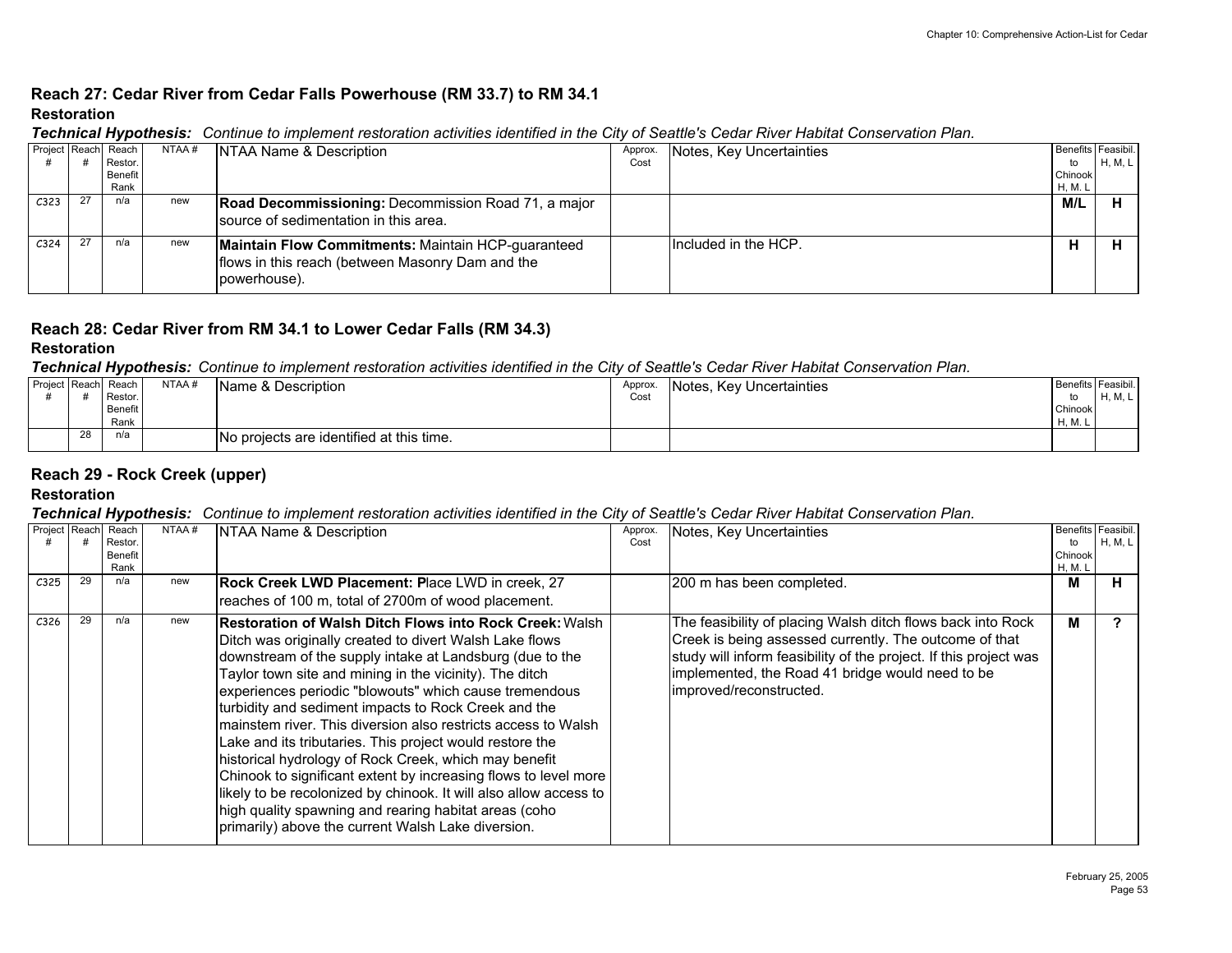| C <sub>327</sub> |    |     | new | Road 41 Bridge Project: The road 41 bridge is a wood<br>stringer bridge located just above the confluence of Rock<br>Creek with the mainstem river. The bridge has low clearance<br>over the creek and currently confines the stream and restricts<br>wood passage. This project would reconstruct the bridge to<br>meet flood flow and debris passage after Walsh Lake Ditch<br>Iflow are added to Rock Creek.               | This project would have to occur if Walsh flows were<br>rediverted into Rock Creek.                                                                          | H/M | M |
|------------------|----|-----|-----|-------------------------------------------------------------------------------------------------------------------------------------------------------------------------------------------------------------------------------------------------------------------------------------------------------------------------------------------------------------------------------------------------------------------------------|--------------------------------------------------------------------------------------------------------------------------------------------------------------|-----|---|
| C328             | 29 | n/a | new | Riparian Enhancement: Enhance riparian conditions through<br>adding vegetation (underplanting), snag creation and<br>conducting ecological thinning to advance the seral stage of<br>the riparian forest to provide improved wood recruitment,<br>riparian food sources, and cover.                                                                                                                                           |                                                                                                                                                              | M/L | м |
| C329             | 29 | n/a | new | Restoration of Taylor Ditch Flows into Rock Creek: Taylor<br>Ditch was constructed to carry poor quality water out of the<br>Iwatershed. The ditch restricts access to stream areas in<br>Webster Creek, a main tributary to Walsh Lake. This project<br>will primarily increase spawning habitat for coho but will also<br>increase flows in Rock Creek, an area that Chinook may use,<br>particularly in the lower reaches. | The feasibility of placing Taylor ditch flows back into Rock<br>Creek is being studied. The outcome of that study will inform<br>feasibility of the project. |     |   |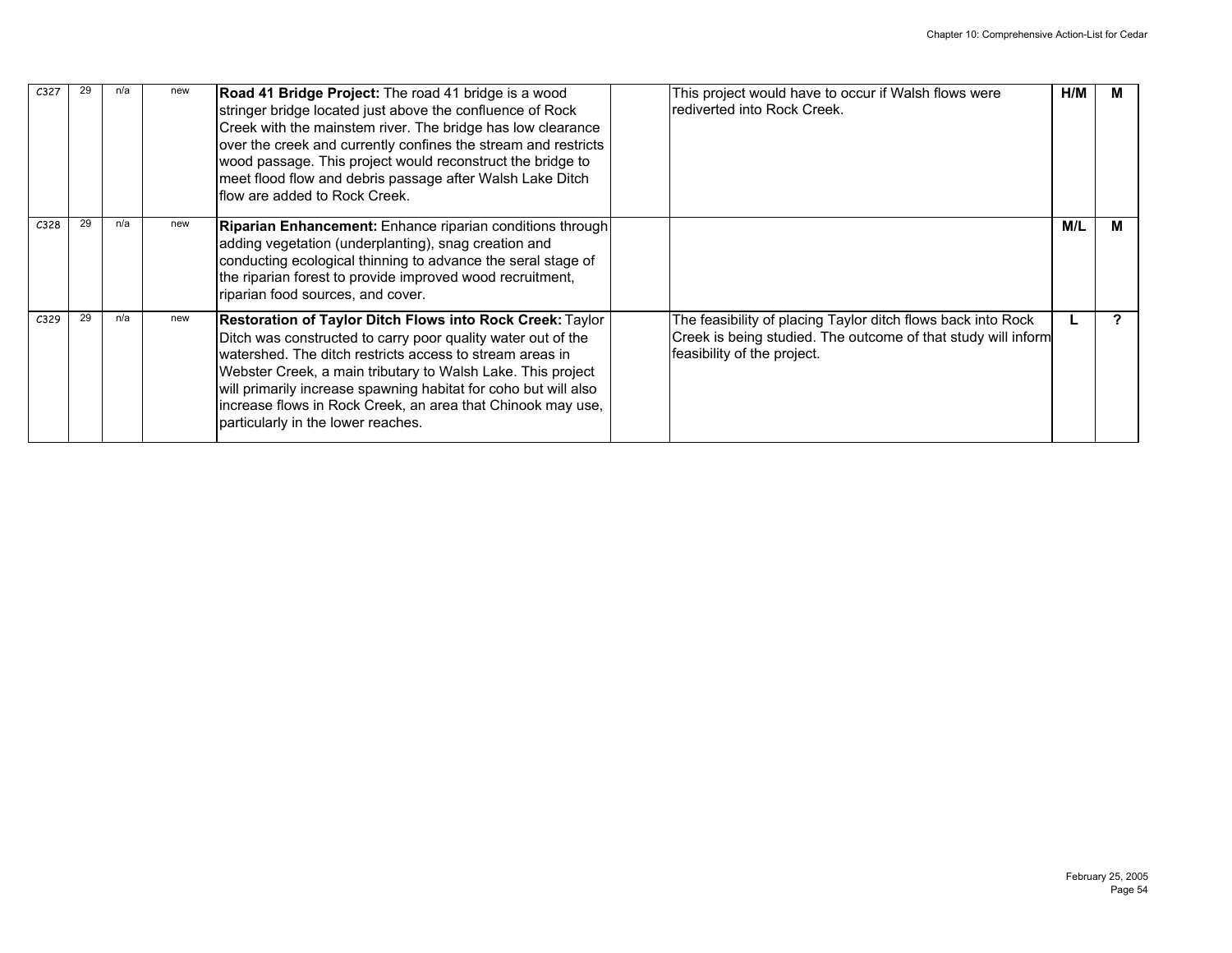## **Preliminary DRAFT Cedar River Tributaries Chinook Population - Tier 2 - Initial Habitat Project List Includes Potential Restoration and Protection Projects by Reach. Taylor/Downs Reaches 2-7**

## **Reach 1: Taylor/Downs Creek from Mouth to Maxwell Rd Crossing (RM 0.4) Restoration**

*Technical Hypothesis: Reduce sedimentation, restore pool habitat by adding LWD, restoring riparian vegetation, and increasing off-channel habitat.*

| Project Reach Reach |               | NTAA # | NTAA Name & Description                                                                                                                       | Fits    |      | Approx. Notes, Key Uncertainties | Benefits Feasib. |         |
|---------------------|---------------|--------|-----------------------------------------------------------------------------------------------------------------------------------------------|---------|------|----------------------------------|------------------|---------|
|                     | Restor.       |        |                                                                                                                                               | w/Tech. | Cost |                                  | to               | H, M, L |
|                     | Benefit       |        |                                                                                                                                               | Hypoth. |      |                                  | Chinook          |         |
|                     | Rank          |        |                                                                                                                                               | (Y/N)   |      |                                  | H, M. L          |         |
| C <sub>330</sub>    | not<br>ranked | new    | <b>Riparian Restoration:</b> Removal of invasive species such<br>as japanese knotweed and replanting with native vegetation<br>land conifers. |         |      |                                  | H/M              |         |
| C <sub>331</sub>    | not<br>ranked | new    | Add Large Woody Debris in Reach 1.                                                                                                            |         |      |                                  |                  |         |

### **Protection**

*Technical Hypothesis: Protect forest cover, riparian cover, LWD, channel connectivity and pools.*

|                  |         |          |    | Project Reach Reach Existing NTAA NTAA Name & Description     | Fits    |      | Approx. Notes, Key Uncertainties | Benefits Feasib. |         |
|------------------|---------|----------|----|---------------------------------------------------------------|---------|------|----------------------------------|------------------|---------|
|                  | Prot.   | Prot.    |    |                                                               | w/Tech. | Cost |                                  | to               | H, M, L |
|                  | Benefit | Priority |    |                                                               | Hypoth. |      |                                  | Chinook          |         |
|                  | Rank    | (Y/N)    |    |                                                               | (Y/N)   |      |                                  | H, M. L          |         |
| C <sub>332</sub> | 1 Of 7  |          | 4h | Mouth of Taylor Creek Reach: Acquire approximately 40         |         |      | Also listed on Cedar Mainstem.   | н                | н       |
|                  |         |          |    | acres of forested riparian floodplain associated with both    |         |      |                                  |                  |         |
|                  |         |          |    | the Cedar mainstem and the lower reach of Taylor Creek.       |         |      |                                  |                  |         |
|                  |         |          |    | The target parcels include approximately 1,000 feet of        |         |      |                                  |                  |         |
|                  |         |          |    | mainstem channel, nearly 1,300 feet of the lowermost reach    |         |      |                                  |                  |         |
|                  |         |          |    | and mouth of Taylor Creek, and one of the largest             |         |      |                                  |                  |         |
|                  |         |          |    | remaining floodplain wetlands adjacent to the mainstem.       |         |      |                                  |                  |         |
|                  |         |          |    | Some of the acquisitions will facilitate future levee removal |         |      |                                  |                  |         |
|                  |         |          |    | and/or modification projects.                                 |         |      |                                  |                  |         |
|                  |         |          |    |                                                               |         |      |                                  |                  |         |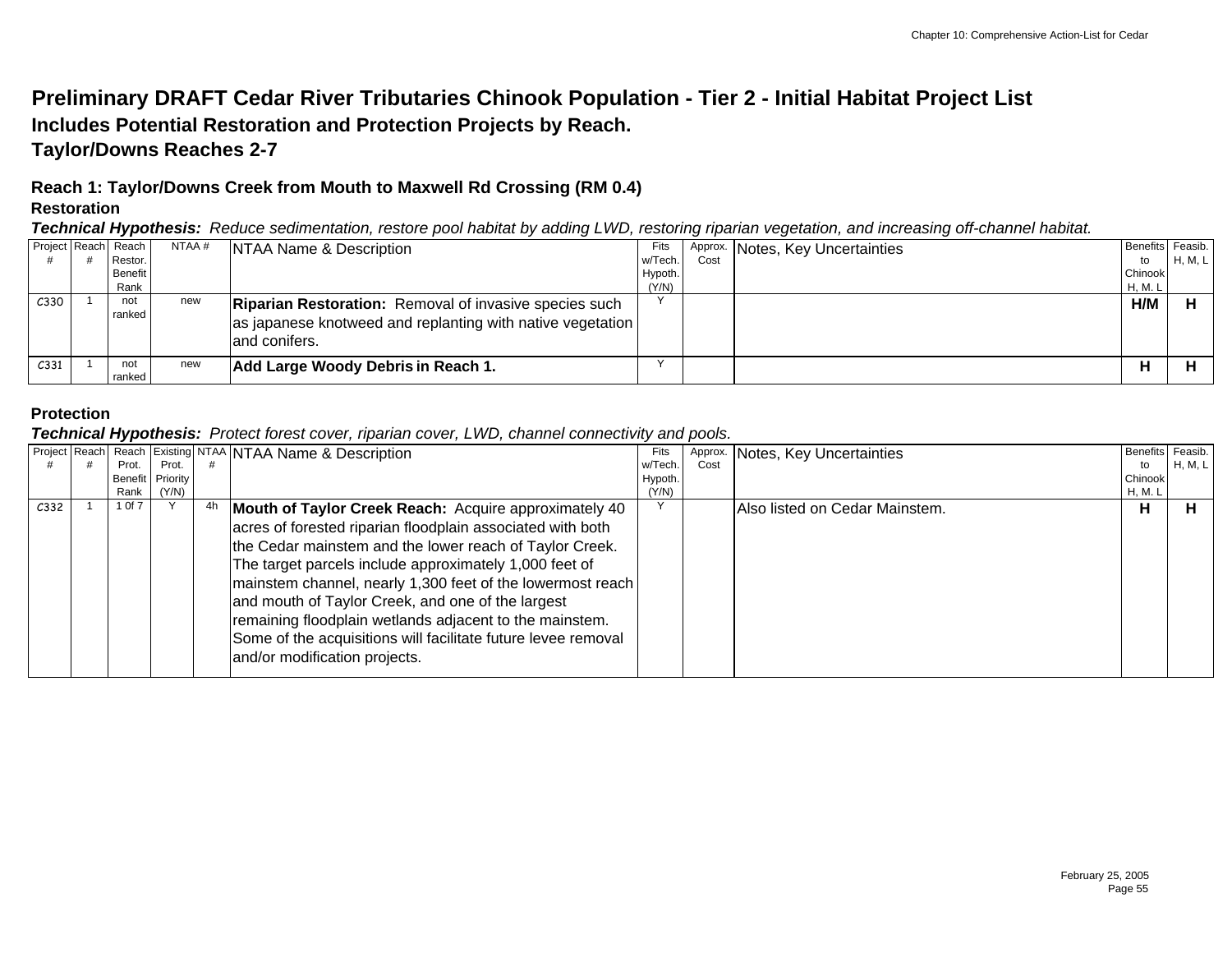## **Reach 2: Taylor/Downs Creek from Maxwell Rd Crossing (RM 0.4) to RM 0.8 (stream leaves ditch alongside Maxwell Rd, lower end of potential restoration project)**

#### **Restoration**

*Technical Hypothesis: Reduce sedimentation and channel confinement; restore pool habitat by adding LWD, restoring riparian vegetation, and increasing*

#### *off-channel habitat.*

|                  | Project Reach Reach<br>Restor. | NTAA # | NTAA Name & Description                                                                                                                                                                                   | Fits<br>w/Tech.  | Cost             | Approx. Notes, Key Uncertainties                                                         | Benefits Feasib.<br>to | H, M, L |
|------------------|--------------------------------|--------|-----------------------------------------------------------------------------------------------------------------------------------------------------------------------------------------------------------|------------------|------------------|------------------------------------------------------------------------------------------|------------------------|---------|
|                  | Benefit<br>Rank                |        |                                                                                                                                                                                                           | Hypoth.<br>(Y/N) |                  |                                                                                          | Chinook<br>H, M. L     |         |
| C333             | not<br>ranked                  | 81     | Lower Taylor Creek Floodplain Restoration: Relocate<br>800 feet of stream away from Maxwell Road, restore<br>floodplain wetlands and off-channel habitat, place LWD and<br>restore riparian vegetation.   |                  | \$1.4<br>million | Planned for construction in 2005. Cost estimate includes<br>acquisition of one property. | н                      |         |
| C <sub>334</sub> | not<br>ranked                  | new    | <b>Riparian Restoration:</b> In lower 20-30% of reach not<br>included in planned floodplain restoration, work with private<br>property owners to remove non-native plants and plant<br>native vegetation. |                  |                  | Willing land owners.                                                                     | M                      |         |

#### **Protection**

#### *Technical Hypothesis: Protect forest cover, riparian cover, LWD, channel connectivity and pools.*

| - -    |       |                  |                                                                                                   |         |         |                          |                             |
|--------|-------|------------------|---------------------------------------------------------------------------------------------------|---------|---------|--------------------------|-----------------------------|
|        |       |                  | Fits                                                                                              | Approx. |         |                          |                             |
| Prot.  | Prot. |                  |                                                                                                   | Cost    |         |                          | H, M, L                     |
|        |       |                  | Hypoth.                                                                                           |         |         |                          |                             |
| Rank   | (Y/N) |                  | (Y/N)                                                                                             |         |         | H. M. L                  |                             |
| 7 of 7 |       |                  |                                                                                                   |         |         |                          |                             |
|        |       | Benefit Priority | Project Reach Reach Existing NTAA NTAA Name & Description<br>No projects identified at this time. |         | w/Tech. | Notes, Key Uncertainties | Benefits Feasib.<br>Chinook |

## **Reach 3: Taylor/Downs Creek from RM 0.8 (creek leaves Maxwell Rd) to RM 0.9**

#### **Restoration**

*Technical Hypothesis: R educe sedimentation, restore pool habitat by adding LWD, restoring riparian vegetation, and increasing off-channel habitat.*

|               | . .            |        |                                      |         | . .  | . .                              |                  |         |
|---------------|----------------|--------|--------------------------------------|---------|------|----------------------------------|------------------|---------|
| Project Reach | Reach          | NTAA # | NTAA Name & Description              | Fits    |      | Approx. Notes, Key Uncertainties | Benefits Feasib. |         |
|               | Restor.        |        |                                      | w/Tech. | Cost |                                  | to               | H, M, L |
|               | <b>Benefit</b> |        |                                      | Hypoth. |      |                                  | Chinook          |         |
|               | Rank           |        |                                      | (Y/N)   |      |                                  | H, M.            |         |
|               | not            |        | No projects identified at this time. |         |      |                                  |                  |         |
|               | ranked         |        |                                      |         |      |                                  |                  |         |

#### **Protection**

#### *Technical Hypothesis: Protect forest cover, riparian cover, LWD, channel connectivity and pools.*

|  |        |                  | Project Reach Reach Existing NTAA NTAA Name & Description | Fits    | Approx. | Notes, Key Uncertainties | Benefits | Feasib.   |
|--|--------|------------------|-----------------------------------------------------------|---------|---------|--------------------------|----------|-----------|
|  | Prot.  | Prot.            |                                                           | w/Tech. | Cos     |                          | to       | <b>NA</b> |
|  |        | Benefit Priority |                                                           | Hypoth. |         |                          | Chinook  |           |
|  | Rank   | (Y/N)            |                                                           | (Y/N)   |         |                          | H, M.    |           |
|  | 6 of 7 |                  | No projects identified at this time.                      |         |         |                          |          |           |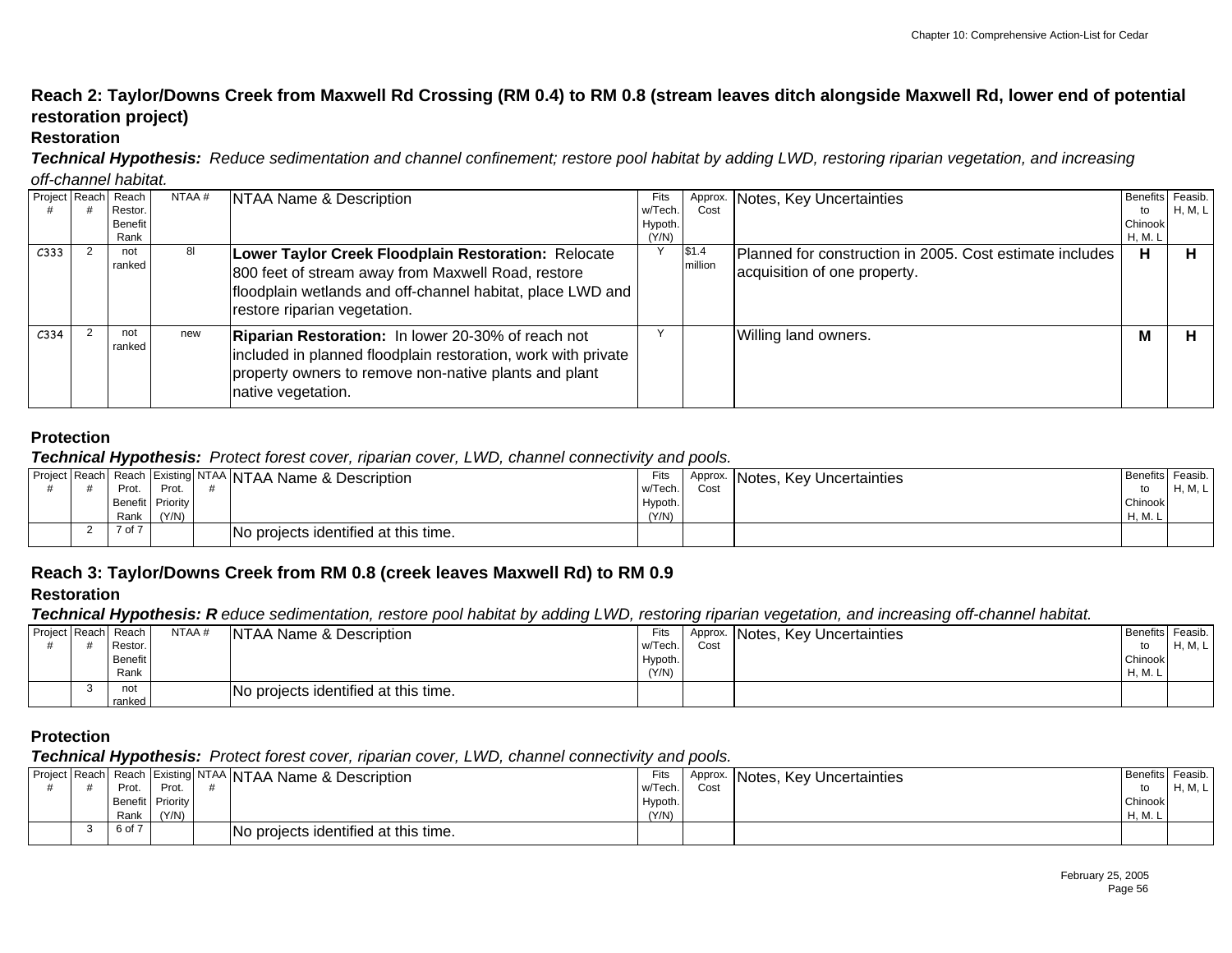## **Reach 4: Taylor/Downs Creek from RM 0.9 to RM 1.0 (upper end of restoration project) Restoration**

#### *Technical Hypothesis: Reduce sedimentation, restore pool habitat by adding LWD, restoring riparian vegetation, and increasing off-channel habitat.*

|                     | - -     |        |                                      |         | . .  |                                  |                  |                 |
|---------------------|---------|--------|--------------------------------------|---------|------|----------------------------------|------------------|-----------------|
| Project Reach Reach |         | NTAA # | NTAA Name & Description              | Fits    |      | Approx. Notes, Key Uncertainties | Benefits Feasib. |                 |
|                     | Restor. |        |                                      | w/Tech. | Cost |                                  | to               | <b>H</b> , M, L |
|                     | Benefit |        |                                      | Hypoth. |      |                                  | Chinook          |                 |
|                     | Rank    |        |                                      | (Y/N)   |      |                                  | H, M. L          |                 |
|                     | not     |        | No projects identified at this time. |         |      |                                  |                  |                 |
|                     | ranked  |        |                                      |         |      |                                  |                  |                 |

#### **Protection**

#### *Technical Hypothesis: Protect forest cover, riparian cover, LWD, channel connectivity and pools.*

|  |        |                  | Project Reach Reach Existing NTAA NTAA Name & Description | Fits    | Approx. | Notes, Key Uncertainties | Benefits Feasib. |         |
|--|--------|------------------|-----------------------------------------------------------|---------|---------|--------------------------|------------------|---------|
|  | Prot.  | Prot.            |                                                           | w/Tech. | Cost    |                          |                  | H, M, L |
|  |        | Benefit Priority |                                                           | Hypoth. |         |                          | Chinook          |         |
|  | Rank   | (Y/N)            |                                                           | (Y/N)   |         |                          | H, M. L          |         |
|  | 2 of 7 |                  | No projects identified at this time.                      |         |         |                          |                  |         |

#### **Reach 5: Taylor/Downs Creek from (RM 1.0) to RM 1.4 (Hwy. 18, bottom of ravine); End of Chinook Distribution. Restoration**

#### *Technical Hypothesis: Reduce sedimentation, restore pool habitat by adding LWD, restoring riparian vegetation, and increasing off-channel habitat.*

| Project Reach Reach |         | NTAA# | NTAA Name & Description                                  | Fits    |      | Approx. Notes, Key Uncertainties            | Benefits Feasib. |         |
|---------------------|---------|-------|----------------------------------------------------------|---------|------|---------------------------------------------|------------------|---------|
|                     | Restor. |       |                                                          | w/Tech. | Cost |                                             | to               | H, M, L |
|                     | Benefit |       |                                                          | Hypoth. |      |                                             | Chinook          |         |
|                     | Rank    |       |                                                          | (Y/N)   |      |                                             | H, M. L          |         |
| C335                | not     | new   | <b>Add Large Woody Debris:</b> Add large woody debris in |         |      | WDOT doing work on Hwy. 18 upstream - maybe | M/L              |         |
|                     | ranked  |       | Reach 5.                                                 |         |      | potential source of funds.                  |                  |         |
|                     |         |       |                                                          |         |      |                                             |                  |         |

### **Protection**

#### *Technical Hypothesis: Protect forest cover, riparian cover, LWD, channel connectivity and pools.*

|  | - -              |       |                                                           |         |      |                                  |                  |         |
|--|------------------|-------|-----------------------------------------------------------|---------|------|----------------------------------|------------------|---------|
|  |                  |       | Project Reach Reach Existing NTAA NTAA Name & Description | Fits    |      | Approx. Notes, Key Uncertainties | Benefits Feasib. |         |
|  | Prot.            | Prot. |                                                           | w/Tech. | Cost |                                  | to               | H, M, L |
|  | Benefit Priority |       |                                                           | Hypoth. |      |                                  | Chinook          |         |
|  | Rank             | (Y/N) |                                                           | (Y/N)   |      |                                  | H, M.            |         |
|  | 5 of 7           |       | No projects identified at this time.                      |         |      |                                  |                  |         |
|  |                  |       |                                                           |         |      |                                  |                  |         |

### **Reach 6: Taylor/Downs Creek from RM 1.4 to top of ravine (RM 1.9).**

#### **Restoration**

*Technical Hypothesis: Reduce sedimentation, restore pool habitat by adding LWD, restoring riparian vegetation, and increasing off-channel habitat.*

| Project Reach Reach |         | NTAA# | NTAA Name & Description | Fits    | Approx. | Notes, Key Uncertainties | <b>Benefits</b> | Feasib.            |
|---------------------|---------|-------|-------------------------|---------|---------|--------------------------|-----------------|--------------------|
|                     | Restor. |       |                         | w/Tech. | Cost    |                          | to              | $\blacksquare$<br> |
|                     | Benefit |       |                         | Hypoth. |         |                          | Chinook         |                    |
|                     | Rank    |       |                         | (Y/N)   |         |                          | H. M.           |                    |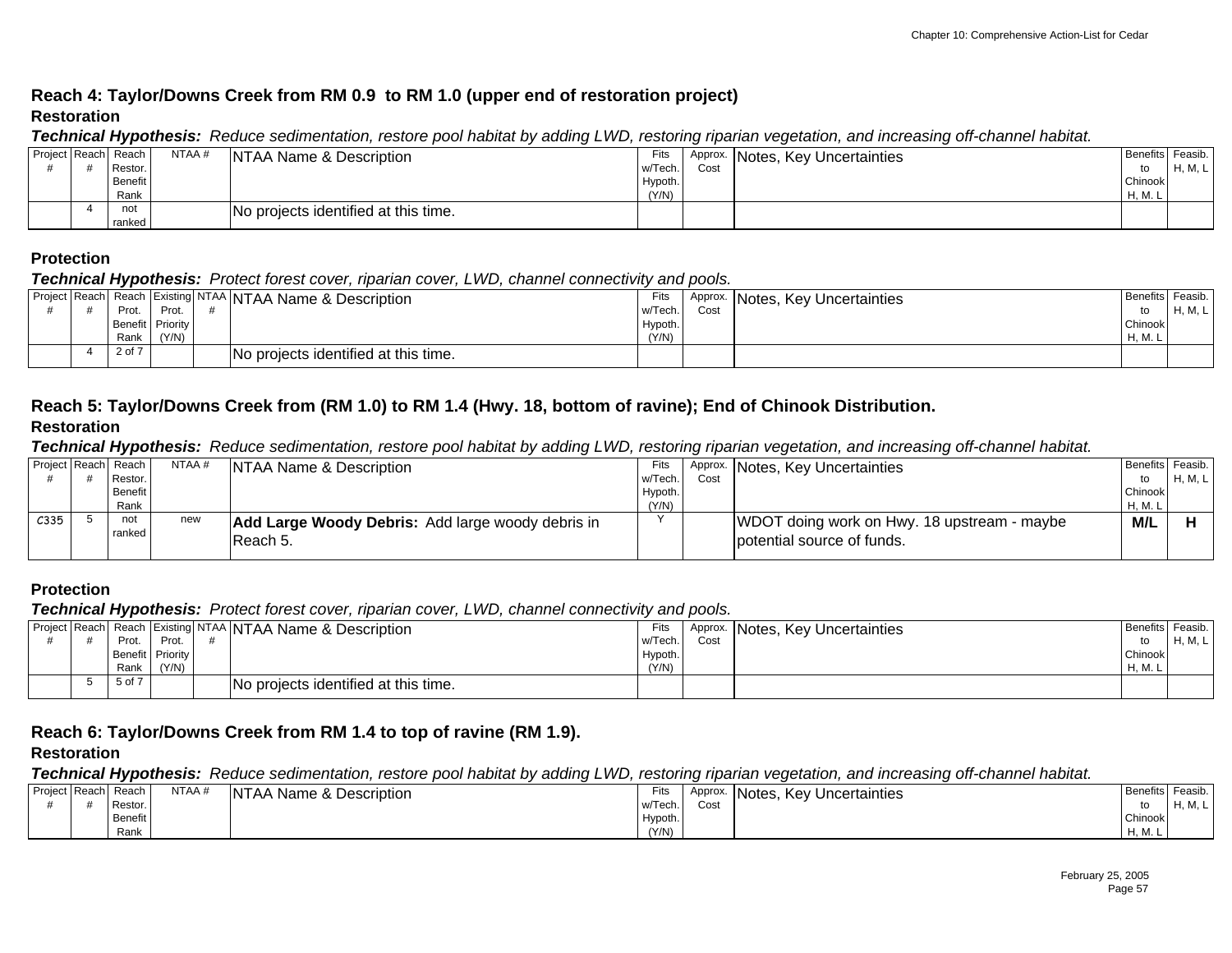| C <sub>336</sub> | not<br>ranked   | new | <b>Add Large Woody Debris:</b> Add large woody debris in<br>IReach 6. |  | Chinook now have access above Highway 18.                                                                 |   |  |
|------------------|-----------------|-----|-----------------------------------------------------------------------|--|-----------------------------------------------------------------------------------------------------------|---|--|
| C <sub>337</sub> | not<br>ranked l | new | <b>Protect and Restore Riparian Vegetation in Reach 6.</b>            |  | There are pastures in reach, would be good to not have<br>pastures encroach further into riparian buffer. | M |  |

*Technical Hypothesis: Protect forest cover, riparian cover, LWD, channel connectivity and pools.*

|  |        |                  | Project Reach Reach Existing NTAA NTAA Name & Description | Fits    |      | Approx. Notes, Key Uncertainties | Benefits Feasib. |         |
|--|--------|------------------|-----------------------------------------------------------|---------|------|----------------------------------|------------------|---------|
|  | Prot.  | Prot.            |                                                           | w/Tech. | Cost |                                  | to               | H, M, L |
|  |        | Benefit Priority |                                                           | Hypoth. |      |                                  | Chinook          |         |
|  | Rank   | (Y/N)            |                                                           | (Y/N)   |      |                                  | H. M. I          |         |
|  | 3 of 7 |                  | No projects identified at this time.                      |         |      |                                  |                  |         |
|  |        |                  |                                                           |         |      |                                  |                  |         |

## **Reach 7: Taylor/Downs Creek from RM 1.9 to RM 3.4 (upper extent of coho distribution; assumed at 258th St - King County Fish Dist Map) Restoration**

*Technical Hypothesis: Reduce sedimentation, restore pool habitat by adding LWD, restoring riparian vegetation, and increasing off-channel habitat.*

| Project Reach | Reach          | NTAA $#$ | NTAA Name & Description                                  | Fits    |      | Approx. Notes, Key Uncertainties | Benefits Feasib. |         |
|---------------|----------------|----------|----------------------------------------------------------|---------|------|----------------------------------|------------------|---------|
|               | Restor.        |          |                                                          | w/Tech. | Cost |                                  | to               | H, M, L |
|               | <b>Benefit</b> |          |                                                          | Hypoth. |      |                                  | Chinook          |         |
|               | Rank           |          |                                                          | (Y/N)   |      |                                  | H, M. L          |         |
| C338          | not<br>ranked  | new      | Taylor Creek Golf Course: Investigate whether or not     |         |      |                                  |                  |         |
|               |                |          | there are any water quality problems associated with     |         |      |                                  |                  |         |
|               |                |          | management of the golf course and work with golf course  |         |      |                                  |                  |         |
|               |                |          | owners to implement additional Best Management Practices |         |      |                                  |                  |         |
|               |                |          | lif necessary.                                           |         |      |                                  |                  |         |
|               |                |          |                                                          |         |      |                                  |                  |         |

## **Protection**

*Technical Hypothesis: Protect forest cover, riparian cover, LWD, channel connectivity and pools.*

|  | - -    |                  |                                                           |         |      |                                  |              |         |
|--|--------|------------------|-----------------------------------------------------------|---------|------|----------------------------------|--------------|---------|
|  |        |                  | Project Reach Reach Existing NTAA NTAA Name & Description | Fits    |      | Approx. Notes, Key Uncertainties | I Benefits I | Feasib. |
|  | Prot.  | Prot             |                                                           | w/Tech. | Cost |                                  | to           | H, M, L |
|  |        | Benefit Priority |                                                           | Hypoth. |      |                                  | Chinook      |         |
|  | Rank   | (Y/N)            |                                                           | (Y/N)   |      |                                  | H, M.        |         |
|  | 4 of 7 |                  | No projects identified at this time.                      |         |      |                                  |              |         |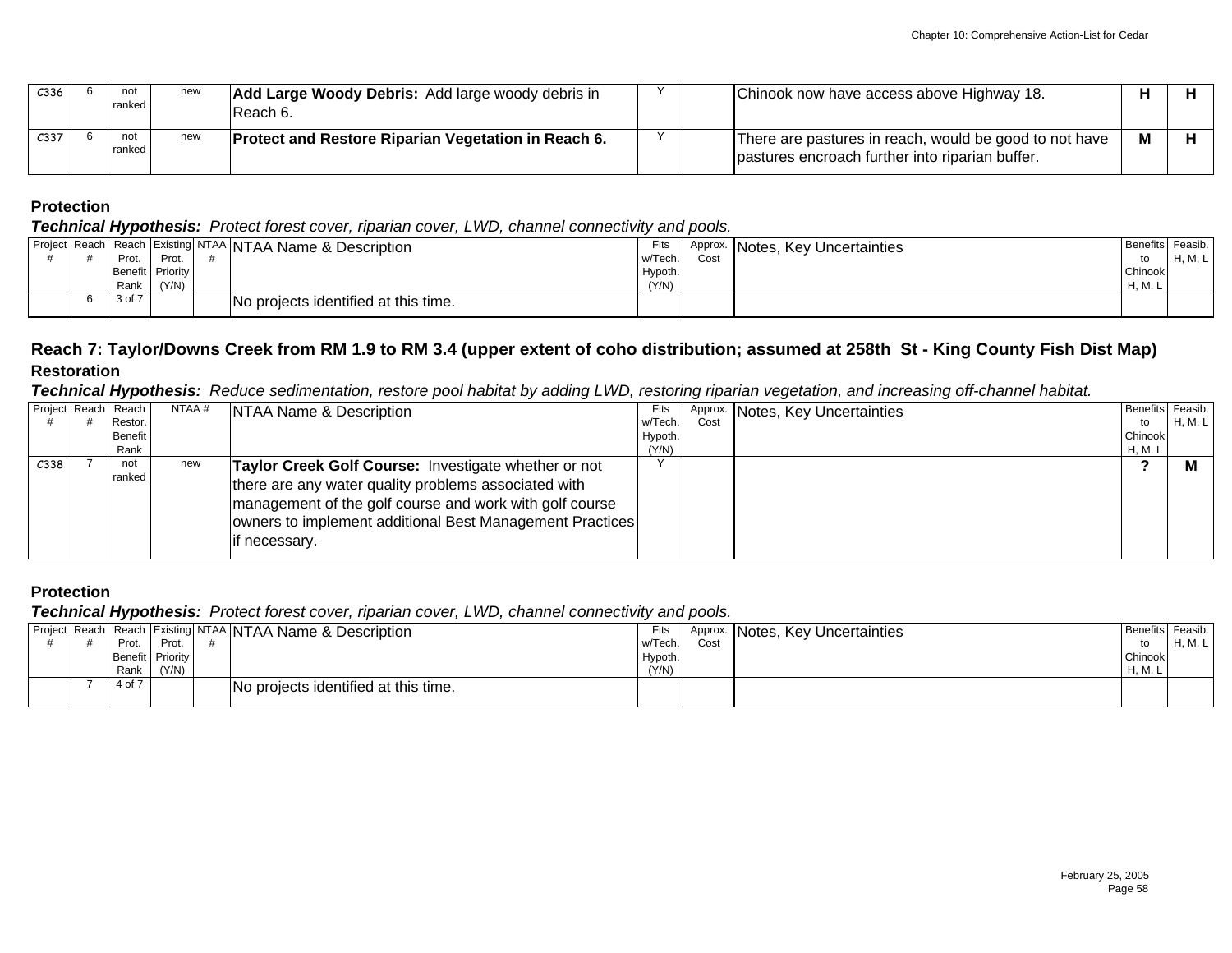## **Preliminary DRAFT Cedar River Tributaries Chinook Population - Tier 2 - Initial Habitat Project List Includes Potential Restoration and Protection Projects by Reach. Walsh Ditch Reaches 1-8**

**WRIA 8 Technical Recommendation:** The WRIA 8 Technical Committee recommends that the benefits of re-directing Walsh Ditch back into Upper Rock Creek versus keeping it at it's current location be studied. Walsh Ditch was not evaluated in its current location pending such a study and because there is no "template condition" to compare to the stream's existing habitat conditions. The benefits of re-directing the stream to its original watershed could be analyzed during treatment phase of EDT.

**PLEASE NOTE: Following potential site-specific projects are actions that could be taken to improve Walsh Ditch for Chinook if it remains in its current location.**

## **Reach 1: Walsh Ditch from mouth to RM 0.2 (bottom of ravine)**

#### **Restoration**

#### *Technical Hypothesis:*

|      | Project Reach Reach | NTAA # | NTAA Name & Description                                                                                                                                                                                                                 | Fits    |      | Approx. Notes, Key Uncertainties                                                                 | Benefits Feasib. |         |
|------|---------------------|--------|-----------------------------------------------------------------------------------------------------------------------------------------------------------------------------------------------------------------------------------------|---------|------|--------------------------------------------------------------------------------------------------|------------------|---------|
|      | Restor.             |        |                                                                                                                                                                                                                                         | w/Tech. | Cost |                                                                                                  | to               | H, M, L |
|      | Benefit             |        |                                                                                                                                                                                                                                         | Hypoth. |      |                                                                                                  | Chinook          |         |
|      | Rank                |        |                                                                                                                                                                                                                                         | (Y/N)   |      |                                                                                                  | H, M. L          |         |
| C353 | not<br>ranked       | new    | <b>Riparian Restoration and Conifer Underplanting: Lower</b><br>Walsh suffered heavy tree loss during 2004 windstorm.<br>Replant with conifers and maintain riparian area to prevent<br>invasion by non-native, invasive plant species. |         |      | LWD is not needed in reach due to past restoration<br>project to add LWD and the 2004 windstorm. |                  |         |

#### **Protection**

#### *Technical Hypothesis:*

|  |        |                  | Project Reach Reach Existing NTAA NTAA Name & Description | Fits    | Approx. | Notes, Key Uncertainties | Benefits Feasib. |         |
|--|--------|------------------|-----------------------------------------------------------|---------|---------|--------------------------|------------------|---------|
|  | Prot.  | Prot.            |                                                           | w/Tech. | Cost    |                          |                  | H, M, L |
|  |        | Benefit Priority |                                                           | Hypoth. |         |                          | Chinook          |         |
|  | Rank   | (Y/N)            |                                                           | (Y/N)   |         |                          | H, M. L          |         |
|  | not    |                  | No projects identified at this time.                      |         |         |                          |                  |         |
|  | ranked |                  |                                                           |         |         |                          |                  |         |

## **Reach 2: Walsh Ditch from RM 0.2 to RM 0.6 (seasonal barrier, top of ravine); End Chinook Distribution**

#### **Restoration**

|                  | Project Reach Reach | NTAA # | <b>NTAA Name &amp; Description</b>                           | Fits    |      | Approx. Notes, Key Uncertainties                   | Benefits Feasib. |         |
|------------------|---------------------|--------|--------------------------------------------------------------|---------|------|----------------------------------------------------|------------------|---------|
|                  | Restor.             |        |                                                              | w/Tech. | Cost |                                                    | to               | H, M, L |
|                  | Benefit             |        |                                                              | Hypoth. |      |                                                    | Chinook          |         |
|                  | Rank                |        |                                                              | (Y/N)   |      |                                                    | H, M. L          |         |
| C <sub>354</sub> | not                 | new    | <b>Riparian Restoration and Conifer Underplanting: Lower</b> |         |      | LWD is not needed in reach due to past restoration | н                |         |
|                  | ranked              |        | Walsh suffered heavy tree loss during 2004 windstorm.        |         |      | project to add LWD and the 2004 windstorm.         |                  |         |
|                  |                     |        | Replant with conifers and maintain riparian area to prevent  |         |      |                                                    |                  |         |
|                  |                     |        | invasion by non-native, invasive plant species.              |         |      |                                                    |                  |         |
|                  |                     |        |                                                              |         |      |                                                    |                  |         |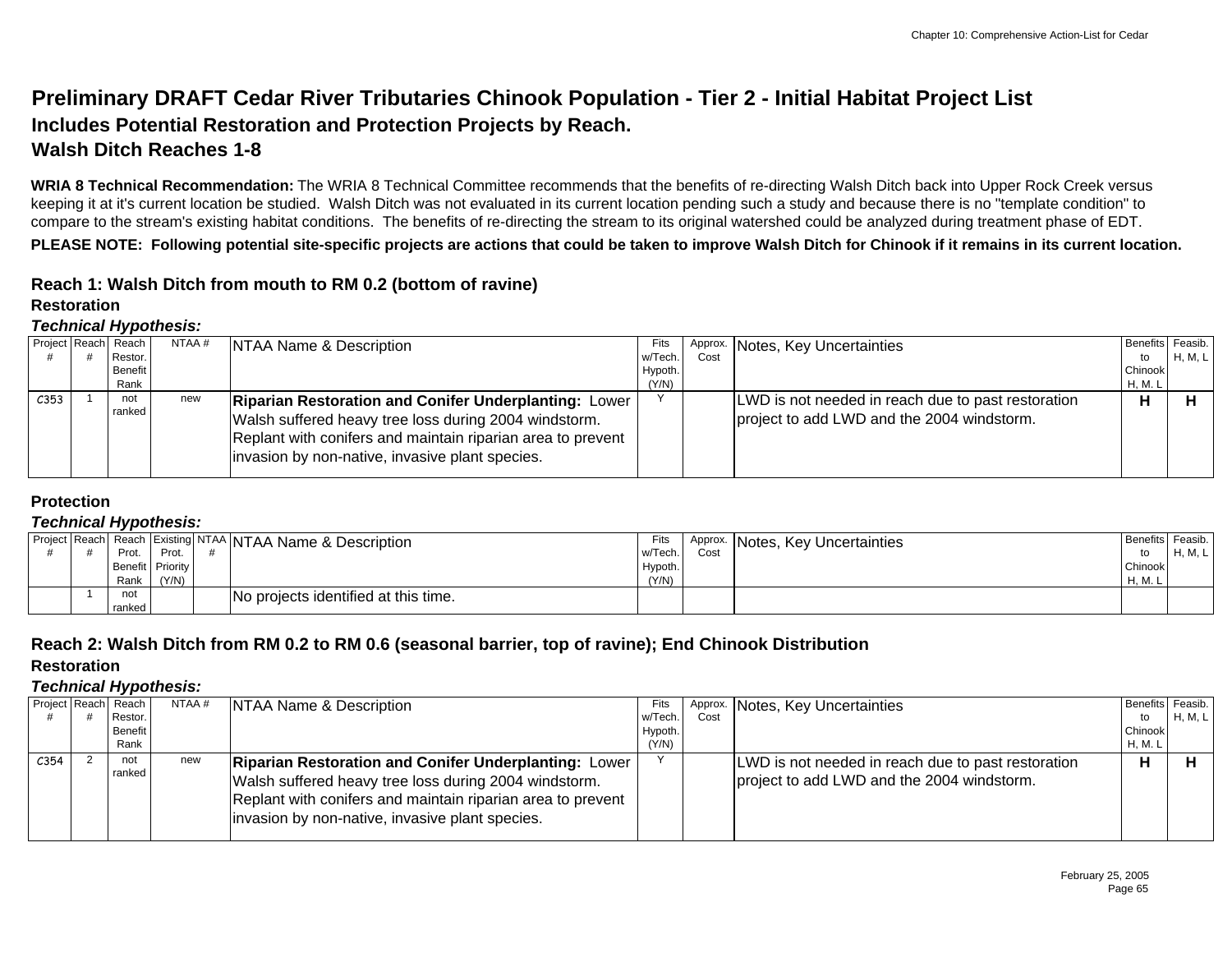#### *Technical Hypothesis:*

|  | . .                      |       |                                                           |                  |     |                                  |                        |         |
|--|--------------------------|-------|-----------------------------------------------------------|------------------|-----|----------------------------------|------------------------|---------|
|  | Prot.                    | Prot. | Project Reach Reach Existing NTAA NTAA Name & Description | Fits<br>w/Tech.  | Cos | Approx. Notes, Key Uncertainties | Benefits Feasib.<br>to | H, M, L |
|  | Benefit Priority<br>Rank | 'Y/N  |                                                           | Hypoth.<br>(Y/N) |     |                                  | Chinook<br>H, M.       |         |
|  | not<br>ranked            |       | No projects identified at this time.                      |                  |     |                                  |                        |         |

## **Reach 3: Walsh Ditch from RM 0.6 (seasonal barrier) to RM 1.1 (SPU Watershed Boundary, 276th Ave SE)**

## **Restoration**

#### *Technical Hypothesis:*

|      | Project Reach Reach | NTAA# | NTAA Name & Description                                                                                                                                                                                                                     | Fits    |      | Approx. Notes, Key Uncertainties                                | Benefits Feasib. |         |
|------|---------------------|-------|---------------------------------------------------------------------------------------------------------------------------------------------------------------------------------------------------------------------------------------------|---------|------|-----------------------------------------------------------------|------------------|---------|
|      | Restor.             |       |                                                                                                                                                                                                                                             | w/Tech. | Cost |                                                                 | to               | H, M, L |
|      | <b>Benefit</b>      |       |                                                                                                                                                                                                                                             | Hypoth. |      |                                                                 | Chinook          |         |
|      | Rank                |       |                                                                                                                                                                                                                                             | (Y/N)   |      |                                                                 | H, M. L          |         |
| C355 | not                 | new   | Improve Fish Passage: Improve Chinook passage over                                                                                                                                                                                          |         |      | Concern raised that Reach 3 is ditched and unlikely to          | M/L              |         |
|      | ranked              |       | velocity barrier in ravine.                                                                                                                                                                                                                 |         |      | be used by large-bodied Chinook.                                |                  |         |
| C356 | not<br>ranked       | new   | <b>Protect Riparian Corridor in Reach 3:</b> Work with private<br>property owners in reach to protect riparian corridor and<br>forest cover in reach through acquisition, conservation<br>easements, education and farmplans for livestock. |         |      | Most of Walsh is in protective ownership except for<br>Reach 3. | H/M              | H/M     |

## **Protection**

### *Technical Hypothesis:*

|  | - -                     |       |                                                           |         |         |                          |                  |         |
|--|-------------------------|-------|-----------------------------------------------------------|---------|---------|--------------------------|------------------|---------|
|  |                         |       | Project Reach Reach Existing NTAA NTAA Name & Description | Fits    | Approx. | Notes, Key Uncertainties | Benefits Feasib. |         |
|  | Prot.                   | Prot. |                                                           | w/Tech. | Cost    |                          | to               | H, M, L |
|  | <b>Benefit Priority</b> |       |                                                           | Hypoth. |         |                          | Chinook          |         |
|  | Rank                    | (Y/N) |                                                           | (Y/N)   |         |                          | H, M. L          |         |
|  | not                     |       | No projects identified at this time.                      |         |         |                          |                  |         |
|  | ranked                  |       |                                                           |         |         |                          |                  |         |

## **Reach 4: Walsh Ditch from RM 1.1 (SPU Watershed Boundary) to RM 1.6 (lower end of "natural" reach)**

## **Restoration**

| Project Reach Reach |         | NTAA # | NTAA Name & Description              | Fits    |      | Approx. Notes, Key Uncertainties | Benefits Feasib. |         |
|---------------------|---------|--------|--------------------------------------|---------|------|----------------------------------|------------------|---------|
|                     | Restor. |        |                                      | w/Tech. | Cost |                                  | to               | H, M, L |
|                     | Benefit |        |                                      | Hypoth. |      |                                  | Chinook          |         |
|                     | Rank    |        |                                      | (Y/N)   |      |                                  | H, M. L          |         |
|                     | not     |        | No projects identified at this time. |         |      |                                  |                  |         |
|                     | ranked  |        |                                      |         |      |                                  |                  |         |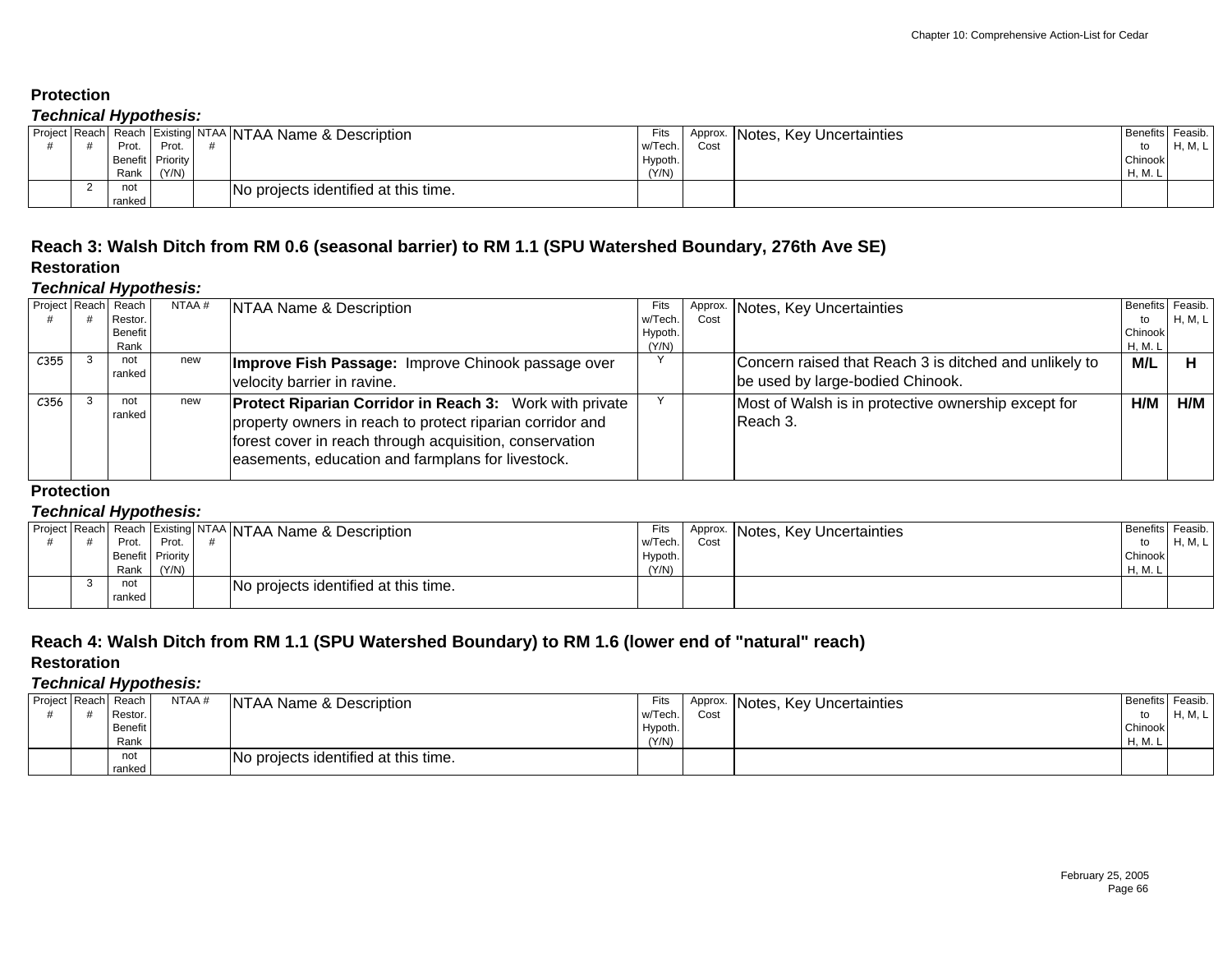#### *Technical Hypothesis:*

|  | . .<br>Prot.    | Prot.                    | Project Reach Reach Existing NTAA NTAA Name & Description | Fits<br>w/Tech.  | Approx.<br>Cost | <b>Notes, Key Uncertainties</b> | Benefits Feasib.<br>to | H, M, L |
|--|-----------------|--------------------------|-----------------------------------------------------------|------------------|-----------------|---------------------------------|------------------------|---------|
|  | Benefit<br>Rank | <b>Priority</b><br>(Y/N) |                                                           | Hypoth.<br>(Y/N) |                 |                                 | Chinook<br>H, M.       |         |
|  | not<br>ranked   |                          | No projects identified at this time.                      |                  |                 |                                 |                        |         |

#### **Reach 5: Walsh Ditch from RM 1.6 (lower end of "natural" reach) to RM 2.1 (upstream end of "natural" reach) Restoration**

#### *Technical Hypothesis:*

|                     | . .                    |        |                                      |                  |      |                                  |                       |                    |
|---------------------|------------------------|--------|--------------------------------------|------------------|------|----------------------------------|-----------------------|--------------------|
| Project Reach Reach | Restor.                | NTAA # | NTAA Name & Description              | Fits<br>w/Tech.  | Cost | Approx. Notes, Key Uncertainties | <b>Benefits</b><br>to | Feasib.<br>H, M, L |
|                     | <b>Benefit</b><br>Rank |        |                                      | Hypoth.<br>(Y/N) |      |                                  | Chinook<br>H, M. L    |                    |
|                     | not<br>ranked          |        | No projects identified at this time. |                  |      |                                  |                       |                    |

## **Protection**

### *Technical Hypothesis:*

|  |        |                  | Project Reach Reach Existing NTAA NTAA Name & Description | Fits    | Approx. | Notes, Key Uncertainties | <b>Benefits</b> | Feasib. |
|--|--------|------------------|-----------------------------------------------------------|---------|---------|--------------------------|-----------------|---------|
|  | Prot.  | Prot.            |                                                           | w/Tech. | Cost    |                          |                 | 'M, ∟   |
|  |        | Benefit Priority |                                                           | Hypoth. |         |                          | Chinook         |         |
|  | Rank   | (Y/N)            |                                                           | (Y/N)   |         |                          | H, M. L         |         |
|  | not    |                  | INo projects identified at this time.                     |         |         |                          |                 |         |
|  | ranked |                  |                                                           |         |         |                          |                 |         |

## **Reach 6: Walsh Ditch from RM 2.1 (upstream end of "natural" reach) to 40/18 Rd Junction (RM 3.8)**

### **Restoration**

#### *Technical Hypothesis:*

| Project Reach Reach | Restor.         | NTAA # | NTAA Name & Description              | Fits<br>w/Tech.  | Cost | Approx. Notes, Key Uncertainties | <b>Benefits Feasib</b><br>to | $H$ M |
|---------------------|-----------------|--------|--------------------------------------|------------------|------|----------------------------------|------------------------------|-------|
|                     | Benefit<br>Rank |        |                                      | Hypoth.<br>(Y/N) |      |                                  | Chinook<br>H, M. L           |       |
|                     | not<br>ranked   |        | No projects identified at this time. |                  |      |                                  |                              |       |

### **Protection**

| Project Reach |        |                  | Jun Reach Existing NTAA NTAA Name & Description | Fits    |      | Approx. Notes, Key Uncertainties | Benefits | Feasib. |
|---------------|--------|------------------|-------------------------------------------------|---------|------|----------------------------------|----------|---------|
|               | Prot   | Prot             |                                                 | w/Tech. | Cost |                                  | to       | H, M, L |
|               |        | Benefit Priority |                                                 | Hypoth. |      |                                  | Chinook  |         |
|               | Rank   | (Y/N)            |                                                 | (Y/N)   |      |                                  | H, M.    |         |
|               | not    |                  | No projects identified at this time.            |         |      |                                  |          |         |
|               | ranked |                  |                                                 |         |      |                                  |          |         |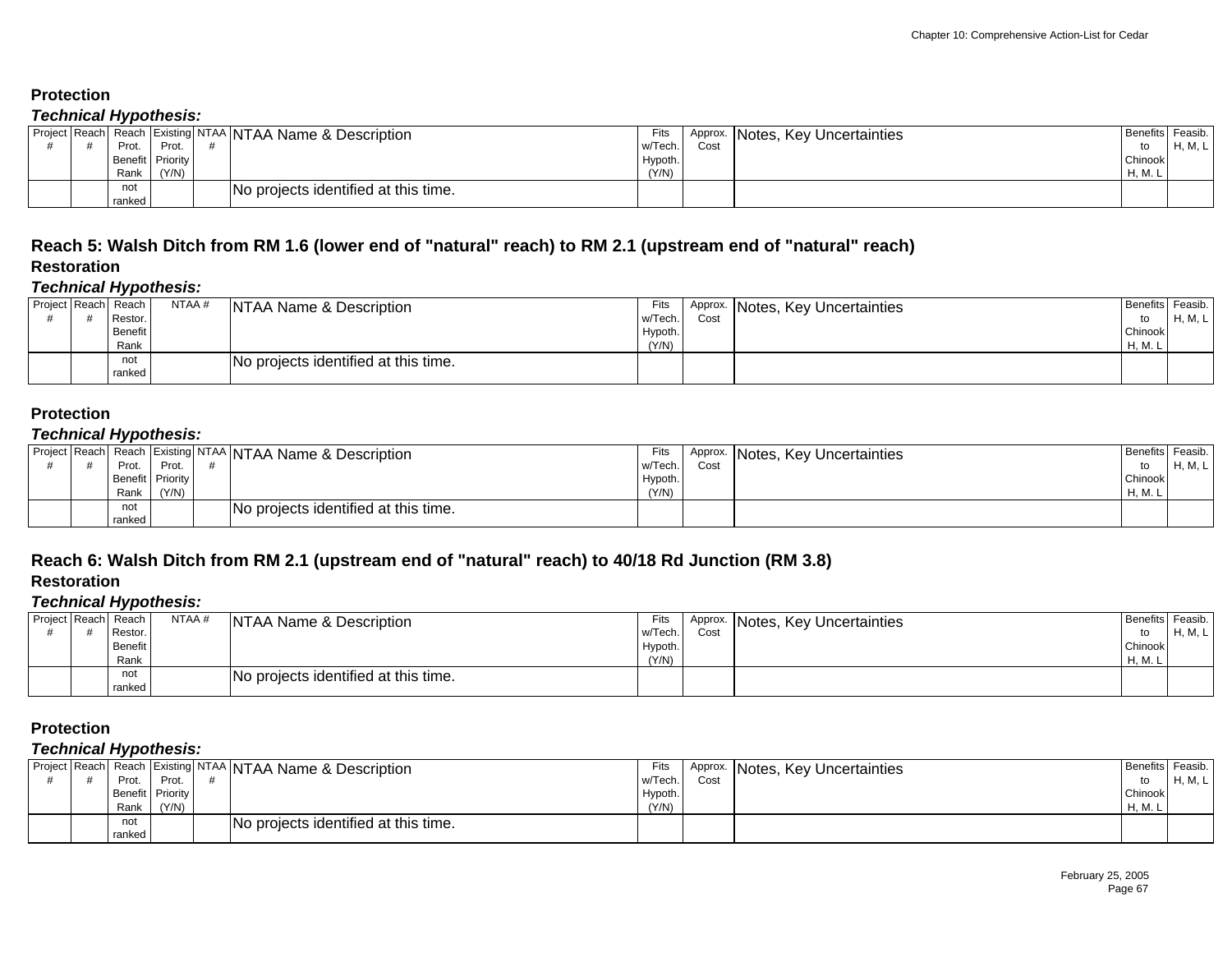## **Reach 7: Walsh Ditch from 40/18 Rd Junction (RM 3.8) to Walsh Lake outlet (RM 4.1) Restoration**

## *Technical Hypothesis:*

|                     | - -     |       |                                      |                            |     |                          |          |                  |
|---------------------|---------|-------|--------------------------------------|----------------------------|-----|--------------------------|----------|------------------|
| Project Reach Reach | Restor. | NTAA# | <b>NTAA Name &amp; Description</b>   | Fits with Approx.<br>Tech. | Cos | Notes, Key Uncertainties | Benefits | Feasib.<br>'M, ∟ |
|                     |         |       |                                      |                            |     |                          |          |                  |
|                     | Benefit |       |                                      | Hypoth.                    |     |                          | Chinook  |                  |
|                     | Rank    |       |                                      | (Y/N)                      |     |                          | H, M. L  |                  |
|                     | not     |       | No projects identified at this time. |                            |     |                          |          |                  |
|                     | ranked  |       |                                      |                            |     |                          |          |                  |

### **Protection**

#### *Technical Hypothesis:*

|  | . .    |                  |                                                               |         |      |                                  |              |         |
|--|--------|------------------|---------------------------------------------------------------|---------|------|----------------------------------|--------------|---------|
|  |        |                  | Project Reach Reach   Existing NTAA   NTAA Name & Description | Fits    |      | Approx. Notes, Key Uncertainties | I Benefits I | Feasib. |
|  | Prot.  | Prot             |                                                               | w/Tech. | Cost |                                  | to           | H, M, L |
|  |        | Benefit Priority |                                                               | Hypoth. |      |                                  | Chinook      |         |
|  | Rank   | (Y/N)            |                                                               | (Y/N)   |      |                                  | H, M.        |         |
|  | not    |                  | No projects identified at this time.                          |         |      |                                  |              |         |
|  | ranked |                  |                                                               |         |      |                                  |              |         |

#### **Reach 8: Walsh Lake**

#### **Restoration**

#### *Technical Hypothesis:*

| Project Reach Reach | Restor.                | NTAA # | NTAA Name & Description              | Fits<br>w/Tech.  | Cost | Approx. Notes, Key Uncertainties | Benefits Feasib.       | H, M, L |
|---------------------|------------------------|--------|--------------------------------------|------------------|------|----------------------------------|------------------------|---------|
|                     | <b>Benefit</b><br>Rank |        |                                      | Hypoth.<br>(Y/N) |      |                                  | to<br>Chinook<br>H, M. |         |
|                     | not<br>ranked          |        | No projects identified at this time. |                  |      |                                  |                        |         |

#### **Protection**

| Project Reach |                  |       | an Reach Existing NTAA NTAA Name & Description | Fits    | Approx. | Notes, Key Uncertainties | I Benefits Feasib. |            |
|---------------|------------------|-------|------------------------------------------------|---------|---------|--------------------------|--------------------|------------|
|               | Prot.            | Prot. |                                                | w/Tech. | Cost    |                          | to                 | <b>HMI</b> |
|               | Benefit Priority |       |                                                | Hypoth. |         |                          | Chinook            |            |
|               | Rank             | (Y/N) |                                                | (Y/N)   |         |                          | H, M. L            |            |
|               | not              |       | INo projects identified at this time.          |         |         |                          |                    |            |
|               | ranked           |       |                                                |         |         |                          |                    |            |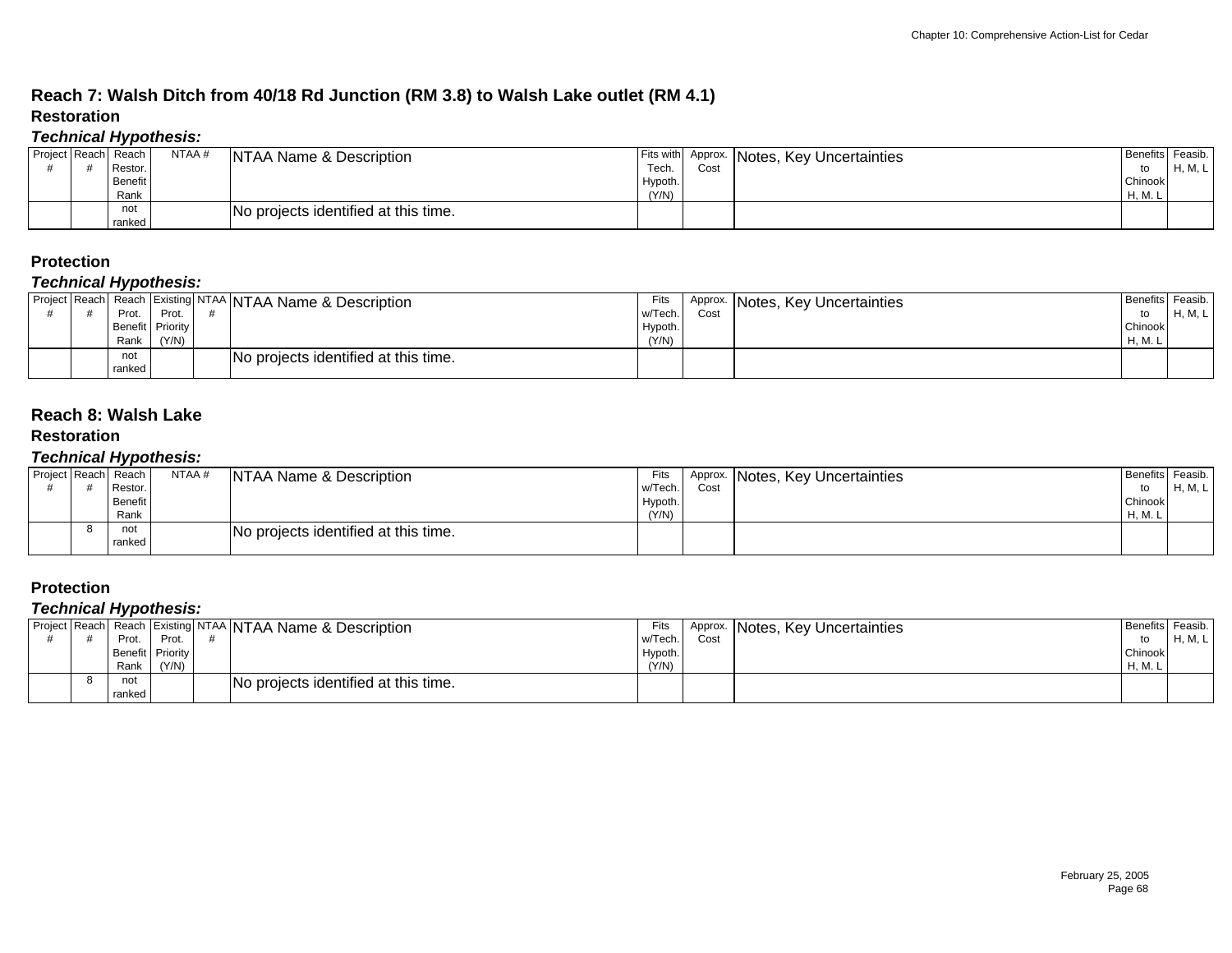## **Preliminary DRAFT Cedar River Tributaries Chinook Population - Tier 2 - Initial Habitat Project List Includes Potential Restoration and Protection Projects by Reach. Peterson Creek Reach 1**

## **Reach 1: Peterson Creek from mouth to RM 0.5 (beginning of ravine)**

#### **Restoration**

*Technical Hypothesis: Reduce sedimentation, restore pool habitat by adding LWD and restoring riparian vegetation.*

|      | Project Reach Reach<br>Restor.<br>Benefit<br>Rank | NTAA# | NTAA Name & Description                                                                                                                                                                                                                                 | Fits<br>w/Tech.<br>Hypoth.<br>(Y/N) | Cost | Approx. Notes, Key Uncertainties | Benefits Feasib.<br>to<br>Chinook<br>H, M. L | H, M, L |
|------|---------------------------------------------------|-------|---------------------------------------------------------------------------------------------------------------------------------------------------------------------------------------------------------------------------------------------------------|-------------------------------------|------|----------------------------------|----------------------------------------------|---------|
| C339 | 1 of 1                                            | new   | Add Large Woody Debris: Identify opportunities to add<br>large woody debris in Reach 1 in order to trap sediment and<br>increase pool habitat. Explore whether or not LWD might<br>be used to increase fish passage at the mouth of Peterson<br>ICreek. | $\checkmark$                        |      |                                  | н                                            | н       |
| C340 | l of 1                                            | new   | <b>Riparian Restoration:</b> Explore options to increase LWD<br>recruitment in reach. Thinning may help to increase growth<br>of existing trees and conifer underplanting might be<br>appropriate.                                                      | $\checkmark$                        |      |                                  | н                                            | Н       |

## **Protection**

#### *Technical Hypothesis: Protect forest cover, riparian cover, channel connectivity, LWD, pools.*

|  |        |                  | Project Reach Reach   Existing NTAA   NTAA Name & Description | Fits    | Approx. | [Motes, Key Uncertainties] |         | <b>Benefits Feasibilit</b> |
|--|--------|------------------|---------------------------------------------------------------|---------|---------|----------------------------|---------|----------------------------|
|  | Prot.  | Prot.            |                                                               | w/Tech. | Cos     |                            | to      | v H, M, L                  |
|  |        | Benefit Priority |                                                               | Hypoth. |         |                            | Chinook |                            |
|  | Rank   | (Y/N)            |                                                               | (Y/N)   |         |                            | H. M. L |                            |
|  | 1 of 1 |                  | No projects identified at this time.                          |         |         |                            |         |                            |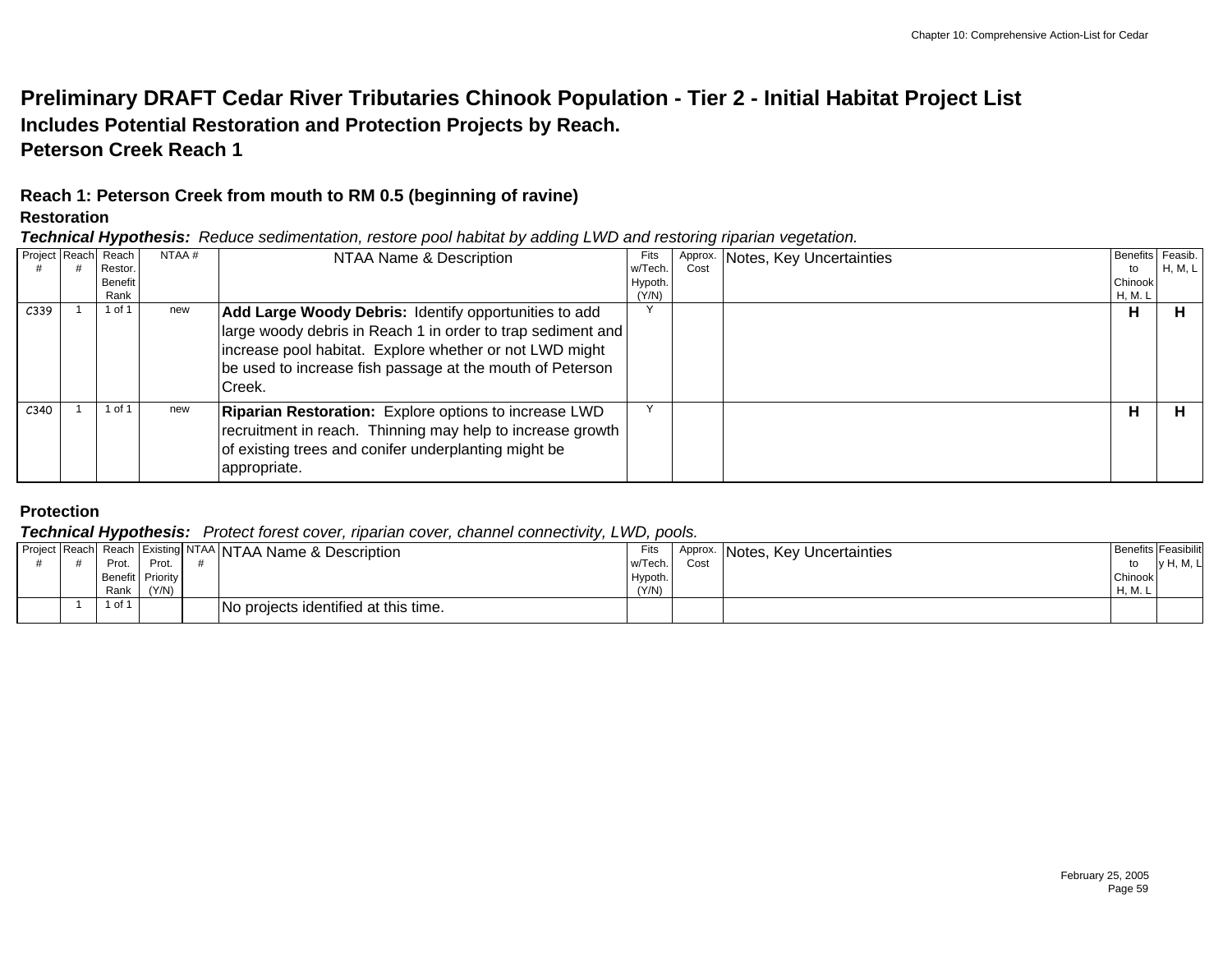## **Preliminary DRAFT Cedar River Tributaries Chinook Population - Tier 2 - Initial Habitat Project List Includes Potential Restoration and Protection Projects by Reach. Rock Creek Reaches 1-5,6-14**

# **Reach 1: Rock Creek from mouth to foot bridge over creek (RM 0.06).**

### **Restoration**

*Technical Hypothesis: Reduce channel confinement, remove bank hardening in Reach 1; restore seasonal low flows, add LWD, restore riparian vegetation* 

*to increase pools.*

| Project Reach    | Reach          | NTAA# | NTAA Name & Description                                                                                                                                                                                                                                                                                                           | Fits    | Approx. | Notes, Key Uncertainties                                                                                                                                                                                                                                                                                                                                                                                                              | <b>Benefits</b> | Feasib. |
|------------------|----------------|-------|-----------------------------------------------------------------------------------------------------------------------------------------------------------------------------------------------------------------------------------------------------------------------------------------------------------------------------------|---------|---------|---------------------------------------------------------------------------------------------------------------------------------------------------------------------------------------------------------------------------------------------------------------------------------------------------------------------------------------------------------------------------------------------------------------------------------------|-----------------|---------|
|                  | Restor         |       |                                                                                                                                                                                                                                                                                                                                   | w/Tech  | Cost    |                                                                                                                                                                                                                                                                                                                                                                                                                                       | to              | H, M, L |
|                  | <b>Benefit</b> |       |                                                                                                                                                                                                                                                                                                                                   | Hypoth. |         |                                                                                                                                                                                                                                                                                                                                                                                                                                       | Chinook         |         |
|                  | Rank           |       |                                                                                                                                                                                                                                                                                                                                   | (Y/N)   |         |                                                                                                                                                                                                                                                                                                                                                                                                                                       | <b>H, M. L</b>  |         |
| C341             | 1 of 6         | new   | Floodplain Restoration Near Mouth: Buyout house on                                                                                                                                                                                                                                                                                | Υ       |         |                                                                                                                                                                                                                                                                                                                                                                                                                                       | H/M             | H/M     |
|                  |                |       | right bank, remove bank hardening, add LWD and restore                                                                                                                                                                                                                                                                            |         |         |                                                                                                                                                                                                                                                                                                                                                                                                                                       |                 |         |
|                  |                |       | riparian vegetation (remove non-native plants and replant                                                                                                                                                                                                                                                                         |         |         |                                                                                                                                                                                                                                                                                                                                                                                                                                       |                 |         |
|                  |                |       | with native vegetation).                                                                                                                                                                                                                                                                                                          |         |         |                                                                                                                                                                                                                                                                                                                                                                                                                                       |                 |         |
| C <sub>342</sub> | l of 6         | new   | Study Feasibility of Increasing Off-channel Habitat in<br>Reach 1: Study whether or not it is feasible to increase off-<br>channel habitat in Reach 1 without harming existing<br>wetland, hydrology in creek. Re-examine connecting<br>wetland on left side of lower Rock Creek to the creek to<br>increase off-channel habitat. |         |         | Left bank in reach is steeper. Will be less feasible to<br>increase off-channel habitat on left side. There is high<br>quality riparian habitat in reach now. Should avoid<br>harming it. Concern project to connect left bank wetland<br>in Reach 1 could de-water mouth of Rock Creek; need to<br>study how project would affect the hydrology of the<br>wetland and Rock Creek. If done, benefit would be for<br>juvenile rearing. |                 | п       |
| C343             | l of 6         | new   | Fish Access at Mouth: Explore improving fish passage at<br>the mouth of Rock Creek.                                                                                                                                                                                                                                               |         |         | Might be able to be done with LWD installation. Concern<br>expressed about engineered solution. Need .8 feet of<br>depth, so may not be feasible to achieve that depth.                                                                                                                                                                                                                                                               | н               | M/L     |

## **Protection**

*Technical Hypothesis: Protect seasonal flows, forest cover, riparian cover, pools, LWD and channel connectivity.* 

|  | - -              |       | Project Reach Reach Existing NTAA NTAA Name & Description | Fits    | Approx. | INotes, Key Uncertainties | Benefits Feasib. |            |
|--|------------------|-------|-----------------------------------------------------------|---------|---------|---------------------------|------------------|------------|
|  | Prot.            | Prot. |                                                           | w/Tech. | Cost    |                           |                  | $H$ M<br>. |
|  | Benefit Priority |       |                                                           | Hypoth. |         |                           | Chinook          |            |
|  | Rank             | (Y/N) |                                                           | (Y/N)   |         |                           | H, M. L          |            |
|  |                  |       | No projects identified at this time.                      |         |         |                           |                  |            |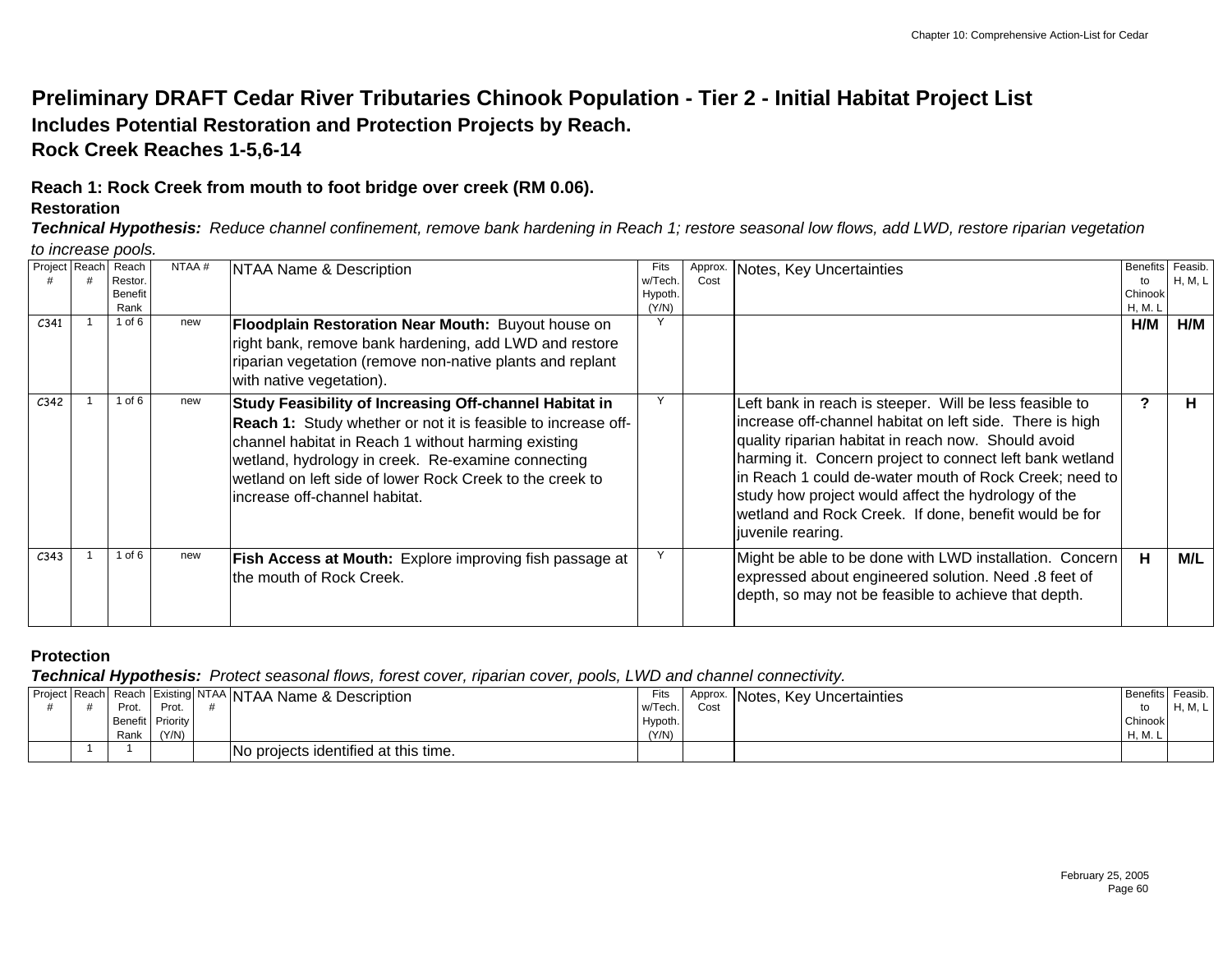## **Reach 2: Rock Creek from foot bridge at RM 0.06 to box culvert under SE 248th St (@ RM 0.15) Restoration**

|                     | . .            |       |                                                                                                                                                                                                        |         |      |                                                                                                                                                                                                                                                      |                  |                |
|---------------------|----------------|-------|--------------------------------------------------------------------------------------------------------------------------------------------------------------------------------------------------------|---------|------|------------------------------------------------------------------------------------------------------------------------------------------------------------------------------------------------------------------------------------------------------|------------------|----------------|
| Project Reach Reach |                | NTAA# | NTAA Name & Description                                                                                                                                                                                | Fits    |      | Approx. Notes, Key Uncertainties                                                                                                                                                                                                                     | Benefits Feasib. |                |
|                     | Restor.        |       |                                                                                                                                                                                                        | w/Tech. | Cost |                                                                                                                                                                                                                                                      | to               | <b>H, M, L</b> |
|                     | <b>Benefit</b> |       |                                                                                                                                                                                                        | Hypoth. |      |                                                                                                                                                                                                                                                      | Chinook          |                |
|                     | Rank           |       |                                                                                                                                                                                                        | (Y/N)   |      |                                                                                                                                                                                                                                                      | H, M. L          |                |
| C <sub>344</sub>    | $2$ of $6$     | new   | Remove Bank Hardening: Remove bank hardening on                                                                                                                                                        |         |      | There are houses on right bank in reach.                                                                                                                                                                                                             | H/M              |                |
|                     |                |       | right bank in Reach 2.                                                                                                                                                                                 |         |      |                                                                                                                                                                                                                                                      |                  |                |
| C <sub>345</sub>    | $2$ of $6$     | new   | <b>Study Feasibility of Increasing Off-Channel Habitat:</b><br>Study whether or not is feasible to increase off-channel<br>habitat in Reach 2 without harming existing wetland,<br>hydrology in creek. |         |      | Left bank in reach is steeper. Will be less feasible to<br>increase off-channel habitat on left side. There is high<br>quality riparian habitat in reach now. Should avoid<br>harming it. Feasibility to do study is high, less so to do<br>project. |                  |                |

*Technical Hypothesis: Restore seasonal low flows, add LWD, restore riparian vegetation to increase pools.*

## **Protection**

#### *Technical Hypothesis: Protect seasonal flows, forest cover, riparian cover, pools, LWD and channel connectivity.*

|  | - -     |             | Project Reach Reach Existing NTAA NTAA Name & Description | Fits    | Approx. | Key l<br>Notes.<br>' Uncertainties | Benefits   Feasib. |            |
|--|---------|-------------|-----------------------------------------------------------|---------|---------|------------------------------------|--------------------|------------|
|  | Prot.   | Dro:<br>ΊΟι |                                                           | w/Tech. | Cost    |                                    |                    | <b>H M</b> |
|  | Benefit | Priority    |                                                           | Hypoth. |         |                                    | Chinook            |            |
|  | Rank    | (Y/N)       |                                                           | (Y/N)   |         |                                    | H, M, L            |            |
|  |         |             | No projects identified at this time.                      |         |         |                                    |                    |            |

## **Reach 3**: **Rock Creek from SE 248th St Culvert (RM 0.15) to culvert under Cedar River Pipeline (RM 0.27) Restoration**

#### *Technical Hypothesis: Restore seasonal low flows, add LWD, restore riparian vegetation to increase pools.*

|                  | Project Reach Reach         | NTAA# | NTAA Name & Description                                                                                                                                                                                         | Fits    | Approx. | Notes, Key Uncertainties                                                                                                                                                                                                | <b>Benefits</b> | Feasib. |
|------------------|-----------------------------|-------|-----------------------------------------------------------------------------------------------------------------------------------------------------------------------------------------------------------------|---------|---------|-------------------------------------------------------------------------------------------------------------------------------------------------------------------------------------------------------------------------|-----------------|---------|
|                  | Restor.                     |       |                                                                                                                                                                                                                 | w/Tech  | Cost    |                                                                                                                                                                                                                         | to              | H, M, L |
|                  | <b>Benefit</b>              |       |                                                                                                                                                                                                                 | Hypoth. |         |                                                                                                                                                                                                                         | Chinook         |         |
|                  | Rank                        |       |                                                                                                                                                                                                                 | (Y/N)   |         |                                                                                                                                                                                                                         | H, M. L         |         |
| C346             | 4 of 6<br>(tied<br>with 4B) | new   | Improve Fish Passage Under Cedar River Pipeline:<br>Evaluate whether or not culvert under Cedar River pipeline<br>is a partial barrier to fish passage and if found to be a<br>problem, implement improvements. |         |         | City owns the land upstream. Study being done by City<br>of Seattle to evaluate the culvert under the Cedar River<br>Pipeline and recommend alternative solutions if found to<br>be a barrier to fish passage.          | H/M             |         |
| C <sub>347</sub> | 4 of 6<br>(tied<br>with 4B) | new   | Restore Riparian Vegetation: Many large conifers lost in<br>Reach 3 in 2004 windstorm. Replant conifers. Control<br>invasive plant species.                                                                     |         |         | Landowner willingness uncertain. Should consult with<br>forester to determine need for planting versus relying on<br>existing young trees or natural seeding from remaining<br>trees. There is a lot of LWD in Reach 3. | н               |         |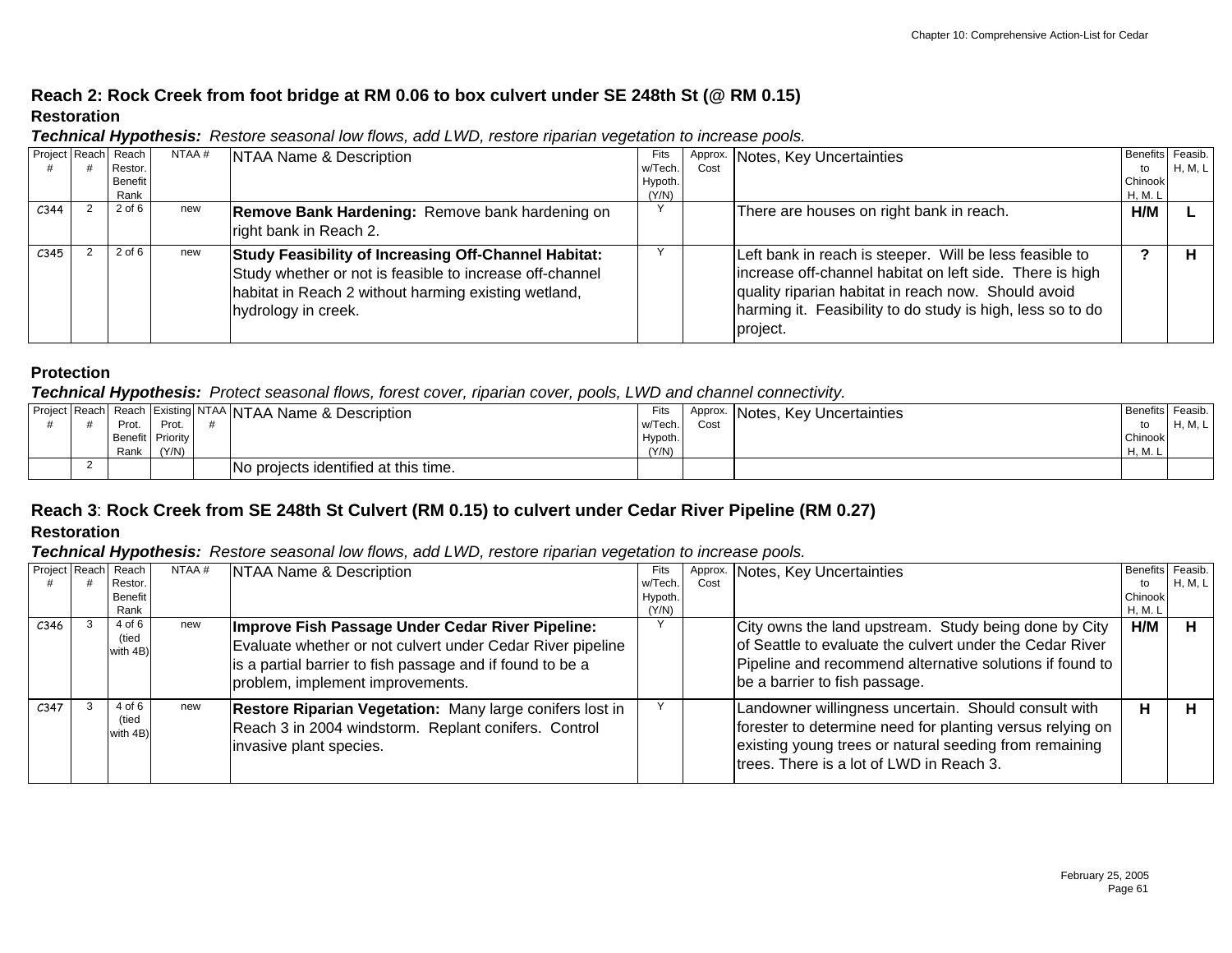*Technical Hypothesis: Protect seasonal flows, forest cover, riparian cover, pools, LWD and channel connectivity.* 

|  | - -   |                  |                                                           |         |      |                                  |                  |         |
|--|-------|------------------|-----------------------------------------------------------|---------|------|----------------------------------|------------------|---------|
|  |       |                  | Project Reach Reach Existing NTAA NTAA Name & Description | Fits    |      | Approx. Notes, Key Uncertainties | Benefits Feasib. |         |
|  | Prot. | Prot.            |                                                           | w/Tech. | Cost |                                  | to               | H, M, L |
|  |       | Benefit Priority |                                                           | Hypoth. |      |                                  | Chinook          |         |
|  | Rank  | (Y/N)            |                                                           | (Y/N)   |      |                                  | H, M, L          |         |
|  |       |                  | No projects identified at this time.                      |         |      |                                  |                  |         |

## **Reach 4A: Rock Creek from culvert under Cedar River Pipeline (RM 0.27) to RM 0.32**

#### **Restoration**

*Technical Hypothesis: Restore seasonal low flows, add LWD, restore riparian vegetation to increase pools.*

| Project Reach Reach<br>NTAA #<br><b>NTAA Name &amp; Description</b><br>Fits<br>Approx. Notes, Key Uncertainties | Benefits Feasib.          |
|-----------------------------------------------------------------------------------------------------------------|---------------------------|
|                                                                                                                 |                           |
| w/Tech.<br>Restor.<br>Cost                                                                                      | $H$ M I<br>to<br>11,101,1 |
| <b>Benefit</b><br>Hypoth.                                                                                       | Chinook                   |
| (Y/N)<br>Rank                                                                                                   | H, M. L                   |
| 3 of 6<br>4A<br>No projects identified at this time.                                                            |                           |

### **Protection**

#### *Technical Hypothesis: Protect seasonal flows, forest cover, riparian cover, pools, LWD and channel connectivity.*

|      |                  |       | Project Reach Reach Existing NTAA NTAA Name & Description      | Fits    |      | Approx. Notes, Key Uncertainties | Benefits Feasib. |         |
|------|------------------|-------|----------------------------------------------------------------|---------|------|----------------------------------|------------------|---------|
|      | Prot.            | Prot. |                                                                | w/Tech. | Cost |                                  | to               | H, M, L |
|      | Benefit Priority |       |                                                                | Hypoth. |      |                                  | Chinook          |         |
|      | Rank             | (Y/N) |                                                                | (Y/N)   |      |                                  | H, M. L          |         |
| C348 | not              |       | new <b>Protect Rock Creek Natural Area:</b> Work with adjacent |         |      | Covers Reaches 4-8.              | M/L              |         |
|      | ranked,          |       | landowners to decrease encroachment into Rock Creek            |         |      |                                  |                  |         |
|      |                  |       |                                                                |         |      |                                  |                  |         |
|      |                  |       | Natural Area and increase stewardship. Consider fencing        |         |      |                                  |                  |         |
|      |                  |       | INatural Area to reduce encroachment.                          |         |      |                                  |                  |         |
|      |                  |       |                                                                |         |      |                                  |                  |         |

### **Reach 4B: Rock Creek from RM 0.32 to RM 0.43**

### **Restoration**

#### *Technical Hypothesis: Restore seasonal low flows, add LWD, restore riparian vegetation to increase pools.*

|    | . .                 |        |                                      |         |      |                                  |                  |         |
|----|---------------------|--------|--------------------------------------|---------|------|----------------------------------|------------------|---------|
|    | Project Reach Reach | NTAA # | NTAA Name & Description              | Fits    |      | Approx. Notes, Key Uncertainties | Benefits Feasib. |         |
|    | Restor.             |        |                                      | w/Tech. | Cost |                                  | to               | H, M, L |
|    | Benefit             |        |                                      | Hypoth. |      |                                  | Chinook          |         |
|    | Rank                |        |                                      | (Y/N)   |      |                                  | H, M. L          |         |
| 4B | 4 of 6              |        | No projects identified at this time. |         |      |                                  |                  |         |
|    | (tied               |        |                                      |         |      |                                  |                  |         |
|    | with 3)             |        |                                      |         |      |                                  |                  |         |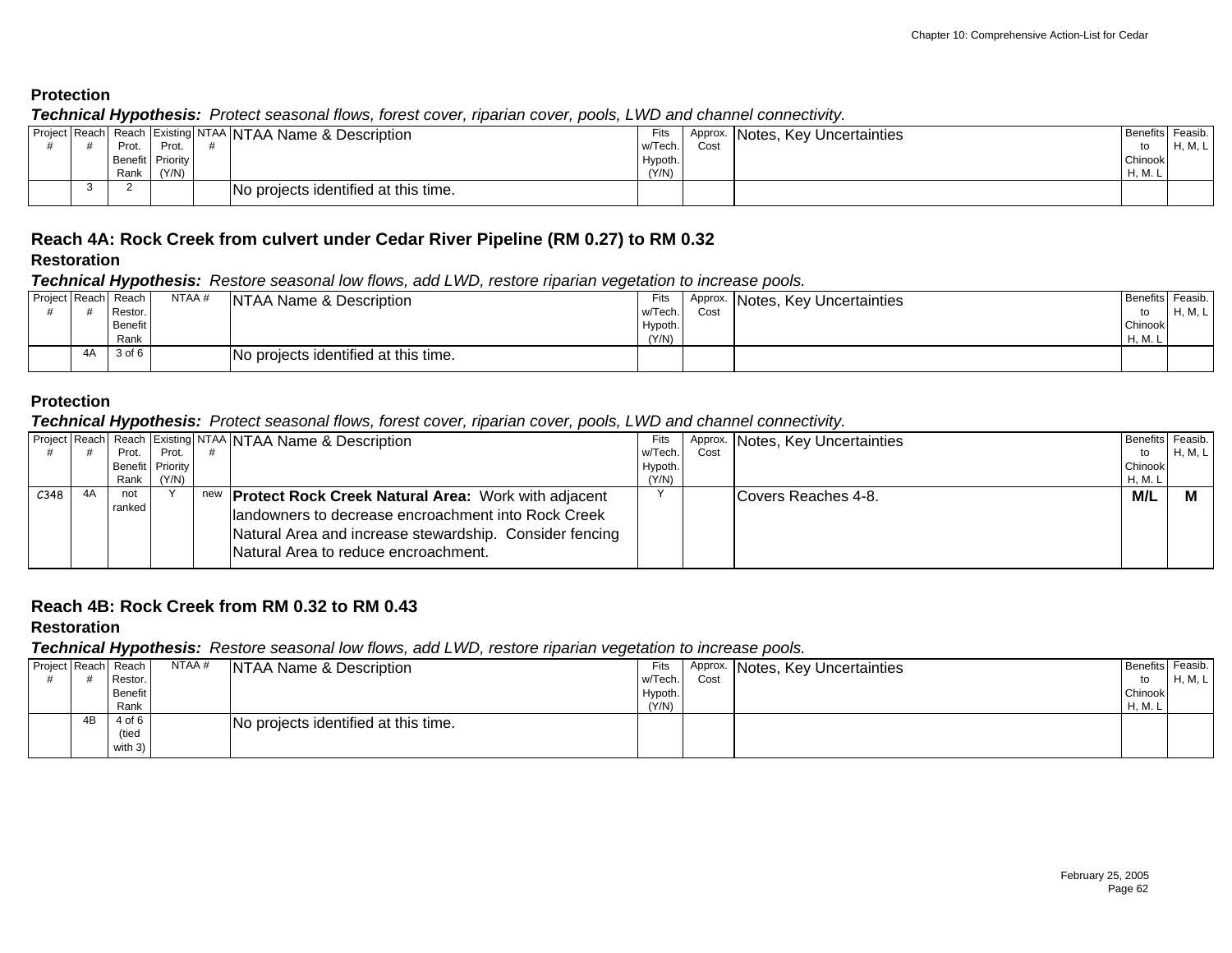*Technical Hypothesis: Protect seasonal flows, forest cover, riparian cover, pools, LWD and channel connectivity.* 

| Project   Reach   Reach   Existing   NTAA   NTAA Name & Description |         | Benefits Feasib. |
|---------------------------------------------------------------------|---------|------------------|
|                                                                     | to      | H, M, L          |
|                                                                     | Chinook |                  |
|                                                                     | H, M. L |                  |
| C <sub>349</sub>                                                    | M/L     |                  |
|                                                                     |         |                  |
|                                                                     |         |                  |
|                                                                     |         |                  |
|                                                                     |         |                  |
|                                                                     |         |                  |

# **Reach 5: Rock Creek from RM 0.43 to RM 0.65 (upper extent Chinook)**

### **Restoration**

### *Technical Hypothesis: Restore seasonal low flows, add LWD, restore riparian vegetation to increase pools.*

| Project Reach Reach | Restor.         | NTAA # | NTAA Name & Description              | Fits<br>w/Tech.  | Approx.<br>Cost | INotes, Key Uncertainties | Benefits Feasib.<br>to | $H$ M I<br>. |
|---------------------|-----------------|--------|--------------------------------------|------------------|-----------------|---------------------------|------------------------|--------------|
|                     | Benefit<br>Rank |        |                                      | Hypoth.<br>(Y/N) |                 |                           | Chinook<br>H, M. L     |              |
|                     | 5 of 6          |        | No projects identified at this time. |                  |                 |                           |                        |              |

## **Protection**

### *Technical Hypothesis: Protect seasonal flows, forest cover, riparian cover, pools, LWD and channel connectivity.*

|                  |       |                  | Project Reach Reach Existing NTAA NTAA Name & Description      | Fits    |      | Approx. Notes, Key Uncertainties | Benefits Feasib. |                |
|------------------|-------|------------------|----------------------------------------------------------------|---------|------|----------------------------------|------------------|----------------|
|                  | Prot. | Prot.            |                                                                | w/Tech. | Cost |                                  | to               | <b>H, M, L</b> |
|                  |       | Benefit Priority |                                                                | Hypoth. |      |                                  | Chinook          |                |
|                  | Rank  | (Y/N)            |                                                                | (Y/N)   |      |                                  | H, M. L          |                |
| C <sub>350</sub> |       |                  | new <b>Protect Rock Creek Natural Area:</b> Work with adjacent |         |      | Covers Reaches 4-8.              | M/L              |                |
|                  |       |                  | Ilandowners to decrease encroachment into Rock Creek           |         |      |                                  |                  |                |
|                  |       |                  | Natural Area and increase stewardship. Consider fencing        |         |      |                                  |                  |                |
|                  |       |                  | INatural Area to reduce encroachment.                          |         |      |                                  |                  |                |

## **Reach 6-14: Rock Creek from RM 0.65 to RM 4.8 (upper extent of coho potential)**

## **Restoration**

#### *Technical Hypothesis: Restore seasonal low flows, add LWD, restore riparian vegetation to increase pools.*

|      |       | Project Reach Reach | NTAA # | NTAA Name & Description                                   | Fits    |      | Approx. Notes, Key Uncertainties | Benefits Feasib. |         |
|------|-------|---------------------|--------|-----------------------------------------------------------|---------|------|----------------------------------|------------------|---------|
|      |       | Restor.             |        |                                                           | w/Tech. | Cost |                                  | to               | H, M, L |
|      |       | Benefit             |        |                                                           | Hypoth. |      |                                  | Chinook          |         |
|      |       | Rank                |        |                                                           | (Y/N)   |      |                                  | H, M. L          |         |
| C351 | R6-14 | not                 | new    | <b>Enhance Flows for Pre-Spawning Migrants: Work with</b> |         |      | Kent HCP process is underway.    |                  |         |
|      |       | ranked              |        | the City of Kent in establishing instream flows that are  |         |      |                                  |                  |         |
|      |       |                     |        | protective of Chinook through their HCP process.          |         |      |                                  |                  |         |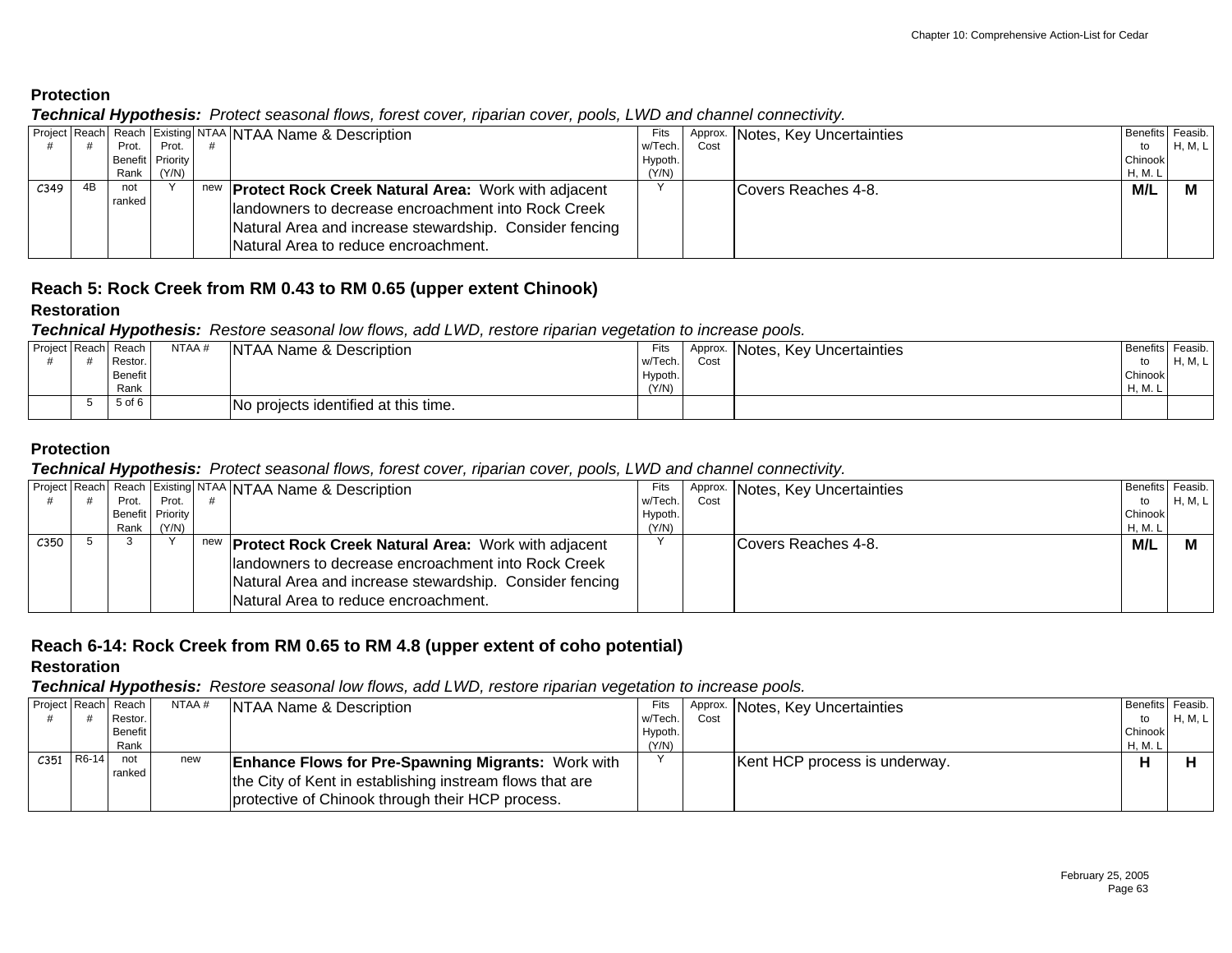*Technical Hypothesis: Protect seasonal flows, forest cover, riparian cover, pools, LWD and channel connectivity.* 

|              | - -    |                  | .                                                                    |         |      |                                                      |                  |         |
|--------------|--------|------------------|----------------------------------------------------------------------|---------|------|------------------------------------------------------|------------------|---------|
|              |        |                  | <b>Project Reach Reach Existing NTAA NTAA Name &amp; Description</b> | Fits    |      | Approx. Notes, Key Uncertainties                     | Benefits Feasib. |         |
|              | Prot.  | Prot.            |                                                                      | w/Tech. | Cost |                                                      | to               | H, M, L |
|              |        | Benefit Priority |                                                                      | Hypoth. |      |                                                      | Chinook          |         |
|              | Rank I | (Y/N)            |                                                                      | (Y/N)   |      |                                                      | H, M. L          |         |
| $C352$ R6-14 | not    |                  | new <b>Protect Rock Creek Natural Area:</b> Work with adjacent       |         |      | Covers Reaches 4-8. Fish distribution map indicates  | M/L              | M       |
|              | ranked |                  | landowners to decrease encroachment into Rock Creek                  |         |      | that this is the upper extent of coho in Rock Creek. |                  |         |
|              |        |                  | Natural Area and increase stewardship. Consider fencing              |         |      | Concern expressed that this is based on anecdotal,   |                  |         |
|              |        |                  | Natural Area to reduce encroachment.                                 |         |      | historical information and that WDFW stream catalog  |                  |         |
|              |        |                  |                                                                      |         |      | shows coho distribution to stop just above C.        |                  |         |
|              |        |                  |                                                                      |         |      |                                                      |                  |         |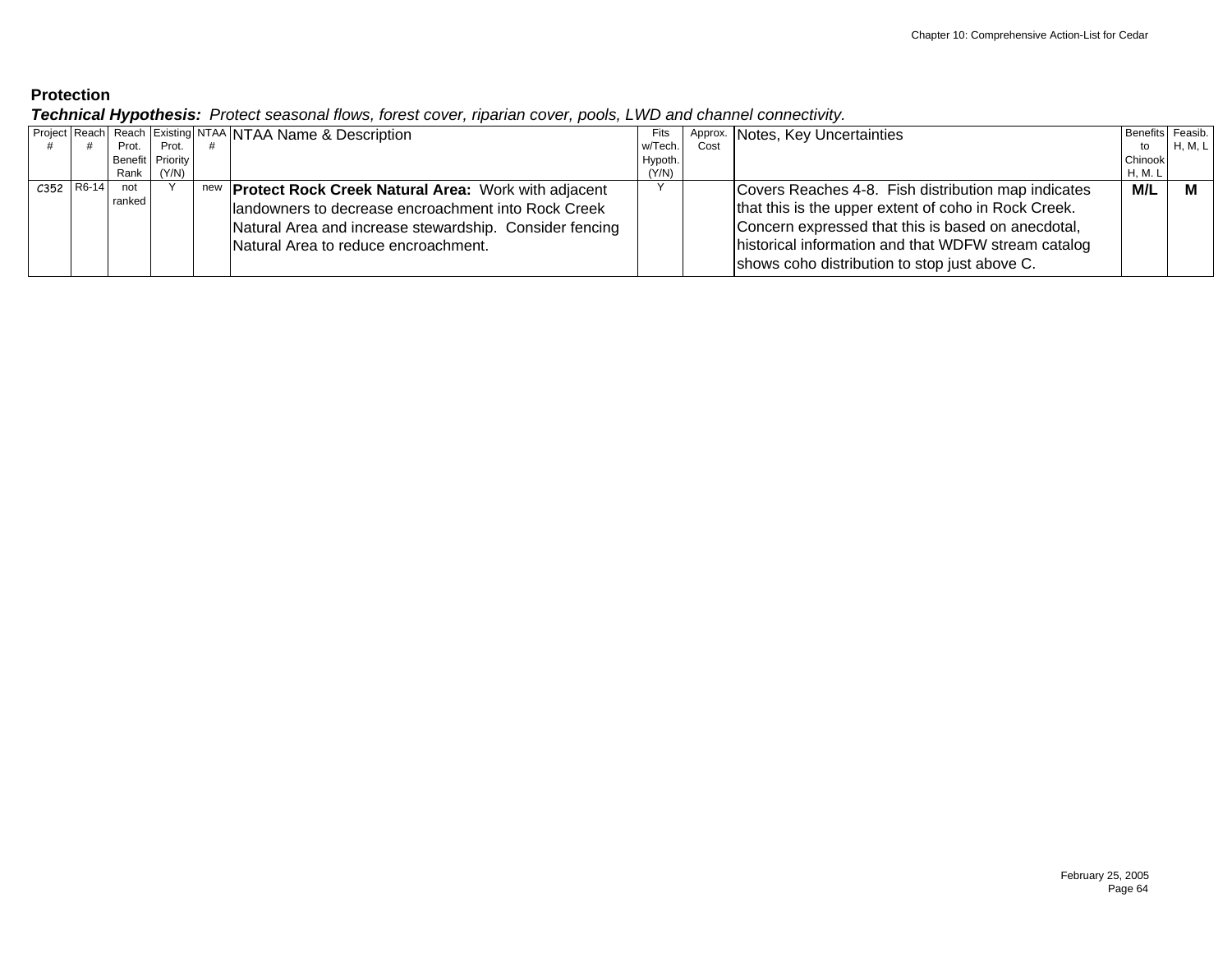## **Draft Proposed Outreach & Education Actions for the Cedar Population (Tier 1 and 2 Subareas) (by WRIA 8 Public Outreach Committee)**

| Proj<br># | <b>Habitat Condition</b>                                                                                                                                                                                | <b>Desired Outcome</b>                                                                                                                                                        | <b>Target</b><br><b>Audience</b>                         | <b>Proposed Action</b>                                                                                                                                                                                                                                                                                                                                  | <b>Priority</b> | Proven<br><b>Track Record/</b>                                                                                                                    | Level of<br><b>Financial</b> |
|-----------|---------------------------------------------------------------------------------------------------------------------------------------------------------------------------------------------------------|-------------------------------------------------------------------------------------------------------------------------------------------------------------------------------|----------------------------------------------------------|---------------------------------------------------------------------------------------------------------------------------------------------------------------------------------------------------------------------------------------------------------------------------------------------------------------------------------------------------------|-----------------|---------------------------------------------------------------------------------------------------------------------------------------------------|------------------------------|
|           |                                                                                                                                                                                                         |                                                                                                                                                                               |                                                          |                                                                                                                                                                                                                                                                                                                                                         |                 | <b>Model</b>                                                                                                                                      | Commit.                      |
| C701      | Riparian vegetation<br>displaced by lawn,<br>invasives, or exotics;<br>water quality<br>compromised by<br>garden chemicals,<br>metals, sediment.;<br>higher water use at<br>times when flows<br>lowest. | Protect & restore<br>riparian vegetation to<br>provide sources of<br>large woody<br>debris/pools/riffles;<br>protect& restore<br>water quality,<br>maintain instream<br>flows | Shoreline<br>property<br>owners and<br>general<br>public | Update and distribute streamside living materials such<br>as Streamside Savvy, Salmon Friendly Gardening<br>Practices, or Going Native. Distribute to all shoreline<br>property owners and make available at City Hall,<br>libraries, and retail establishments such as home &<br>garden centers.                                                       | <b>High</b>     | Ongoing or<br>have been<br>distributed in<br>past.                                                                                                | Low-<br>Medium               |
| C702      | Riparian vegetation<br>displaced by lawn,<br>invasives, or exotics;<br>water quality<br>compromised by<br>landscape practices;<br>higher water use at<br>times when flows<br>lowest.                    | Protect & restore<br>riparian vegetation to<br>provide sources of<br>large woody<br>debris/pools;<br>protect& restore<br>water quality,<br>maintain instream<br>flows         | Shoreline<br>property<br>owners                          | Offer shoreline property owners a workshop in<br>streamside living. Include tips on landscape<br>design/maintenance appropriate for riverside properties<br>and shoreline stabilization (alternatives to vertical wall<br>bulkhead design). Feature designers and contractors<br>who have both experience and recognition in salmon<br>friendly design. | High            | Seattle Public<br>Utilities and<br>Snohomish<br>County<br>Streamside<br>Stewardship<br>Courses,<br>Issaquah's<br>Creekside<br>Living<br>workshops | Low                          |
| C703      | Smaller parcels lost<br>to development or<br>possible habitat<br>degradation without<br>financial incentives to<br>conserve that are<br>offered to owners of<br>larger parcels                          | Protect good salmon<br>habitat that could<br>provide source of<br>shelter, pools, riffles,<br>food                                                                            | Shoreline<br>property<br>owners                          | Expand use tax credit incentives to encourage<br>protection of smaller properties not currently eligible for<br>existing programs.                                                                                                                                                                                                                      | <b>High</b>     | <b>Public Benefits</b><br>Rating System,<br>Open Space<br><b>Current Use</b><br>Tax (CUT)                                                         | Variable<br>(Low<br>budget   |
| C704      | Channel confinement<br>from bulkheads,<br>levees, and armoring;<br>loss of riparian<br>vegetation                                                                                                       | Soften shorelines,<br>restore floodplain<br>connectivity and<br>channel complexity                                                                                            | Shoreline<br>property<br>owners                          | Reduce permit fees for shoreline stabilization if design<br>is salmon friendly (employing alternatives to dikes,<br>levees, revetments, and vertical wall bulkheads). Also<br>reduce permit fees (where applicable) for streamside<br>restoration and removal & replacement of non-native<br>vegetation.                                                | High            |                                                                                                                                                   | Low                          |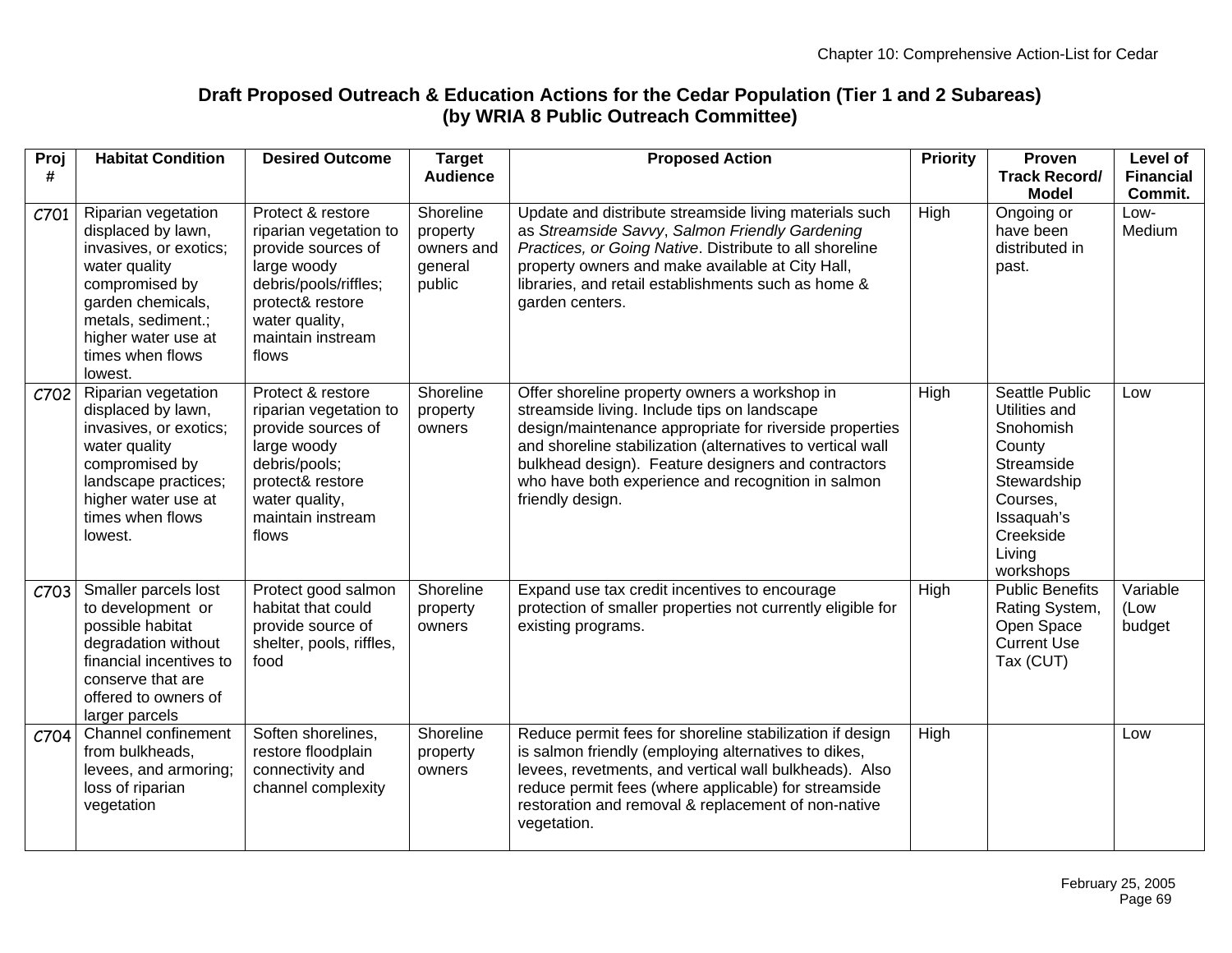| Proj<br># | <b>Habitat Condition</b>                                                                                                                                                                               | <b>Desired Outcome</b>                                                                                                                                                                                                                                                                                                              | <b>Target</b><br><b>Audience</b>                  | <b>Proposed Action</b>                                                                                                                                                                                                                                                                                                                                                                                                                                                                                                                             | <b>Priority</b> | Proven<br><b>Track Record/</b><br><b>Model</b>                                                                                                                                                        | <b>Level of</b><br><b>Financial</b><br>Commit. |
|-----------|--------------------------------------------------------------------------------------------------------------------------------------------------------------------------------------------------------|-------------------------------------------------------------------------------------------------------------------------------------------------------------------------------------------------------------------------------------------------------------------------------------------------------------------------------------|---------------------------------------------------|----------------------------------------------------------------------------------------------------------------------------------------------------------------------------------------------------------------------------------------------------------------------------------------------------------------------------------------------------------------------------------------------------------------------------------------------------------------------------------------------------------------------------------------------------|-----------------|-------------------------------------------------------------------------------------------------------------------------------------------------------------------------------------------------------|------------------------------------------------|
| C705      | Riparian vegetation<br>displaced by lawn,<br>invasives, or exotics;<br>water quality<br>compromised by<br>garden chemicals,<br>metals, sediment.<br>Higher water use at<br>times when flows<br>lowest. | Protect & restore<br>riparian vegetation;<br>protect& restore<br>water quality,<br>maintain instream<br>flows, stabilize<br>slopes with native<br>riparian vegetation.<br>Increase likelihood of<br>achieving these<br>goals by bringing on<br>board industry with a<br>large influence over<br>the landscapes<br>within watershed. | Landscape<br>Contractors                          | Offer educational opportunities to landscape<br>designers/contractors on riparian design/naturescaping,<br>local plant sourcing, proper installation techniques,<br>invasive species, efficient watering techniques and use<br>of compost to build healthy soils, control erosion and<br>reduce need for supplemental irrigation. Augment<br>training to accommodate English as Second Language<br>participants.                                                                                                                                   | High            | Washington<br>Assoc. of<br>Landscape<br>Professionals<br>(WALP)<br>trainings                                                                                                                          | Low -<br>Medium<br>(industry<br>supported      |
| C706      | Reduced forest cover;<br>increased impervious<br>areas/lack of<br>infiltration/ground<br>water recharge                                                                                                | Protect forest cover,<br>reduce impervious<br>surface area,<br>increase infiltration<br>back into soil and<br>ground water<br>recharge, decrease<br>water use.                                                                                                                                                                      | Design &<br><b>Building</b><br>Profession-<br>als | Provide education to architects, landscape architects,<br>engineers, and developers on sustainable<br>building/design practices. Work with professional<br>associations to highlight building practices that maintain<br>watershed health. Include Low Impact Development,<br>importance of maintaining canopy cover and limiting<br>impervious surfaces.                                                                                                                                                                                          | High            | <b>City of Seattle</b><br>Business &<br>Industry<br>Venture, King<br>County Green<br>Building,<br>LEEDS,<br>Construction<br>Works and<br>other Solid<br><b>Waste Division</b><br>outreach<br>programs | $Low -$<br>Medium                              |
| C707      | Reduced forest cover;<br>increased impervious<br>areas/lack of<br>infiltration/ground<br>water recharge                                                                                                | Control stormwater<br>runoff to more<br>closely mimic natural<br>hydrology, reduce<br>paving and<br>impervious areas,<br>increase infiltration,<br>protect forest cover                                                                                                                                                             | Design &<br><b>Building</b><br>Profession-<br>als | Use recognition as a means to encourage more salmon<br>sustainable designs and construction.<br>In addition to professional association awards, expand<br>recognition to include merit awards celebrated by<br>popular magazines read by a broader sector of the<br>general public.<br>Promote through design competitions and media<br>coverage the use of "rain gardens" and other low<br>impact development practices that mimic natural<br>hydrology. Combine a home/garden tour or "Street of<br>Dreams" type event featuring these landscape | <b>High</b>     | AIA, ASLA,<br>Sunset<br>Magazine, and<br>Seattle Times<br>Home and<br>Garden<br>awards, King<br>County<br>EnviroStars                                                                                 |                                                |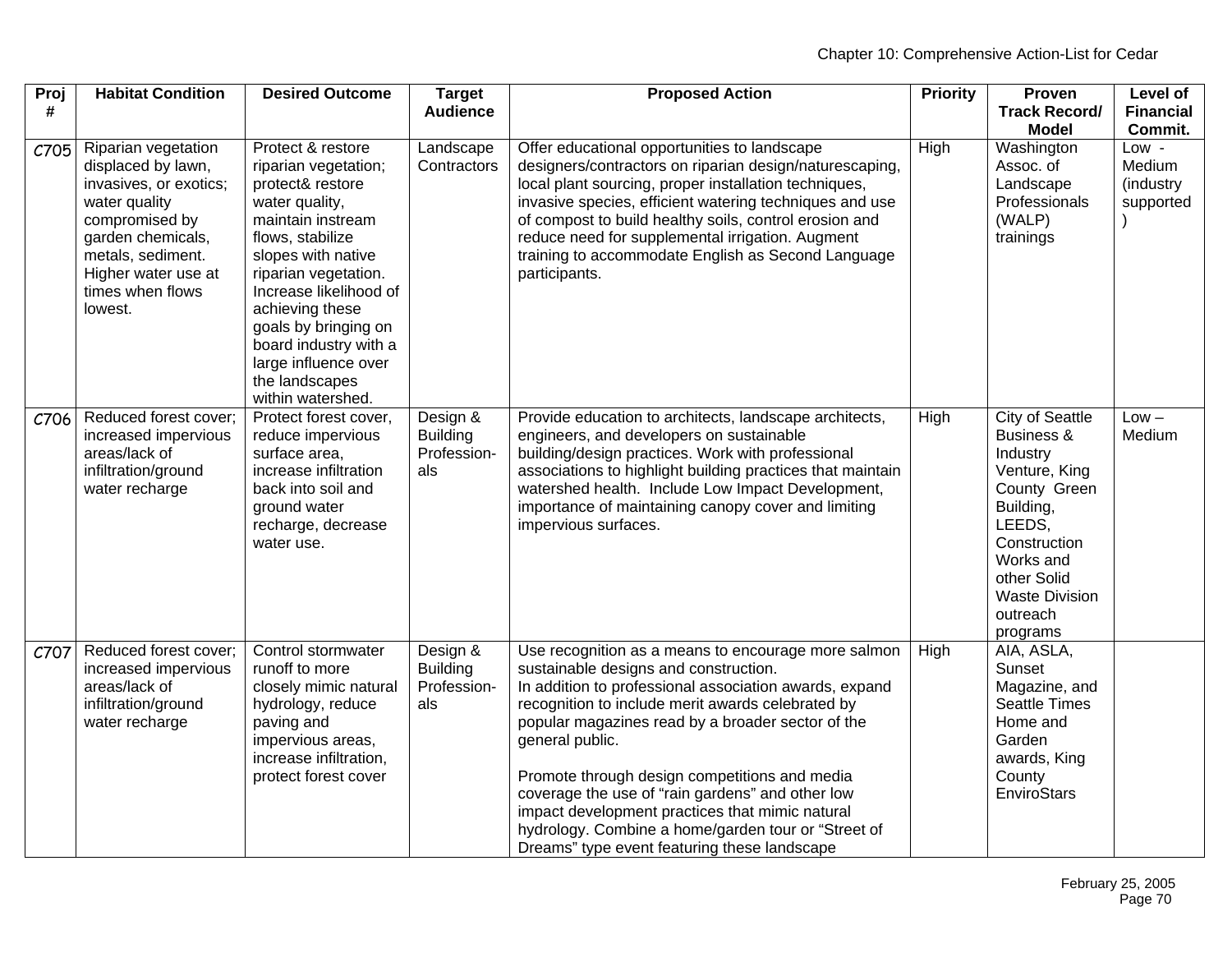| Proj<br># | <b>Habitat Condition</b>                                                                                                                                                                                                                                                                                                | <b>Desired Outcome</b>                                                                                                                                                                                                                   | <b>Target</b><br><b>Audience</b>                                                                                                                                          | <b>Proposed Action</b>                                                                                                                                                                                                                                                                                                                                                                                                     | <b>Priority</b> | Proven<br><b>Track Record/</b><br><b>Model</b>                      | <b>Level of</b><br><b>Financial</b><br>Commit. |
|-----------|-------------------------------------------------------------------------------------------------------------------------------------------------------------------------------------------------------------------------------------------------------------------------------------------------------------------------|------------------------------------------------------------------------------------------------------------------------------------------------------------------------------------------------------------------------------------------|---------------------------------------------------------------------------------------------------------------------------------------------------------------------------|----------------------------------------------------------------------------------------------------------------------------------------------------------------------------------------------------------------------------------------------------------------------------------------------------------------------------------------------------------------------------------------------------------------------------|-----------------|---------------------------------------------------------------------|------------------------------------------------|
|           |                                                                                                                                                                                                                                                                                                                         |                                                                                                                                                                                                                                          |                                                                                                                                                                           | /engineering treatments                                                                                                                                                                                                                                                                                                                                                                                                    |                 |                                                                     |                                                |
| C708      | Insufficient flow                                                                                                                                                                                                                                                                                                       | Maintain instream<br>flows                                                                                                                                                                                                               | High-end<br>water<br>users,<br>general<br>public                                                                                                                          | Extend availability of water conservation incentive<br>programs (such as rebates for efficient toilets,<br>appliances, free indoor conservation kits, or free<br>landscape irrigation audits) to decrease household and<br>commercial water consumption.                                                                                                                                                                   | High            | Smart &<br>Healthy<br>Landscapes,<br><b>Water Cents</b>             | Low                                            |
| C709      | Water quality<br>compromised by<br>garden chemicals,<br>metals, sediment.<br>Higher water use at<br>times when flows<br>lowest.                                                                                                                                                                                         | Protect water quality<br>from degradation by<br>pesticides and soil<br>erosion, maintain<br>instream flows by<br>reducing water used<br>for irrigation,<br>increase organic<br>content in soils to<br>increase water<br>holding capacity | General<br>public                                                                                                                                                         | Target Natural Yardcare Neighborhoods Program to<br>include more communities in the Cedar sub-basin.<br>Expand curricula to offer more landscaping guidelines<br>specific to shoreline residences.                                                                                                                                                                                                                         | High            | Ongoing<br>program                                                  | Medium -<br>High                               |
| C710      | Water quality<br>degraded by<br>cleaners, oils, grit,<br>and paint; stream<br>flows reduced by<br>excessive water use                                                                                                                                                                                                   | Protect and restore<br>water quality and<br>maintain flows                                                                                                                                                                               | General<br>Public                                                                                                                                                         | Coordinate with local business community to<br>encourage the use of commercial car washes. (Water<br>quality and salmon conservation could provide a new<br>marketing angle; car dealerships could offer car wash<br>coupons as bonus with car purchase.). Require that car<br>kits be used for all parking lot fund raiser car washes,<br>or offer carwash coupons or as more eco-friendly<br>alternative funding source. | High            | <b>Puget Sound</b><br>CarWash<br>Association<br>Coupon<br>Program.  | Variable -<br>Low                              |
| C711      | All conditions listed<br>above Water quality<br>degraded by toxics<br>and garden<br>chemicals; channel<br>confinement; loss of<br>riparian buffer; use of<br>large woody debris,<br>pools, riffles, reduced<br>channel complexity;<br>riparian vegetation<br>displaced by lawn;<br>high water use when<br>flows lowest. | Increase public<br>watershed literacy<br>awareness of effects<br>on water quality and<br>habitat conditions.                                                                                                                             | General<br>Public, but<br>in.<br>particular,<br>residents of<br>Cedar sub-<br>basin who<br>may not be<br>aware of<br>existence of<br>salmon<br>right within<br>urban area | Support and encourage efforts of Cedar River<br>Naturalist Program to promote voluntary stewardship<br>by focusing on education, monitoring, and maintenance<br>of restoration sites (e.g. Cavanaugh Pond).<br>Continue and expand messaging about how everyday<br>personal actions affect salmon, the Cedar River, and<br>entire watershed.                                                                               | High            | Ongoing<br>program with<br>successful<br>track record<br>since 1998 | Low-<br>Medium                                 |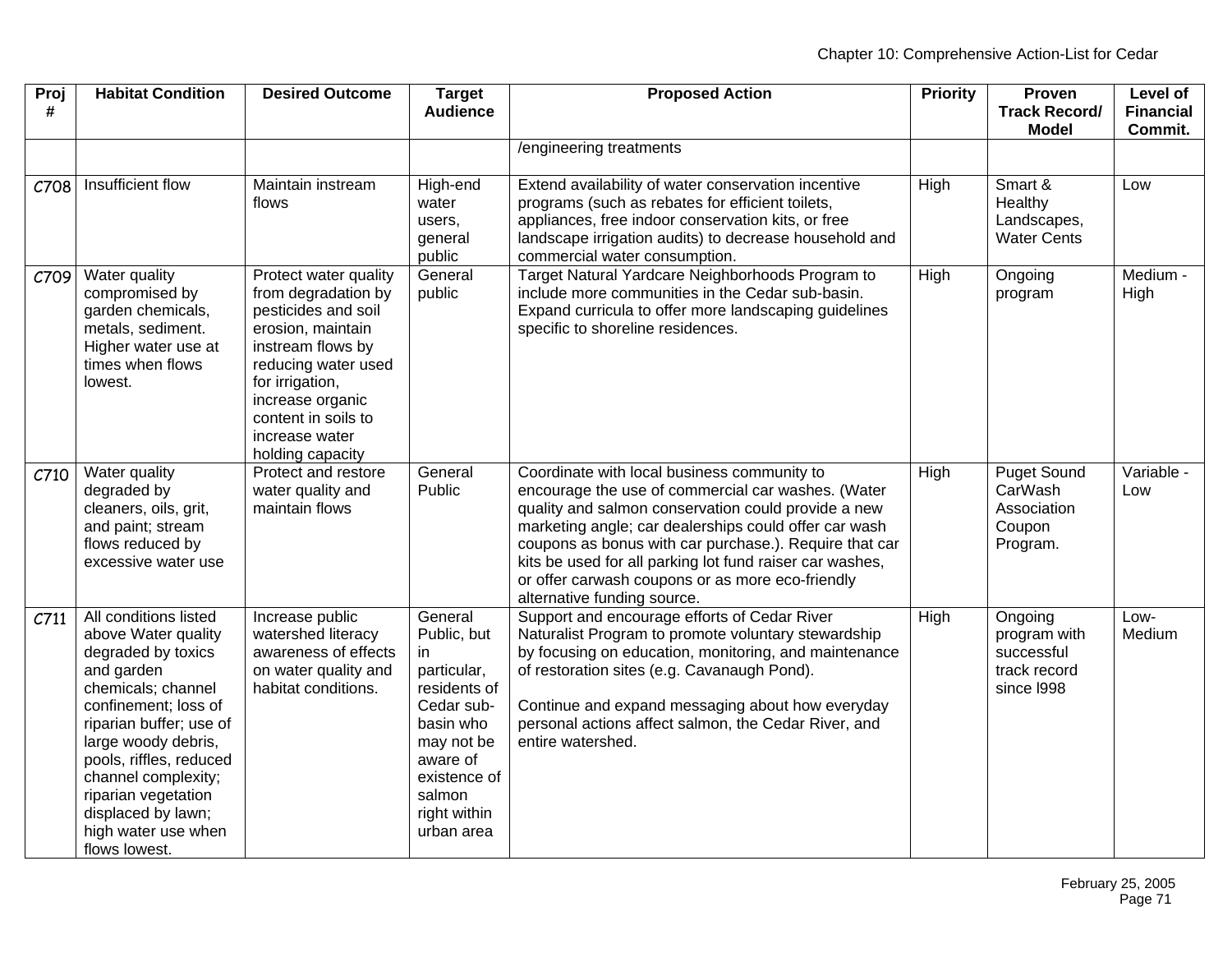| Proj<br># | <b>Habitat Condition</b>                                                                                                                                                                                                                                                                            | <b>Desired Outcome</b>                                                                                                                                                                                                          | <b>Target</b><br><b>Audience</b>                      | <b>Proposed Action</b>                                                                                                                                                                                                                                                                                                                                                                                                                          | <b>Priority</b>     | Proven<br><b>Track Record/</b><br><b>Model</b>                                                                                                                                                                                                            | <b>Level of</b><br><b>Financial</b><br>Commit.                 |
|-----------|-----------------------------------------------------------------------------------------------------------------------------------------------------------------------------------------------------------------------------------------------------------------------------------------------------|---------------------------------------------------------------------------------------------------------------------------------------------------------------------------------------------------------------------------------|-------------------------------------------------------|-------------------------------------------------------------------------------------------------------------------------------------------------------------------------------------------------------------------------------------------------------------------------------------------------------------------------------------------------------------------------------------------------------------------------------------------------|---------------------|-----------------------------------------------------------------------------------------------------------------------------------------------------------------------------------------------------------------------------------------------------------|----------------------------------------------------------------|
| C712      | Water quality<br>degraded by toxics                                                                                                                                                                                                                                                                 | Keep toxics out of<br>water by providing<br>safer alternative                                                                                                                                                                   | General<br>Public                                     | Increase outreach about availability and locations of<br>Hazardous Waste Collection sites and special<br>collection events.                                                                                                                                                                                                                                                                                                                     | High                | <b>King County</b><br>Local<br>Hazardous<br>Waste<br>Management<br>Program                                                                                                                                                                                | Low<br>(cheaper<br>than<br>dealing<br>with illegal<br>dumping) |
| C713      | Water quality<br>degraded by toxics,<br>pesticides, metals,<br>increased nutrient<br>loads, sediments,<br>loss of riparian buffer                                                                                                                                                                   | Protect and restore<br>water quality                                                                                                                                                                                            | General<br>Public                                     | Publicize emergency call numbers for public to<br>report water quality and quantity problems, non-<br>permitted vegetation clearing, non-permitted in-<br>stream grading, and wood removal incidents.                                                                                                                                                                                                                                           | High                | Seattle Public<br><b>Utilities Surface</b><br><b>Water Pollution</b><br>Prevention<br>Hotline and<br>website                                                                                                                                              | Low                                                            |
| C714      | Riparian vegetation<br>displaced by lawn,<br>invasives, and<br>exotics, providing little<br>food value, no source<br>of LWD, or soil<br>stability<br>(sedimentation of<br>gravel beds).<br>Increased water use<br>when flows lowest;<br>increased use of<br>pesticides on less<br>resistant exotics | Restore native<br>riparian vegetation to<br>provide cover and<br>terrestrial food<br>source, reduce soil<br>erosion and<br>sedimentation in<br>gravel beds, protect<br>and restore water<br>quality, maintain<br>instream flows | Shoreline<br>Property<br>Owners<br>and<br>Community   | Increase number of native plant salvages. Integrate<br>these salvage opportunities into naturscaping classes;<br>class participants can take home native plants for<br>immediate use both within and surrounding sensitive<br>areas.                                                                                                                                                                                                            | High                | King and<br>Snohomish<br><b>County Native</b><br><b>Plant Salvage</b><br>Programs,<br>WSU<br>Cooperative<br>Extension<br><b>Native Plant</b><br>Salvage Project<br>partnership<br>with Puget<br>Sound Action<br>Team,<br>Thruston &<br>Mason<br>Counties. | Low                                                            |
| C715      | Channel confinement<br>and loss of channel<br>complexity from<br>bulkheads, levees,<br>and armoring; loss of<br>riparian vegetation                                                                                                                                                                 | Reduce channel<br>confinement, restore<br>riparian vegetation,<br>and floodplain<br>connectivity and<br>channel complexity                                                                                                      | Shoreline<br>property<br>owners,<br>general<br>Public | Demonstration Project. Locate property owner in<br>publicly accessible (or viewable) area willing to remove<br>bulkhead, levee, or stream bank armoring and replace<br>it with more ecologically friendly design. Publicize<br>efforts through various means. Demonstration project<br>should contain elements that can be done by average<br>shoreline property owner. Provide information on costs<br>and advantages of alternate treatments. | $High -$<br>Medium- |                                                                                                                                                                                                                                                           | Variable                                                       |
| C716      | Lack of large woody<br>debris                                                                                                                                                                                                                                                                       | Overcome public fear<br>and resistance to<br>providing and                                                                                                                                                                      | Shoreline<br>property<br>owners,                      | Increase public awareness about the value of large<br>woody debris and native vegetation for flood protection,<br>salmon habitat, and healthy streams. Convey through                                                                                                                                                                                                                                                                           | High-<br>Medium     | <b>Existing King</b><br>County and<br><b>US Forest</b>                                                                                                                                                                                                    | Low                                                            |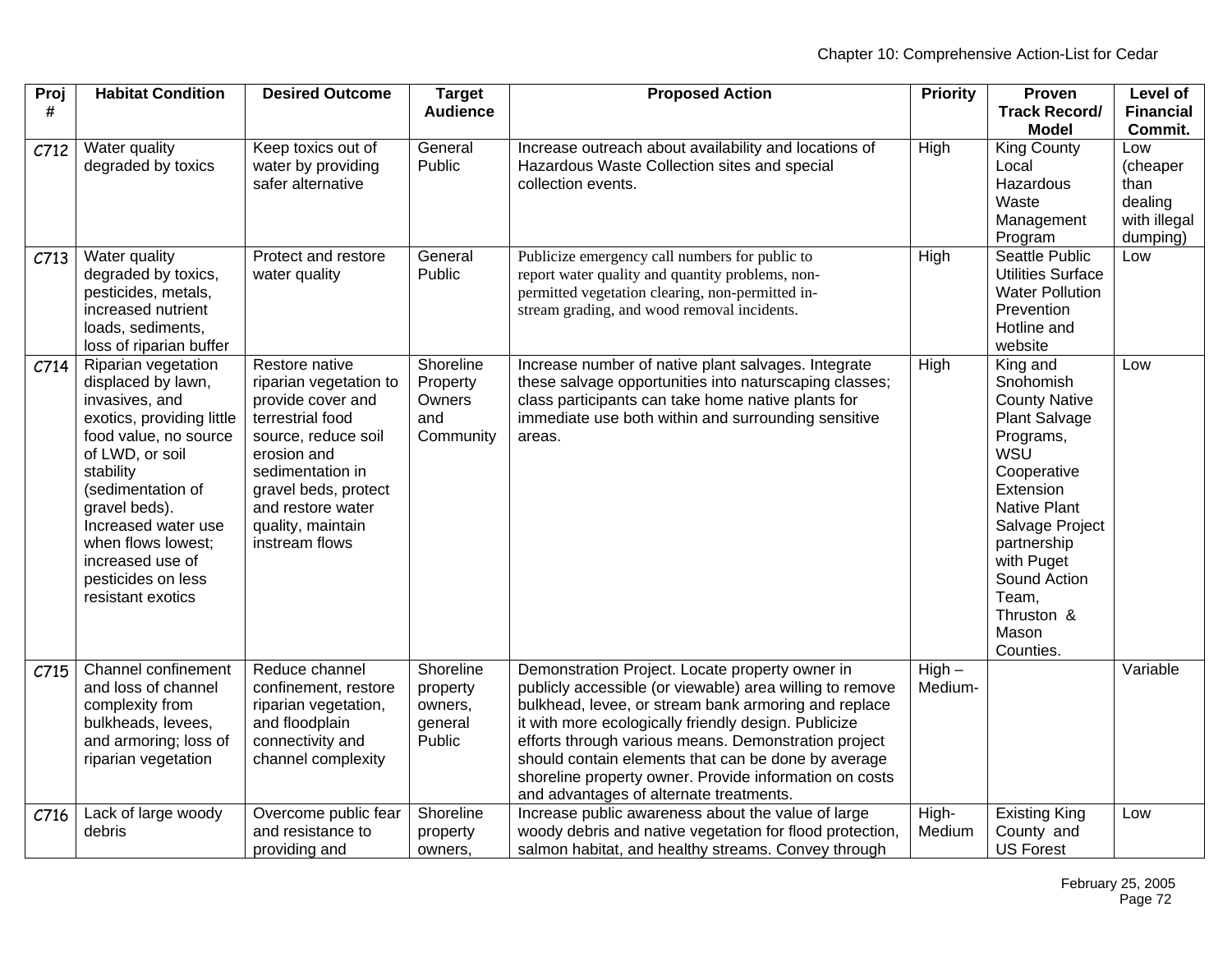| Proj<br># | <b>Habitat Condition</b>                                                                         | <b>Desired Outcome</b>                                                                                                     | <b>Target</b><br><b>Audience</b> | <b>Proposed Action</b>                                                                                                                                                                                                                                                                                                                                                                                                                                                                                                                                                                                                                                                                                                                                                                                                                                                                                                                                                                                                                                                                                      | <b>Priority</b>    | Proven<br><b>Track Record/</b><br><b>Model</b>                                                 | Level of<br><b>Financial</b><br>Commit. |
|-----------|--------------------------------------------------------------------------------------------------|----------------------------------------------------------------------------------------------------------------------------|----------------------------------|-------------------------------------------------------------------------------------------------------------------------------------------------------------------------------------------------------------------------------------------------------------------------------------------------------------------------------------------------------------------------------------------------------------------------------------------------------------------------------------------------------------------------------------------------------------------------------------------------------------------------------------------------------------------------------------------------------------------------------------------------------------------------------------------------------------------------------------------------------------------------------------------------------------------------------------------------------------------------------------------------------------------------------------------------------------------------------------------------------------|--------------------|------------------------------------------------------------------------------------------------|-----------------------------------------|
|           |                                                                                                  | maintaining woody<br>debris along<br>shorelines and<br>subsequent source<br>of cover, pools, riffles                       | general<br>public                | media (local newspapers, community newsletters);<br>signage along publicly accessible "model" shoreline;<br>and brochures such as King County's Large Woody<br>Debris and River Safety and US Forest Service Large<br>Woody Material: The Backbone of a Stream. Distribute<br>to all shoreline property owners and to more of general<br>public, especially recreational boaters.<br>Brochures on LWD and boater safety could be made<br>available at appropriate locations such as: the Renton<br>Community Center (where some tubers put in or pull<br>out), the Henry Moses Pool and Water Park, the<br>Renton Public Library (also on the river), and retail<br>locations where inner-tubes, canoes, and kayaks are<br>sold or rented.<br>Where there is right-of-way or permission from<br>private owners, consider installing kid-friendly<br>signage which addresses the potential dangers<br>that LWD can pose to boaters - along with the<br>value it provides to salmon and the health of the<br>river Where possible, locate signs at popular<br>"put-in" and " take-out" spots along the river. |                    | Service<br>brochures                                                                           |                                         |
| C717      | All conditions listed<br>above.                                                                  | Reduce channel<br>confinement, restore<br>riparian vegetation,<br>and floodplain<br>connectivity and<br>channel complexity | Shoreline<br>property<br>owners  | Explore possibility of adding a disclosure to Real Estate<br>Sales Agreement describing shorelines as sensitive<br>areas, subject to rules and regulations of City and<br>County. Look to model set by King County.                                                                                                                                                                                                                                                                                                                                                                                                                                                                                                                                                                                                                                                                                                                                                                                                                                                                                         | $High -$<br>Medium | <b>King County</b><br>Dept. of<br>Development<br>and<br>Environmental<br>Services              | Medium                                  |
| C718      | Water quality<br>compromised by<br>toxics, pesticides,<br>metal fines, and<br>nutrient overloads | Protect and restore<br>water quality.                                                                                      | General<br>Public                | Work with auto parts retailers and gas stations to<br>increase potential for collection of used motor<br>oil/transmission fluids.<br>Distribute Water Quality poster series which depicts<br>impacts of everyday practices: washing car, driving car<br>without maintenance, leaving pet wastes unattended,<br>and improperly using lawn chemicals. Promote                                                                                                                                                                                                                                                                                                                                                                                                                                                                                                                                                                                                                                                                                                                                                 | High-<br>Medium    | Yes, King<br><b>County Local</b><br>Hazardous<br>Waste<br>Management<br>EnviroStars<br>program | Medium                                  |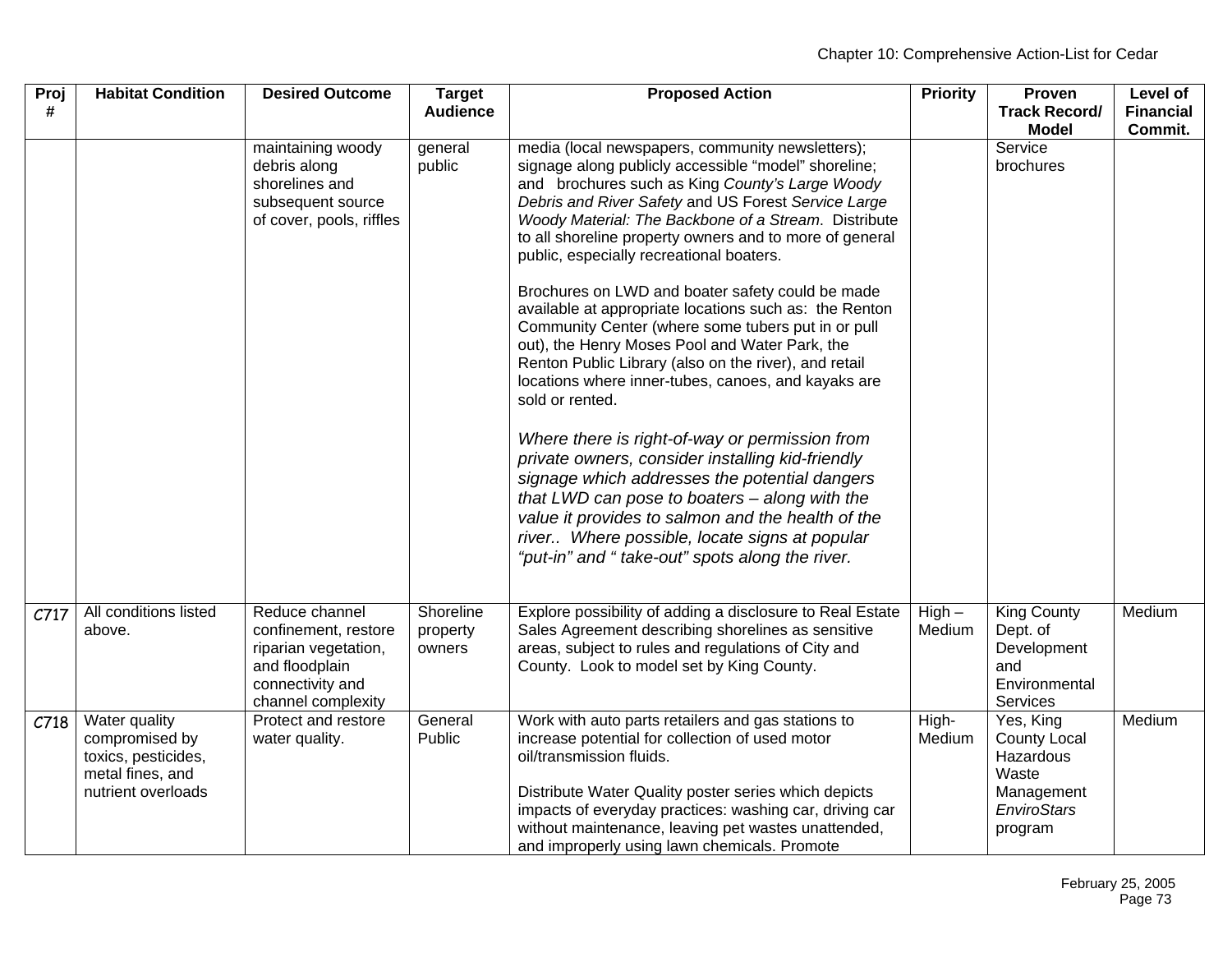| Proj | <b>Habitat Condition</b>            | <b>Desired Outcome</b>                          | <b>Target</b>   | <b>Proposed Action</b>                                                                                         | <b>Priority</b>  | Proven                | <b>Level of</b>  |
|------|-------------------------------------|-------------------------------------------------|-----------------|----------------------------------------------------------------------------------------------------------------|------------------|-----------------------|------------------|
| #    |                                     |                                                 | <b>Audience</b> |                                                                                                                |                  | <b>Track Record/</b>  | <b>Financial</b> |
|      |                                     |                                                 |                 |                                                                                                                |                  | <b>Model</b>          | Commit.          |
|      |                                     |                                                 |                 | stormwater best management practices related to                                                                |                  | <b>Water Quality</b>  |                  |
|      |                                     |                                                 |                 | parking lot cleaning, storm drain maintenance, and                                                             |                  | Consortium,           |                  |
|      |                                     |                                                 |                 | road cleaning. Make printed material available in other                                                        |                  | <b>Businesses for</b> |                  |
|      |                                     |                                                 |                 | languages.                                                                                                     |                  | <b>Clean Water</b>    |                  |
| C719 | Channel confinement                 | Increase public                                 | Community       | Increase citizen involvement in voluntary stewardship                                                          | $High -$         | Various: Cedar        | Medium           |
|      | reduced channel                     | watershed literacy                              |                 | programs, focusing on restoration projects to meet the                                                         | Medium           | River                 |                  |
|      | complexity, loss of                 | awareness of effects                            |                 | needs of the conservation plan through restoration,                                                            |                  | Naturalists,          |                  |
|      | riparian vegetation                 | on water quality and                            |                 | education, monitoring and restoration site maintenance                                                         |                  | Sammamish             |                  |
|      |                                     | habitat conditions,                             |                 |                                                                                                                |                  | ReLeaf, Stream        |                  |
|      |                                     |                                                 |                 |                                                                                                                |                  | Team; Water           |                  |
|      |                                     |                                                 |                 |                                                                                                                |                  | <b>Tenders</b>        |                  |
| C720 | Water quality                       | Protect and restore                             | General         | Increase outreach efforts about the benefits of trees                                                          | High in          | Yes,                  | Variable -       |
|      | degraded by<br>sediment, diminished | forest cover,                                   | public          | and basin-wide forest coverage to protect water quality.<br>Clarify issues about hazard trees. Offer seedlings | rural            | Sammamish<br>ReLeaf:  | Medium           |
|      | ground water                        | increase infiltration,<br>decrease intensity of |                 | (perhaps provided by a timber company) to replant                                                              | areas:<br>Medium | Mountains-to-         |                  |
|      | recharge, flashiness                | flood conditions,                               |                 | after potentially hazardous trees are removed. Enlist                                                          |                  | Sound                 |                  |
|      | of floods and                       | protect water quality                           |                 | the help of nurseries/home & garden centers on this                                                            | in<br>urban/s    | Greenway; City        |                  |
|      | resultant bed scour                 | from sediment                                   |                 | education campaign. (Potential new Fathers' Day gift                                                           | uburban          | tree                  |                  |
|      |                                     |                                                 |                 | idea: Buy and plant a tree each year for a dad who                                                             | areas.           | ordinances.           |                  |
|      |                                     |                                                 |                 | loves salmon).                                                                                                 |                  |                       |                  |
| C721 | All conditions listed.              | Protect forest cover,                           | Shoreline       | Identify and encourage shoreline neighborhood and                                                              | Medium           | Friends of Rock       | Low              |
|      |                                     | wetlands,                                       | property        | community stewardship associations to foster the ethic                                                         |                  | Creek Valley,         |                  |
|      |                                     | headwaters, critical                            | owners,         | of voluntary stewardship. Use these groups to build a                                                          |                  | Friends of            |                  |
|      |                                     | salmon habitat;                                 | general         | bridge between property owners, agencies, and locals                                                           |                  | <b>Cedar River</b>    |                  |
|      |                                     | increase public                                 | public          | governments. Promote watershed health through                                                                  |                  | Watershed,            |                  |
|      |                                     | support for land                                |                 | grassroots messaging.                                                                                          |                  | <b>Cedar River</b>    |                  |
|      |                                     | acquisition and                                 |                 |                                                                                                                |                  | Council, Lake         |                  |
|      |                                     | restoration projects,                           |                 | Increased potential for media coverage when efforts                                                            |                  | <b>Forest Park</b>    |                  |
|      |                                     | as well as landuse                              |                 | initiated at community level.                                                                                  |                  | Stewardship           |                  |
|      |                                     | policies.                                       |                 |                                                                                                                |                  | Foundation,           |                  |
| C722 | Loss of forest cover,               | Protect forest cover,                           | Design/         | Create a campaign that tracks demand among                                                                     | Medium           | Green Car             | Low              |
|      | organic content in                  | reduce impervious                               | <b>Build</b>    | community residents for purchasing green homes and                                                             |                  | Program               |                  |
|      | soils, increase in                  | area and runoff,                                | Industry        | remodeling with green building strategies.                                                                     |                  |                       |                  |
|      | impervious areas and                | increase infiltration,                          |                 |                                                                                                                |                  |                       |                  |
|      | increased run-off,                  | protect and restore                             |                 |                                                                                                                |                  |                       |                  |
|      | degraded water                      | water quality,                                  |                 |                                                                                                                |                  |                       |                  |
|      | quality flashiness                  | maintain instream                               |                 |                                                                                                                |                  |                       |                  |
|      | during flood                        | flows                                           |                 |                                                                                                                |                  |                       |                  |
|      | conditions.                         |                                                 |                 |                                                                                                                |                  |                       |                  |
| C723 | Degraded water                      | Cultivate ethic of                              | Youth           | Link education and community service stewardship                                                               | Medium           | Environmental         | Low              |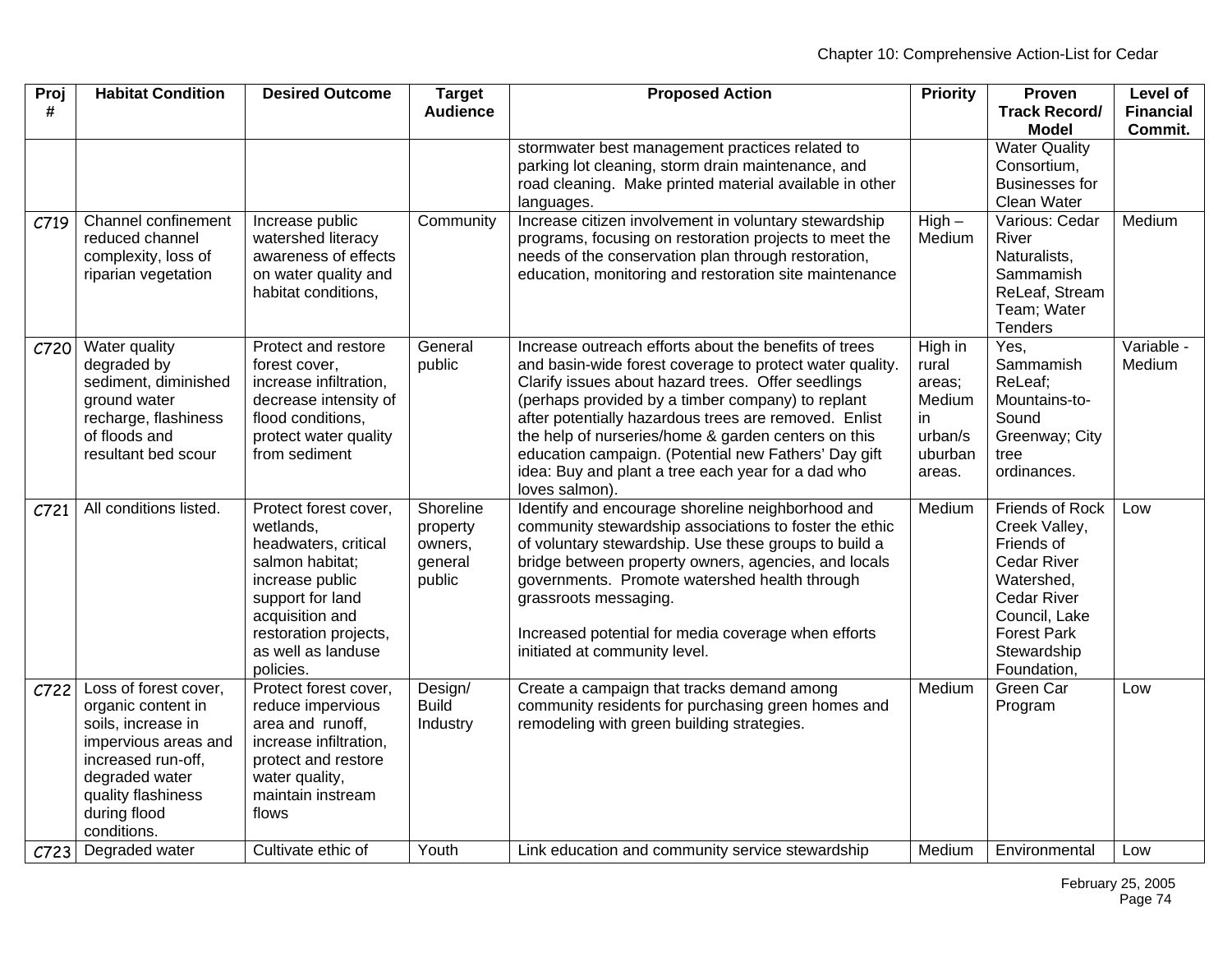| $P$ roj<br># | <b>Habitat Condition</b>                                                                                                                                                                                                                                                                      | <b>Desired Outcome</b>                                                                                                                                                                                                                                                                 | <b>Target</b><br><b>Audience</b>                                           | <b>Proposed Action</b>                                                                                                                                                                                                                                                                                        | <b>Priority</b>   | Proven<br><b>Track Record/</b><br><b>Model</b>                                                                                                                    | <b>Level of</b><br><b>Financial</b><br>Commit. |
|--------------|-----------------------------------------------------------------------------------------------------------------------------------------------------------------------------------------------------------------------------------------------------------------------------------------------|----------------------------------------------------------------------------------------------------------------------------------------------------------------------------------------------------------------------------------------------------------------------------------------|----------------------------------------------------------------------------|---------------------------------------------------------------------------------------------------------------------------------------------------------------------------------------------------------------------------------------------------------------------------------------------------------------|-------------------|-------------------------------------------------------------------------------------------------------------------------------------------------------------------|------------------------------------------------|
|              | quality, instream<br>flows, habitat quality                                                                                                                                                                                                                                                   | environmental<br>stewardship;<br>increase watershed<br>awareness and links<br>between manmade<br>habitat and<br>environmental<br>health.                                                                                                                                               |                                                                            | projects. Expand to community outreach to<br>community/technical colleges & universities.                                                                                                                                                                                                                     |                   | Portal Seattle,<br>Mercer Slough<br>Interns, N.<br><b>Shore Utility</b><br>Tour, Water<br>Tenders.                                                                |                                                |
| C724         | Riparian vegetation<br>displaced by lawn,<br>invasives, or exotics,<br>providing little food<br>value, source of large<br>woody debris, or soil<br>stability. Water quality<br>compromised by<br>garden chemicals,<br>metals, sediment.<br>Higher water use at<br>times when flows<br>lowest. | Replace lawn and<br>other lower<br>ecological value<br>plantings with<br>riparian buffers and<br>native plants                                                                                                                                                                         | General<br>public                                                          | Encourage neighborhood garden tours of salmon<br>friendly gardens. Help residents visualize alternatives<br>to traditional (and often less eco-friendly) landscape<br>treatments. Offer neighbors assistance with publicity,<br>signage, and volunteer docents. Coordinate with<br>neighborhood garden clubs. | Medium            | Existing<br>neighborhood<br>garden tours.<br>Volunteer<br>docents by<br><b>King County</b><br>Master<br>Recycler<br>Composters<br>and WSU<br>Master<br>Gardeners. | Low                                            |
| C725         | All conditions<br>discussed above.                                                                                                                                                                                                                                                            | Increase awareness<br>about effects of<br>habitat on salmon<br>and watershed<br>health; increase<br>support for land<br>acquisition and<br>restoration efforts as<br>well as landuse<br>policies; inspire<br>shoreline property<br>owners to make<br>changes on their<br>own property. | General<br>public, but<br>in particular<br>Shoreline<br>property<br>owners | Create local informational TV spots that could run on<br>the government cable channels. Focus on those habitat<br>conditions threatening salmon that are affected by our<br>daily personal practices, landscape design and<br>management practices. Showcase good designs to<br>provide models to emulate.    | Medium<br>$-$ Low | Salmon<br>Information TV.<br>C-TV,                                                                                                                                | Variable                                       |
| C726         | All conditions<br>discussed above.                                                                                                                                                                                                                                                            | Encourage<br>Design/Build industry<br>professionals to offer<br>more salmon<br>friendly/eco-friendly                                                                                                                                                                                   | Design &<br><b>Building</b><br>Profession-<br>als                          | Use recognition as a means to encourage more salmon<br>sustainable designs and construction. Coordinate with<br>professional association awards in addition to popular<br>magazine merit awards. Continue to recognize<br>businesses that carry out procedures or use products                                | Medium<br>$-$ Low | American<br>Institute of<br>Architects,<br>American<br>Society of                                                                                                 | Low                                            |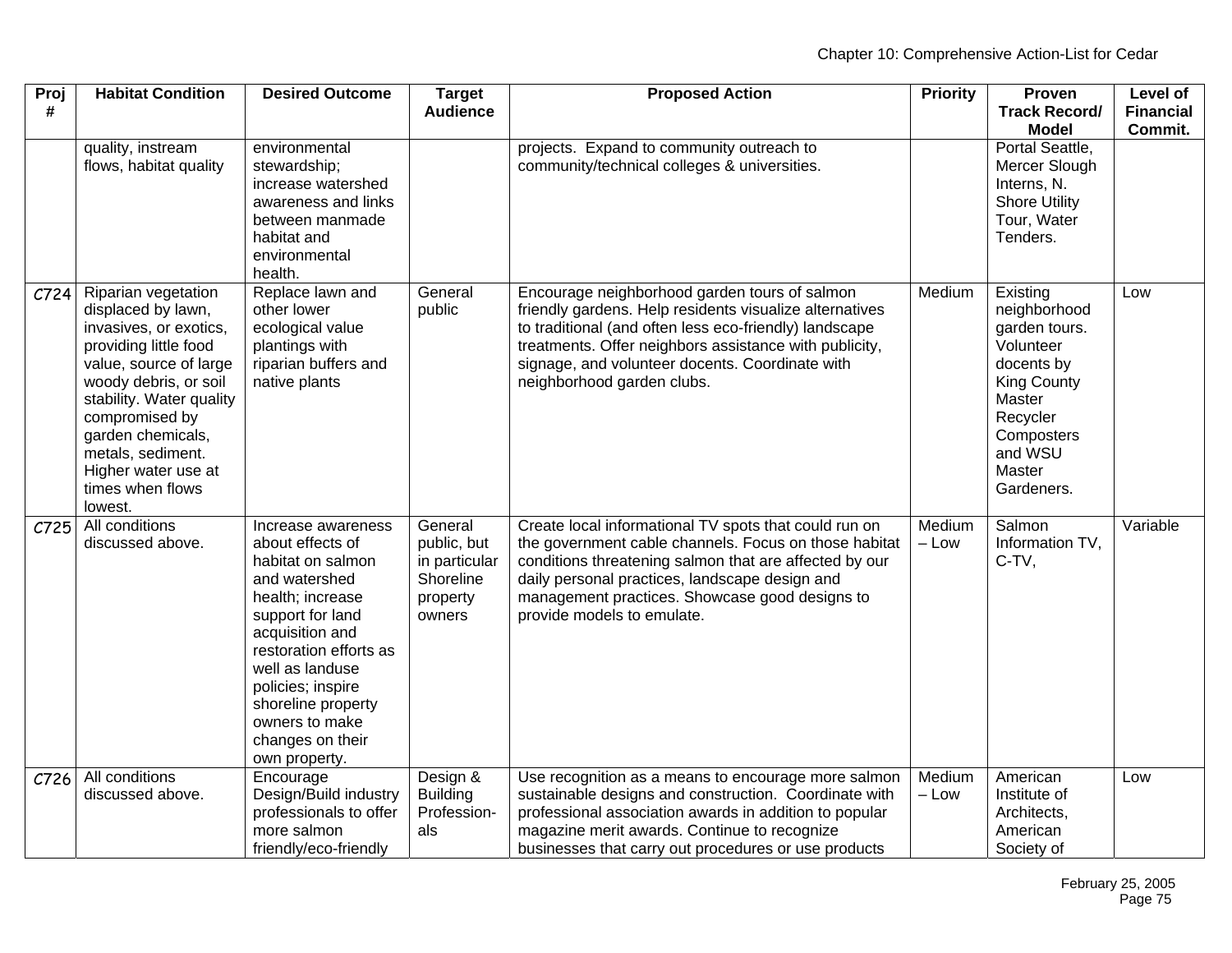| Proj<br>#        | <b>Habitat Condition</b>                                                                                                                | <b>Desired Outcome</b>                                                                                                                                                                                                              | <b>Target</b><br><b>Audience</b>                         | <b>Proposed Action</b>                                                                                                                                                                                                                                                                                                                                | <b>Priority</b> | Proven<br><b>Track Record/</b><br><b>Model</b>                                                                                                | Level of<br><b>Financial</b><br>Commit. |
|------------------|-----------------------------------------------------------------------------------------------------------------------------------------|-------------------------------------------------------------------------------------------------------------------------------------------------------------------------------------------------------------------------------------|----------------------------------------------------------|-------------------------------------------------------------------------------------------------------------------------------------------------------------------------------------------------------------------------------------------------------------------------------------------------------------------------------------------------------|-----------------|-----------------------------------------------------------------------------------------------------------------------------------------------|-----------------------------------------|
|                  |                                                                                                                                         | design solutions.                                                                                                                                                                                                                   |                                                          | that protect watershed health.                                                                                                                                                                                                                                                                                                                        |                 | Landscape<br>Architects,<br>Sunset<br>Magazine, and<br><b>Seattle Times</b><br>Home and<br>Garden<br>awards, King<br>County Enviro.<br>Stars. |                                         |
| C727             | All conditions<br>discussed above                                                                                                       | Increase watershed<br>literacy and<br>understanding of<br>effects of habitat on<br>salmon                                                                                                                                           | <b>Business</b><br>Community<br>and<br>General<br>Public | Coordinate with businesses along Cedar that can help<br>with outreach goals. For example, Ivar's Seafoods<br>could promote key messages about salmon<br>conservation on their menus or though game cards.<br>This seafood chain also has other restaurants located<br>within WRIA 8 so it could be cost effective for them to<br>do such a promotion. | Medium          | Yes                                                                                                                                           | Low                                     |
| C728             | Water quality<br>degraded by toxics<br>and metal fines.                                                                                 | Reinforce to students<br>and the community<br>the relationship<br>between what goes<br>down storm drain<br>and watershed<br>health via an<br>affordable and easily<br>implemented<br>program.                                       | General<br>Public                                        | Expand storm-drain stenciling program locally and<br>basin-wide. Track locations and dates in a Cedar Basin<br>database.                                                                                                                                                                                                                              | Medium<br>- Low | Yes                                                                                                                                           | Low                                     |
| C729             | Channel confinement,<br>loss of riparian buffer:<br>sources of large<br>woody debris, pools,<br>riffles; reduced<br>channel complexity, | Inspire shoreline<br>property owners to<br>make changes on<br>their own property by<br>providing good<br>examples; increase<br>public support for<br>land acquisition and<br>restoration efforts as<br>well as landuse<br>policies. | Shoreline<br>property<br>owners and<br>general<br>public | Use government cable channels to follow progress of<br>the site specific restoration projects. Use of video to<br>document projects before, during, and after restoration.<br>Distribute resulting programs to libraries, schools, and<br>communities groups.                                                                                         | Low             | Salmon<br>Information TV                                                                                                                      | Variable                                |
| C <sub>730</sub> | All conditions<br>discussed above.                                                                                                      | Improve watershed<br>awareness and                                                                                                                                                                                                  | Youth                                                    | Focus environmental/science curricula on local<br>watershed issues, with particular emphasis on key                                                                                                                                                                                                                                                   | Low-<br>Future  | Yes                                                                                                                                           | Medium                                  |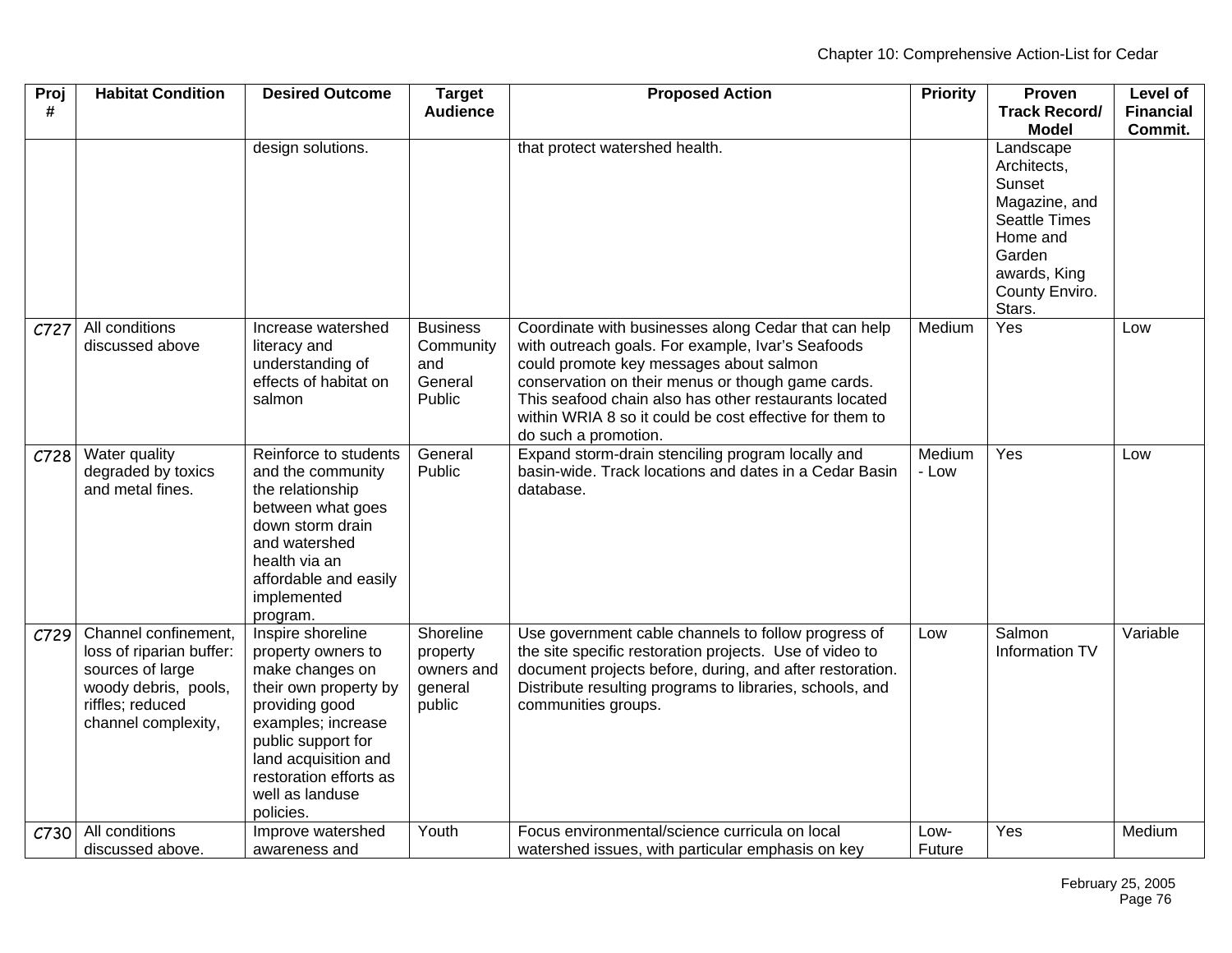| Proj | <b>Habitat Condition</b> | <b>Desired Outcome</b> | Target          | <b>Proposed Action</b>                         | <b>Priority</b> | <b>Proven</b>        | Level of         |
|------|--------------------------|------------------------|-----------------|------------------------------------------------|-----------------|----------------------|------------------|
| #    |                          |                        | <b>Audience</b> |                                                |                 | <b>Track Record/</b> | <b>Financial</b> |
|      |                          |                        |                 |                                                |                 | Model                | Commit.          |
|      |                          | possibly prevent       |                 | factors limiting the Cedar Chinook population. |                 |                      |                  |
|      |                          | future habitat         |                 |                                                |                 |                      |                  |
|      |                          | degradation by         |                 |                                                |                 |                      |                  |
|      |                          | instilling a better    |                 |                                                |                 |                      |                  |
|      |                          | understanding of       |                 |                                                |                 |                      |                  |
|      |                          | interrelationship      |                 |                                                |                 |                      |                  |
|      |                          | between habitat,       |                 |                                                |                 |                      |                  |
|      |                          | daily actions, and     |                 |                                                |                 |                      |                  |
|      |                          | watershed health.      |                 |                                                |                 |                      |                  |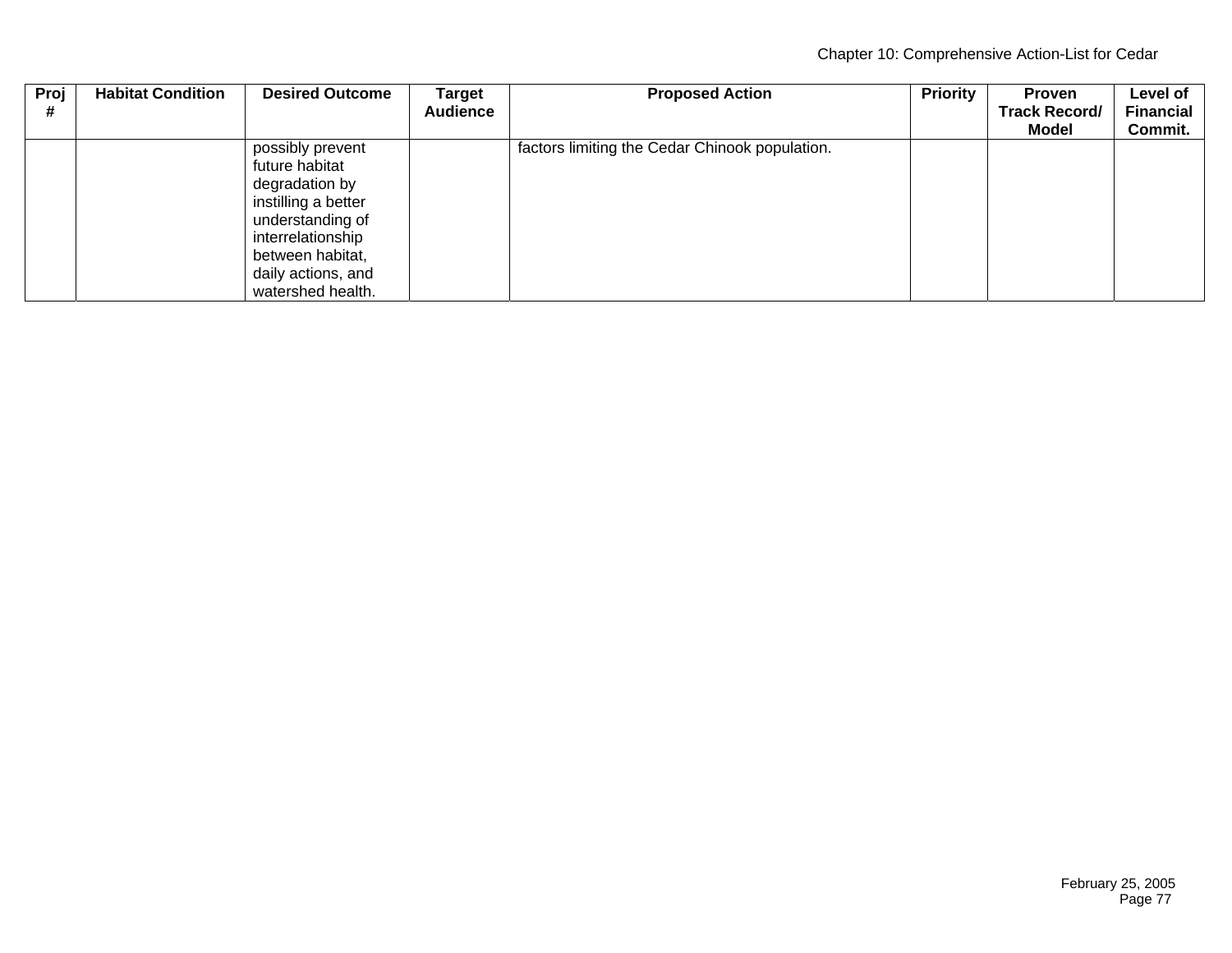## **Draft Proposed Outreach & Education Actions for Lake Washington (by WRIA 8 Public Outreach Committee)**

| Proj<br># | <b>Habitat Condition</b>                                                                                                                                                                                                                                   | <b>Desired</b><br><b>Outcome</b>                                                                                                                                                                                                      | <b>Target</b><br><b>Audience</b> | <b>Proposed Action</b>                                                                                                                                                                                                                                                                                                                                                                      | <b>Priority</b> | <b>Proven Track</b><br>Record/Model                                                                                                                                                                                                                                                        | Level of<br><b>Financial</b><br>Commit. |
|-----------|------------------------------------------------------------------------------------------------------------------------------------------------------------------------------------------------------------------------------------------------------------|---------------------------------------------------------------------------------------------------------------------------------------------------------------------------------------------------------------------------------------|----------------------------------|---------------------------------------------------------------------------------------------------------------------------------------------------------------------------------------------------------------------------------------------------------------------------------------------------------------------------------------------------------------------------------------------|-----------------|--------------------------------------------------------------------------------------------------------------------------------------------------------------------------------------------------------------------------------------------------------------------------------------------|-----------------------------------------|
| C729      | Shoreline hardening,<br>riparian vegetation<br>displaced by lawn,<br>invasives, or exotics<br>with low ecological<br>value, overwater<br>structures creating<br>sharp light contrast,<br>water quality<br>degraded by effects<br>of landscape<br>practices | Increase<br>awareness that<br>the lakeshore is<br>also a nursery for<br>juvenile salmon.<br>It's possible to<br>make "home<br>improvements"<br>that can benefit<br>both property<br>owner and<br>salmon. [people<br>pets, and planet] | Lakeshore<br>property<br>owners  | Promote concept of living with the lake, instead of just on<br>it through public messaging. Foster idea of sharing the<br>shoreline with other species that inhabit the lakeshore.<br>Carry out through workshops, literature, and<br>development of education and marketing campaigns                                                                                                      | High            | Lakeside Living<br>Workshop<br>Series; King<br><b>County Lake</b><br>Stewardship<br>Program                                                                                                                                                                                                | Variable                                |
| C730      | Shoreline hardening,<br>riparian vegetation<br>displaced by lawn,<br>invasives, or exotics<br>with low ecological<br>value, overwater<br>structures creating<br>sharp light contrast,<br>water quality<br>degraded by effects<br>of landscape<br>practices | Reduce<br>conditions<br>favored by<br>predator species;<br>protect & restore<br>water quality.                                                                                                                                        | Lakeshore<br>property<br>owners  | Offer lakeshore property owners a series of workshops<br>on lakeshore living: natural yard care; reduction of lawn<br>size, shoreline buffer planting design/noxious weed<br>management; alternatives to vertical wall bulkheads;<br>salmon friendly dock design; aquatic weed management;<br>environmentally friendly methods of maintaining boats,<br>docks, decks; porous paving options | High            | WRIA 8/KCD<br>Lakeside Living<br>Lakeshore<br><b>Property Owner</b><br>Workshops,<br>Seattle Public<br>Utilities and<br>Snohomish<br><b>County Creek</b><br>Stewardship<br>Programs, City<br>of Issaquah's<br>Creekside<br>Living Program,<br><b>Natural Yard</b><br>Care<br>Neighborhoods | Medium-<br>High                         |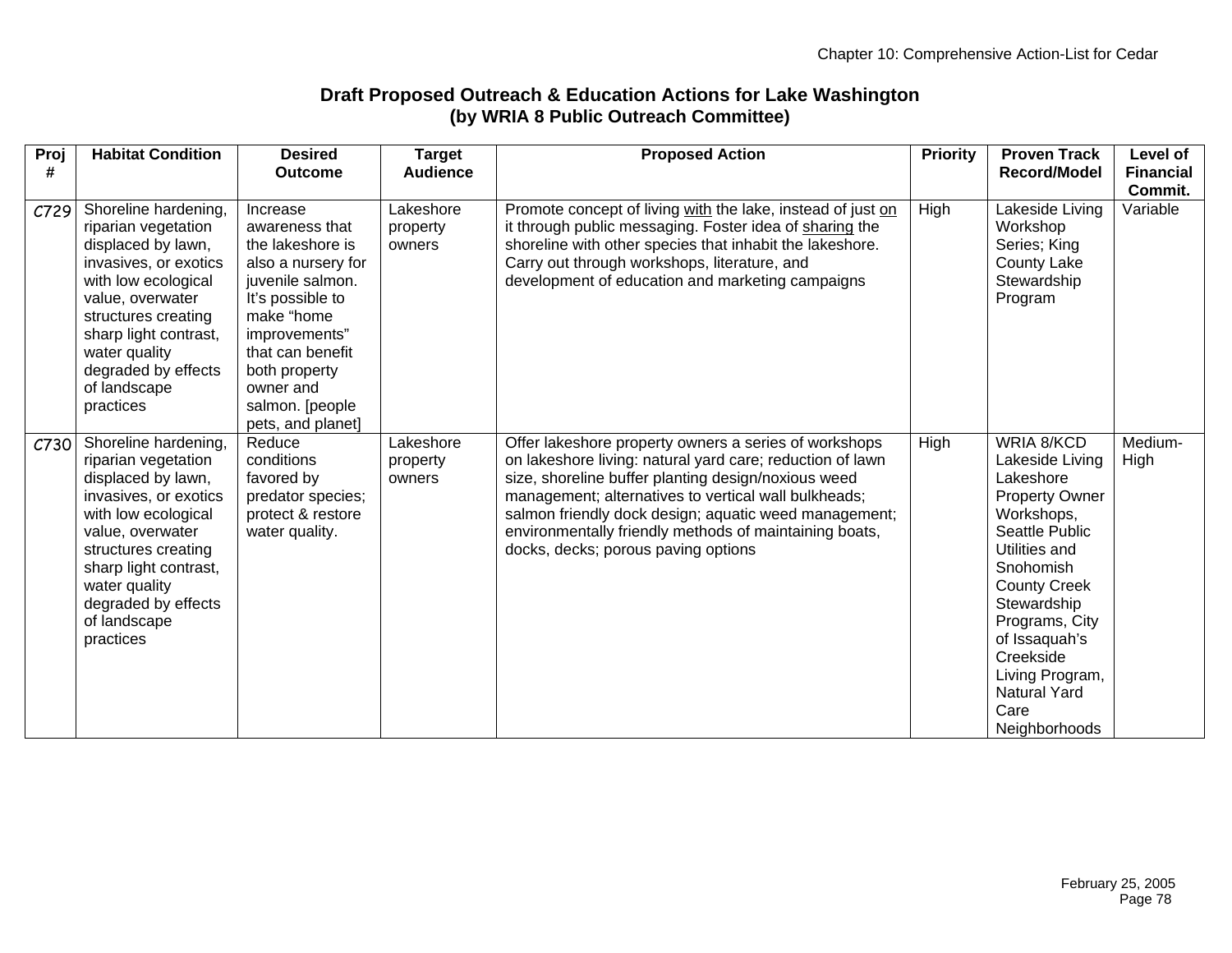| Proj<br># | <b>Habitat Condition</b>                                                                                                                                                                                                                            | <b>Desired</b><br><b>Outcome</b>                                                                                                                                                                                                      | <b>Target</b><br><b>Audience</b>                                 | <b>Proposed Action</b>                                                                                                                                                                                                                                                                                                                                                                                                                         | <b>Priority</b>  | <b>Proven Track</b><br><b>Record/Model</b>                                                                                        | Level of<br><b>Financial</b> |
|-----------|-----------------------------------------------------------------------------------------------------------------------------------------------------------------------------------------------------------------------------------------------------|---------------------------------------------------------------------------------------------------------------------------------------------------------------------------------------------------------------------------------------|------------------------------------------------------------------|------------------------------------------------------------------------------------------------------------------------------------------------------------------------------------------------------------------------------------------------------------------------------------------------------------------------------------------------------------------------------------------------------------------------------------------------|------------------|-----------------------------------------------------------------------------------------------------------------------------------|------------------------------|
|           |                                                                                                                                                                                                                                                     |                                                                                                                                                                                                                                       |                                                                  |                                                                                                                                                                                                                                                                                                                                                                                                                                                |                  |                                                                                                                                   | Commit.                      |
| C731      | Forested parcels<br>threatened by<br>development, (even<br>though difficult to<br>build on); creek<br>mouths degraded or<br>unrecognizable<br>(culverted); riparian<br>vegetation replaced<br>by invasives infested<br>along shoreline              | Protect and/or<br>restore forest<br>land, critical areas<br>such as wetlands<br>and shallow water<br>rearing habitat.<br>Promote<br>watershed health<br>through<br>grassroots<br>messaging.                                           | Community,<br>but especially<br>lakeshore<br>property<br>owners. | Identify and encourage shoreline neighborhood and<br>community stewardship associations. Use to foster the<br>ethic of voluntary stewardship, set examples for other<br>neighbors to follow, enlist community support to acquire<br>and restore habitat, and to build a bridge between<br>property owners, agencies, and local governments.<br>Increase potential for media coverage when efforts<br>initiated at community level.             | High             | <b>Lake Forest</b><br>Park<br>Stewardship<br>Foundation,<br>Save Lake<br>Sammamish,<br>Denny Creek<br>Neighborhood<br>Association | Low                          |
| C732      | Riparian vegetation<br>displaced by lawn,<br>invasives, or exotics;<br>water quality<br>compromised by<br>garden chemicals,<br>metals, sediment;<br>elevated water<br>temperatures due to<br>increased water use<br>at times when flows<br>lowest.  | Protect and<br>improve rearing<br>and migratory<br>habitat; protect<br>and restore water<br>quality                                                                                                                                   | Lakeshore<br>property<br>owners,<br>general public               | Update where necessary salmon-friendly educational<br>materials such as Salmon Friendly Gardening Practices,<br>Going Native, Watershed Waltz and Sammamish Swing<br>booklets. Print and distribute to the following prioritized<br>audiences: 1) lakeshore property owners 2) Public places<br>such as libraries, city halls, community centers and<br>where permitted, at home improvement centers and other<br>major retail establishments. | Medium<br>- High | Yes                                                                                                                               | Low-<br>Medium               |
| C733      | Riparian vegetation<br>displaced by lawn,<br>invasives, or exotics;<br>water quality<br>compromised by<br>garden chemicals,<br>metals, sediment.;<br>elevated water<br>temperatures due to<br>increased water use<br>at times when flows<br>lowest. | Protect & restore<br>shoreline buffer<br>plantings to<br>provide source of<br>food & shelter:<br>protect& restore<br>water quality,<br>maintain<br>baseflows of<br>feeder streams in<br>order to provide<br>source of cooler<br>water | Lakeshore<br>property<br>owners                                  | Modify more for "lakeshore living" the existing<br>"Streamside Living Welcome Wagon" program in which<br>residents welcome new homeowners to the<br>neighborhood and provide information concerning<br>"salmon friendly" yard care, lakeshore planting tips,<br>water-wise gardening.                                                                                                                                                          | Medium           | <b>WaterTenders</b><br>Streamside<br>Living<br>Welcome<br>Wagon                                                                   | Low-<br>Medium               |
| C734      | Solid overwater<br>surfaces that create<br>sharp light contrast<br>and dark shadows,                                                                                                                                                                | Reduce severity<br>of predation on<br>juveniles                                                                                                                                                                                       | Lakeshore<br>property<br>owners                                  | Explain about mutual value of mesh docks, smaller piling<br>sizes, and community docks to salmon and property<br>owners: Reduced predation for fish; reduced<br>maintenance for homeowners, opportunity to watch small                                                                                                                                                                                                                         | High             |                                                                                                                                   | Medium                       |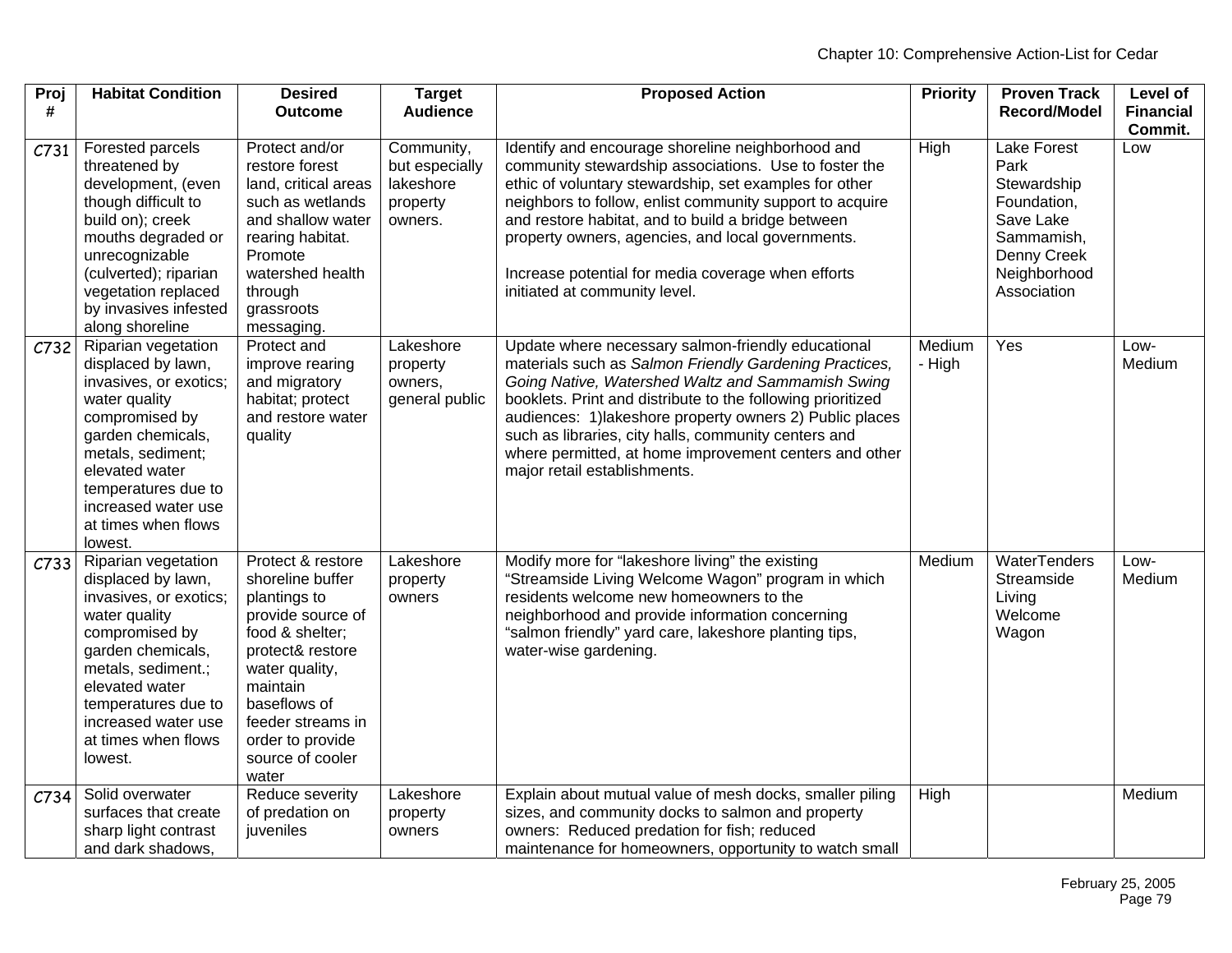| Proj<br># | <b>Habitat Condition</b>                                                                                                                                | <b>Desired</b><br><b>Outcome</b>                                                                                                                             | <b>Target</b><br><b>Audience</b> | <b>Proposed Action</b>                                                                                                                                                                                                                                                                                                                                                                                                                                                                                                                                                                                                                                                            | <b>Priority</b> | <b>Proven Track</b><br><b>Record/Model</b>                                                                                                  | Level of<br><b>Financial</b>                                  |
|-----------|---------------------------------------------------------------------------------------------------------------------------------------------------------|--------------------------------------------------------------------------------------------------------------------------------------------------------------|----------------------------------|-----------------------------------------------------------------------------------------------------------------------------------------------------------------------------------------------------------------------------------------------------------------------------------------------------------------------------------------------------------------------------------------------------------------------------------------------------------------------------------------------------------------------------------------------------------------------------------------------------------------------------------------------------------------------------------|-----------------|---------------------------------------------------------------------------------------------------------------------------------------------|---------------------------------------------------------------|
|           |                                                                                                                                                         |                                                                                                                                                              |                                  |                                                                                                                                                                                                                                                                                                                                                                                                                                                                                                                                                                                                                                                                                   |                 |                                                                                                                                             | Commit.                                                       |
|           | conditions favored<br>by predators.                                                                                                                     |                                                                                                                                                              |                                  | fish swimming under the dock, and architectural interest<br>provided by new salmon-friendly elevated dock bridges.                                                                                                                                                                                                                                                                                                                                                                                                                                                                                                                                                                |                 |                                                                                                                                             |                                                               |
|           |                                                                                                                                                         |                                                                                                                                                              |                                  | Outreach could be carried out, for example, by creating a<br>boat owner education campaign. Mailings could be sent<br>with boat registration tab renewal or with property tax<br>notice for shoreline property owners; by literature at<br>marine, sporting goods and hardware stores, at boat<br>shows; and through workshops to homeowners and<br>marine construction industry. Coordinate outreach<br>through appropriate licensing agencies.                                                                                                                                                                                                                                  |                 |                                                                                                                                             |                                                               |
| C735      | Sharp light contrast<br>and dark hiding<br>spots created by<br>overwater structures,<br>conditions favored<br>by predators                              | Reduce severity<br>of predation on<br>juveniles by<br>reducing number<br>of docks.                                                                           | Lakeshore<br>property<br>owners  | Offer financial incentives for community docks in terms of<br>reduced: permit fees, loan fees/percentage rates, taxes<br>and permitting time, in addition to reduced construction<br>costs                                                                                                                                                                                                                                                                                                                                                                                                                                                                                        | High            |                                                                                                                                             | low                                                           |
| C736      | Steep shoreline<br>gradient with coarse<br>aggregate caused by<br>wave action on<br>vertical wall<br>bulkheads                                          | Create sandy,<br>shallow water<br>habitat needed by<br>juveniles.                                                                                            | Lakeshore<br>property<br>owners  | Utilize niche marketing to promote a "Build a Beach"<br>campaign. Clarify how hardened shorelines prevent the<br>development of shallow, sandy beaches and how<br>alternative treatments can provide these amenities. Of<br>benefit to salmon and to homeowners desiring more<br>easily accessible shallow beach and aesthetics of a cove.<br>Work with media (including design and lifestyle<br>magazines) and real estate community (articles in real<br>estate sections of papers) as well as construction, and<br>design industry professionals                                                                                                                               | High            | Pro Bono<br>advertising<br>campaign<br>development-<br>The Coalition<br>for Drug Free<br>America ad<br>campaign).<br>Bert the<br>Salmon ads | Variable,<br>but low<br>able to get<br>Pro Bono<br>assistance |
| C737      | Lack of shelter<br>provided by large<br>and small woody<br>debris due to lack of<br>shoreline vegetation;<br>steep dropoffs from<br>shoreline hardening | Reduce<br>conditions<br>favored by<br>predator species.;<br>increase<br>shoreline buffer<br>vegetation and<br>sources for large<br>and small woody<br>debris | Lakeshore<br>property<br>owners  | Alternative marketing campaign: work with advertising<br>industry and media. Do a play on "Child Haven"<br>promotion. Fry Haven? Contrast picture of a sandy<br>shallow shoreline containing woody debris hiding<br>Chinook juveniles with that of a deep gravelly shoreline<br>with evil looking predator species lurking, gobbling up<br>young Chinook. [A "Chinook need safe places too" idea].<br>Possibly graphics in style of Finding Nemo.<br>Create a marketing niche with landscape related<br>industries to inform property owners about feeding<br>requirements of out-migrating salmon off their beach.<br>Validate need for native vegetation along the shoreline in | High            | Various Bert<br>the Salmon Ad<br>campaigns                                                                                                  |                                                               |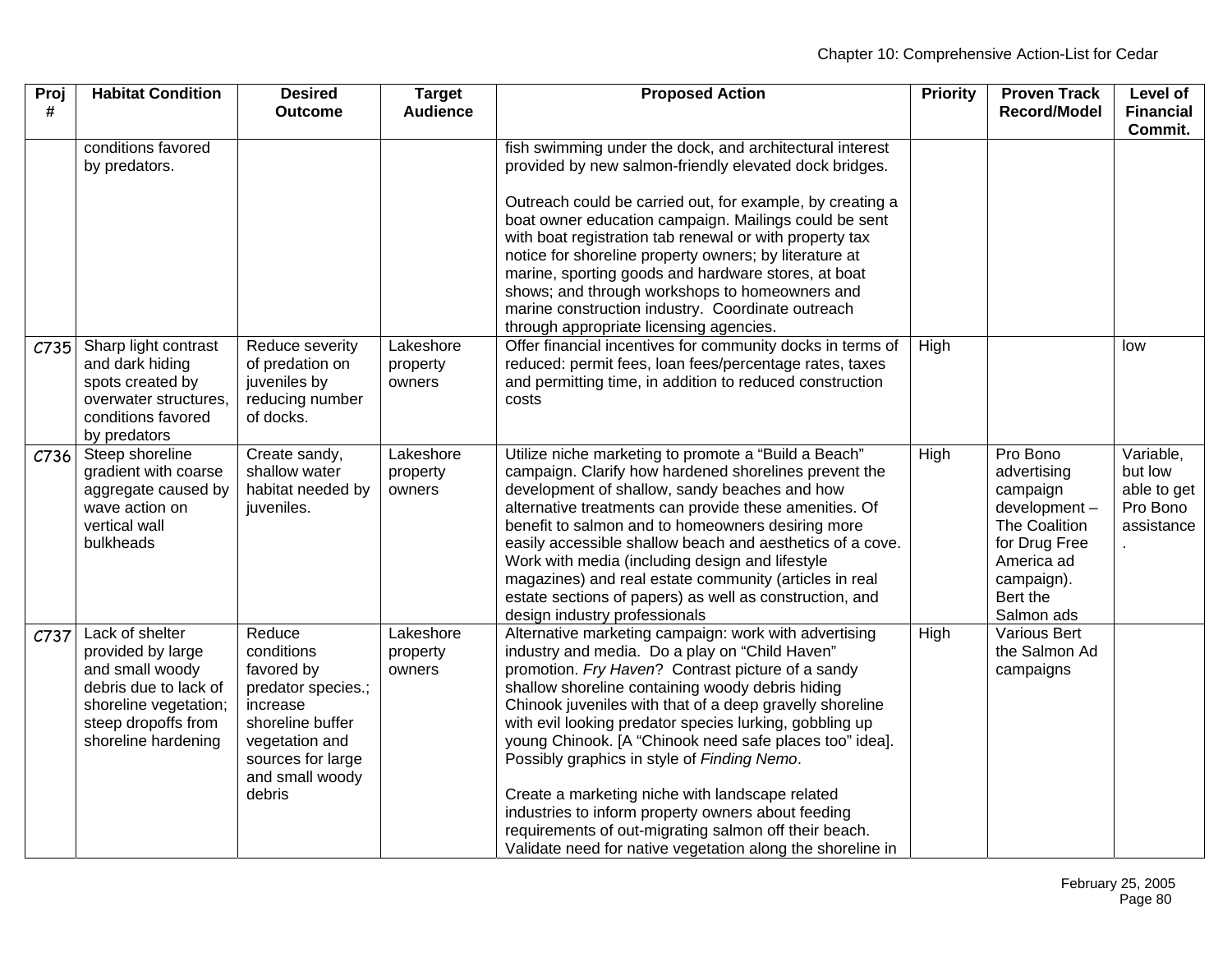| Proj<br># | <b>Habitat Condition</b>                                                                                                                                                                                  | <b>Desired</b><br><b>Outcome</b>                                                                                                                                                                                                                              | <b>Target</b><br><b>Audience</b>                   | <b>Proposed Action</b>                                                                                                                                                                                                                                                                                                                                                                                                                                                                                        | <b>Priority</b>    | <b>Proven Track</b><br>Record/Model                                                                                       | Level of<br><b>Financial</b> |
|-----------|-----------------------------------------------------------------------------------------------------------------------------------------------------------------------------------------------------------|---------------------------------------------------------------------------------------------------------------------------------------------------------------------------------------------------------------------------------------------------------------|----------------------------------------------------|---------------------------------------------------------------------------------------------------------------------------------------------------------------------------------------------------------------------------------------------------------------------------------------------------------------------------------------------------------------------------------------------------------------------------------------------------------------------------------------------------------------|--------------------|---------------------------------------------------------------------------------------------------------------------------|------------------------------|
|           |                                                                                                                                                                                                           |                                                                                                                                                                                                                                                               |                                                    | how it provides food source for fish and other wildlife.                                                                                                                                                                                                                                                                                                                                                                                                                                                      |                    |                                                                                                                           | Commit.                      |
|           |                                                                                                                                                                                                           |                                                                                                                                                                                                                                                               |                                                    | Perhaps an "Are you starving your neighborhood<br>salmon?" campaign that addresses impacts of denuding<br>shorelines of woody and emergent vegetation could be<br>developed. Or maybe flip to more positive "Have you fed<br>your neighborhood salmon today?"                                                                                                                                                                                                                                                 |                    |                                                                                                                           |                              |
|           |                                                                                                                                                                                                           |                                                                                                                                                                                                                                                               |                                                    | Heighten awareness that it is the young juvenile fish that<br>are at risk. (Humans are often more receptive to saving<br>children). Possibly do a play on Save the Children charity<br>campaign, showing stressed conditions for juvenile<br>Chinook trying to rear and migrate through lake.                                                                                                                                                                                                                 |                    |                                                                                                                           |                              |
| C738      | Lack of appropriate<br>shoreline vegetation,<br>shoreline hardening<br>by vertical wall<br>bulkheads and rip<br>rap walls; docks that<br>create stark light<br>contrast and hiding<br>spots for predators | Reduce<br>conditions<br>favored by<br>predator species<br>by "softening"<br>shoreline;<br>increase<br>shoreline buffer<br>vegetation and<br>sources for large<br>and small woody<br>debris, replace<br>the many docks<br>with more salmon<br>friendly designs | Lakeshore<br>property<br>owners                    | Demonstration Project. Locate property owner in publicly<br>accessible (or viewable) area willing to remove bulkhead,<br>or shoreline armoring and replace it with more<br>ecologically friendly design. Similarly, renovate existing<br>dock with more salmon-friendly design. Publicize efforts<br>through various means. Demonstration project should<br>contain elements that can be done by average shoreline<br>property owner. Provide information on costs and<br>advantages of alternate treatments. | Medium<br>$-$ High | <b>Redmond River</b><br>Walk, Juanita<br>Beach, Classic<br>Nursery, Lark<br><b>Forest Park</b><br>Stewardship<br>projects | Medium                       |
| C739      | Coarse substrate,<br>steep slope, dark<br>hiding spots for<br>predators caused by<br>bulkheads and solid<br>surface docks.                                                                                | Reduce<br>conditions<br>favored by<br>predator species;<br>increase<br>shoreline buffer<br>vegetation and<br>sources for large<br>and small woody<br>debris                                                                                                   | Lakeshore<br>property<br>owners,<br>general public | Document video progress on a range of restoration<br>projects from planning to post-construction. Air on<br>government cable channels, in shoreline property owner<br>classes and for libraries, schools, communities groups.                                                                                                                                                                                                                                                                                 | Medium             |                                                                                                                           | Variable                     |
| C740      | Coarse substrate,<br>steep slope, dark<br>hiding spots for                                                                                                                                                | Overcome<br>resistance of<br>shoreline property                                                                                                                                                                                                               | Lakeshore<br>property<br>owners,                   | Combine recreation and education. Organize a Bulkhead<br>Alternatives and Salmon Friendly Dock Design tour to<br>see good examples of design on a residential scale.                                                                                                                                                                                                                                                                                                                                          | Low                | <b>King County</b><br>and People for<br><b>Puget Sound</b>                                                                | Variable                     |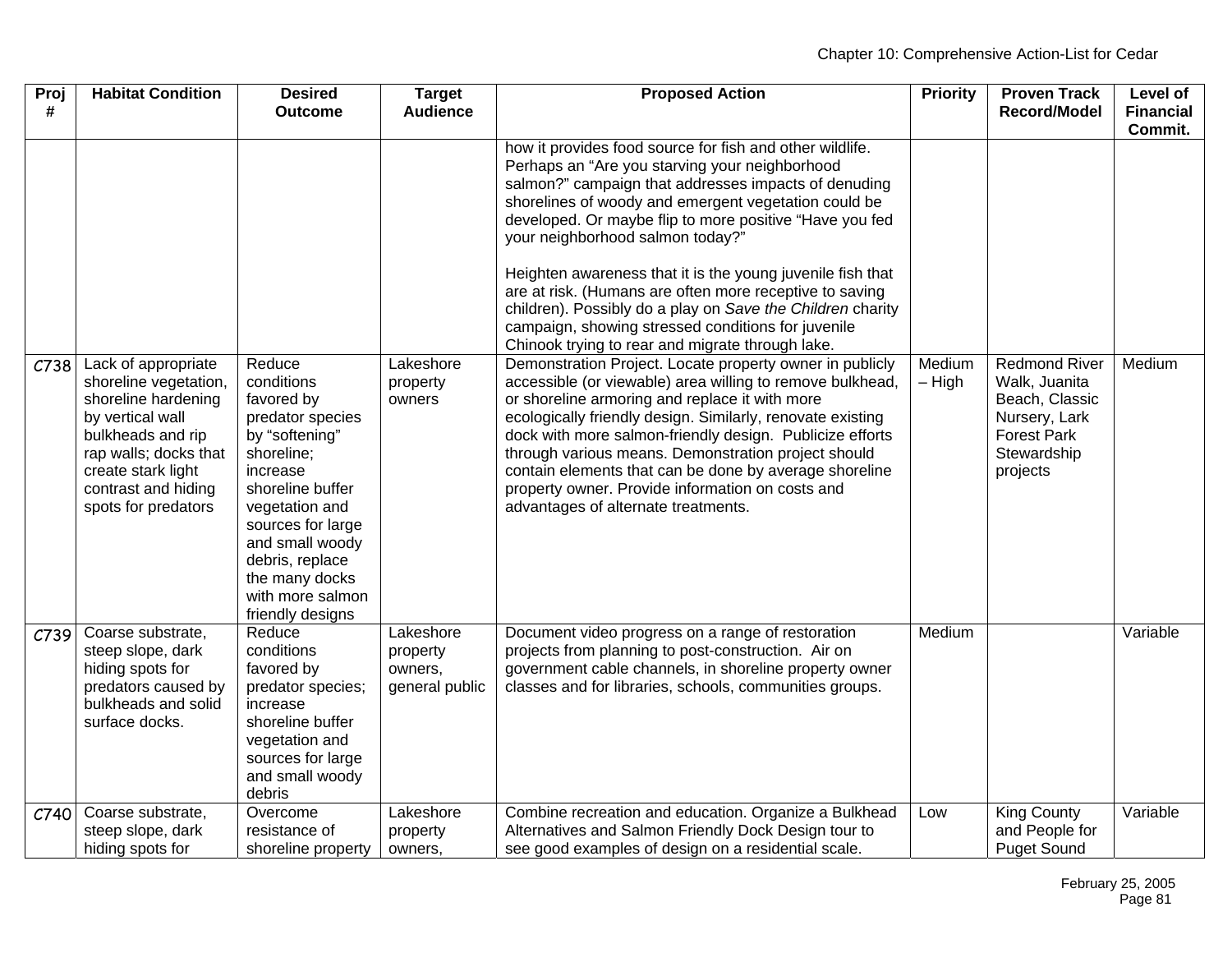| Proj<br># | <b>Habitat Condition</b>                                                                                                                                                                                                                                  | <b>Desired</b><br><b>Outcome</b>                                                                                                                                                                                                                                                                    | <b>Target</b><br><b>Audience</b>              | <b>Proposed Action</b>                                                                                                                                                                                                                                                                                                                                                                  | <b>Priority</b>                   | <b>Proven Track</b><br><b>Record/Model</b>                                                                                                            | Level of<br><b>Financial</b><br>Commit. |
|-----------|-----------------------------------------------------------------------------------------------------------------------------------------------------------------------------------------------------------------------------------------------------------|-----------------------------------------------------------------------------------------------------------------------------------------------------------------------------------------------------------------------------------------------------------------------------------------------------|-----------------------------------------------|-----------------------------------------------------------------------------------------------------------------------------------------------------------------------------------------------------------------------------------------------------------------------------------------------------------------------------------------------------------------------------------------|-----------------------------------|-------------------------------------------------------------------------------------------------------------------------------------------------------|-----------------------------------------|
|           | predators caused by<br>bulkheads and solid<br>surface docks.                                                                                                                                                                                              | owners to make<br>such drastic<br>changes to their<br>shorelines by<br>offering local<br>examples of<br>alternative<br>treatments.<br>Ultimate goal is to<br>reduce conditions<br>favored by<br>predator species                                                                                    | general public                                | Organize as boat tour so properties can be viewed from<br>water (less invasive to property owner).<br>Alternatively, create a self-guided water tour (most<br>shoreline property owners have their own boats) with<br>GPS coordinates to help locate example property.                                                                                                                  |                                   | shoreline<br>homeowner<br>workshops<br>(pilot programs)                                                                                               |                                         |
| C741      | Shoreline hardening,<br>riparian vegetation<br>displaced by lawn,<br>ivasives, or exotics<br>with low ecological<br>value, overwater<br>structures creating<br>sharp light contrast,<br>water quality<br>degraded by effects<br>of landscape<br>practices | Protect and<br>improve water<br>quality; habitat<br>quality<br>$-$ or-<br>Protect & restore<br>riparian<br>vegetation to<br>provide terrestrial<br>food source and<br>shelter; protect&<br>restore water<br>quality, maintain<br>instream flows<br>upstream to<br>provide source of<br>cooler water | Landscape<br>Contractors                      | Offer professional workshops to landscape designers &<br>contractors on environmentally-friendly lakeshore<br>landscaping. Include topics such as shoreline buffer<br>function and design, native plant selection, installation<br>techniques, use of compost to build healthy soils, and<br>noxious weed control. Determine need for training for<br>non-English speaking participants | Medium<br>$-$ High                | Washington<br>Assoc of<br>Landscape<br>Professionals<br>(WALP)<br>Trainings by<br>King County<br>Local<br>Hazardous<br>Waste<br>Management<br>Program | Low                                     |
| C742      | Riparian vegetation<br>displaced by lawn.<br>Water quality<br>compromised by<br>garden chemicals,<br>metals, sediment.                                                                                                                                    | Increase<br>shoreline<br>planting; reduce<br>lawn size to at<br>least have buffer<br>between lawn and<br>shore.                                                                                                                                                                                     | Lakeshore<br>property<br>owners               | Work with landscape, design, and real estate industries<br>to sell benefit of "privacy" to homeowners. With<br>restoration of shoreline buffer planting homeowners can<br>increase privacy without sacrificing views. Promote idea<br>of "framed views" as a more sophisticated landscape<br>aesthetic.                                                                                 | Medium<br>- High                  | <b>1998 Lake</b><br>Sammamish<br>Shoreline Prop<br>owners<br>workshop Pilot<br>Program                                                                |                                         |
| C743      | Lack of shoreline<br>buffer vegetation,<br>increased water use<br>when levels lowest:                                                                                                                                                                     | Increase native<br>vegetation and<br>source of shelter<br>and food for fish;                                                                                                                                                                                                                        | Lakeshore<br>property<br>owners,<br>Community | Increase number of native plant salvages where<br>landowners can take plants back to their yards. Publicize<br>opportunity to drop off unwanted native plants at various<br>parks surrounding the lake.                                                                                                                                                                                 | $Low -$<br>Lake<br>Washin<br>gton | <b>King County</b><br><b>Native Plant</b><br>Salvage<br>Program                                                                                       |                                         |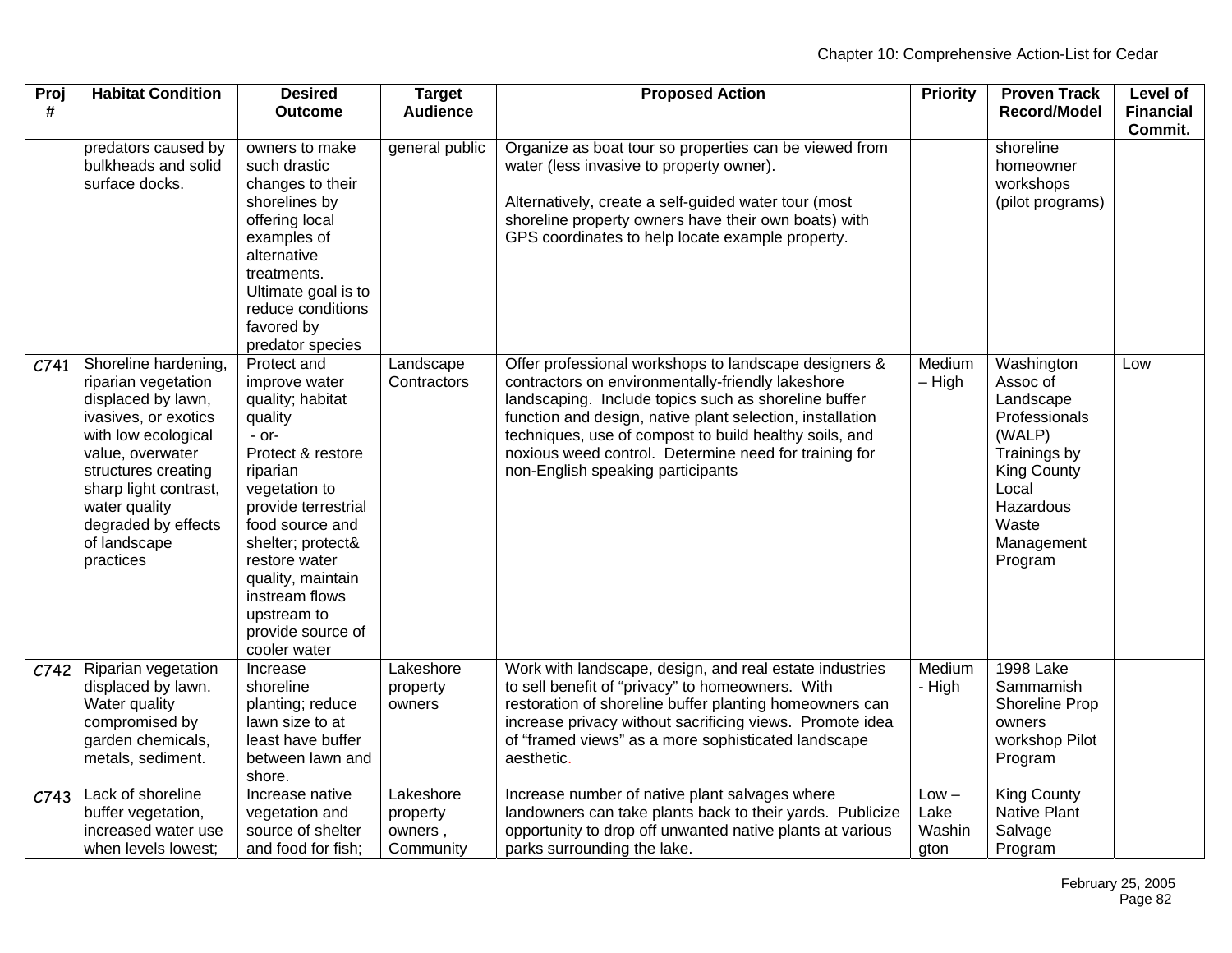| Proj<br># | <b>Habitat Condition</b>                                                                                                                                                                                            | <b>Desired</b><br><b>Outcome</b>                                                                                                                                                | <b>Target</b><br><b>Audience</b>                              | <b>Proposed Action</b>                                                                                                                                                                                                                                                                                                                                                                                                                                                                      | <b>Priority</b>              | <b>Proven Track</b><br><b>Record/Model</b>                                                                                           | Level of<br><b>Financial</b> |
|-----------|---------------------------------------------------------------------------------------------------------------------------------------------------------------------------------------------------------------------|---------------------------------------------------------------------------------------------------------------------------------------------------------------------------------|---------------------------------------------------------------|---------------------------------------------------------------------------------------------------------------------------------------------------------------------------------------------------------------------------------------------------------------------------------------------------------------------------------------------------------------------------------------------------------------------------------------------------------------------------------------------|------------------------------|--------------------------------------------------------------------------------------------------------------------------------------|------------------------------|
|           |                                                                                                                                                                                                                     |                                                                                                                                                                                 |                                                               |                                                                                                                                                                                                                                                                                                                                                                                                                                                                                             |                              |                                                                                                                                      | Commit.                      |
|           | increased perceived<br>need for pesticides                                                                                                                                                                          | reduce erosion<br>and need for<br>supplemental<br>irrigation (once<br>established)                                                                                              |                                                               |                                                                                                                                                                                                                                                                                                                                                                                                                                                                                             | Low-<br>Med<br>Samma<br>mish |                                                                                                                                      |                              |
| C744      | Lack of appropriate<br>shoreline vegetation                                                                                                                                                                         | Increase<br>shoreline<br>vegetation and<br>reduce non-native<br>vegetation &<br>spread of<br>invasives                                                                          | Lakeshore<br>property<br>owners                               | Reduce permit fees (where applicable) for shoreline<br>restoration, removal & replacement of non-native<br>vegetation                                                                                                                                                                                                                                                                                                                                                                       | Medium                       |                                                                                                                                      | Low                          |
| C745      | Water quality<br>degraded by toxics,<br>pesticides, increased<br>nutrient loads,<br>sediment from<br>construction sites;<br>loss of riparian<br>vegetation                                                          | Protect and<br>improve water<br>quality                                                                                                                                         | General<br>Public                                             | Publicize emergency call numbers for public to report<br>water quality problems, water diversion from lake for<br>irrigation, , non-permitted vegetation clearing, or tree<br>overspray (pesticide) related incidents.                                                                                                                                                                                                                                                                      | High                         | <b>King County</b><br>Water & Land<br>Division,<br>Seattle Public<br><b>Utilities</b><br>Hotlines                                    | Low                          |
| C746      | Reduced forest and<br>canopy cover;<br>increased<br>impervious areas,<br>decreased<br>infiltration; more<br>flashiness of floods<br>due to intensity of<br>runoff                                                   | Protect and<br>improve water<br>quality; reduce<br>quantity of water<br>entering lake:<br>during flood<br>conditions can<br>mix with sanitary<br>sewer flows and<br>enter lake. | General<br>public, but<br>property<br>owners in<br>particular | Increase outreach concerning the benefits of trees and<br>basin-wide forest coverage to protect water quality.<br>Include such actions as significant tree ordinance and<br>information that links canopy cover to storm water issues.<br>Provide clarification on hazardous tree issues. Offer<br>seedlings to replant after hazard trees are removed.<br>Coordinate with commercial nurseries to expand<br>outreach about benefits of trees to salmon.                                    | Medium-<br>High              | Sammamish<br>ReLeaf;<br>Mountains-to-<br>Sound<br>Greenway; City<br>tree<br>ordinances,<br><b>King County</b><br>Forestry<br>Program | Low                          |
| C747      | Elevated lake<br>temperatures, lack of<br>cool water sources<br>from feeder streams,<br>insufficient flows in<br>feeder streams to<br>provide source of<br>cooler water, lack of<br>ground water<br>recharge, water | Protect forest<br>cover, reduce<br>paving an d<br>impervious areas,<br>increase<br>infiltration and<br>conditions that<br>mimic natural<br>hydrology, protect<br>water quality  | Design,<br>engineering,<br>and<br>construction<br>industries  | Provide education to architects, landscape architects,<br>engineers, and developers on sustainable building/design<br>practices. Work with professional associations to<br>highlight building practices that maintain watershed<br>health, importance of maintaining canopy cover and<br>limiting impervious surfaces. Provide incentives to<br>builders that demonstrate a use ecologically sensitive<br>designs and/or techniques.<br>Provide professional workshop and tours focusing on | Medium<br>- High             | <b>WALP</b><br>Trainings by<br><b>King County</b><br>Local<br>Hazardous<br>Waste<br>Management<br>Program.<br>Stoneway               | Variable                     |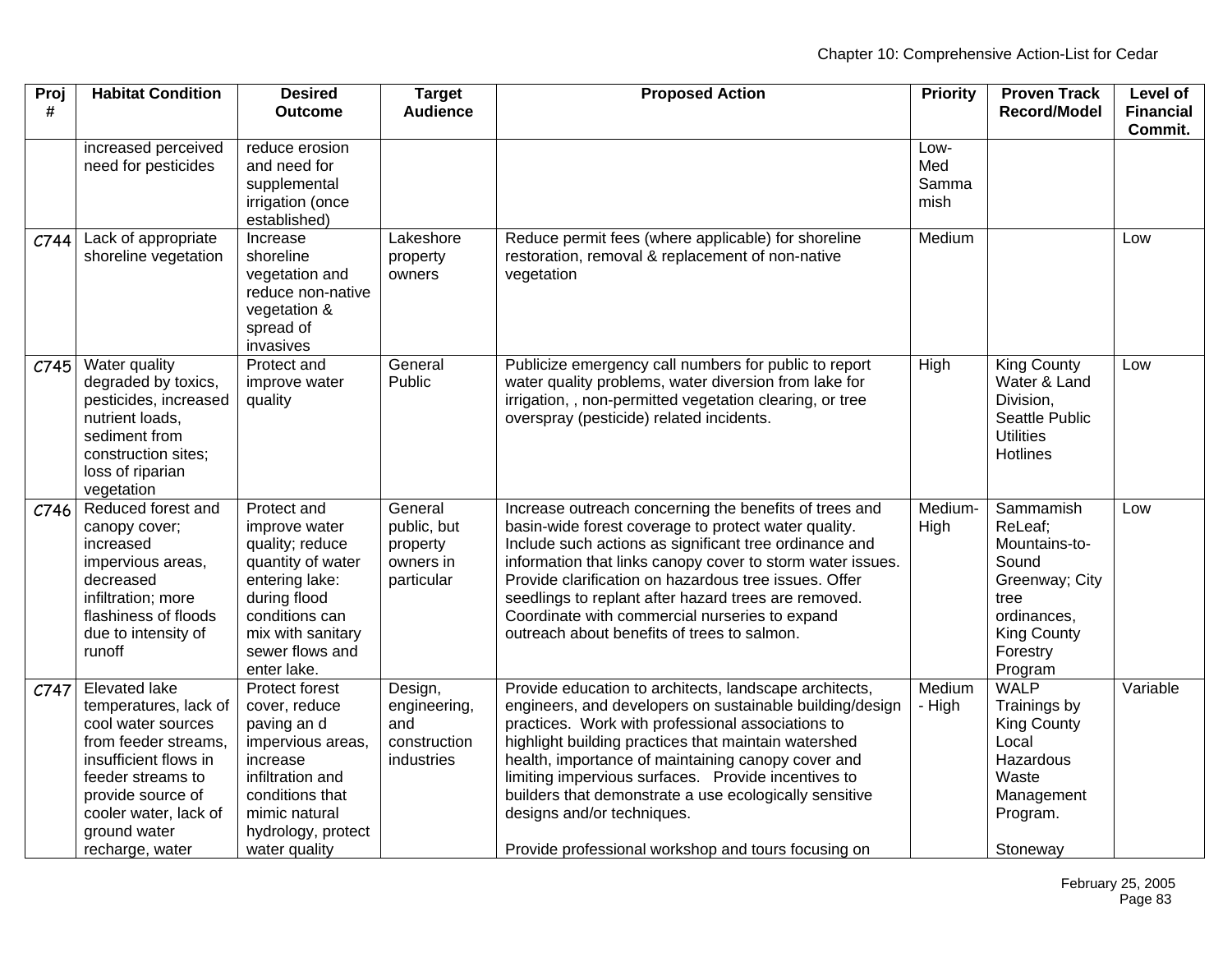| Proj<br># | <b>Habitat Condition</b>                                                                                                                                        | <b>Desired</b><br><b>Outcome</b>                                                                      | <b>Target</b><br><b>Audience</b>                                            | <b>Proposed Action</b>                                                                                                                                                                                                                                                                                                                                                                                                                                                                                                                                                                                   | <b>Priority</b> | <b>Proven Track</b><br><b>Record/Model</b>                                                                                                                                                                  | Level of<br><b>Financial</b><br>Commit. |
|-----------|-----------------------------------------------------------------------------------------------------------------------------------------------------------------|-------------------------------------------------------------------------------------------------------|-----------------------------------------------------------------------------|----------------------------------------------------------------------------------------------------------------------------------------------------------------------------------------------------------------------------------------------------------------------------------------------------------------------------------------------------------------------------------------------------------------------------------------------------------------------------------------------------------------------------------------------------------------------------------------------------------|-----------------|-------------------------------------------------------------------------------------------------------------------------------------------------------------------------------------------------------------|-----------------------------------------|
|           | quality, habitat<br>quality                                                                                                                                     |                                                                                                       |                                                                             | sustainable building/design practices to architects,<br>landscape architects, engineers and developers. Build<br>partnerships with professional associations to highlight<br>the benefits of practices that maintain watershed health.<br>Promote through design competitions and media<br>coverage the use of "rain gardens" and other low impact<br>development practices that mimic natural hydrology.<br>Combine a home & garden tour or "Street of Dreams"<br>type event featuring these landscape and engineering<br>treatments.                                                                   |                 | Concrete<br>Council for<br>Sustainable<br>Development<br>outreach on<br>pervious<br>pavement.<br>Port Blakely<br>Communities,<br>Issaquah<br>partnerships,<br>Built Green,<br>Sustainable<br>Seattle, LEEDS |                                         |
| C748      | <b>Reduced forest</b><br>cover, increased<br>impervious area,<br>decreased infiltration<br>and ground water<br>recharge, water<br>quality degraded by<br>runoff | Protect and<br>improve water<br>quality and<br>quantity to more<br>closely mimic<br>natural hydrology | Developers,<br>Architects,<br>Engineers<br><b>Building</b><br>Professionals | Use recognition as a means to encourage more salmon<br>sustainable designs and construction. Coordinate with<br>professional association awards, in addition to popular<br>magazine merit awards. Continue to recognize<br>businesses that carry out procedures or use products<br>that protect watershed health.<br>Promote through design competitions and media<br>coverage the use of "rain gardens" and other low impact<br>development practices that mimic natural hydrology.<br>Combine a home/garden tour or "Street of Dreams" type<br>event featuring these landscape /engineering treatments | Medium          | AIA, ASLA,<br>Sunset<br>Magazine, and<br>Seattle Times<br>Home and<br>Garden<br>awards, King<br><b>County Enviro</b><br>Stars.                                                                              | Low                                     |
| C749      | Water quality<br>degraded by metals,<br>toxins, pesticides,<br>and nutrient<br>overloads                                                                        | Protect and<br>improve water<br>quality                                                               | General<br>Public                                                           | Create a program that addresses impact of car<br>maintenance and offers alternatives that help protect<br>watershed health and water quality.<br>More actively distribute - poster series developed by<br>multi-jurisdictional Water Quality Consortium. Series<br>depict water quality implications of everyday activities<br>such as car washing, ignoring car maintenance, pet<br>wastes.<br>Work with auto parts retailers and gas stations to<br>increase potential for collection of used motor<br>oil/transmission fluids.                                                                        | Medium          | <b>King County</b><br>Local<br>Hazardous<br>Waste Mgmt<br>Program<br><b>Water Quality</b><br>Consortium,<br><b>Businesses for</b><br>Clean Water                                                            | variable                                |